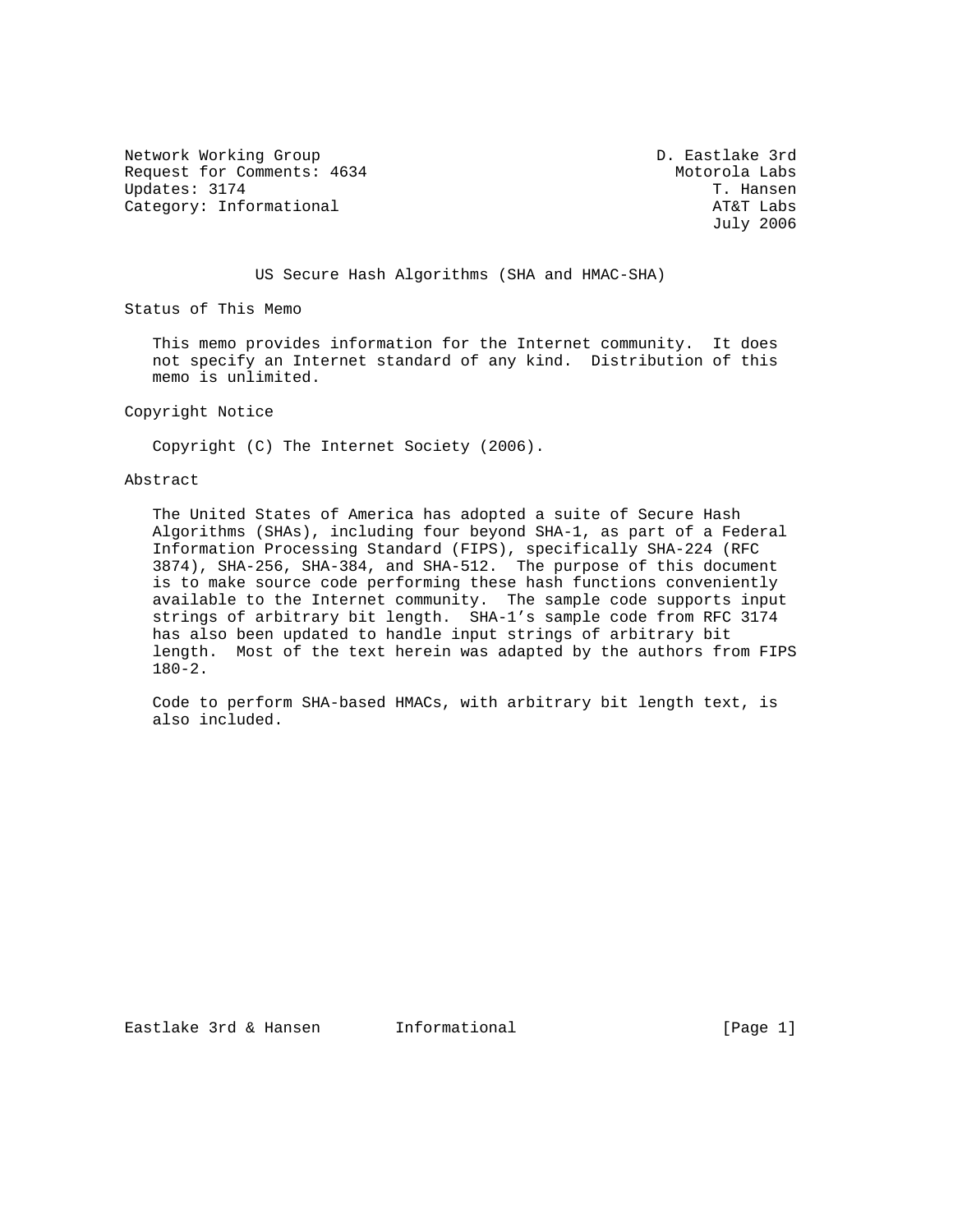# Table of Contents

|                | 2. Notation for Bit Strings and Integers 4   |
|----------------|----------------------------------------------|
|                |                                              |
| 4 <sub>1</sub> |                                              |
|                |                                              |
|                |                                              |
| $5 -$          |                                              |
|                |                                              |
|                |                                              |
|                |                                              |
|                | $6.1.$ SHA-224 and SHA-256 Initialization 11 |
|                | 6.2. SHA-224 and SHA-256 Processing 11       |
|                |                                              |
|                | 6.4. SHA-384 and SHA-512 Processing 14       |
| 7 <sub>1</sub> |                                              |
| 8 <sub>1</sub> |                                              |
|                |                                              |
|                |                                              |
|                |                                              |
|                |                                              |
|                |                                              |
|                |                                              |
|                | 8.2.5.                                       |
|                |                                              |
|                |                                              |
|                |                                              |
|                |                                              |
|                |                                              |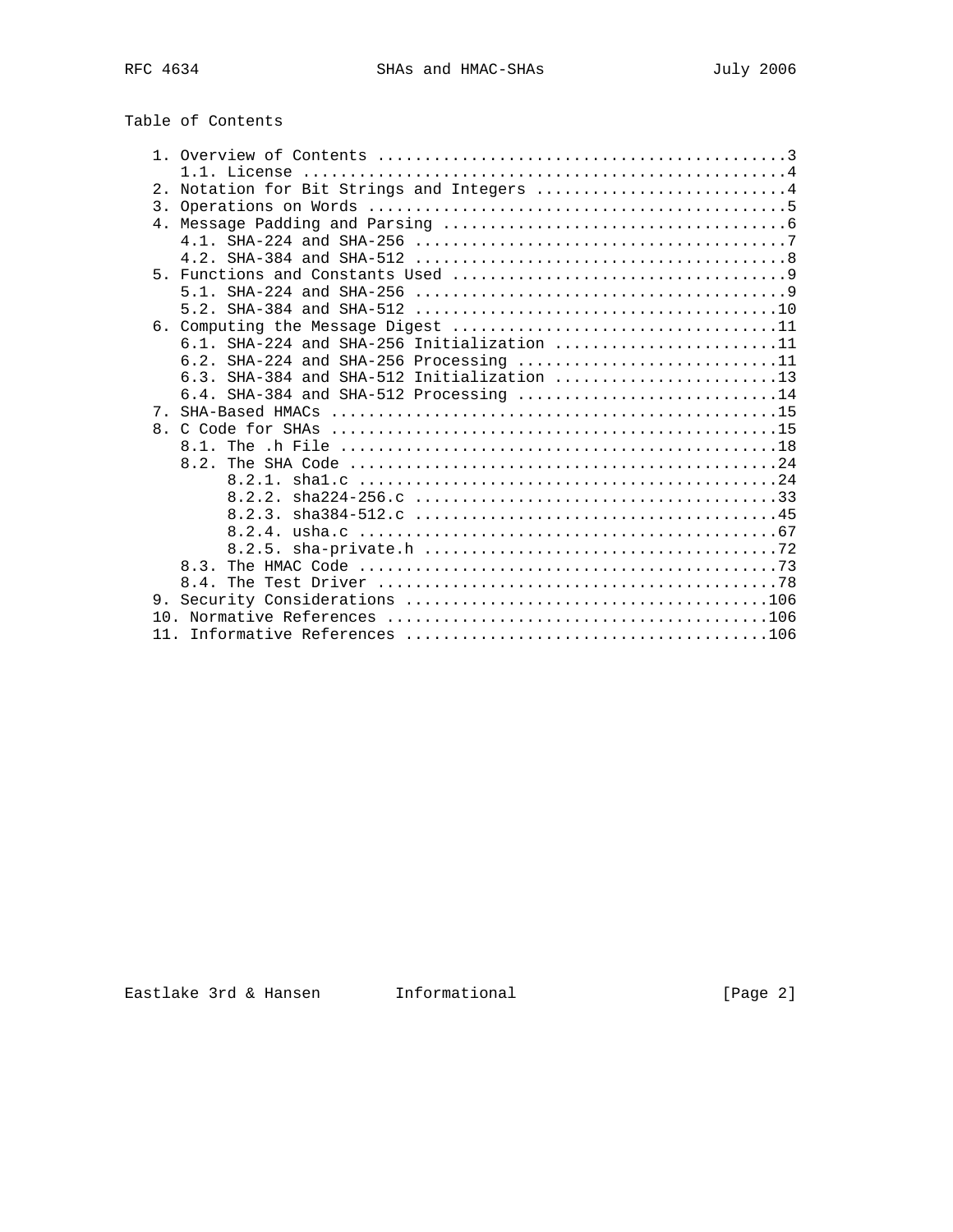### 1. Overview of Contents

 NOTE: Much of the text below is taken from [FIPS180-2] and assertions therein of the security of the algorithms described are made by the US Government, the author of [FIPS180-2], and not by the authors of this document.

 The text below specifies Secure Hash Algorithms, SHA-224 [RFC3874], SHA-256, SHA-384, and SHA-512, for computing a condensed representation of a message or a data file. (SHA-1 is specified in [RFC3174].) When a message of any length < 2^64 bits (for SHA-224 and SHA-256) or < 2^128 bits (for SHA-384 and SHA-512) is input to one of these algorithms, the result is an output called a message digest. The message digests range in length from 224 to 512 bits, depending on the algorithm. Secure hash algorithms are typically used with other cryptographic algorithms, such as digital signature algorithms and keyed hash authentication codes, or in the generation of random numbers [RFC4086].

 The four algorithms specified in this document are called secure because it is computationally infeasible to (1) find a message that corresponds to a given message digest, or (2) find two different messages that produce the same message digest. Any change to a message in transit will, with very high probability, result in a different message digest. This will result in a verification failure when the secure hash algorithm is used with a digital signature algorithm or a keyed-hash message authentication algorithm.

 The code provided herein supports input strings of arbitrary bit length. SHA-1's sample code from [RFC3174] has also been updated to handle input strings of arbitrary bit length. See Section 1.1 for license information for this code.

 Section 2 below defines the terminology and functions used as building blocks to form these algorithms. Section 3 describes the fundamental operations on words from which these algorithms are built. Section 4 describes how messages are padded up to an integral multiple of the required block size and then parsed into blocks. Section 5 defines the constants and the composite functions used to specify these algorithms. Section 6 gives the actual specification for the SHA-224, SHA-256, SHA-384, and SHA-512 functions. Section 7 provides pointers to the specification of HMAC keyed message authentication codes based on the SHA algorithms. Section 8 gives sample code for the SHA algorithms and Section 9 code for SHA-based HMACs. The SHA-based HMACs will accept arbitrary bit length text.

Eastlake 3rd & Hansen Informational (Page 3)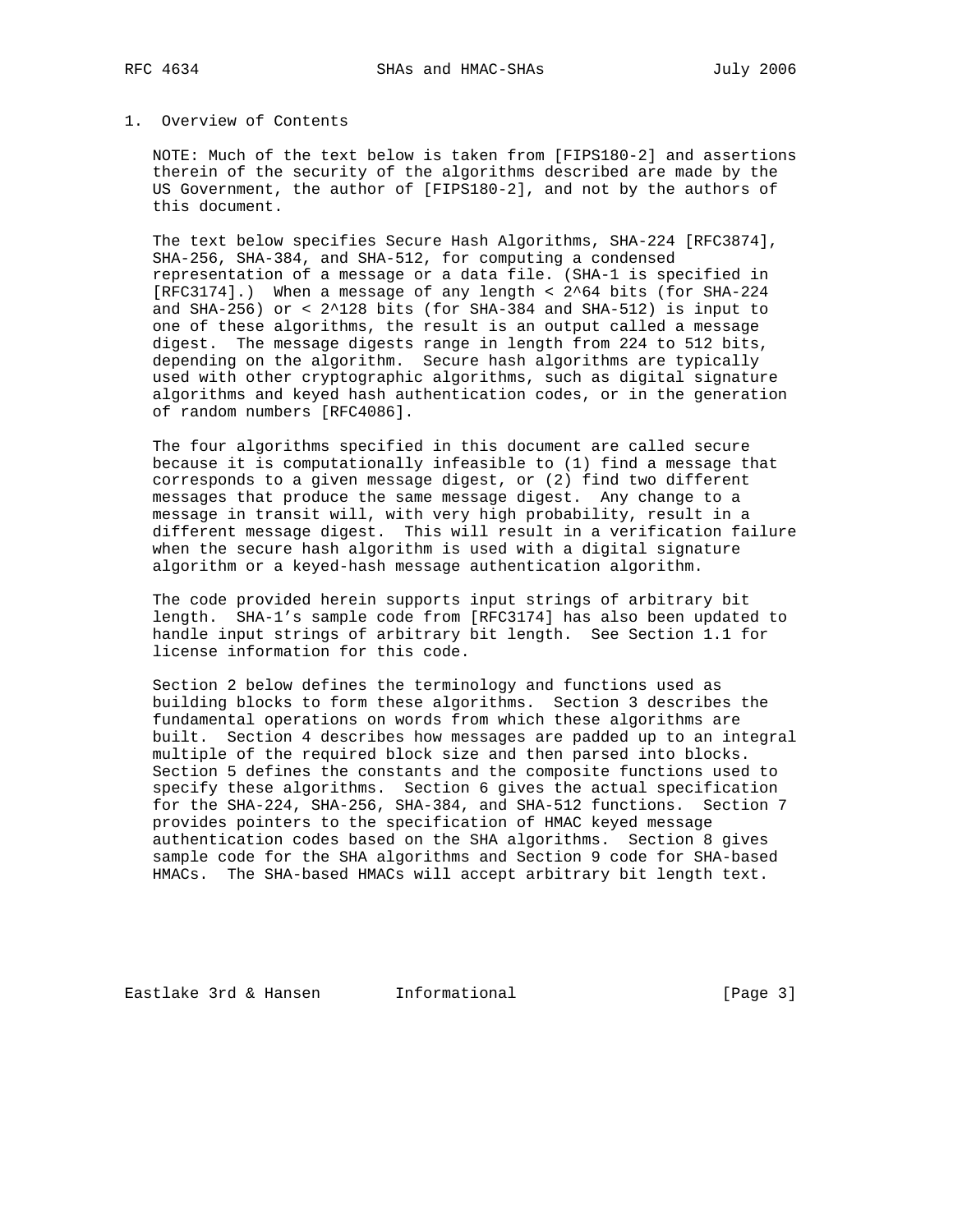# 1.1. License

 Permission is granted for all uses, commercial and non-commercial, of the sample code found in Section 8. Royalty free license to use, copy, modify and distribute the software found in Section 8 is granted, provided that this document is identified in all material mentioning or referencing this software, and provided that redistributed derivative works do not contain misleading author or version information.

 The authors make no representations concerning either the merchantability of this software or the suitability of this software for any particular purpose. It is provided "as is" without express or implied warranty of any kind.

2. Notation for Bit Strings and Integers

 The following terminology related to bit strings and integers will be used:

- a. A hex digit is an element of the set  $\{0, 1, \ldots, 9, A, \ldots\}$  F}. A hex digit is the representation of a 4-bit string. Examples: 7 = 0111, A = 1010.
- b. A word equals a 32-bit or 64-bit string, which may be represented as a sequence of 8 or 16 hex digits, respectively. To convert a word to hex digits, each 4-bit string is converted to its hex equivalent as described in (a) above. Example:

1010 0001 0000 0011 1111 1110 0010 0011 = A103FE23.

 Throughout this document, the "big-endian" convention is used when expressing both 32-bit and 64-bit words, so that within each word the most significant bit is shown in the left-most bit position.

c. An integer may be represented as a word or pair of words.

An integer between 0 and  $2^332 - 1$  inclusive may be represented as a 32-bit word. The least significant four bits of the integer are represented by the right-most hex digit of the word representation. Example: the integer  $291 = 2^8 + 2^5 + 2^1 + 2^0 = 1$ 256+32+2+1 is represented by the hex word 00000123.

 The same holds true for an integer between 0 and 2^64-1 inclusive, which may be represented as a 64-bit word.

Eastlake 3rd & Hansen Informational (Page 4)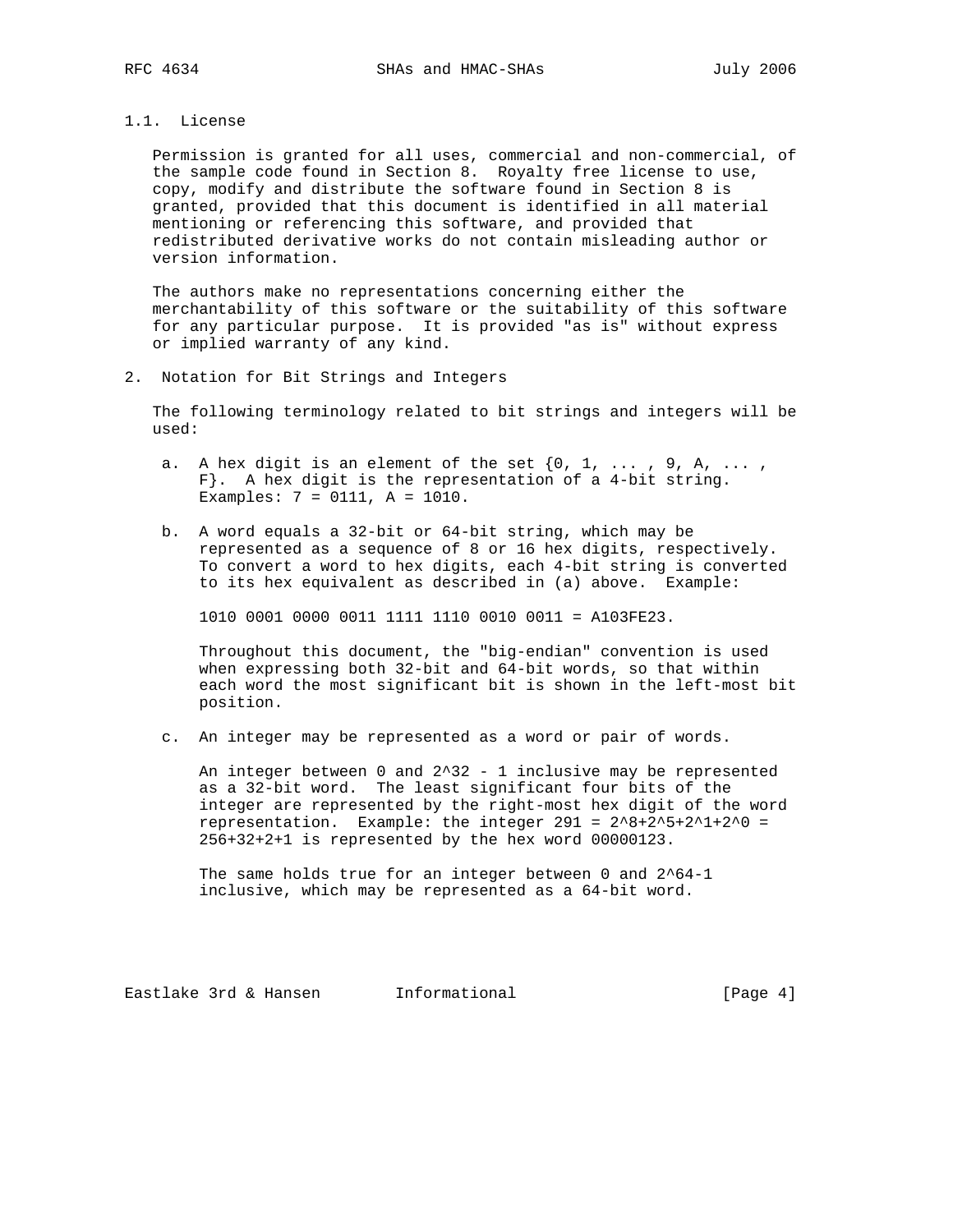If Z is an integer,  $0 \le z \le 2^64$ , then  $z = (2^32)x + y$  where 0  $\langle z \rangle = x \langle z^2 \rangle$  and  $0 \langle z \rangle = y \langle z^2 \rangle$  and  $x$  and  $y$  can be represented as words X and Y, respectively, z can be represented as the pair of words (X,Y).

- d. block = 512-bit or 1024-bit string. A block (e.g., B) may be represented as a sequence of 32-bit or 64-bit words.
- 3. Operations on Words

 The following logical operators will be applied to words in all four hash operations specified herein. SHA-224 and SHA-256 operate on 32-bit words, while SHA-384 and SHA-512 operate on 64-bit words.

In the operations below, x<<n is obtained as follows: discard the left-most n bits of x and then pad the result with n zeroed bits on the right (the result will still be the same number of bits).

 a. Bitwise logical word operations X AND Y = bitwise logical "and" of X and Y. X OR Y = bitwise logical "inclusive-or" of X and Y. X XOR Y = bitwise logical "exclusive-or" of X and Y. NOT X = bitwise logical "complement" of X. Example: 01101100101110011101001001111011 XOR 01100101110000010110100110110111 --------------------------------  $= 000010010111100010111101111001100$ 

b. The operation  $X + Y$  is defined as follows: words X and Y represent w-bit integers x and y, where  $0 \le x \le 2^w$  and  $0 \leq y < 2^w$ . For positive integers n and m, let

n mod m

be the remainder upon dividing n by m. Compute

 $z = (x + y) \mod 2^w$ .

Then  $0 \le z \le 2^w$ . Convert z to a word, Z, and define  $Z = X +$ Y.

Eastlake 3rd & Hansen Informational (Page 5)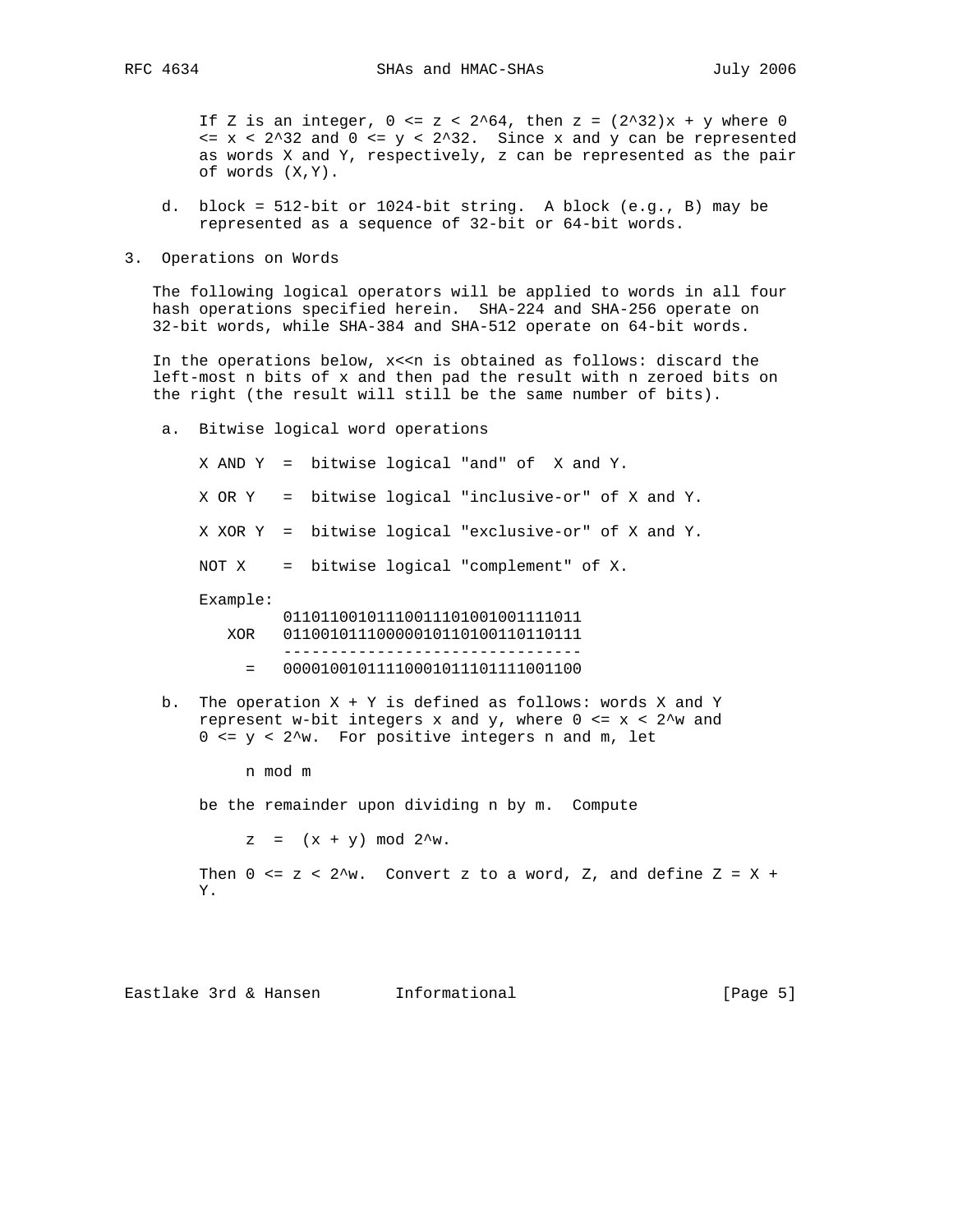c. The right shift operation  $SHR^n(n(x))$ , where x is a w-bit word and n is an integer with  $0 \le n \le w$ , is defined by

 $SHR^n(x) = x>>n$ 

d. The rotate right (circular right shift) operation  $ROTR^n(n(x))$ , where x is a w-bit word and n is an integer with  $0 \le n \le w$ , is defined by

 $ROTR^n(x) = (x>>n) OR (x<<(w-n))$ 

e. The rotate left (circular left shift) operation  $ROTL^n(n(x))$ , where  $x$  is a w-bit word and n is an integer with  $0 \leq n \leq w$ , is defined by

 $ROTL^n(X) = (x<0) OR (x>>w-n)$ 

 Note the following equivalence relationships, where w is fixed in each relationship:

 $ROTL^h(x) = ROTR^h(w-x)(x)$  $ROTR^n(x) = ROTL^(w-n)(x)$ 

4. Message Padding and Parsing

 The hash functions specified herein are used to compute a message digest for a message or data file that is provided as input. The message or data file should be considered to be a bit string. The length of the message is the number of bits in the message (the empty message has length 0). If the number of bits in a message is a multiple of 8, for compactness we can represent the message in hex. The purpose of message padding is to make the total length of a padded message a multiple of 512 for SHA-224 and SHA-256 or a multiple of 1024 for SHA-384 and SHA-512.

 The following specifies how this padding shall be performed. As a summary, a "1" followed by a number of "0"s followed by a 64-bit or 128-bit integer are appended to the end of the message to produce a padded message of length 512\*n or 1024\*n. The minimum number of "0"s necessary to meet this criterion is used. The appended integer is the length of the original message. The padded message is then processed by the hash function as n 512-bit or 1024-bit blocks.

Eastlake 3rd & Hansen Informational (Page 6)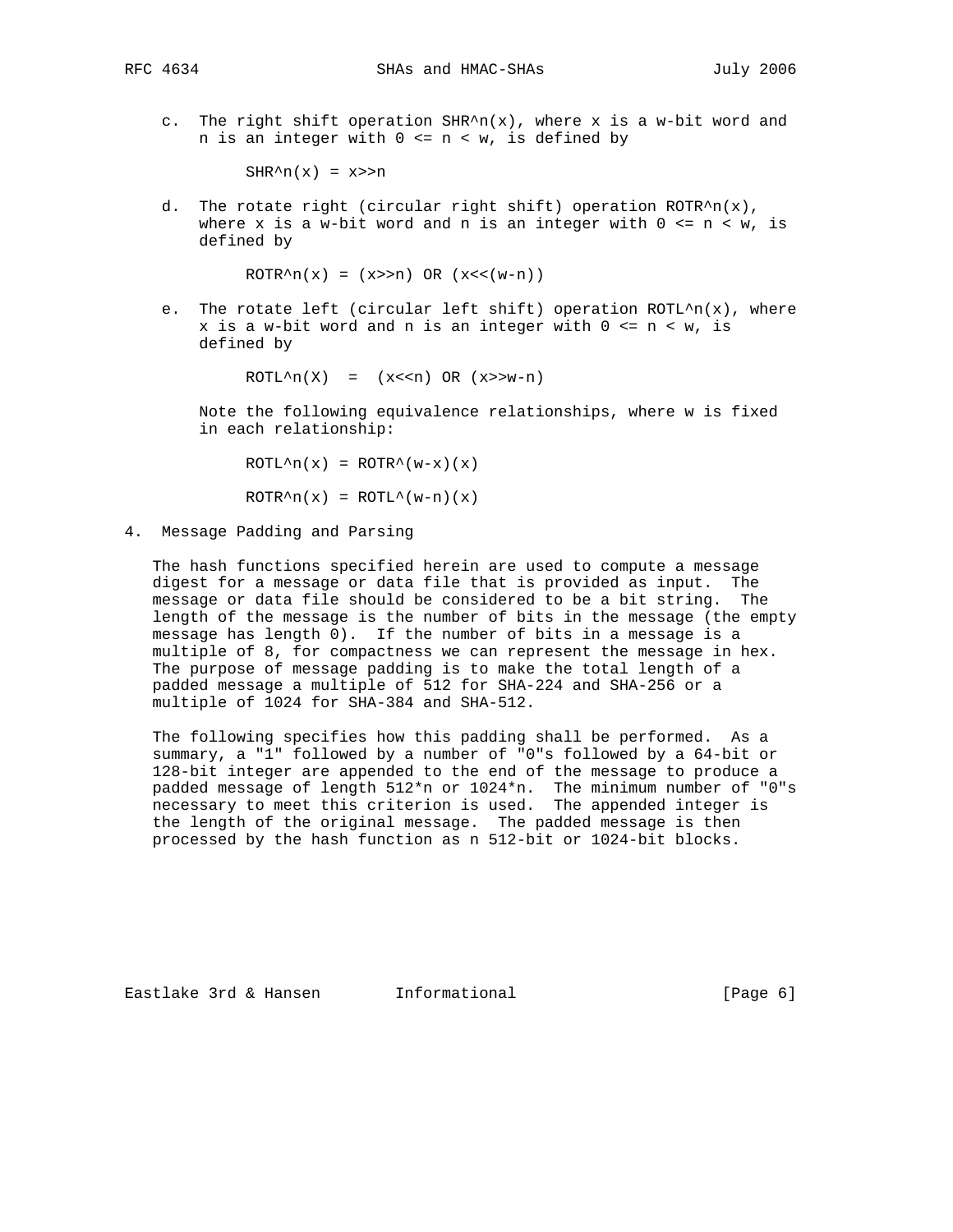# 4.1. SHA-224 and SHA-256

Suppose a message has length  $L < 2$ <sup>64</sup>. Before it is input to the hash function, the message is padded on the right as follows:

- a. "1" is appended. Example: if the original message is "01010000", this is padded to "010100001".
- b. K "0"s are appended where K is the smallest, non-negative solution to the equation

 $L + 1 + K = 448$  (mod 512)

 c. Then append the 64-bit block that is L in binary representation. After appending this block, the length of the message will be a multiple of 512 bits.

Example: Suppose the original message is the bit string

01100001 01100010 01100011 01100100 01100101

After step (a), this gives

01100001 01100010 01100011 01100100 01100101 1

Since  $L = 40$ , the number of bits in the above is 41 and K = 407 "0"s are appended, making the total now 448. This gives the following in hex:

 61626364 65800000 00000000 00000000 00000000 00000000 00000000 00000000 00000000 00000000 00000000 00000000 00000000 00000000

The  $64$ -bit representation of L = 40 is hex 00000000 00000028. Hence the final padded message is the following hex:

 61626364 65800000 00000000 00000000 00000000 00000000 00000000 00000000 00000000 00000000 00000000 00000000 00000000 00000000 00000000 00000028

Eastlake 3rd & Hansen Informational (Page 7)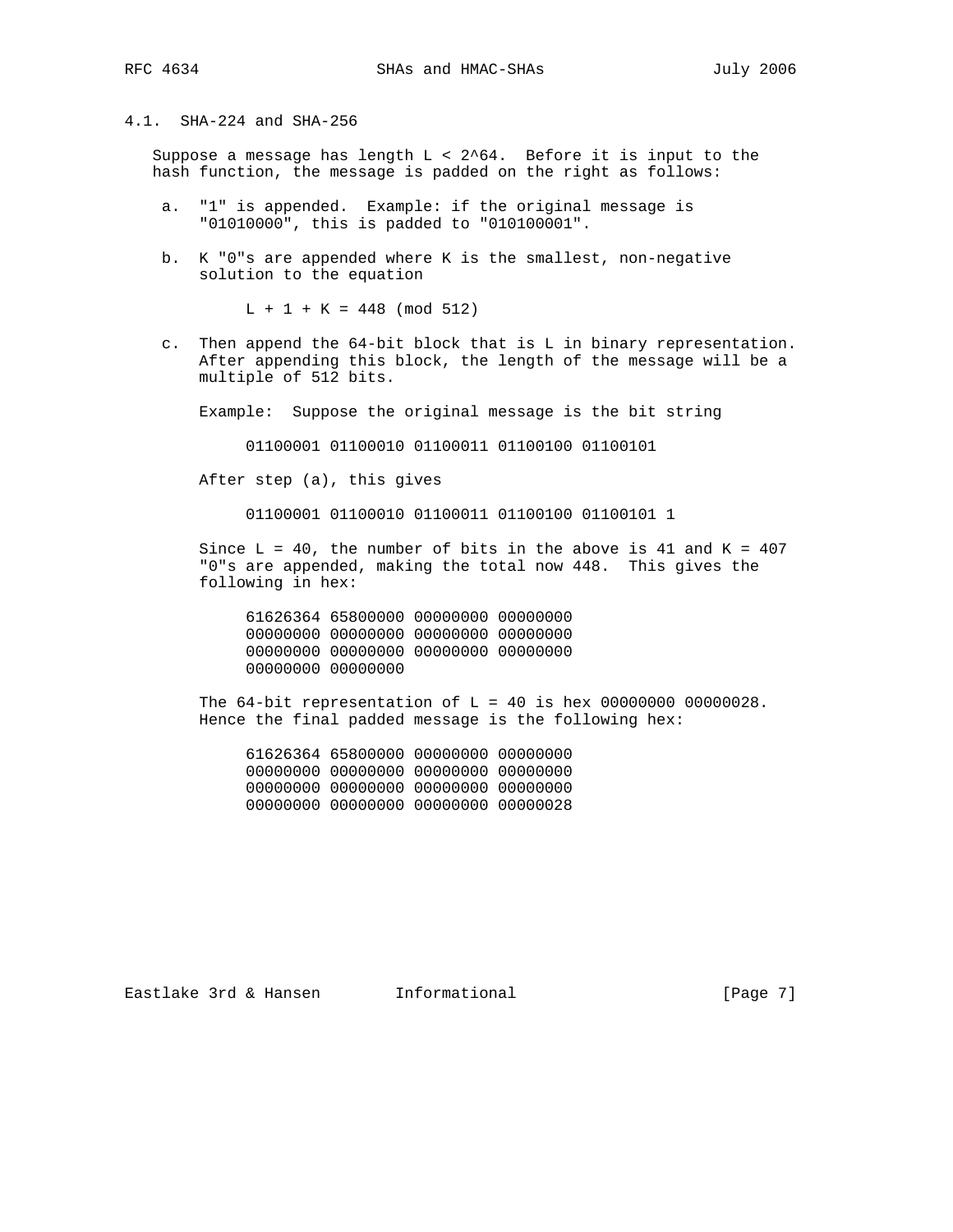4.2. SHA-384 and SHA-512

Suppose a message has length  $L < 2^{\lambda}128$ . Before it is input to the hash function, the message is padded on the right as follows:

- a. "1" is appended. Example: if the original message is "01010000", this is padded to "010100001".
- b. K "0"s are appended where K is the smallest, non-negative solution to the equation

 $L + 1 + K = 896 \pmod{1024}$ 

 c. Then append the 128-bit block that is L in binary representation. After appending this block, the length of the message will be a multiple of 1024 bits.

Example: Suppose the original message is the bit string

01100001 01100010 01100011 01100100 01100101

After step (a) this gives

01100001 01100010 01100011 01100100 01100101 1

Since  $L = 40$ , the number of bits in the above is 41 and K = 855 "0"s are appended, making the total now 896. This gives the following in hex:

 61626364 65800000 00000000 00000000 00000000 00000000 00000000 00000000 00000000 00000000 00000000 00000000 00000000 00000000 00000000 00000000 00000000 00000000 00000000 00000000 00000000 00000000 00000000 00000000 00000000 00000000 00000000 00000000

The  $128$ -bit representation of L = 40 is hex 00000000 00000000 00000000 00000028. Hence the final padded message is the following hex:

 61626364 65800000 00000000 00000000 00000000 00000000 00000000 00000000 00000000 00000000 00000000 00000000 00000000 00000000 00000000 00000000 00000000 00000000 00000000 00000000

Eastlake 3rd & Hansen Informational (Page 8)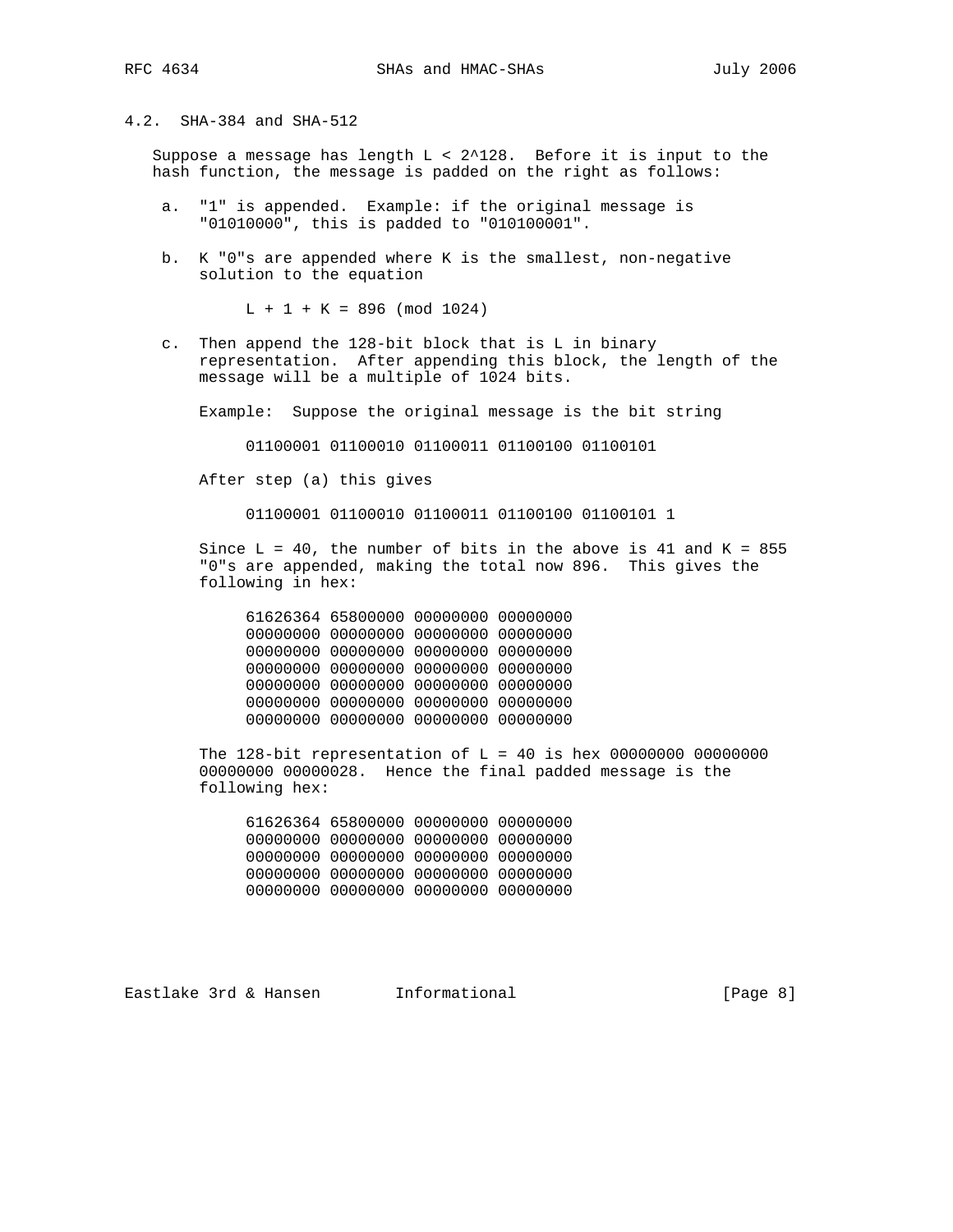00000000 00000000 00000000 00000000 00000000 00000000 00000000 00000000 00000000 00000000 00000000 00000028

5. Functions and Constants Used

 The following subsections give the six logical functions and the table of constants used in each of the hash functions.

5.1. SHA-224 and SHA-256

 SHA-224 and SHA-256 use six logical functions, where each function operates on 32-bit words, which are represented as x, y, and z. The result of each function is a new 32-bit word.

CH(  $x, y, z$ ) =  $(x$  AND  $y)$  XOR (  $(NOT x)$  AND  $z)$ MAJ(  $x, y, z$ ) =  $(x \text{ AND } y) \text{ XOR } (x \text{ AND } z) \text{ XOR } (y \text{ AND } z)$  $BSIG0(x) = ROTR^2(x)$  XOR ROTR<sup>13</sup>(x) XOR ROTR<sup>2</sup>22(x) BSIG $1(x)$  = ROTR^6(x) XOR ROTR^11(x) XOR ROTR^25(x)  $SSIG0(x) = ROTR^7(x) XOR ROTR^18(x) XOR SHR^3(x)$  $SSIG1(x) = ROTR^17(x)$  XOR ROTR<sup>19</sup>(x) XOR SHR<sup>10</sup>(x)

 SHA-224 and SHA-256 use the same sequence of sixty-four constant 32-bit words, K0, K1, ..., K63. These words represent the first thirty-two bits of the fractional parts of the cube roots of the first sixty-four prime numbers. In hex, these constant words are as follows (from left to right):

 428a2f98 71374491 b5c0fbcf e9b5dba5 3956c25b 59f111f1 923f82a4 ab1c5ed5 d807aa98 12835b01 243185be 550c7dc3 72be5d74 80deb1fe 9bdc06a7 c19bf174 e49b69c1 efbe4786 0fc19dc6 240ca1cc 2de92c6f 4a7484aa 5cb0a9dc 76f988da 983e5152 a831c66d b00327c8 bf597fc7 c6e00bf3 d5a79147 06ca6351 14292967 27b70a85 2e1b2138 4d2c6dfc 53380d13 650a7354 766a0abb 81c2c92e 92722c85 a2bfe8a1 a81a664b c24b8b70 c76c51a3 d192e819 d6990624 f40e3585 106aa070 19a4c116 1e376c08 2748774c 34b0bcb5

Eastlake 3rd & Hansen Informational (Page 9)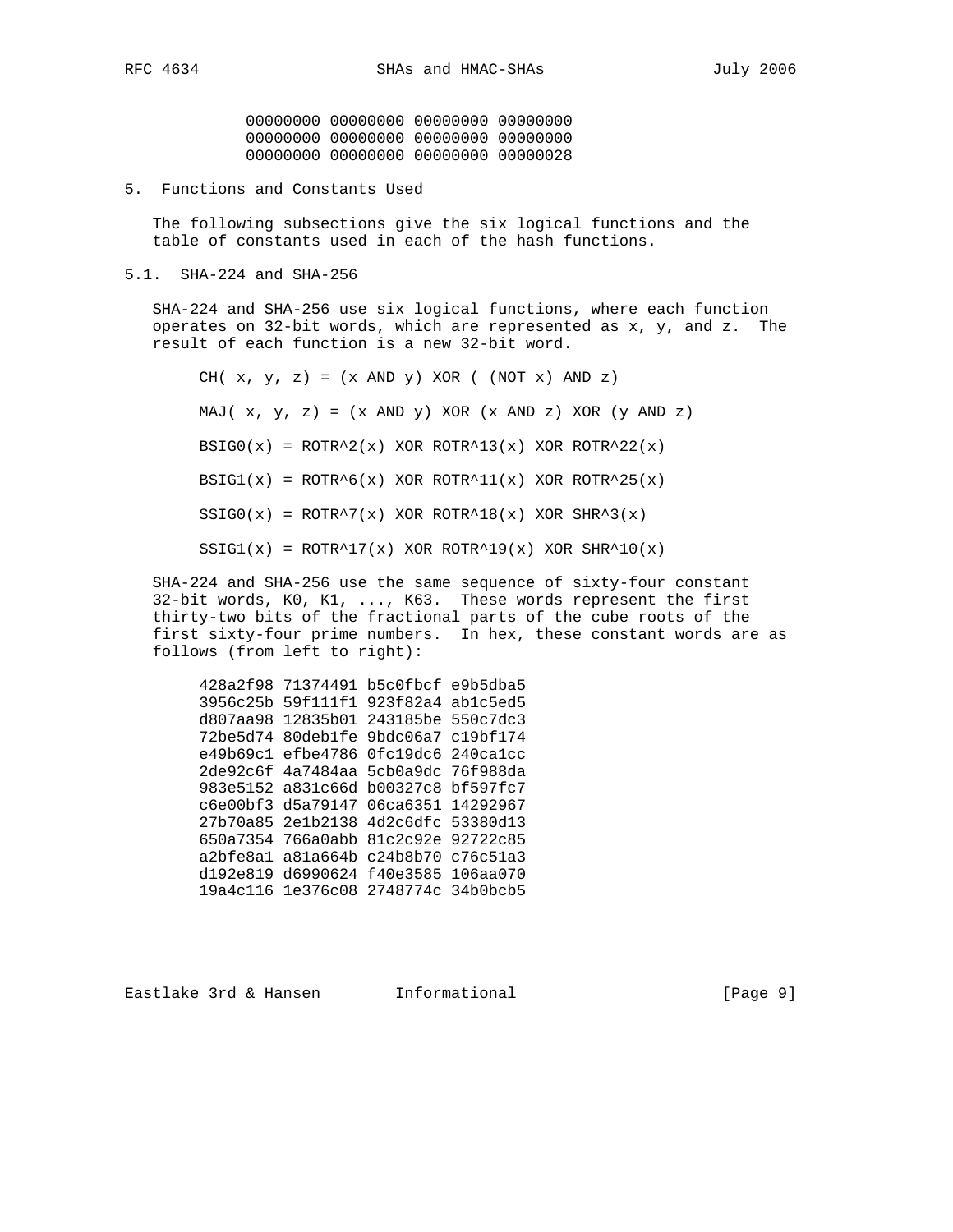391c0cb3 4ed8aa4a 5b9cca4f 682e6ff3 748f82ee 78a5636f 84c87814 8cc70208 90befffa a4506ceb bef9a3f7 c67178f2

5.2. SHA-384 and SHA-512

 SHA-384 and SHA-512 each use six logical functions, where each function operates on 64-bit words, which are represented as x, y, and z. The result of each function is a new 64-bit word.

CH(  $x, y, z$ ) =  $(x$  AND  $y)$  XOR (  $(NOT x)$  AND  $z)$ MAJ(  $x, y, z$ ) =  $(x \text{ AND } y) \text{ XOR } (x \text{ AND } z) \text{ XOR } (y \text{ AND } z)$ BSIG0(x) =  $ROTR^28(x)$  XOR ROTR<sup>2</sup>34(x) XOR ROTR<sup>2</sup>39(x) BSIG $1(x)$  = ROTR^14(x) XOR ROTR^18(x) XOR ROTR^41(x)  $SSIG0(x) = ROTR^1(x) XOR ROTR^8(x) XOR SHR^7(x)$  $SSIG1(x) = ROTR^19(x)$  XOR ROTR^61(x) XOR SHR^6(x)

 SHA-384 and SHA-512 use the same sequence of eighty constant 64-bit words, K0, K1, ... K79. These words represent the first sixty-four bits of the fractional parts of the cube roots of the first eighty prime numbers. In hex, these constant words are as follows (from left to right):

 428a2f98d728ae22 7137449123ef65cd b5c0fbcfec4d3b2f e9b5dba58189dbbc 3956c25bf348b538 59f111f1b605d019 923f82a4af194f9b ab1c5ed5da6d8118 d807aa98a3030242 12835b0145706fbe 243185be4ee4b28c 550c7dc3d5ffb4e2 72be5d74f27b896f 80deb1fe3b1696b1 9bdc06a725c71235 c19bf174cf692694 e49b69c19ef14ad2 efbe4786384f25e3 0fc19dc68b8cd5b5 240ca1cc77ac9c65 2de92c6f592b0275 4a7484aa6ea6e483 5cb0a9dcbd41fbd4 76f988da831153b5 983e5152ee66dfab a831c66d2db43210 b00327c898fb213f bf597fc7beef0ee4 c6e00bf33da88fc2 d5a79147930aa725 06ca6351e003826f 142929670a0e6e70 27b70a8546d22ffc 2e1b21385c26c926 4d2c6dfc5ac42aed 53380d139d95b3df 650a73548baf63de 766a0abb3c77b2a8 81c2c92e47edaee6 92722c851482353b a2bfe8a14cf10364 a81a664bbc423001 c24b8b70d0f89791 c76c51a30654be30 d192e819d6ef5218 d69906245565a910 f40e35855771202a 106aa07032bbd1b8 19a4c116b8d2d0c8 1e376c085141ab53 2748774cdf8eeb99 34b0bcb5e19b48a8 391c0cb3c5c95a63 4ed8aa4ae3418acb 5b9cca4f7763e373 682e6ff3d6b2b8a3 748f82ee5defb2fc 78a5636f43172f60 84c87814a1f0ab72 8cc702081a6439ec 90befffa23631e28 a4506cebde82bde9 bef9a3f7b2c67915 c67178f2e372532b ca273eceea26619c d186b8c721c0c207 eada7dd6cde0eb1e f57d4f7fee6ed178 06f067aa72176fba 0a637dc5a2c898a6 113f9804bef90dae 1b710b35131c471b 28db77f523047d84 32caab7b40c72493 3c9ebe0a15c9bebc 431d67c49c100d4c 4cc5d4becb3e42b6 597f299cfc657e2a 5fcb6fab3ad6faec 6c44198c4a475817

Eastlake 3rd & Hansen Informational (Page 10)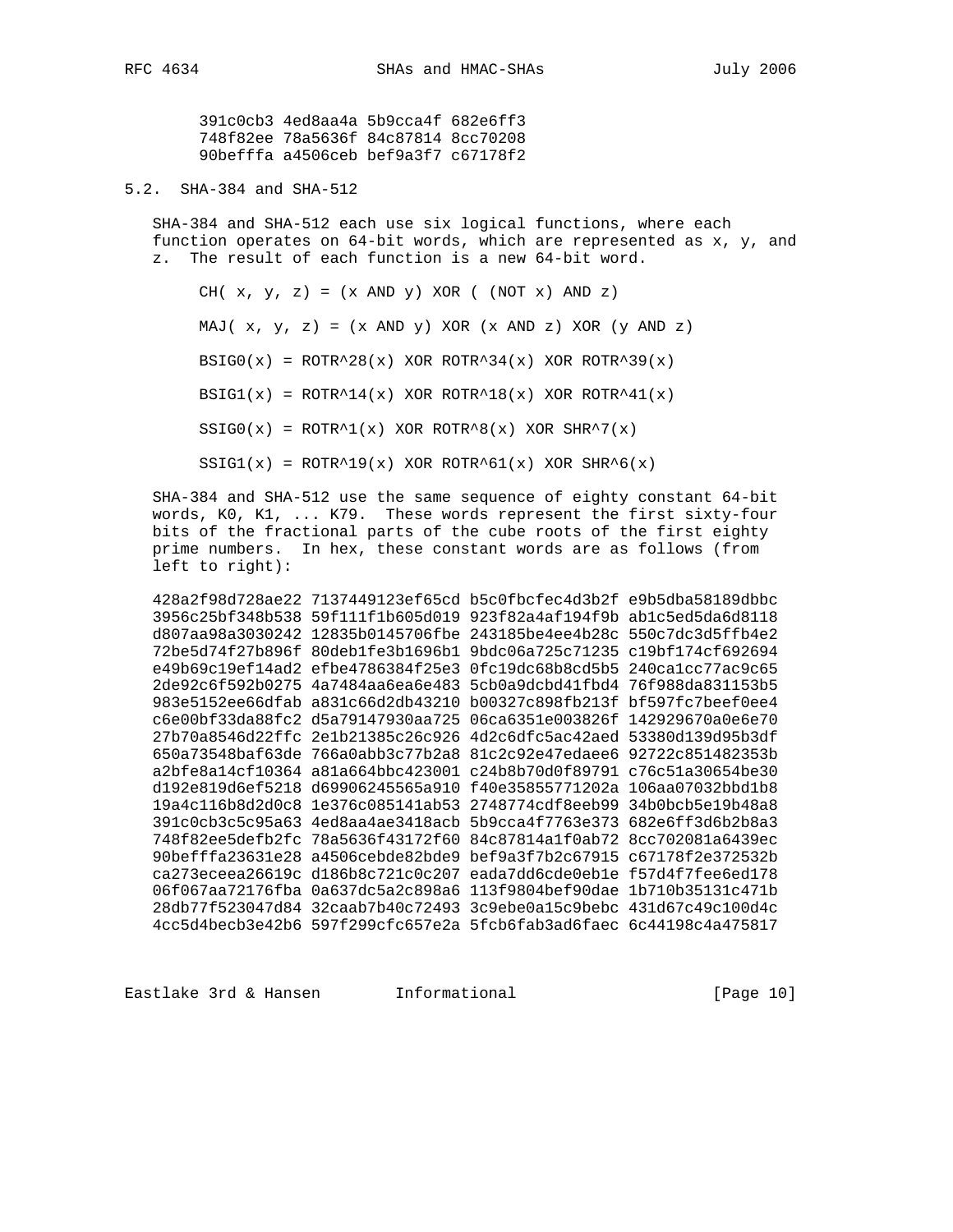6. Computing the Message Digest

 The output of each of the secure hash functions, after being applied to a message of N blocks, is the hash quantity H(N). For SHA-224 and SHA-256, H(i) can be considered to be eight 32-bit words, H(i)0, H(i)1, ... H(i)7. For SHA-384 and SHA-512, it can be considered to be eight  $64$ -bit words,  $H(i)0$ ,  $H(i)1$ , ...,  $H(i)7$ .

 As described below, the hash words are initialized, modified as each message block is processed, and finally concatenated after processing the last block to yield the output. For SHA-256 and SHA-512, all of the H(N) variables are concatenated while the SHA-224 and SHA-384 hashes are produced by omitting some from the final concatenation.

6.1. SHA-224 and SHA-256 Initialization

 For SHA-224, the initial hash value, H(0), consists of the following 32-bit words in hex:

 $H(0)0 = c1059ed8$  $H(0)1 = 367cd507$  $H(0)2 = 3070d^{17}$  $H(0)3 = f70e5939$  $H(0)4 = ffc00b31$  $H(0)5 = 68581511$  $H(0)6 = 64f98fa7$  $H(0)7 = \text{befa4fa4}$ 

 For SHA-256, the initial hash value, H(0), consists of the following eight 32-bit words, in hex. These words were obtained by taking the first thirty-two bits of the fractional parts of the square roots of the first eight prime numbers.

 $H(0)0 = 6a09e667$  $H(0)1 = bb67ae85$  $H(0)2 = 3c6ef372$  $H(0)3 = a54ff53a$  $H(0)4 = 510e527f$  $H(0)5 = 9b05688c$  $H(0)6 = 1f83d9ab$  $H(0)7 = 5be0cd19$ 

6.2. SHA-224 and SHA-256 Processing

 SHA-224 and SHA-256 perform identical processing on messages blocks and differ only in how H(0) is initialized and how they produce their final output. They may be used to hash a message, M, having a length of L bits, where  $0 \le L \le 2^64$ . The algorithm uses (1) a message

Eastlake 3rd & Hansen Informational (Page 11)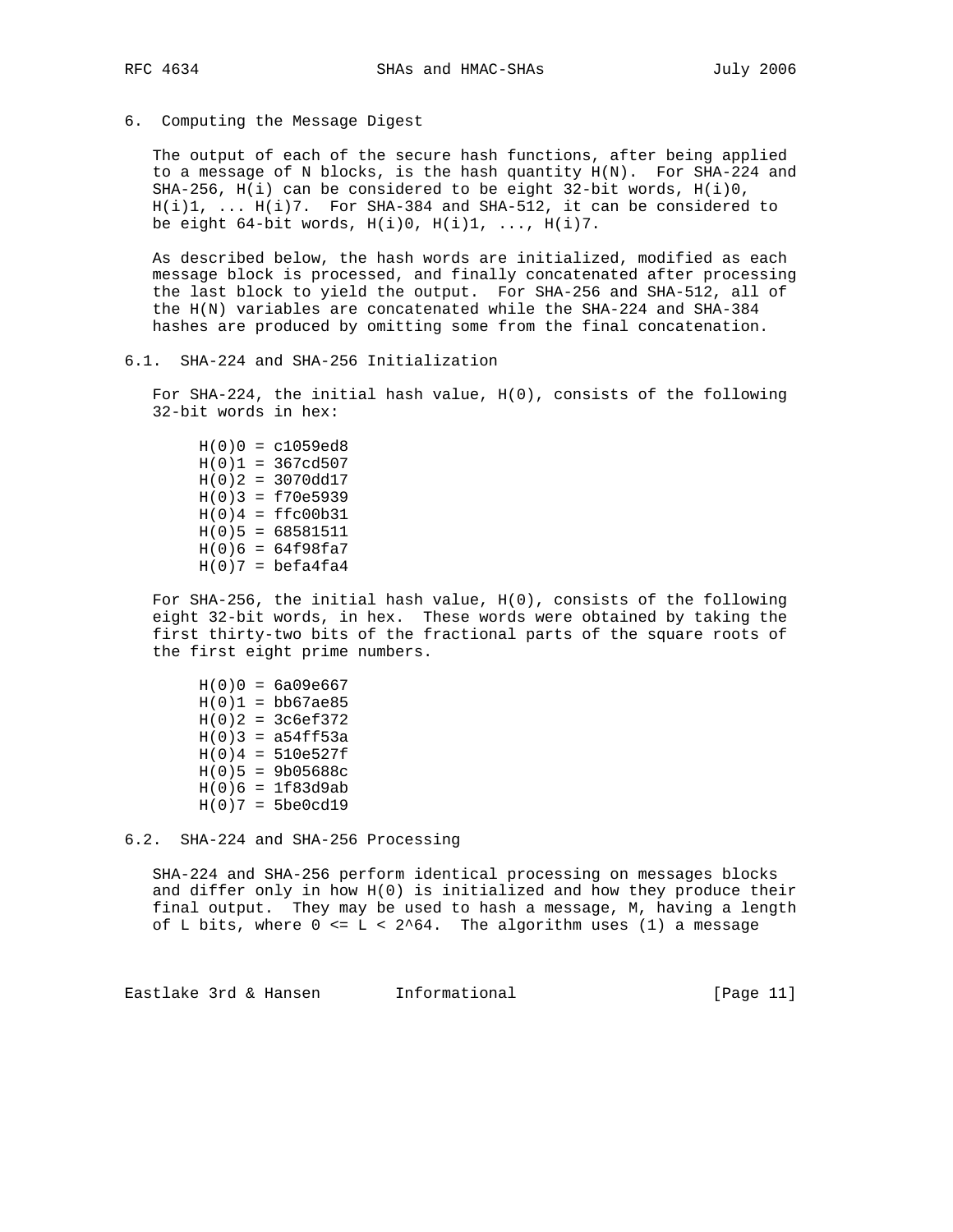schedule of sixty-four 32-bit words, (2) eight working variables of 32 bits each, and (3) a hash value of eight 32-bit words.

 The words of the message schedule are labeled W0, W1, ..., W63. The eight working variables are labeled a, b, c, d, e, f, g, and h. The words of the hash value are labeled  $H(i)0$ ,  $H(i)1$ , ...,  $H(i)7$ , which will hold the initial hash value, H(0), replaced by each successive intermediate hash value (after each message block is processed),  $H(i)$ , and ending with the final hash value,  $H(N)$ , after all N blocks are processed. They also use two temporary words, T1 and T2.

 The input message is padded as described in Section 4.1 above then parsed into 512-bit blocks, which are considered to be composed of 16  $32$ -bit words  $M(i)0$ ,  $M(i)1$ , ...,  $M(i)15$ . The following computations are then performed for each of the N message blocks. All addition is performed modulo 2^32.

```
For i = 1 to N
```

```
 1. Prepare the message schedule W:
  For t = 0 to 15
     Wt = M(i)tFor t = 16 to 63
     Wt = SSIG1(W(t-2)) + W(t-7) + SSIG0(t-15) + W(t-16) 2. Initialize the working variables:
  a = H(i-1)0b = H(i-1)1c = H(i-1)2d = H(i-1)3e = H(i-1)4f = H(i-1)5g = H(i-1)6h = H(i-1)7 3. Perform the main hash computation:
  For t = 0 to 63
     T1 = h + BSIG1(e) + CH(e, f, g) + Kt + WtT2 = BSTG0(a) + MAJ(a,b,c)h = gg = ff = e e = d + T1
```

```
d = cc = bb = aa = T1 + T2
```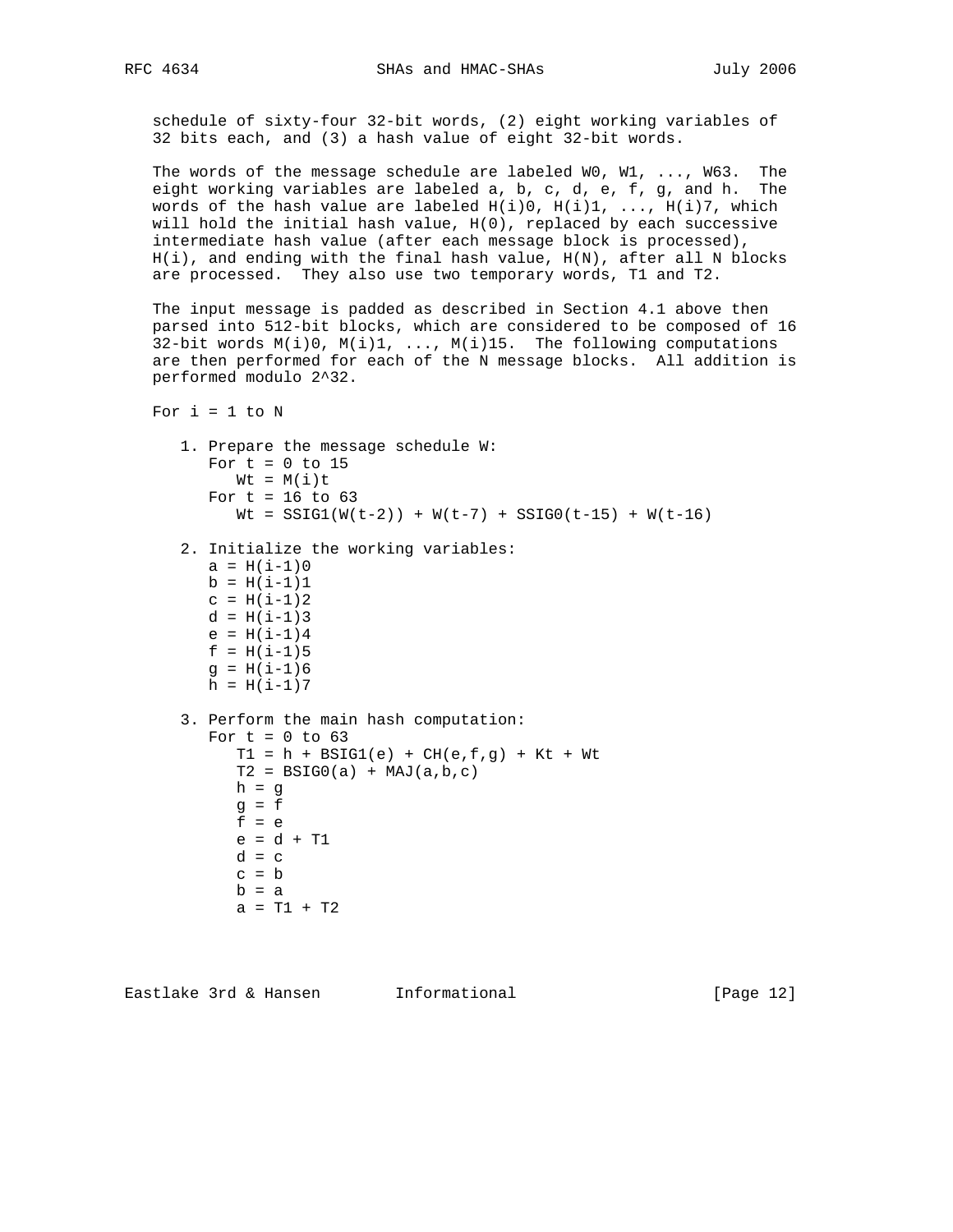4. Compute the intermediate hash value H(i):  $H(i)0 = a + H(i-1)0$  $H(i)1 = b + H(i-1)1$  $H(i)2 = c + H(i-1)2$  $H(i)3 = d + H(i-1)3$  $H(i)4 = e + H(i-1)4$  $H(i)5 = f + H(i-1)5$  $H(i)6 = g + H(i-1)6$  $H(i)7 = h + H(i-1)7$ 

 After the above computations have been sequentially performed for all of the blocks in the message, the final output is calculated. For SHA-256, this is the concatenation of all of  $H(N)0$ ,  $H(N)1$ , through  $H(N)$ 7. For SHA-224, this is the concatenation of  $H(N)$ 0,  $H(N)1$ , through H(N)6.

 For SHA-384, the initial hash value, H(0), consists of the following eight 64-bit words, in hex. These words were obtained by taking the first sixty-four bits of the fractional parts of the square roots of the ninth through sixteenth prime numbers.

 H(0)0 = cbbb9d5dc1059ed8  $H(0)1 = 629a292a367cd507$  H(0)2 = 9159015a3070dd17  $H(0)3 = 152fecd8f70e5939$  $H(0)4 = 67332667ffc00b31$  H(0)5 = 8eb44a8768581511  $H(0)6 = db0c2e0d64f98fa7$  $H(0)7 = 47b5481dbefa4fa4$ 

 For SHA-512, the initial hash value, H(0), consists of the following eight 64-bit words, in hex. These words were obtained by taking the first sixty-four bits of the fractional parts of the square roots of the first eight prime numbers.

 $H(0)0 = 6a09e667f3bcc908$  $H(0)1 = bb67ae8584caa73b$  $H(0)2 = 3c6ef372fe94f82b$  $H(0)3 = a54ff53a5f1d36f1$  H(0)4 = 510e527fade682d1 H(0)5 = 9b05688c2b3e6c1f H(0)6 = 1f83d9abfb41bd6b H(0)7 = 5be0cd19137e2179

Eastlake 3rd & Hansen Informational [Page 13]

<sup>6.3.</sup> SHA-384 and SHA-512 Initialization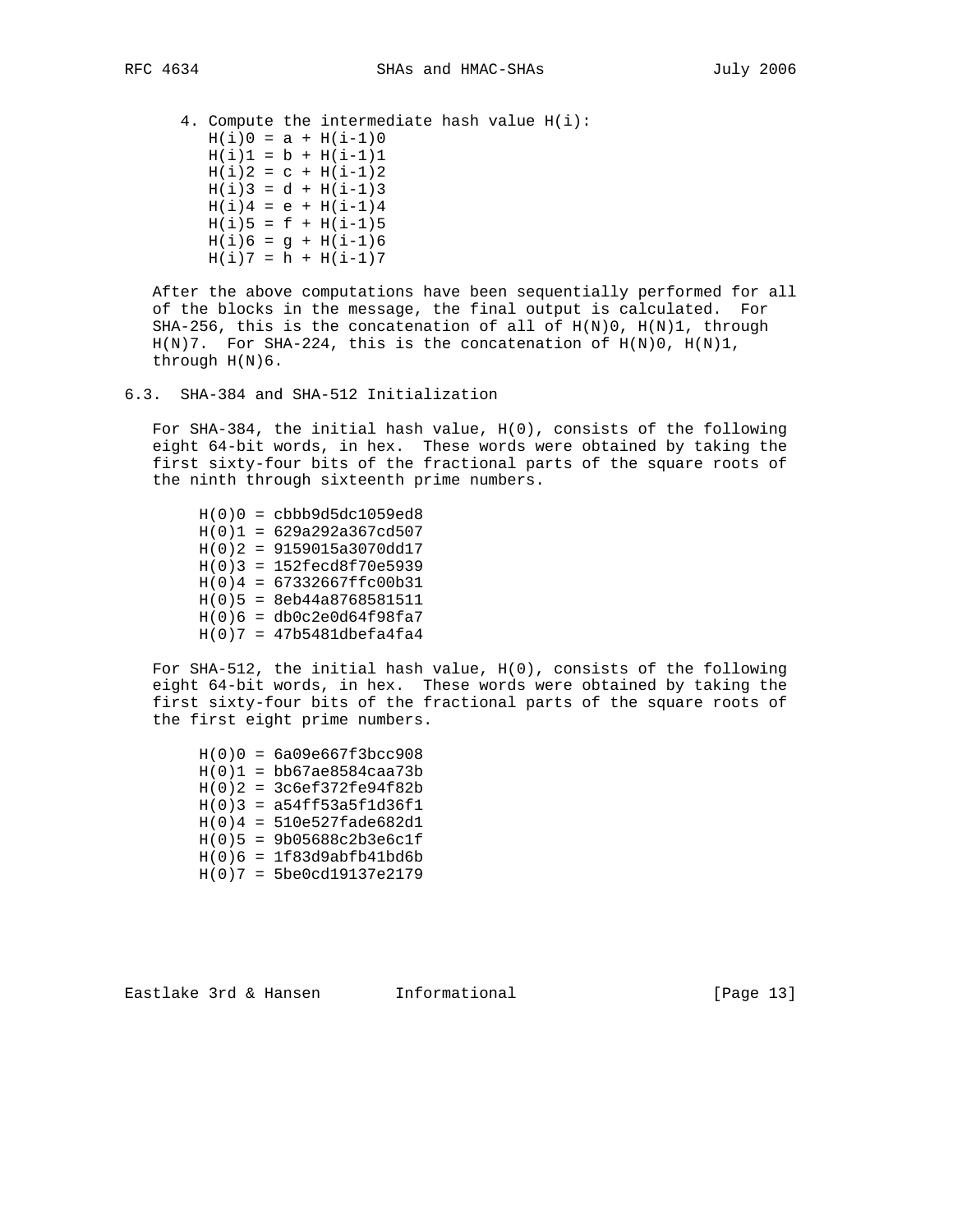### 6.4. SHA-384 and SHA-512 Processing

 SHA-384 and SHA-512 perform identical processing on message blocks and differ only in how H(0) is initialized and how they produce their final output. They may be used to hash a message, M, having a length of L bits, where  $0 \le L \le 2^128$ . The algorithm uses (1) a message schedule of eighty 64-bit words, (2) eight working variables of 64 bits each, and (3) a hash value of eight 64-bit words.

 The words of the message schedule are labeled W0, W1, ..., W79. The eight working variables are labeled a, b, c, d, e, f, g, and h. The words of the hash value are labeled  $H(i)0$ ,  $H(i)1$ , ...,  $H(i)7$ , which will hold the initial hash value, H(0), replaced by each successive intermediate hash value (after each message block is processed),  $H(i)$ , and ending with the final hash value,  $H(N)$  after all N blocks are processed.

 The input message is padded as described in Section 4.2 above, then parsed into 1024-bit blocks, which are considered to be composed of 16 64-bit words M(i)0, M(i)1, ..., M(i)15. The following computations are then performed for each of the N message blocks. All addition is performed modulo 2^64.

```
For i = 1 to N
```

```
 1. Prepare the message schedule W:
  For t = 0 to 15
     Wt = M(i)tFor t = 16 to 79
     Wt = SSIG1(W(t-2)) + W(t-7) + SSIG0(t-15) + W(t-16) 2. Initialize the working variables:
  a = H(i-1)0b = H(i-1)1c = H(i-1)2d = H(i-1)3e = H(i-1)4f = H(i-1)5g = H(i-1)6h = H(i-1)7 3. Perform the main hash computation:
  For t = 0 to 79
     T1 = h + BSIG1(e) + CH(e, f, g) + Kt + WtT2 = BSTG0(a) + MAJ(a,b,c)h = qg = ff = e
```
Eastlake 3rd & Hansen Informational (Page 14)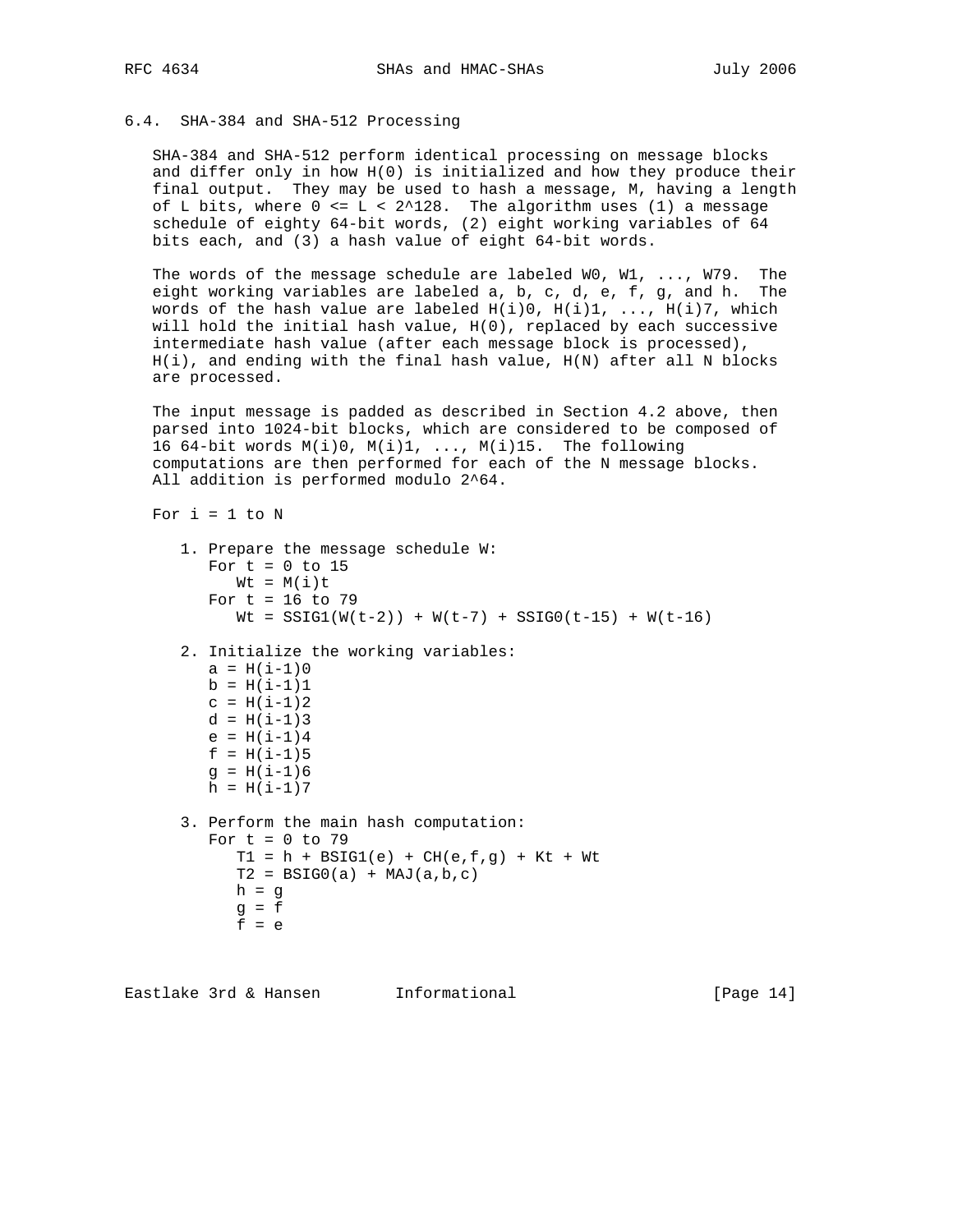e = d + T1  $d = c$  $c = b$  $b = a$  $a = T1 + T2$  4. Compute the intermediate hash value H(i):  $H(i)0 = a + H(i-1)0$  $H(i)1 = b + H(i-1)1$  $H(i)2 = C + H(i-1)2$  $H(i)3 = d + H(i-1)3$  $H(i)4 = e + H(i-1)4$  $H(i)5 = f + H(i-1)5$  $H(i)6 = g + H(i-1)6$  $H(i)7 = h + H(i-1)7$ 

 After the above computations have been sequentially performed for all of the blocks in the message, the final output is calculated. For SHA-512, this is the concatenation of all of  $H(N)0$ ,  $H(N)1$ , through  $H(N)$ 7. For SHA-384, this is the concatenation of  $H(N)0$ ,  $H(N)1$ , through H(N)5.

7. SHA-Based HMACs

 HMAC is a method for computing a keyed MAC (message authentication code) using a hash function as described in [RFC2104]. It uses a key to mix in with the input text to produce the final hash.

 Sample code is also provided, in Section 8.3 below, to perform HMAC based on any of the SHA algorithms described herein. The sample code found in [RFC2104] was written in terms of a specified text size. Since SHA is defined in terms of an arbitrary number of bits, the sample HMAC code has been written to allow the text input to HMAC to have an arbitrary number of octets and bits. A fixed-length interface is also provided.

8. C Code for SHAs

 Below is a demonstration implementation of these secure hash functions in C. Section 8.1 contains the header file sha.h, which declares all constants, structures, and functions used by the sha and hmac functions. Section 8.2 contains the C code for sha1.c, sha224-256.c, sha384-512.c, and usha.c along with sha-private.h, which provides some declarations common to all the sha functions. Section 8.3 contains the C code for the hmac functions. Section 8.4 contains a test driver to exercise the code.

Eastlake 3rd & Hansen Informational (Page 15)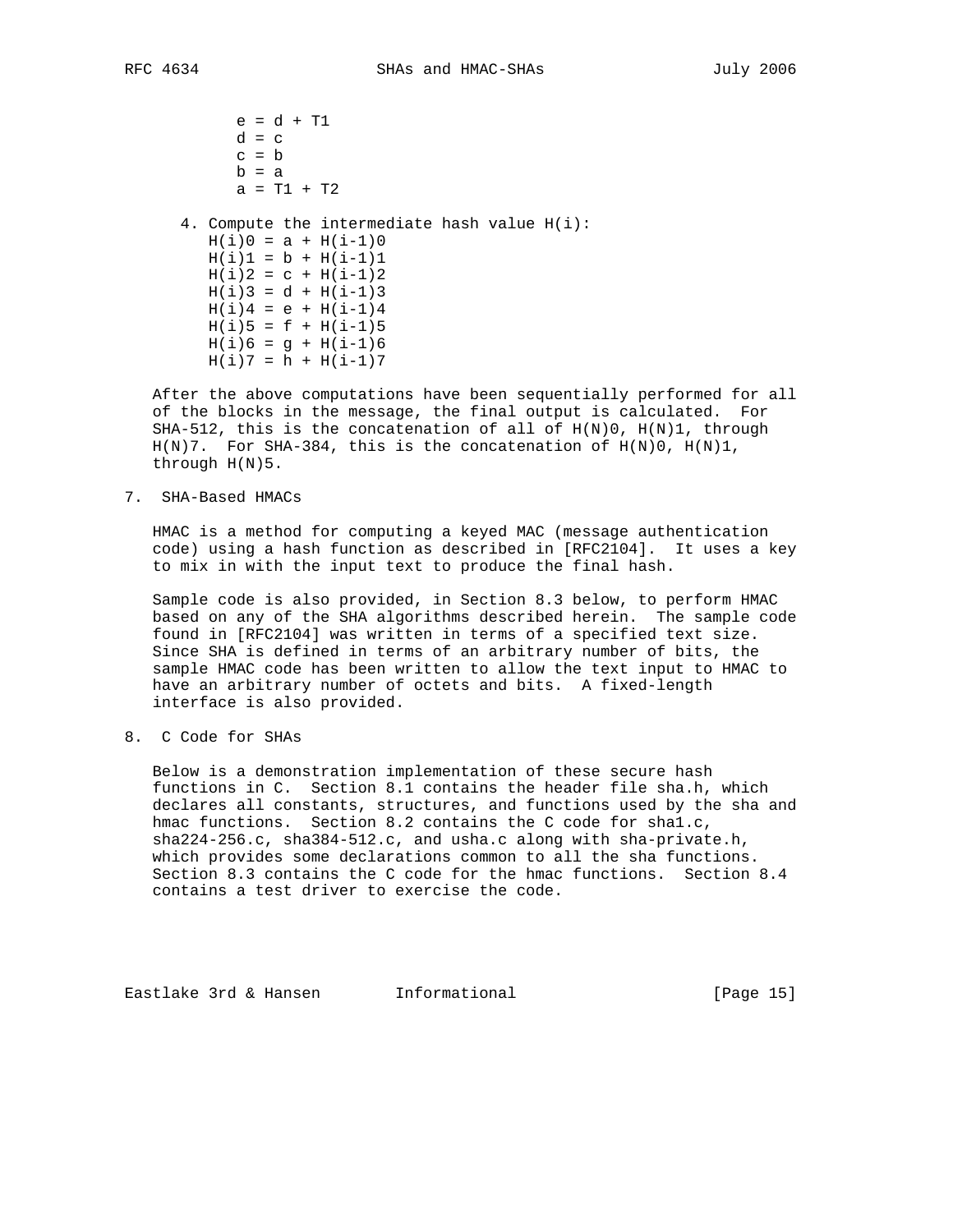For each of the digest length \$\$\$, there is the following set of constants, a structure, and functions: Constants: SHA\$\$\$HashSize number of octets in the hash SHA\$\$\$HashSizeBits number of bits in the hash SHA\$\$\$\_Message\_Block\_Size number of octets used in the intermediate message blocks shaSuccess = 0 constant returned by each function on success shaNull = 1 constant returned by each function when presented with a null pointer parameter shaInputTooLong = 2 constant returned by each function when the input data is too long shaStateError constant returned by each function when SHA\$\$\$Input is called after SHA\$\$\$FinalBits or SHA\$\$\$Result. Structure: typedef SHA\$\$\$Context an opaque structure holding the complete state for producing the hash Functions: int SHA\$\$\$Reset(SHA\$\$\$Context \*); Reset the hash context state int SHA\$\$\$Input(SHA\$\$\$Context \*, const uint8\_t \*octets, unsigned int bytecount); Incorporate bytecount octets into the hash. int SHA\$\$\$FinalBits(SHA\$\$\$Context \*, const uint8\_t octet, unsigned int bitcount); Incorporate bitcount bits into the hash. The bits are in the upper portion of the octet. SHA\$\$\$Input() cannot be called after this. int SHA\$\$\$Result(SHA\$\$\$Context \*, uint8\_t Message\_Digest[SHA\$\$\$HashSize]); Do the final calculations on the hash and copy the value into Message\_Digest. In addition, functions with the prefix USHA are provided that take a SHAversion value (SHA\$\$\$) to select the SHA function suite. They add the following constants, structure, and functions: Constants: shaBadParam constant returned by USHA functions when presented with a bad SHAversion (SHA\$\$\$)

Eastlake 3rd & Hansen Informational [Page 16]

parameter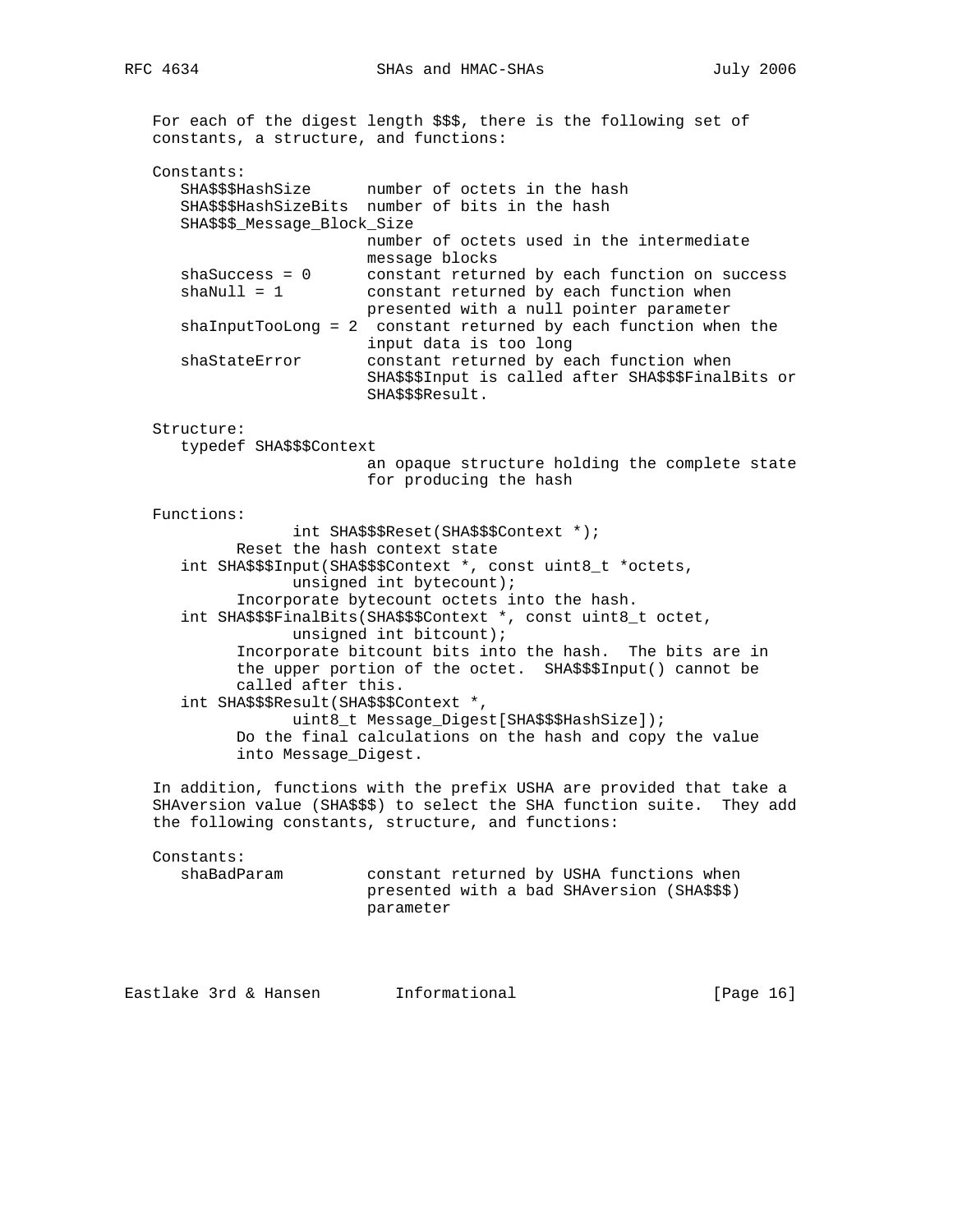SHA\$\$\$ SHAversion enumeration values, used by usha and hmac functions to select the SHA function suite Structure: typedef USHAContext an opaque structure holding the complete state for producing the hash Functions: int USHAReset(USHAContext \*, SHAversion whichSha); Reset the hash context state. int USHAInput(USHAContext \*, const uint8\_t \*bytes, unsigned int bytecount); Incorporate bytecount octets into the hash. int USHAFinalBits(USHAContext \*, const uint8\_t bits, unsigned int bitcount); Incorporate bitcount bits into the hash. int USHAResult(USHAContext \*, uint8\_t Message\_Digest[USHAMaxHashSize]); Do the final calculations on the hash and copy the value into Message\_Digest. Octets in Message\_Digest beyond USHAHashSize(whichSha) are left untouched. int USHAHashSize(enum SHAversion whichSha); The number of octets in the given hash. int USHAHashSizeBits(enum SHAversion whichSha); The number of bits in the given hash. int USHABlockSize(enum SHAversion whichSha); The internal block size for the given hash. The hmac functions follow the same pattern to allow any length of text input to be used. Structure: typedef HMACContext an opaque structure holding the complete state for producing the hash Functions: int hmacReset(HMACContext \*ctx, enum SHAversion whichSha, const unsigned char \*key, int key\_len); Reset the hash context state. int hmacInput(HMACContext \*ctx, const unsigned char \*text, int text\_len); Incorporate text\_len octets into the hash. int hmacFinalBits(HMACContext \*ctx, const uint8\_t bits, unsigned int bitcount); Incorporate bitcount bits into the hash.

Eastlake 3rd & Hansen Informational [Page 17]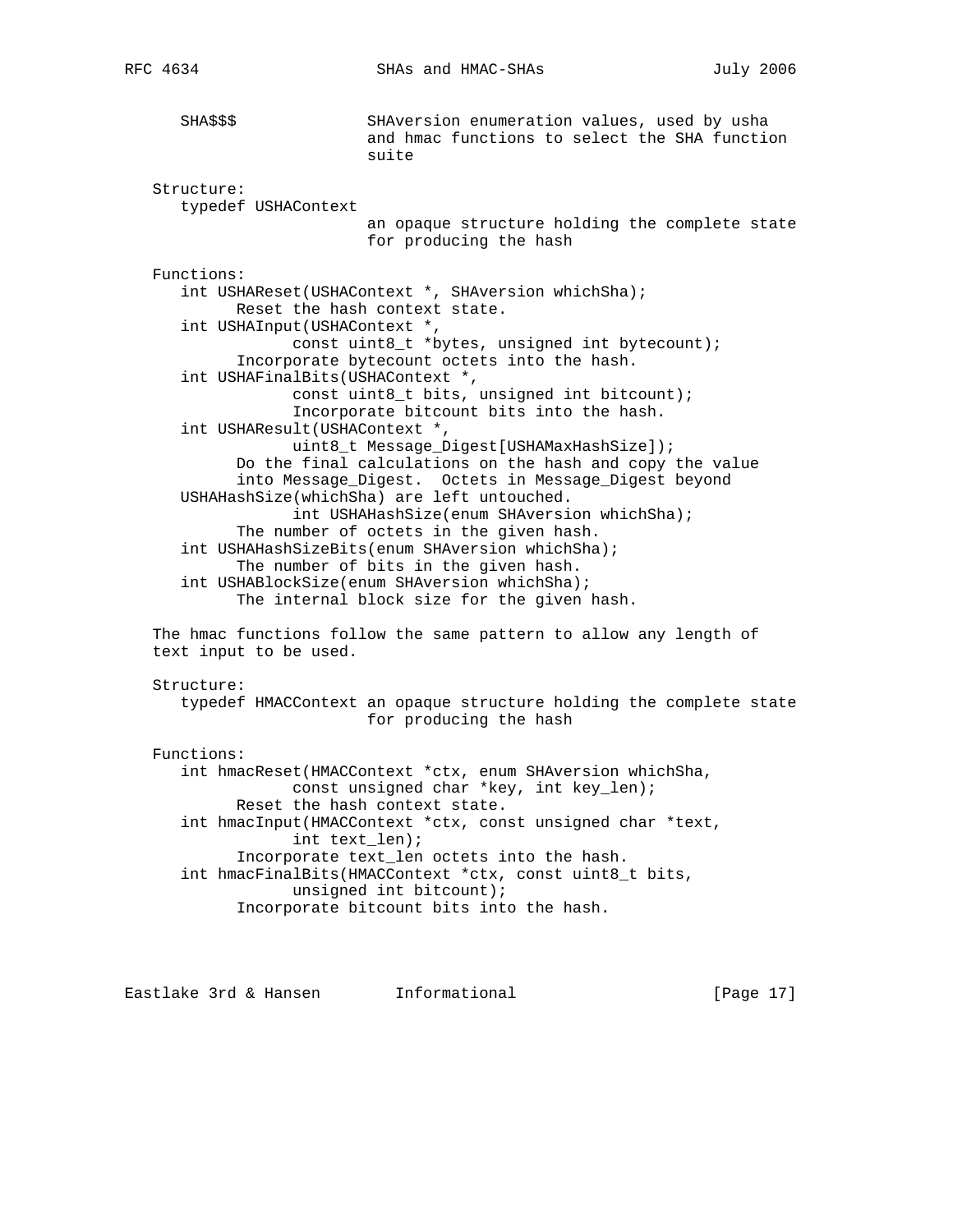int hmacResult(HMACContext \*ctx, uint8\_t Message\_Digest[USHAMaxHashSize]); Do the final calculations on the hash and copy the value into Message\_Digest. Octets in Message\_Digest beyond USHAHashSize(whichSha) are left untouched. In addition, a combined interface is provided, similar to that shown in RFC 2104, that allows a fixed-length text input to be used. int hmac(SHAversion whichSha, const unsigned char \*text, int text\_len, const unsigned char \*key, int key\_len, uint8\_t Message\_Digest[USHAMaxHashSize]); Calculate the given digest for the given text and key, and return the resulting hash. Octets in Message\_Digest beyond USHAHashSize(whichSha) are left untouched. 8.1. The .h File /\*\*\*\*\*\*\*\*\*\*\*\*\*\*\*\*\*\*\*\*\*\*\*\*\*\*\*\* sha.h \*\*\*\*\*\*\*\*\*\*\*\*\*\*\*\*\*\*\*\*\*\*\*\*\*\*\*\*/ /\*\*\*\*\*\*\*\*\*\*\*\*\*\*\*\*\*\*\* See RFC 4634 for details \*\*\*\*\*\*\*\*\*\*\*\*\*\*\*\*\*\*/ #ifndef \_SHA\_H\_ #define \_SHA\_H\_ /\* \* Description: This file implements the Secure Hash Signature Standard \* algorithms as defined in the National Institute of Standards \* and Technology Federal Information Processing Standards \* Publication (FIPS PUB) 180-1 published on April 17, 1995, 180-2 \* published on August 1, 2002, and the FIPS PUB 180-2 Change Notice published on February 28, 2004. \* \* A combined document showing all algorithms is available at \* http://csrc.nist.gov/publications/fips/ \* fips180-2/fips180-2withchangenotice.pdf \* \* The five hashes are defined in these sizes:<br>\* SHA-1 20 byte / 160 bit \* SHA-1 20 byte / 160 bit \* SHA-224 28 byte / 224 bit \* SHA-256 32 byte / 256 bit \* SHA-384 48 byte / 384 bit \* SHA-512 64 byte / 512 bit \*/ #include <stdint.h> /\* \* If you do not have the ISO standard stdint.h header file, then you

Eastlake 3rd & Hansen Informational (Page 18)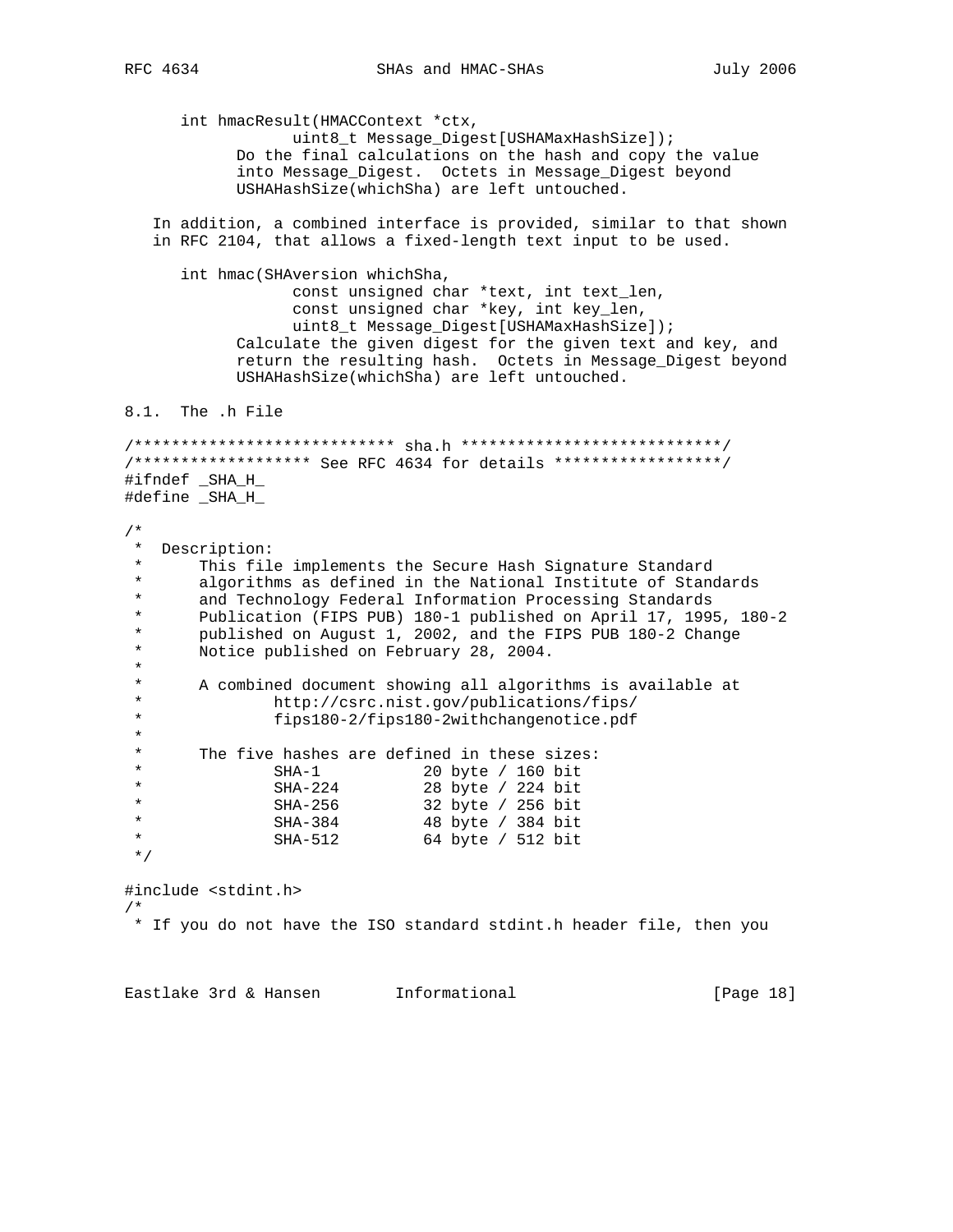```
 * must typedef the following:
 * name meaning
 * uint64_t unsigned 64 bit integer
 * uint32_t unsigned 32 bit integer
 * uint8_t unsigned 8 bit integer (i.e., unsigned char)
 * int_least16_t integer of >= 16 bits
  *
 */
#ifndef _SHA_enum_
#define _SHA_enum_
/*
 * All SHA functions return one of these values.
 */
enum {
    shaSuccess = 0,
shaNull, \frac{1}{1} /* Null pointer parameter */
 shaInputTooLong, /* input data too long */
 shaStateError, /* called Input after FinalBits or Result */
 shaBadParam /* passed a bad parameter */
};
#endif /* _SHA_enum_ */
/*
 * These constants hold size information for each of the SHA
 * hashing operations
 */
enum {
    SHA1_Message_Block_Size = 64, SHA224_Message_Block_Size = 64,
    SHA256_Message_Block_Size = 64, SHA384_Message_Block_Size = 128,
    SHA512_Message_Block_Size = 128,
    USHA_Max_Message_Block_Size = SHA512_Message_Block_Size,
    SHA1HashSize = 20, SHA224HashSize = 28, SHA256HashSize = 32,
    SHA384HashSize = 48, SHA512HashSize = 64,
    USHAMaxHashSize = SHA512HashSize,
    SHA1HashSizeBits = 160, SHA224HashSizeBits = 224,
    SHA256HashSizeBits = 256, SHA384HashSizeBits = 384,
    SHA512HashSizeBits = 512, USHAMaxHashSizeBits = SHA512HashSizeBits
};
/*
 * These constants are used in the USHA (unified sha) functions.
 */
typedef enum SHAversion {
    SHA1, SHA224, SHA256, SHA384, SHA512
} SHAversion;
```
Eastlake 3rd & Hansen Informational (Page 19)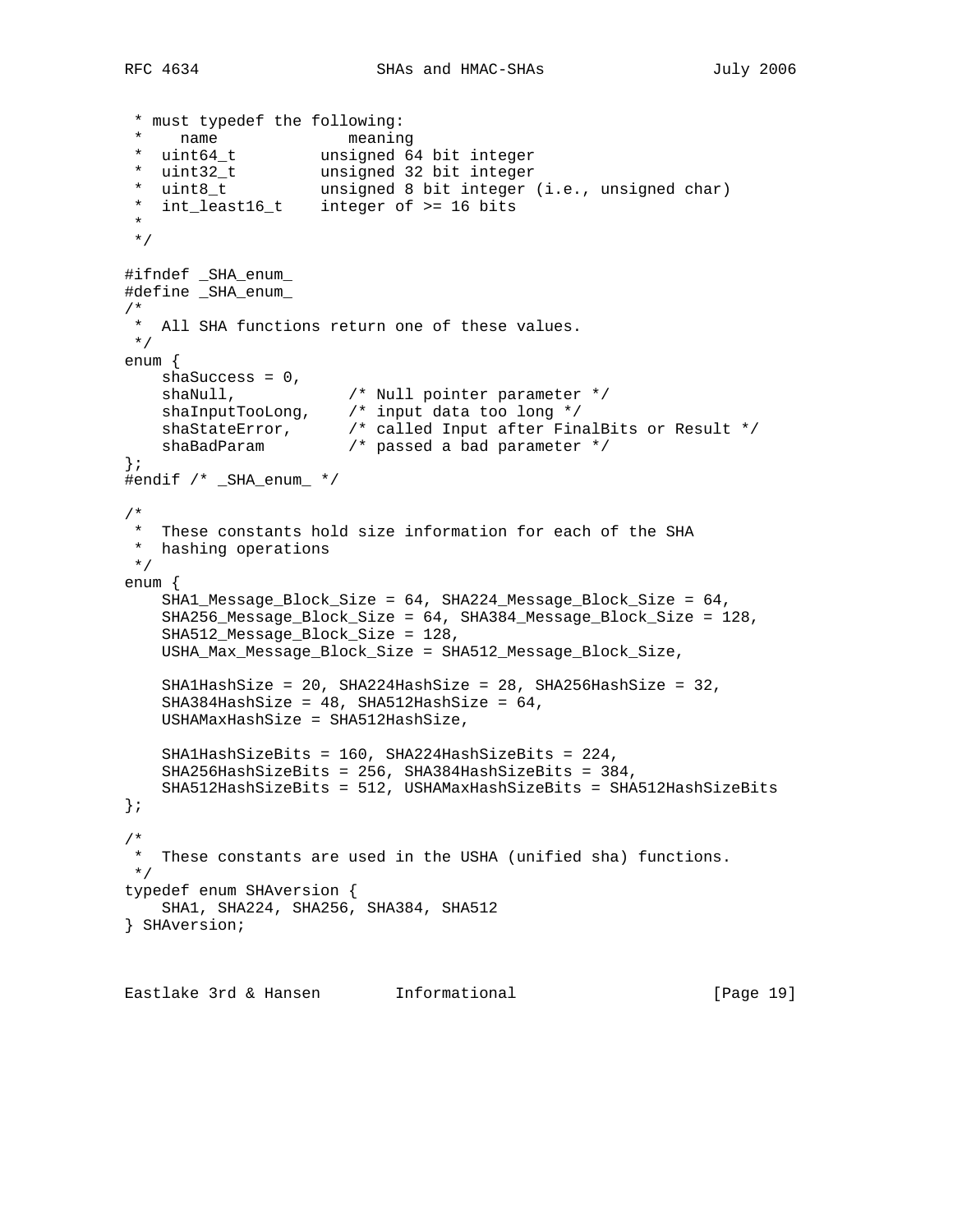```
/*
 * This structure will hold context information for the SHA-1
 * hashing operation.
 */
typedef struct SHA1Context {
    uint32_t Intermediate_Hash[SHA1HashSize/4]; /* Message Digest */
 uint32_t Length_Low; /* Message length in bits */
 uint32_t Length_High; /* Message length in bits */
    int_least16_t Message_Block_Index; /* Message_Block array index */
                                    /* 512-bit message blocks */
    uint8_t Message_Block[SHA1_Message_Block_Size];
    int Computed; /* Is the digest computed? */
    int Corrupted; /* Is the digest corrupted? */
} SHA1Context;
/*
 * This structure will hold context information for the SHA-256
 * hashing operation.
 */
typedef struct SHA256Context {
    uint32_t Intermediate_Hash[SHA256HashSize/4]; /* Message Digest */
 uint32_t Length_Low; /* Message length in bits */
 uint32_t Length_High; /* Message length in bits */
    int_least16_t Message_Block_Index; /* Message_Block array index */
                                     /* 512-bit message blocks */
   uint8 t Message Block[SHA256 Message Block Size];
    int Computed; /* Is the digest computed? */
    int Corrupted; /* Is the digest corrupted? */
} SHA256Context;
/*
 * This structure will hold context information for the SHA-512
 * hashing operation.
 */
typedef struct SHA512Context {
#ifdef USE_32BIT_ONLY
    uint32_t Intermediate_Hash[SHA512HashSize/4]; /* Message Digest */
    uint32_t Length[4]; /* Message length in bits */
#else /* !USE_32BIT_ONLY */
    uint64_t Intermediate_Hash[SHA512HashSize/8]; /* Message Digest */
    uint64_t Length_Low, Length_High; /* Message length in bits */
#endif /* USE_32BIT_ONLY */
```
Eastlake 3rd & Hansen Informational (Page 20)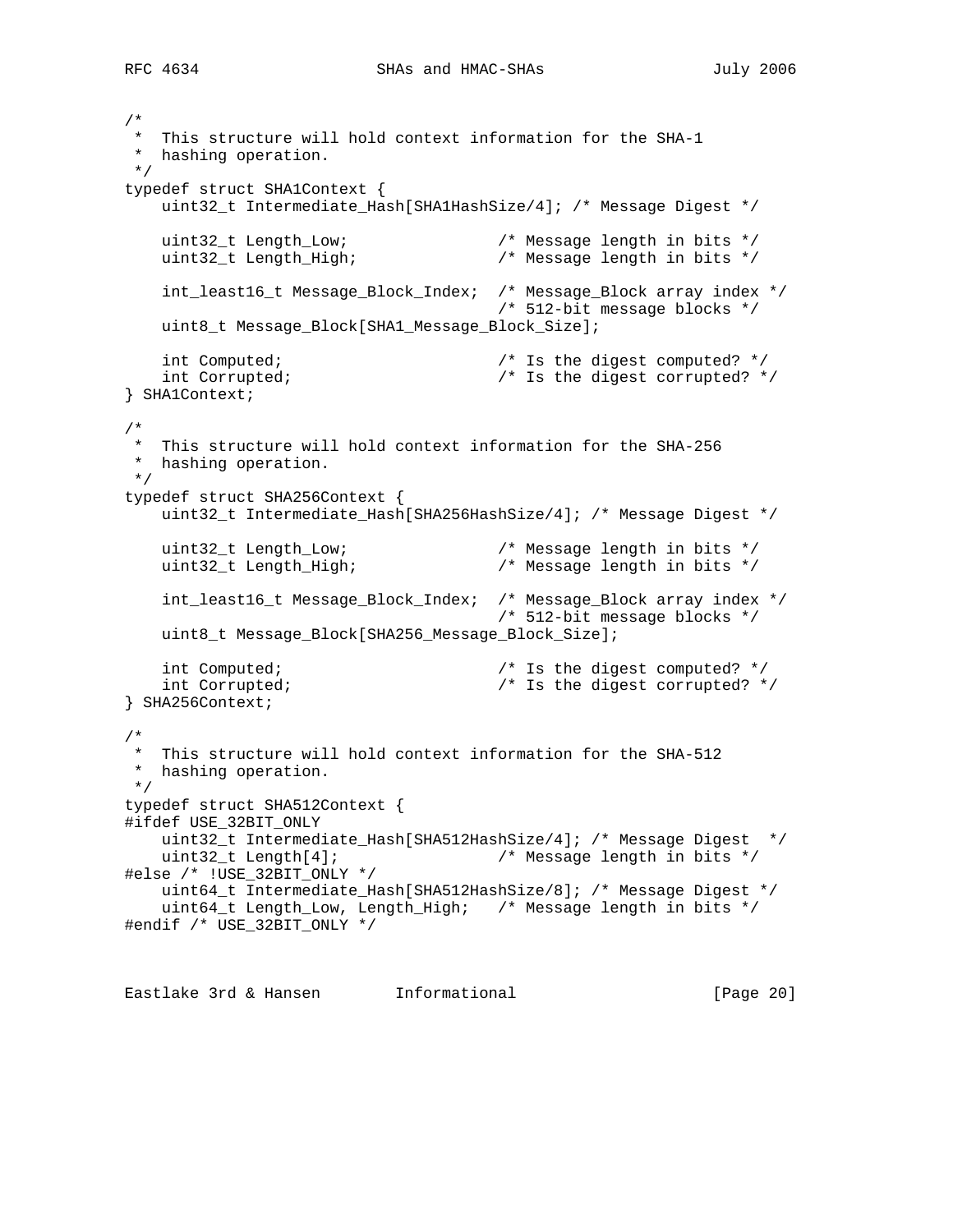```
 int_least16_t Message_Block_Index; /* Message_Block array index */
                                          /* 1024-bit message blocks */
     uint8_t Message_Block[SHA512_Message_Block_Size];
    int Computed; \overline{\phantom{a}} /* Is the digest computed?*/
     int Corrupted; /* Is the digest corrupted? */
} SHA512Context;
/*
 * This structure will hold context information for the SHA-224
 * hashing operation. It uses the SHA-256 structure for computation.
 */
typedef struct SHA256Context SHA224Context;
/*
 * This structure will hold context information for the SHA-384
 * hashing operation. It uses the SHA-512 structure for computation.
 */
typedef struct SHA512Context SHA384Context;
/*
 * This structure holds context information for all SHA
 * hashing operations.
 */
typedef struct USHAContext {
    int whichSha; \overline{\phantom{a}} /* which SHA is being used */
     union {
     SHA1Context sha1Context;
      SHA224Context sha224Context; SHA256Context sha256Context;
      SHA384Context sha384Context; SHA512Context sha512Context;
     } ctx;
} USHAContext;
/*
  * This structure will hold context information for the HMAC
 * keyed hashing operation.
 */
typedef struct HMACContext {
                                \frac{1}{x} which SHA is being used */
   int hashSize; <br> \rightarrow /* hash size of SHA being used */<br> \rightarrow /* block size of SHA being used *
 int blockSize; /* block size of SHA being used */
 USHAContext shaContext; /* SHA context */
     unsigned char k_opad[USHA_Max_Message_Block_Size];
                        /* outer padding - key XORd with opad */
} HMACContext;
```
Eastlake 3rd & Hansen Informational (Page 21)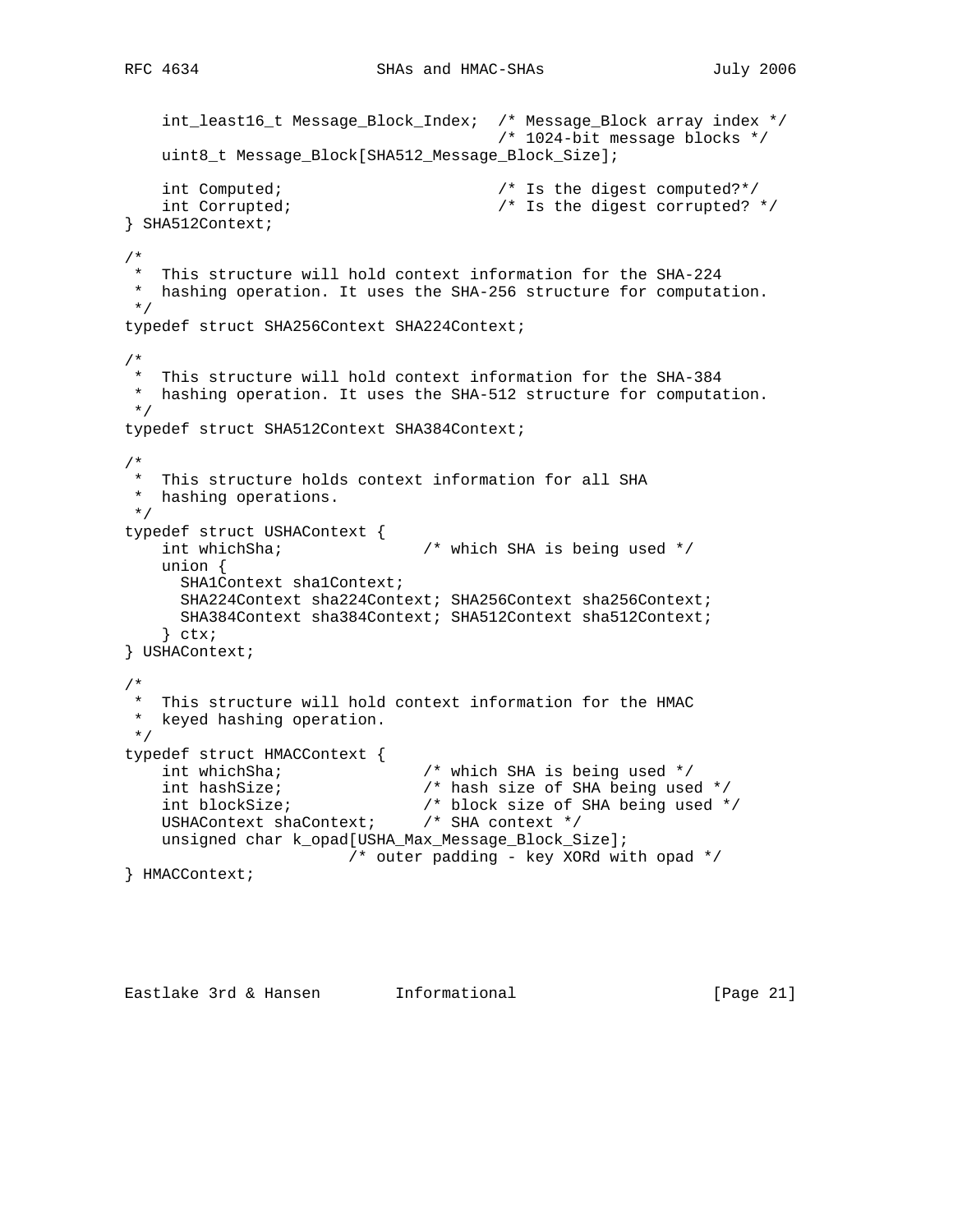```
/*
 * Function Prototypes
  */
/* SHA-1 */
extern int SHA1Reset(SHA1Context *);
extern int SHA1Input(SHA1Context *, const uint8_t *bytes,
                      unsigned int bytecount);
extern int SHA1FinalBits(SHA1Context *, const uint8_t bits,
                         unsigned int bitcount);
extern int SHA1Result(SHA1Context *,
                       uint8_t Message_Digest[SHA1HashSize]);
/* SHA-224 */
extern int SHA224Reset(SHA224Context *);
extern int SHA224Input(SHA224Context *, const uint8_t *bytes,
                       unsigned int bytecount);
extern int SHA224FinalBits(SHA224Context *, const uint8_t bits,
                           unsigned int bitcount);
extern int SHA224Result(SHA224Context *,
                         uint8_t Message_Digest[SHA224HashSize]);
/* SHA-256 */extern int SHA256Reset(SHA256Context *);
extern int SHA256Input(SHA256Context *, const uint8_t *bytes,
                        unsigned int bytecount);
extern int SHA256FinalBits(SHA256Context *, const uint8_t bits,
                            unsigned int bitcount);
extern int SHA256Result(SHA256Context *,
                        uint8_t Message_Digest[SHA256HashSize]);
/* SHA-384 */
extern int SHA384Reset(SHA384Context *);
extern int SHA384Input(SHA384Context *, const uint8_t *bytes,
                        unsigned int bytecount);
extern int SHA384FinalBits(SHA384Context *, const uint8_t bits,
                            unsigned int bitcount);
extern int SHA384Result(SHA384Context *,
                         uint8_t Message_Digest[SHA384HashSize]);
/* SHA-512 */
extern int SHA512Reset(SHA512Context *);
extern int SHA512Input(SHA512Context *, const uint8_t *bytes,
                        unsigned int bytecount);
extern int SHA512FinalBits(SHA512Context *, const uint8_t bits,
                            unsigned int bitcount);
extern int SHA512Result(SHA512Context *,
                         uint8_t Message_Digest[SHA512HashSize]);
```
Eastlake 3rd & Hansen Informational [Page 22]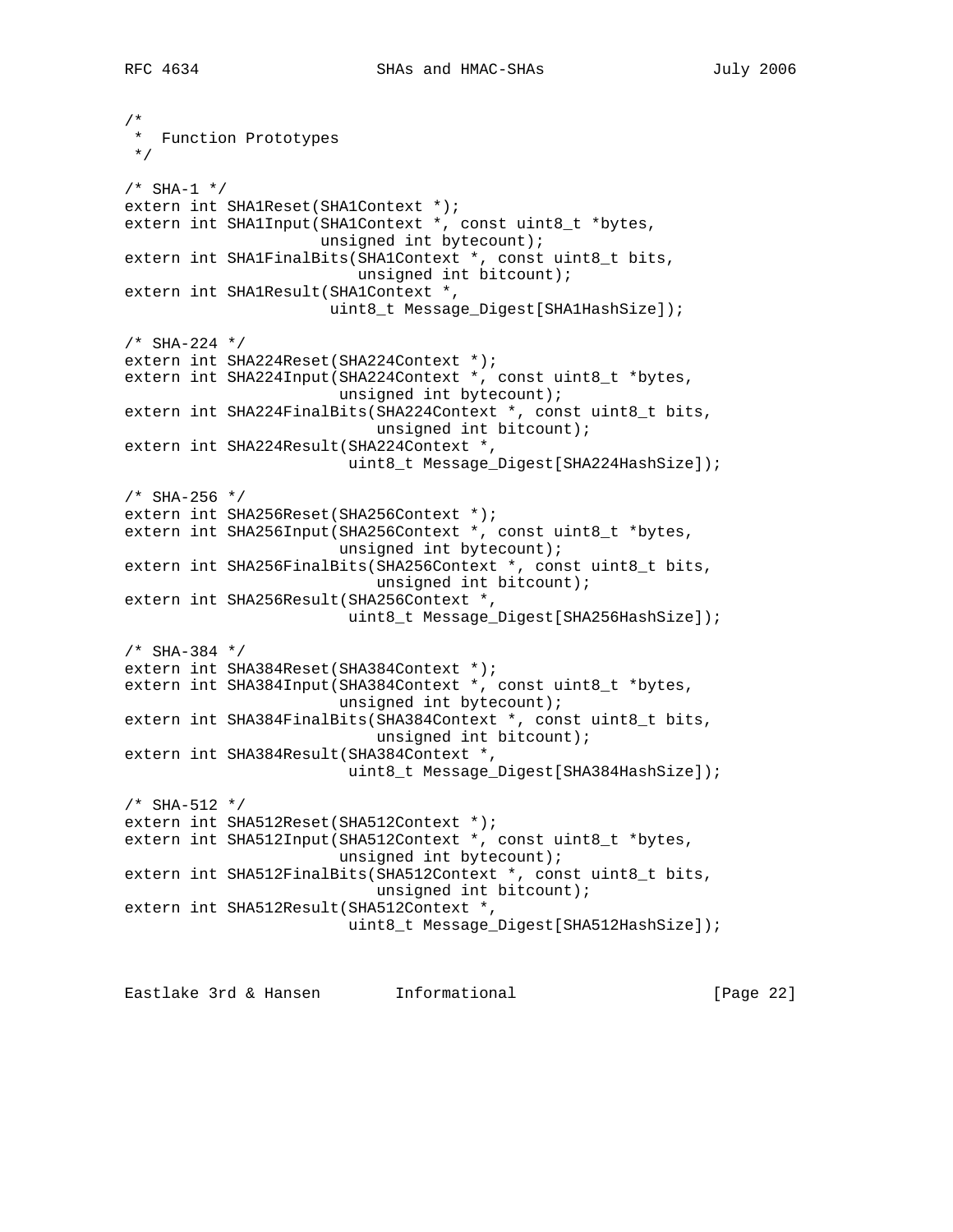```
/* Unified SHA functions, chosen by whichSha */
extern int USHAReset(USHAContext *, SHAversion whichSha);
extern int USHAInput(USHAContext *,
                     const uint8_t *bytes, unsigned int bytecount);
extern int USHAFinalBits(USHAContext *,
                         const uint8_t bits, unsigned int bitcount);
extern int USHAResult(USHAContext *,
                      uint8_t Message_Digest[USHAMaxHashSize]);
extern int USHABlockSize(enum SHAversion whichSha);
extern int USHAHashSize(enum SHAversion whichSha);
extern int USHAHashSizeBits(enum SHAversion whichSha);
/*
 * HMAC Keyed-Hashing for Message Authentication, RFC2104,
 * for all SHAs.
 * This interface allows a fixed-length text input to be used.
 */
extern int hmac(SHAversion whichSha, /* which SHA algorithm to use */
    const unsigned char *text, /* pointer to data stream */
 int text_len, /* length of data stream */
 const unsigned char *key, /* pointer to authentication key */
 int key_len, /* length of authentication key */
    uint8_t digest[USHAMaxHashSize]); /* caller digest to fill in */
/*
 * HMAC Keyed-Hashing for Message Authentication, RFC2104,
 * for all SHAs.
 * This interface allows any length of text input to be used.
 */
extern int hmacReset(HMACContext *ctx, enum SHAversion whichSha,
                     const unsigned char *key, int key_len);
extern int hmacInput(HMACContext *ctx, const unsigned char *text,
                     int text_len);
extern int hmacFinalBits(HMACContext *ctx, const uint8_t bits,
                         unsigned int bitcount);
extern int hmacResult(HMACContext *ctx,
                      uint8_t digest[USHAMaxHashSize]);
#endif /* _SHA_H_ */
```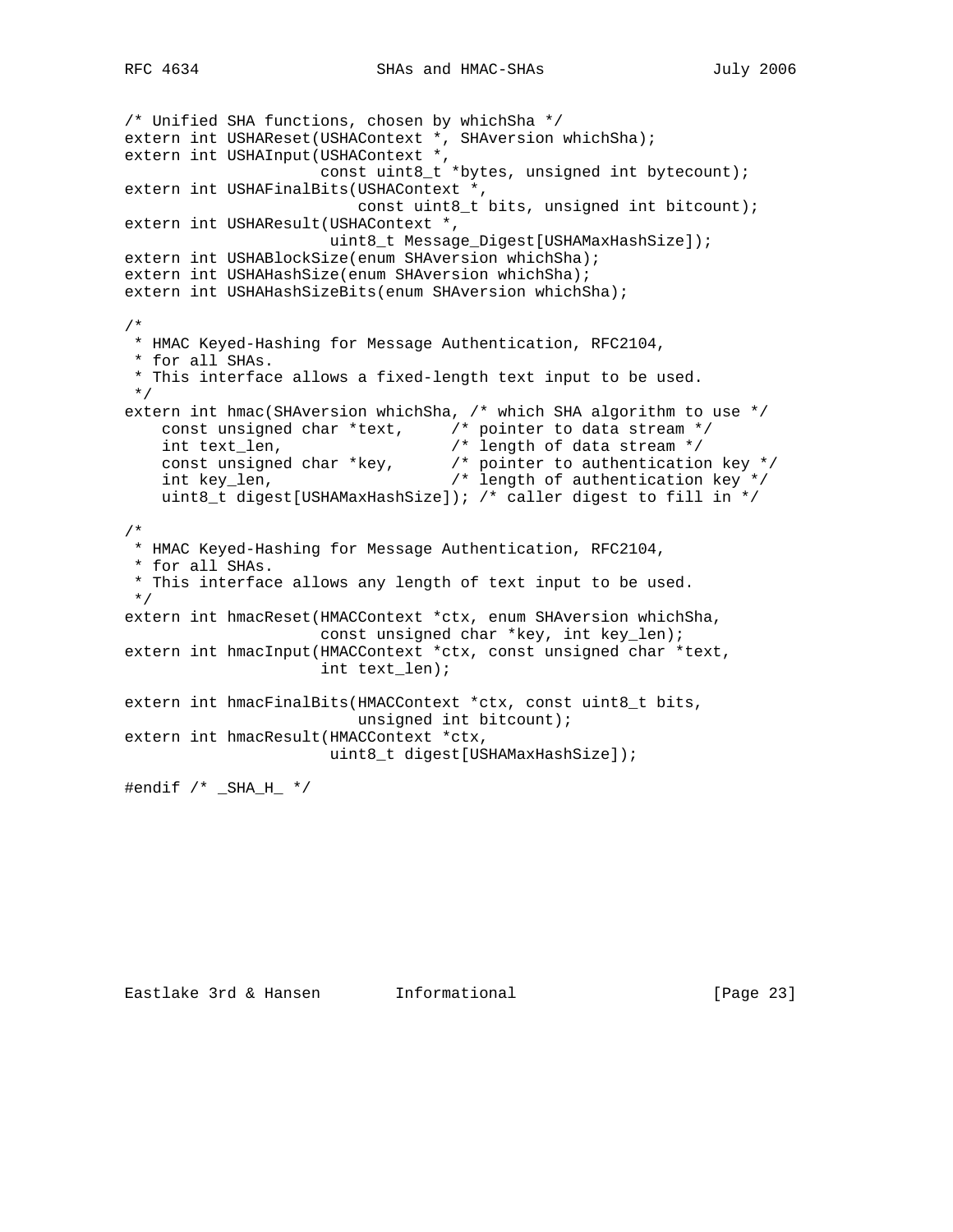8.2. The SHA Code

 This code is primarily intended as expository and could be optimized further. For example, the assignment rotations through the variables a, b, ..., h could be treated as a cycle and the loop unrolled, rather than doing the explicit copying.

 Note that there are alternative representations of the Ch() and Maj() functions controlled by an ifdef.

8.2.1. sha1.c

/\*\*\*\*\*\*\*\*\*\*\*\*\*\*\*\*\*\*\*\*\*\*\*\*\*\*\*\* sha1.c \*\*\*\*\*\*\*\*\*\*\*\*\*\*\*\*\*\*\*\*\*\*\*\*\*\*\*\*/ /\*\*\*\*\*\*\*\*\*\*\*\*\*\*\*\*\*\*\*\* See RFC 4634 for details \*\*\*\*\*\*\*\*\*\*\*\*\*\*\*\*\*\*/ /\* \* Description: \* This file implements the Secure Hash Signature Standard \* algorithms as defined in the National Institute of Standards<br>\* 3nd Technology Eederal Information Processing Standards \* and Technology Federal Information Processing Standards \* Publication (FIPS PUB) 180-1 published on April 17, 1995, 180-2 \* published on August 1, 2002, and the FIPS PUB 180-2 Change Notice published on February 28, 2004. \* \* A combined document showing all algorithms is available at<br>\* http://csrc.nist.gov/publications/fins/ \* http://csrc.nist.gov/publications/fips/ fips180-2/fips180-2withchangenotice.pdf \* \* The SHA-1 algorithm produces a 160-bit message digest for a \* given data stream. It should take about  $2^{**}$ n steps to find a<br>\* message with the same digest as a given message and \* message with the same digest as a given message and<br>\* 2\*\*(p(2) to find any two messages with the same dige \*  $2**(n/2)$  to find any two messages with the same digest,<br>\* when n is the digest size in hits Therefore this \* when n is the digest size in bits. Therefore, this \* algorithm can serve as a means of providing a "fingerprint" for a message. \* \* Portability Issues:<br>\* SHA-1 is defined \* SHA-1 is defined in terms of 32-bit "words". This code \* uses <stdint.h> (included via "sha.h") to define 32 and 8 bit unsigned integer types. If your C compiler does not \* support 32 bit unsigned integers, this code is not appropriate. \* \* Caveats:<br>\* SHA- \* SHA-1 is designed to work with messages less than 2^64 bits \* long. This implementation uses SHA1Input() to hash the bits \* that are a multiple of the size of an 8-bit character, and then<br>\* uses SHAlFinalBits() to bash the final few bits of the input uses SHA1FinalBits() to hash the final few bits of the input. \*/

Eastlake 3rd & Hansen Informational (Page 24)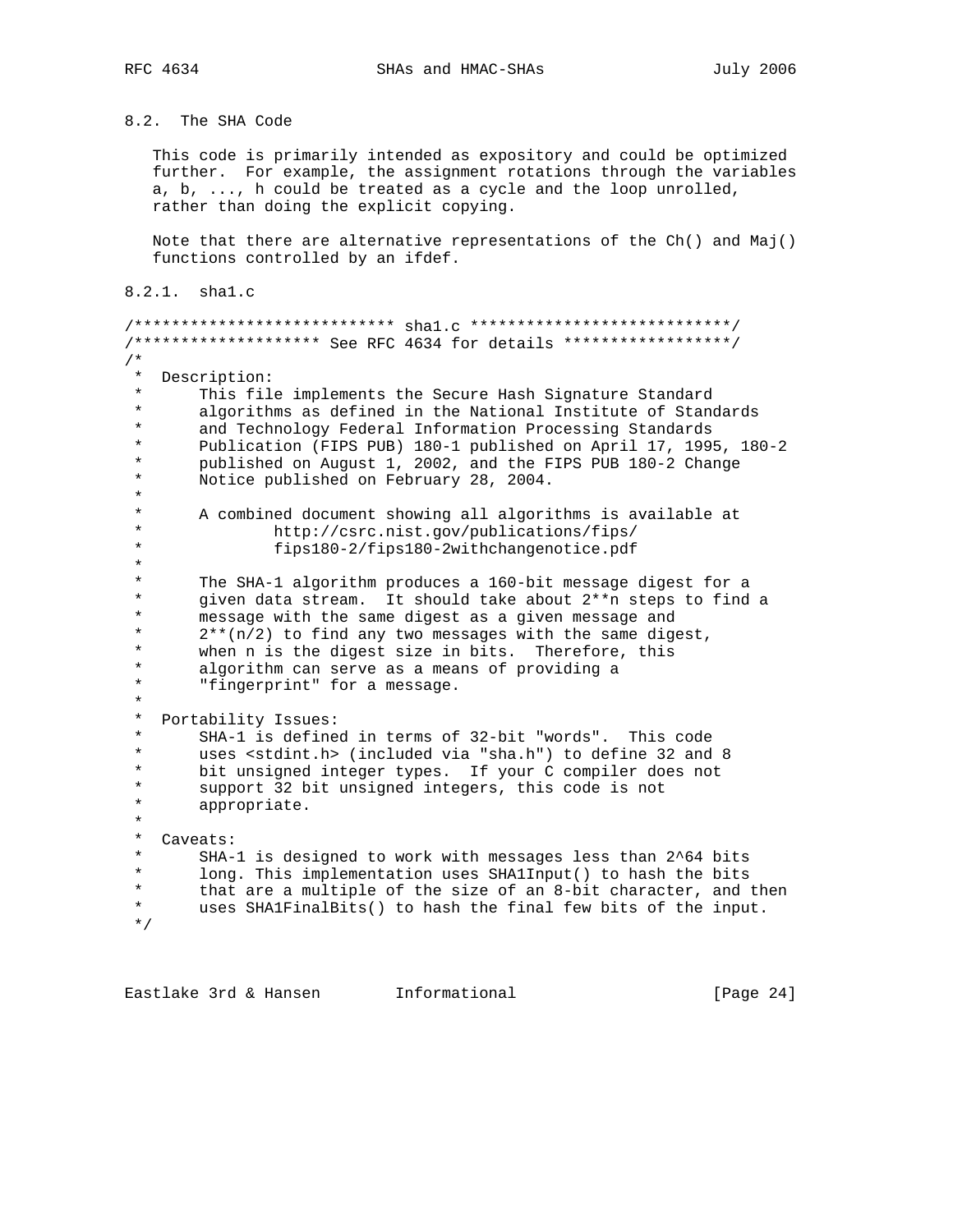```
#include "sha.h"
#include "sha-private.h"
/*
  * Define the SHA1 circular left shift macro
 */
#define SHA1_ROTL(bits,word) \
                (((word) << (bits)) | ((word) >> (32-(bits))))
/*
  * add "length" to the length
 */
static uint32_t addTemp;
#define SHA1AddLength(context, length) \
    (addTemp = (context)->Length_Low, \
      (context)->Corrupted = \
        ((\text{context})\rightarrow \text{Length\_Low} += (\text{length}) ) < \text{addTemp} && \
        (+((\text{context}) - \text{Length}_\text{High} == 0) ? 1 : 0)/* Local Function Prototypes */
static void SHA1Finalize(SHA1Context *context, uint8_t Pad_Byte);
static void SHA1PadMessage(SHA1Context *, uint8_t Pad_Byte);
static void SHA1ProcessMessageBlock(SHA1Context *);
/*
 * SHA1Reset
 *
  * Description:
        This function will initialize the SHA1Context in preparation
  * for computing a new SHA1 message digest.
  *
  * Parameters:
  * context: [in/out]
           The context to reset.
  *
 * Returns:<br>* sha E
     sha Error Code.
  *
  */
int SHA1Reset(SHA1Context *context)
{
     if (!context)
        return shaNull;
 context->Length_Low = 0;
context->Length_High = 0;
     context->Message_Block_Index = 0;
```
Eastlake 3rd & Hansen Informational [Page 25]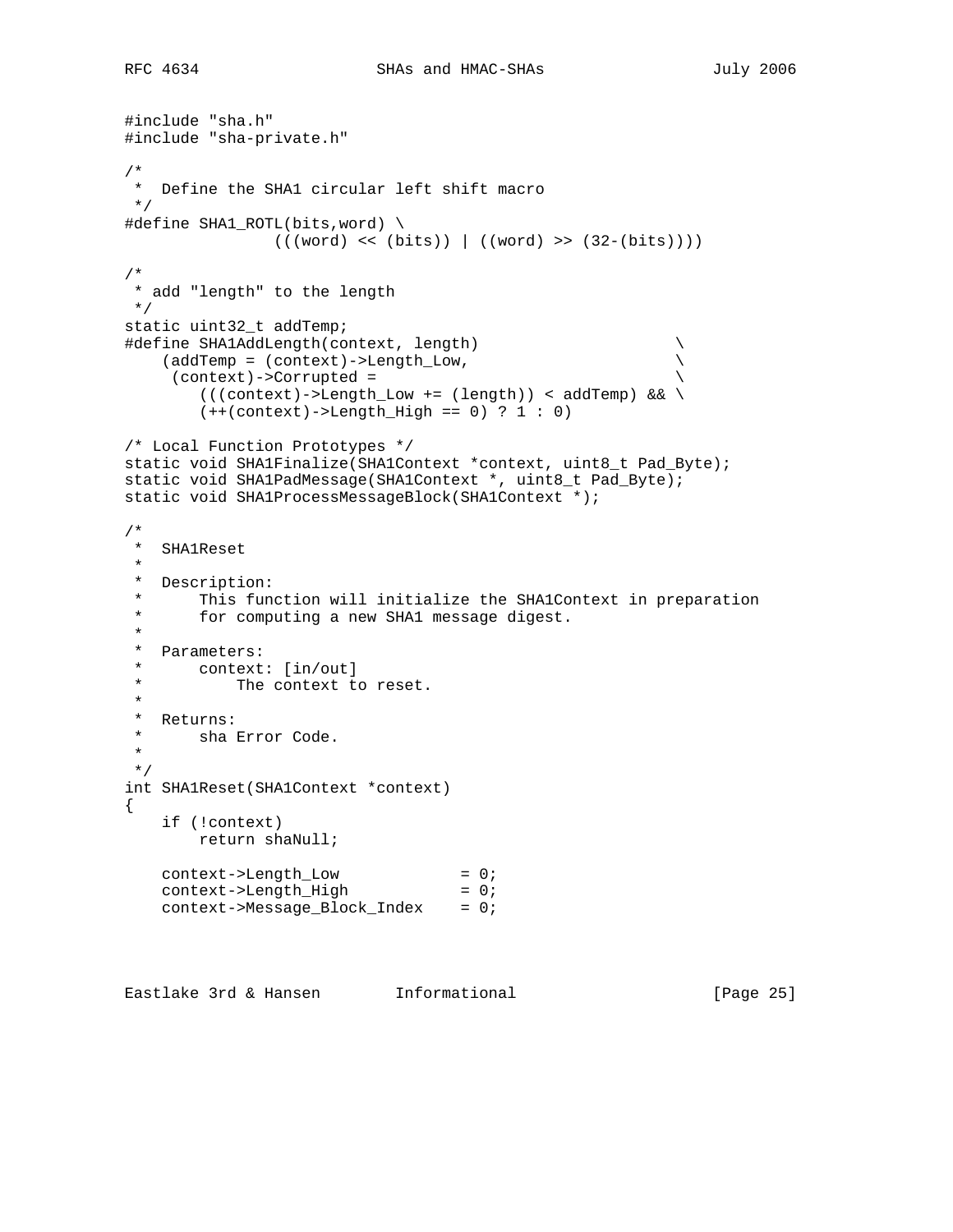```
 /* Initial Hash Values: FIPS-180-2 section 5.3.1 */
 context->Intermediate_Hash[0] = 0x67452301;
 context->Intermediate_Hash[1] = 0xEFCDAB89;
 context->Intermediate_Hash[2] = 0x98BADCFE;
     context->Intermediate_Hash[3] = 0x10325476;
     context->Intermediate_Hash[4] = 0xC3D2E1F0;
   context->Computed = 0;
    context->Corrupted = 0;
    return shaSuccess;
}
/*
 * SHA1Input
 *
 * Description:
  * This function accepts an array of octets as the next portion
       of the message.
  *
  * Parameters:
 * context: [in/out]<br>* The SHA conter
 * The SHA context to update<br>* message array: [in]
  * message_array: [in]
  * An array of characters representing the next portion of
 * the message.<br>* longth: [in]
        length: [in]
  * The length of the message in message_array
 *
 * Returns:<br>* shal
    sha Error Code.
 *
 */
int SHA1Input(SHA1Context *context,
    const uint8_t *message_array, unsigned length)
{
   if (!length)
    return shaSuccess;
   if (!context || !message_array)
    return shaNull;
   if (context->Computed) {
    context->Corrupted = shaStateError;
    return shaStateError;
   }
   if (context->Corrupted)
```
Eastlake 3rd & Hansen Informational (Page 26)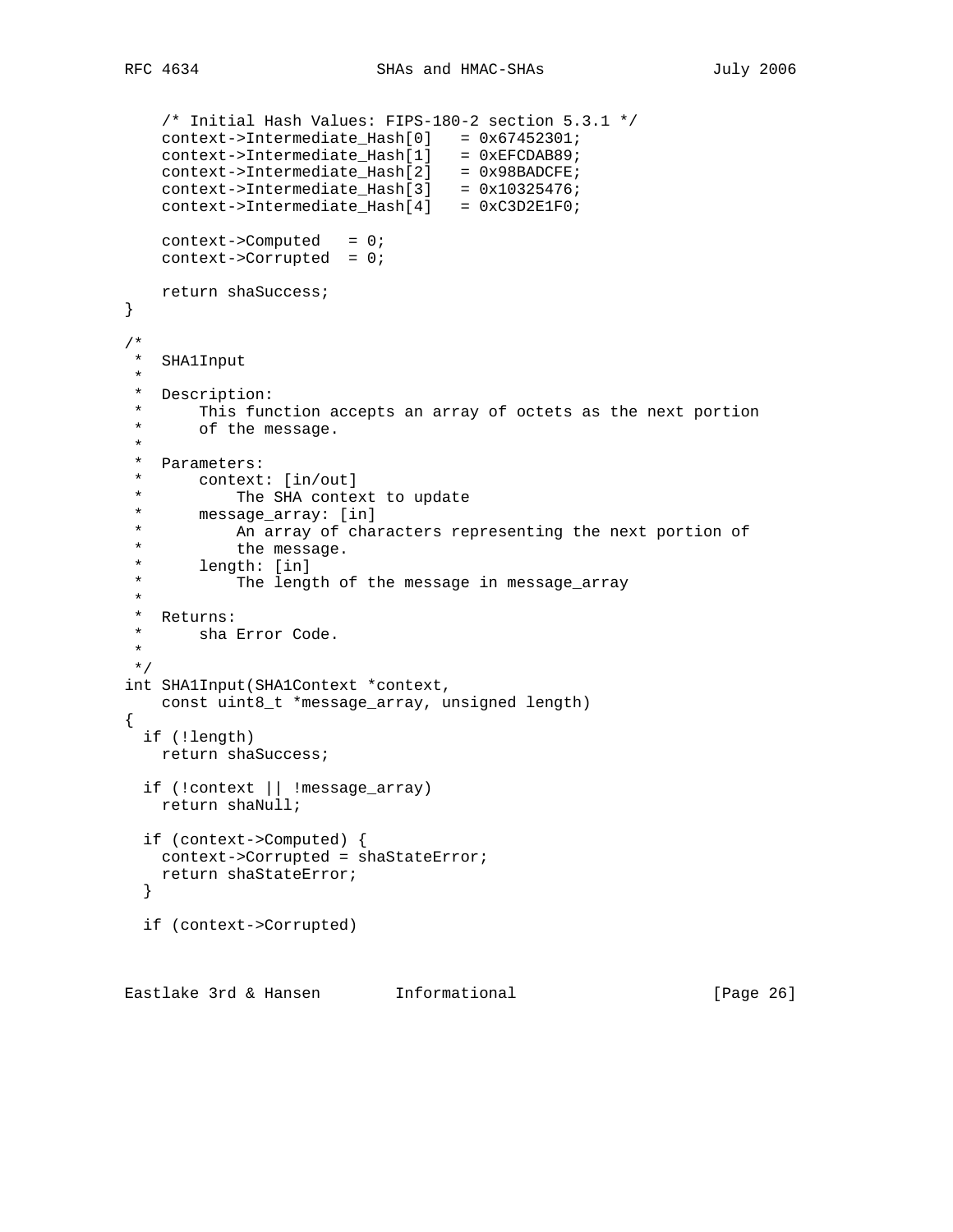```
 return context->Corrupted;
   while (length-- && !context->Corrupted) {
     context->Message_Block[context->Message_Block_Index++] =
       (*message_array & 0xFF);
     if (!SHA1AddLength(context, 8) &&
       (context->Message_Block_Index == SHA1_Message_Block_Size))
       SHA1ProcessMessageBlock(context);
    message_array++;
   }
  return shaSuccess;
}
/*
 * SHA1FinalBits
 *
 * Description:
 * This function will add in any final bits of the message.
 *
  * Parameters:
   context: [in/out]
      The SHA context to update
  * message_bits: [in]
      The final bits of the message, in the upper portion of the
  * byte. (Use 0b###00000 instead of 0b00000### to input the
      three bits ###.)
 * length: [in]<br>* The number
     The number of bits in message_bits, between 1 and 7.
 *
  * Returns:
 * sha Error Code.
 */
int SHA1FinalBits(SHA1Context *context, const uint8_t message_bits,
    unsigned int length)
{
 uint8_t masks[8] = {
      \frac{1}{2} 0 0b00000000<sup>\star</sup>/ 0x00, \frac{1}{2} 1 0b10000000 \star/ 0x80,
      /* 2 0b11000000 */ 0xC0, /* 3 0b11100000 */ 0xE0,
      /* 4 0b11110000 */ 0xF0, /* 5 0b11111000 */ 0xF8,
       /* 6 0b11111100 */ 0xFC, /* 7 0b11111110 */ 0xFE
   };
  uint8_t markbit[8] = \{/* 0 0b10000000 */ 0x80, /* 1 0b01000000 */ 0x40,
      /* 2 0b00100000 */ 0x20, /* 3 0b00010000 */ 0x10,
      /* 4 0b00001000 * / 0x08, /* 5 0b00000100 * / 0x04,
```
Eastlake 3rd & Hansen Informational (Page 27)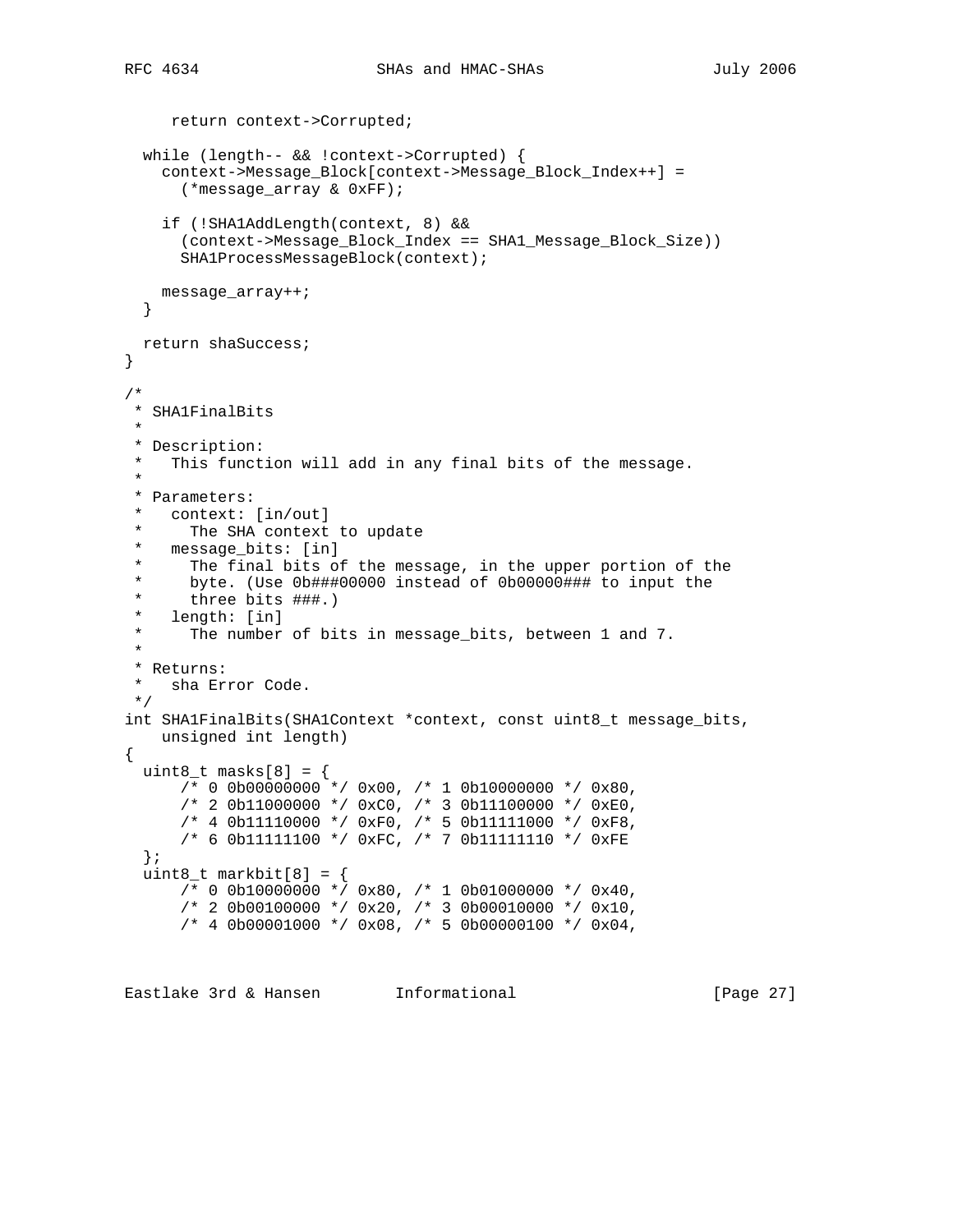```
 /* 6 0b00000010 */ 0x02, /* 7 0b00000001 */ 0x01
   };
   if (!length)
    return shaSuccess;
   if (!context)
    return shaNull;
  if (context->Computed || (length >= 8) || (length == 0)) {
    context->Corrupted = shaStateError;
    return shaStateError;
   }
   if (context->Corrupted)
     return context->Corrupted;
   SHA1AddLength(context, length);
   SHA1Finalize(context,
    (uint8_t) ((message_bits & masks[length]) | markbit[length]));
  return shaSuccess;
}
/*
 * SHA1Result
 *
 * Description:
   This function will return the 160-bit message digest into the
  * Message_Digest array provided by the caller.
  * NOTE: The first octet of hash is stored in the 0th element,
       the last octet of hash in the 19th element.
  *
  * Parameters:
  * context: [in/out]
 * The context to use to calculate the SHA-1 hash.<br>* Message Digest: [out]
   Message_Digest: [out]
  * Where the digest is returned.
  *
  * Returns:
  * sha Error Code.
 *
 */
int SHA1Result(SHA1Context *context,
    uint8_t Message_Digest[SHA1HashSize])
{
  int i;
```
Eastlake 3rd & Hansen Informational (Page 28)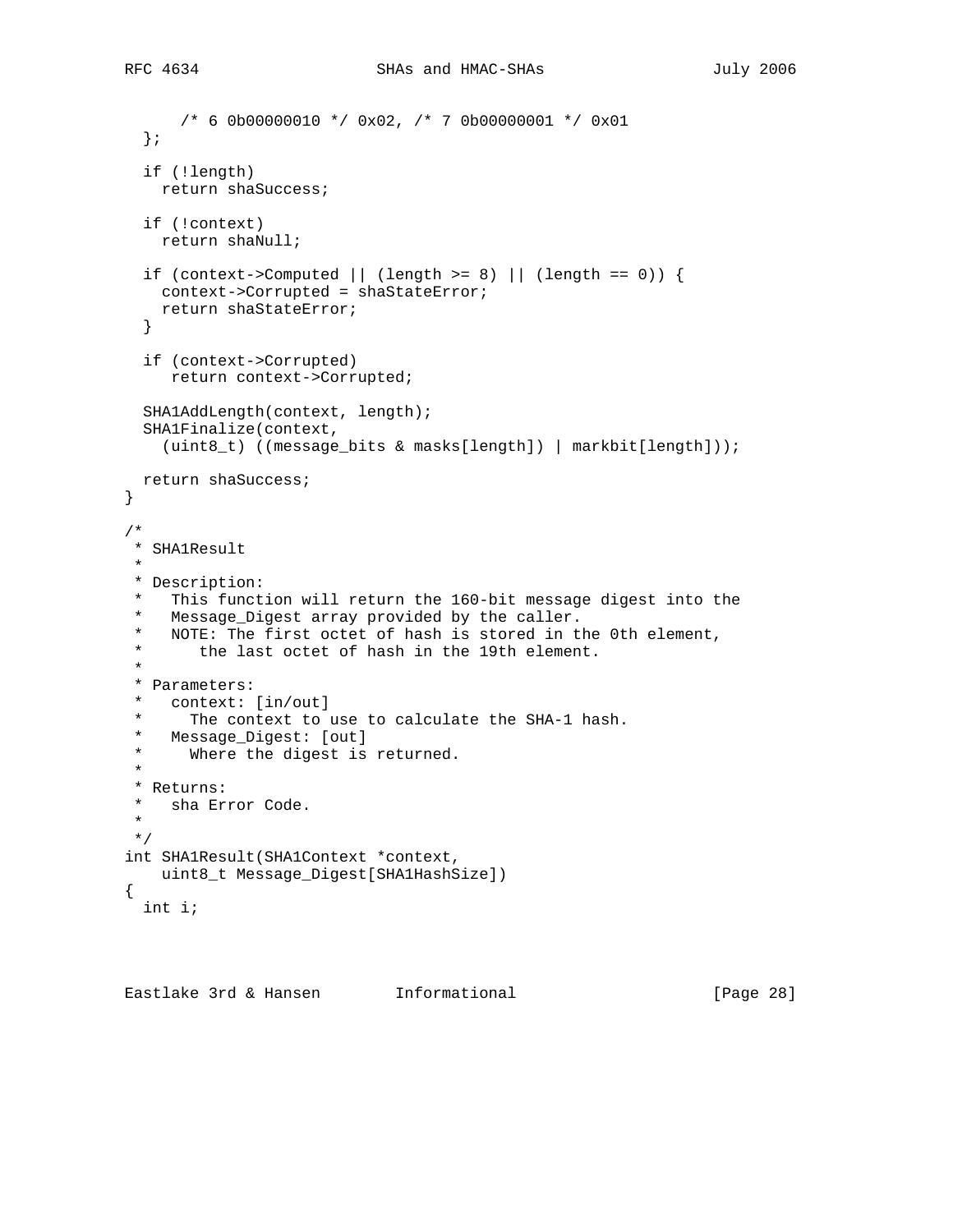```
 if (!context || !Message_Digest)
     return shaNull;
   if (context->Corrupted)
    return context->Corrupted;
   if (!context->Computed)
     SHA1Finalize(context, 0x80);
  for (i = 0; i < SHAlHashSize; ++i)
     Message_Digest[i] = (uint8_t) (context->Intermediate_Hash[i>>2]
             \Rightarrow 8 * ( 3 - ( i & 0x03 ) ));
  return shaSuccess;
}
/*
 * SHA1Finalize
 *
  * Description:
  * This helper function finishes off the digest calculations.
  *
  * Parameters:
  * context: [in/out]
      The SHA context to update
  * Pad_Byte: [in]
  * The last byte to add to the digest before the 0-padding
  * and length. This will contain the last bits of the message
  * followed by another single bit. If the message was an
  * exact multiple of 8-bits long, Pad_Byte will be 0x80.
 *
  * Returns:
  * sha Error Code.
  *
  */
static void SHA1Finalize(SHA1Context *context, uint8_t Pad_Byte)
{
   int i;
   SHA1PadMessage(context, Pad_Byte);
   /* message may be sensitive, clear it out */
 for (i = 0; i < SHAI_Message_Block_Size; ++i) context->Message_Block[i] = 0;
  context->Length_Low = 0; /* and clear length */
  context->Length_High = 0;
  context->Computed = 1;
}
/*
```
Eastlake 3rd & Hansen Informational (Page 29)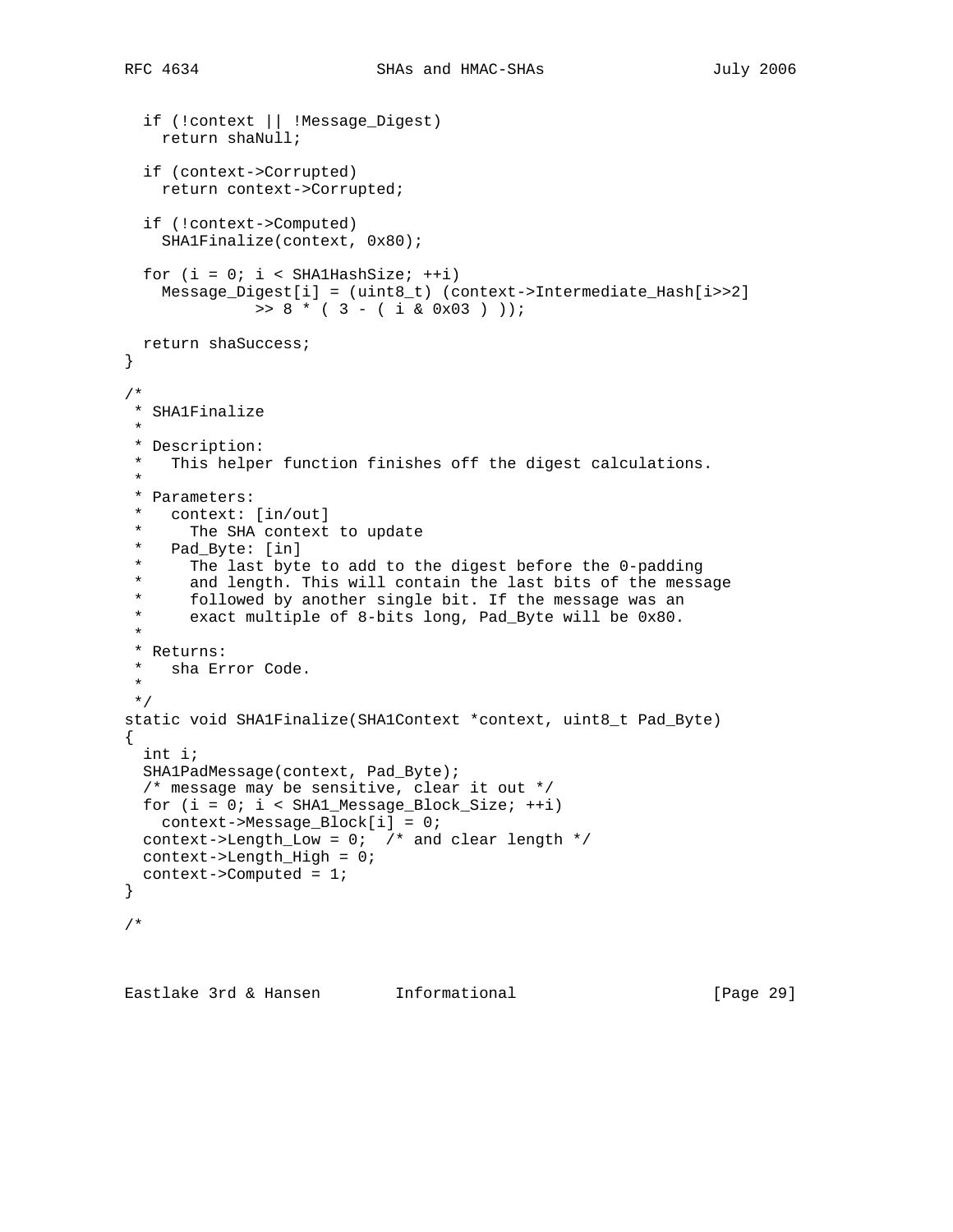```
 * SHA1PadMessage
 *
  * Description:
   According to the standard, the message must be padded to an
    even 512 bits. The first padding bit must be a '1'. The last
  * 64 bits represent the length of the original message. All bits
 * in between should be 0. This helper function will pad the<br>* measage aggerding to these rules by filling the Measage P
   message according to those rules by filling the Message_Block
   array accordingly. When it returns, it can be assumed that the
  * message digest has been computed.
 *
  * Parameters:
    context: [in/out]
      The context to pad
  * Pad_Byte: [in]
  * The last byte to add to the digest before the 0-padding
  * and length. This will contain the last bits of the message
 * followed by another single bit. If the message was an<br>* axact multiple of 8-bits long pad Byte will be 0x80
      exact multiple of 8-bits long, Pad_Byte will be 0x80.
 *
  * Returns:
  * Nothing.
  */
static void SHA1PadMessage(SHA1Context *context, uint8_t Pad_Byte)
{
 /*
   * Check to see if the current message block is too small to hold
   * the initial padding bits and length. If so, we will pad the
    * block, process it, and then continue padding into a second
    * block.
    */
   if (context->Message_Block_Index >= (SHA1_Message_Block_Size - 8)) {
     context->Message_Block[context->Message_Block_Index++] = Pad_Byte;
     while (context->Message_Block_Index < SHA1_Message_Block_Size)
       context->Message_Block[context->Message_Block_Index++] = 0;
    SHA1ProcessMessageBlock(context);
   } else
     context->Message_Block[context->Message_Block_Index++] = Pad_Byte;
   while (context->Message_Block_Index < (SHA1_Message_Block_Size - 8))
    context->Message_Block[context->Message_Block_Index++] = 0;
   /*
   * Store the message length as the last 8 octets
   */
   context->Message_Block[56] = (uint8_t) (context->Length_High >> 24);
   context->Message_Block[57] = (uint8_t) (context->Length_High >> 16);
```
Eastlake 3rd & Hansen Informational (Page 30)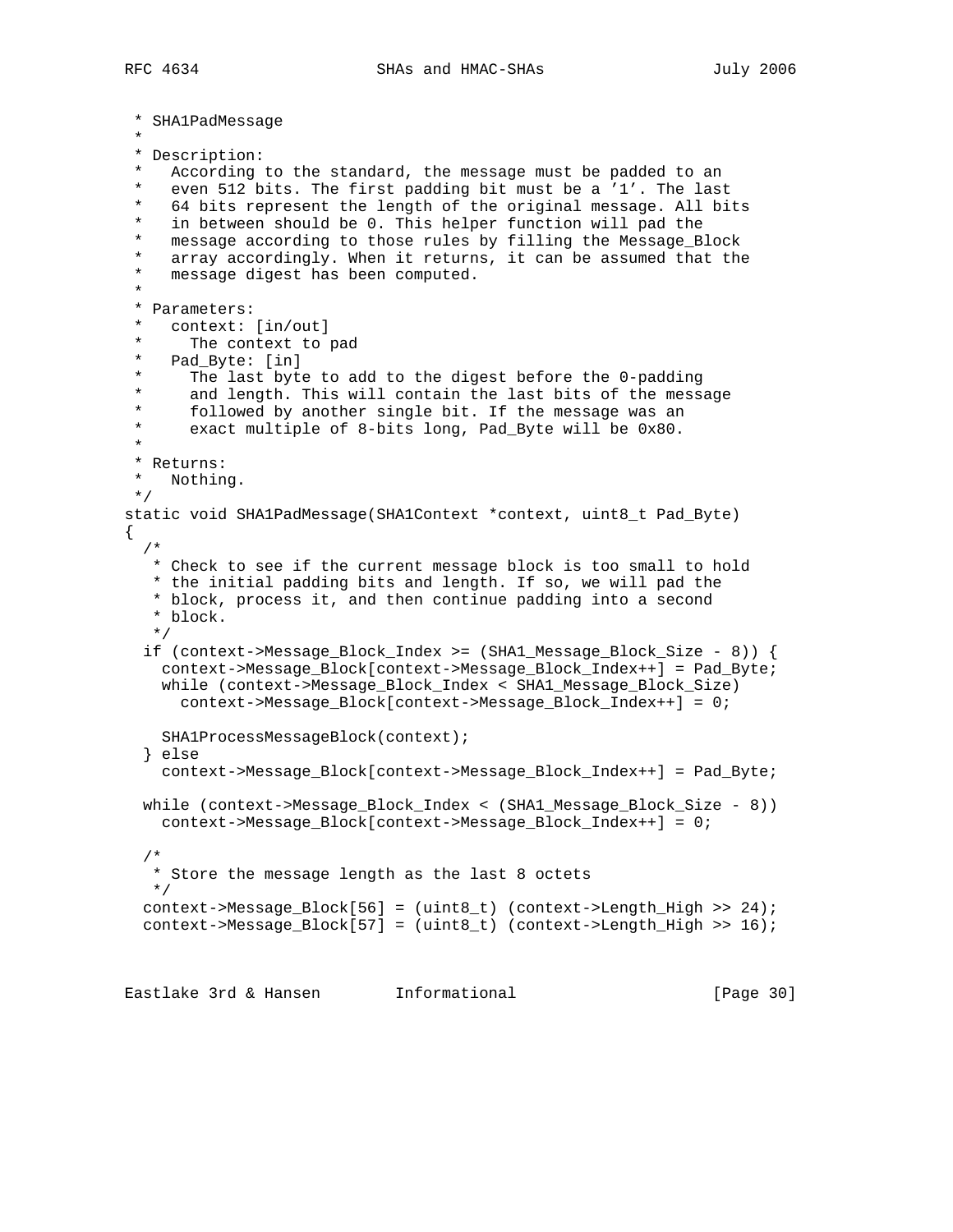```
 context->Message_Block[58] = (uint8_t) (context->Length_High >> 8);
  context->Message_Block[59] = (uint8_t) (context->Length_High);
  context->Message_Block[60] = (uint8_t) (context->Length_Low >> 24);
  context->Message_Block[61] = (uint8_t) (context->Length_Low >> 16);
  context->Message_Block[62] = (uint8_t) (context->Length_Low >> 8);
  context->Message_Block[63] = (uint8_t) (context->Length_Low);
  SHA1ProcessMessageBlock(context);
}
/*
 * SHA1ProcessMessageBlock
 *
 * Description:
   This helper function will process the next 512 bits of the
  * message stored in the Message_Block array.
 *
  * Parameters:
   None.
  *
  * Returns:
  * Nothing.
 *
  * Comments:
   Many of the variable names in this code, especially the
  * single character names, were used because those were the
  * names used in the publication.
  */
static void SHA1ProcessMessageBlock(SHA1Context *context)
{
  /* Constants defined in FIPS-180-2, section 4.2.1 */
  const uint32_t K[4] = \{ 0x5A827999, 0x6ED9EBA1, 0x8F1BBCDC, 0xCA62C1D6
   };
  int t; \qquad t /* Loop counter */
                              /* Temporary word value */<br>/* Word sequence */
 uint32_t temp;<br>uint32_t W[80];<br>uint32
 uint32_t A, B, C, D, E; /* Word buffers */
   /*
    * Initialize the first 16 words in the array W
    */
  for (t = 0; t < 16; t++) {
   W[t] = ((uint32_t)context-Message_Block[t * 4]) << 24iW[t] |= ((uint32_t)context->Message_Block[t * 4 + 1]) << 16;
    W[t] = ((uint32_t)context->Message_Block[t * 4 + 2]) << 8;
    W[t] = ((uint32_t) \cdot \text{context} - \text{Message\_Block}[t * 4 + 3]); }
```
Eastlake 3rd & Hansen Informational [Page 31]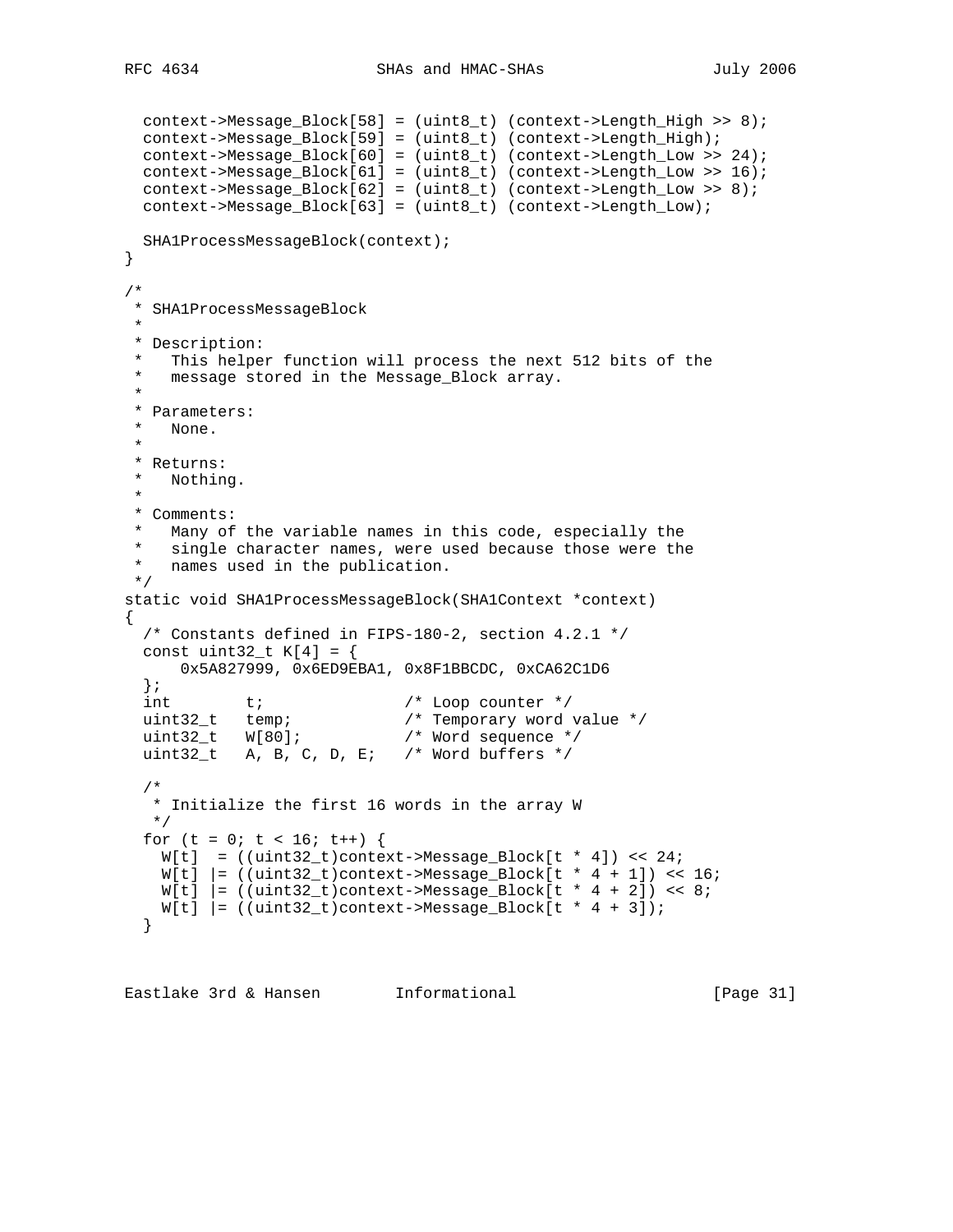```
for (t = 16; t < 80; t++)W[t] = SHA1_ROTL(1, W[t-3] \wedge W[t-8] \wedge W[t-14] \wedge W[t-16]);A = context->Intermediate Hash[0]; B = context->Intermediate_Hash[1];
 C = context->Internetmodelate_Hash[2]; D = context->Intermediate_Hash[3];
 E = context->Intermediate_Hash[4];for (t = 0; t < 20; t++) {
   temp = SHA1_ROTL(5, A) + SHA_CCh(B, C, D) + E + W[t] + K[0];E = D;
   D = C;C = SHA1_ROTL(30,B);B = A;
   A = temp; }
  for (t = 20; t < 40; t++) {
   temp = SHAI_ROTL(5, A) + SHA_Parity(B, C, D) + E + W[t] + K[1];
   E = D;
   D = C;C = SHA1 ROTL(30, B);
   B = A;
   A = temp; }
  for (t = 40; t < 60; t++) {
   temp = SHA1_ROTL(5, A) + SHA_Maj(B, C, D) + E + W[t] + K[2];E = D;
   D = C;C = SHA1_ROTL(30,B);B = A;A = temp; }
  for (t = 60; t < 80; t++) {
   temp = SHA1_ROTL(5,A) + SHA_Parity(B, C, D) + E + W[t] + K[3];
   E = D;
   D = C;C = SHA1 ROTL(30, B);
   B = A;A = temp; }
  context->Intermediate_Hash[0] += A;
  context->Intermediate_Hash[1] += B;
  context->Intermediate_Hash[2] += C;
Eastlake 3rd & Hansen Informational [Page 32]
```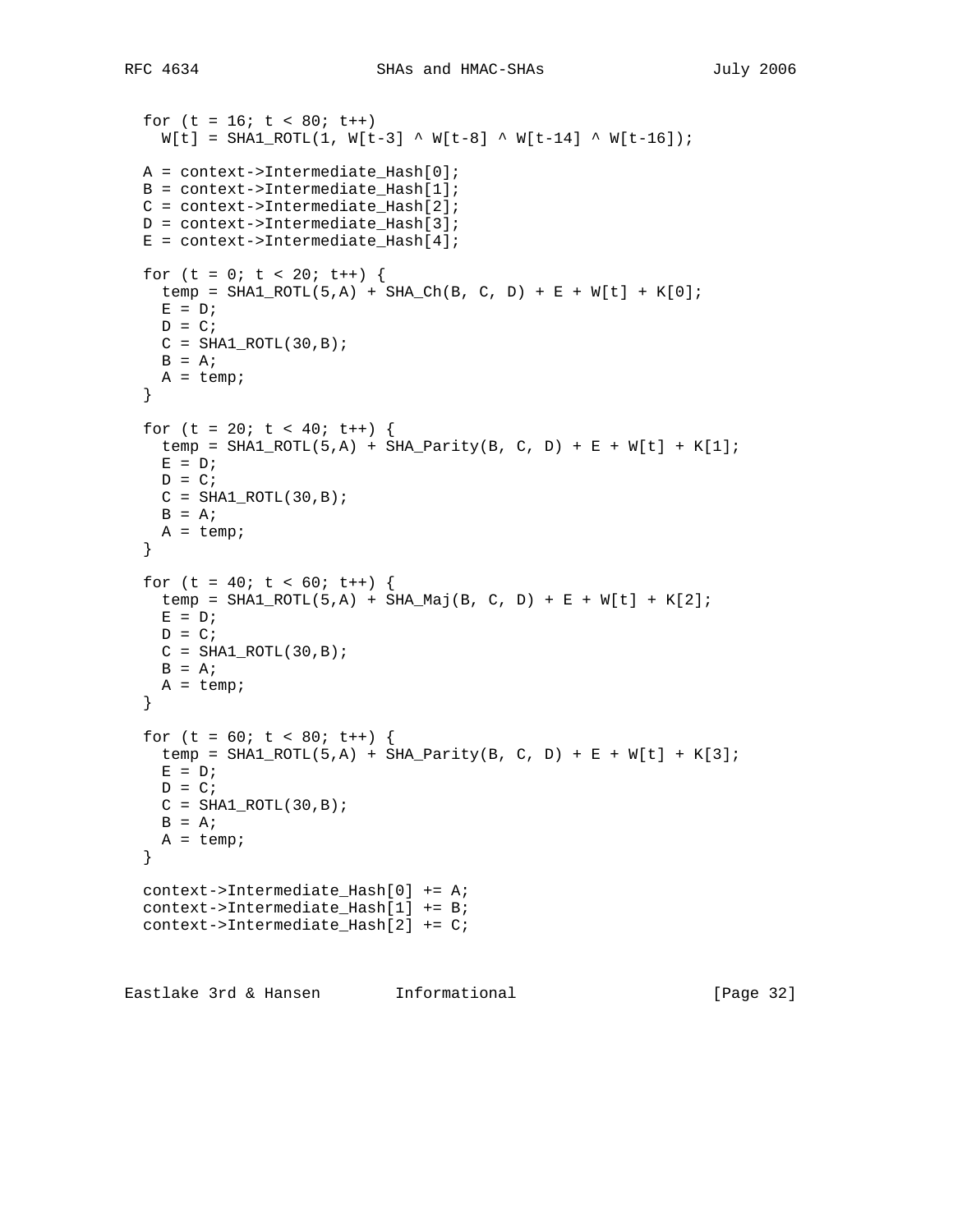```
 context->Intermediate_Hash[3] += D;
   context->Intermediate_Hash[4] += E;
  context->Message_Block_Index = 0;
}
8.2.2. sha224-256.c
/*************************** sha224-256.c ***************************/
/********************* See RFC 4634 for details *********************/
/*
  * Description:
    This file implements the Secure Hash Signature Standard
    algorithms as defined in the National Institute of Standards
    and Technology Federal Information Processing Standards
  * Publication (FIPS PUB) 180-1 published on April 17, 1995, 180-2
    published on August 1, 2002, and the FIPS PUB 180-2 Change
  * Notice published on February 28, 2004.
 *
 * A combined document showing all algorithms is available at<br>* http://csrc.nist.gov/publications/fins/
  * http://csrc.nist.gov/publications/fips/
          * fips180-2/fips180-2withchangenotice.pdf
 *
  * The SHA-224 and SHA-256 algorithms produce 224-bit and 256-bit
   message digests for a given data stream. It should take about
    2***n steps to find a message with the same digest as a given
    message and 2**(n/2) to find any two messages with the same
  * digest, when n is the digest size in bits. Therefore, this
    algorithm can serve as a means of providing a
    "fingerprint" for a message.
 *
  * Portability Issues:
    SHA-224 and SHA-256 are defined in terms of 32-bit "words".
  * This code uses <stdint.h> (included via "sha.h") to define 32
   and 8 bit unsigned integer types. If your C compiler does not
  * support 32 bit unsigned integers, this code is not
    appropriate.
 *
  * Caveats:
  * SHA-224 and SHA-256 are designed to work with messages less
    than 2^64 bits long. This implementation uses SHA224/256Input()
 * to hash the bits that are a multiple of the size of an 8-bit<br>* character, and then uses SHA224/256FinalBits() to hash the
 * character, and then uses SHA224/256FinalBits() to hash the<br>* final fow hits of the input
   final few bits of the input.
  */
#include "sha.h"
#include "sha-private.h"
```
Eastlake 3rd & Hansen Informational [Page 33]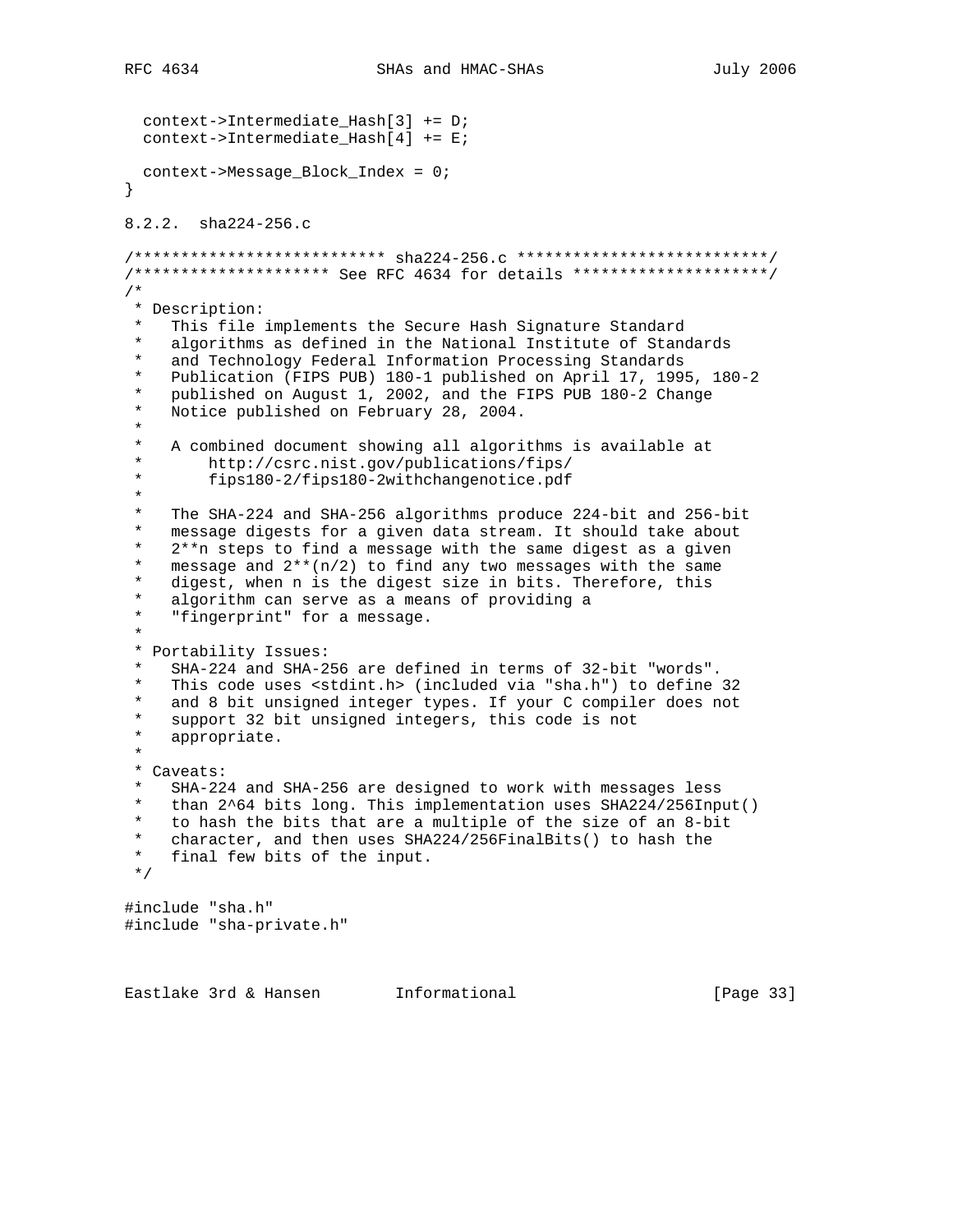```
/* Define the SHA shift, rotate left and rotate right macro */
#define SHA256_SHR(bits,word) ((word) >> (bits))
#define SHA256_ROTL(bits,word) \
   (((word) << (bits)) | ((word) >> (32-(bits))))
#define SHA256_ROTR(bits,word) \
 (((word) >> (bits)) | ((word) << (32-(bits))))/* Define the SHA SIGMA and sigma macros */
#define SHA256_SIGMA0(word) \
  (SHA256_ROTR( 2,word) ^ SHA256_ROTR(13,word) ^ SHA256_ROTR(22,word))
#define SHA256_SIGMA1(word) \
  (SHA256_ROTR( 6,word) ^ SHA256_ROTR(11,word) ^ SHA256_ROTR(25,word))
#define SHA256_sigma0(word) \
 (SHA256_ROTR( 7, word) (SHA256_ROTR(18, word) (SHA256_SHR( 3,word))#define SHA256_sigma1(word) \
  (SHA256_ROTR(17,word) ^ SHA256_ROTR(19,word) ^ SHA256_SHR(10,word))
/*
 * add "length" to the length
 */
static uint32_t addTemp;
#define SHA224_256AddLength(context, length) \
  (addTemp = (context) ->Length\_Low, (context) ->Corrupted = \n (((context)->Length_Low += (length)) < addTemp) && \
    (+(constant)-\text{Length}_High == 0) ? 1 : 0)/* Local Function Prototypes */
static void SHA224_256Finalize(SHA256Context *context,
   uint8_t Pad_Byte);
static void SHA224_256PadMessage(SHA256Context *context,
 uint8 t Pad Byte);
static void SHA224_256ProcessMessageBlock(SHA256Context *context);
static int SHA224_256Reset(SHA256Context *context, uint32_t *H0);
static int SHA224_256ResultN(SHA256Context *context,
  uint8_t Message_Digest[], int HashSize);
/* Initial Hash Values: FIPS-180-2 Change Notice 1 */
static uint32_t SHA224_H0[SHA256HashSize/4] = {
     0xC1059ED8, 0x367CD507, 0x3070DD17, 0xF70E5939,
    0xFFC00B31, 0x68581511, 0x64F98FA7, 0xBEFA4FA4
};
/* Initial Hash Values: FIPS-180-2 section 5.3.2 */
static uint32_t SHA256_H0[SHA256HashSize/4] = \{ 0x6A09E667, 0xBB67AE85, 0x3C6EF372, 0xA54FF53A,
  0x510E527F, 0x9B05688C, 0x1F83D9AB, 0x5BE0CD19
};
```
Eastlake 3rd & Hansen Informational [Page 34]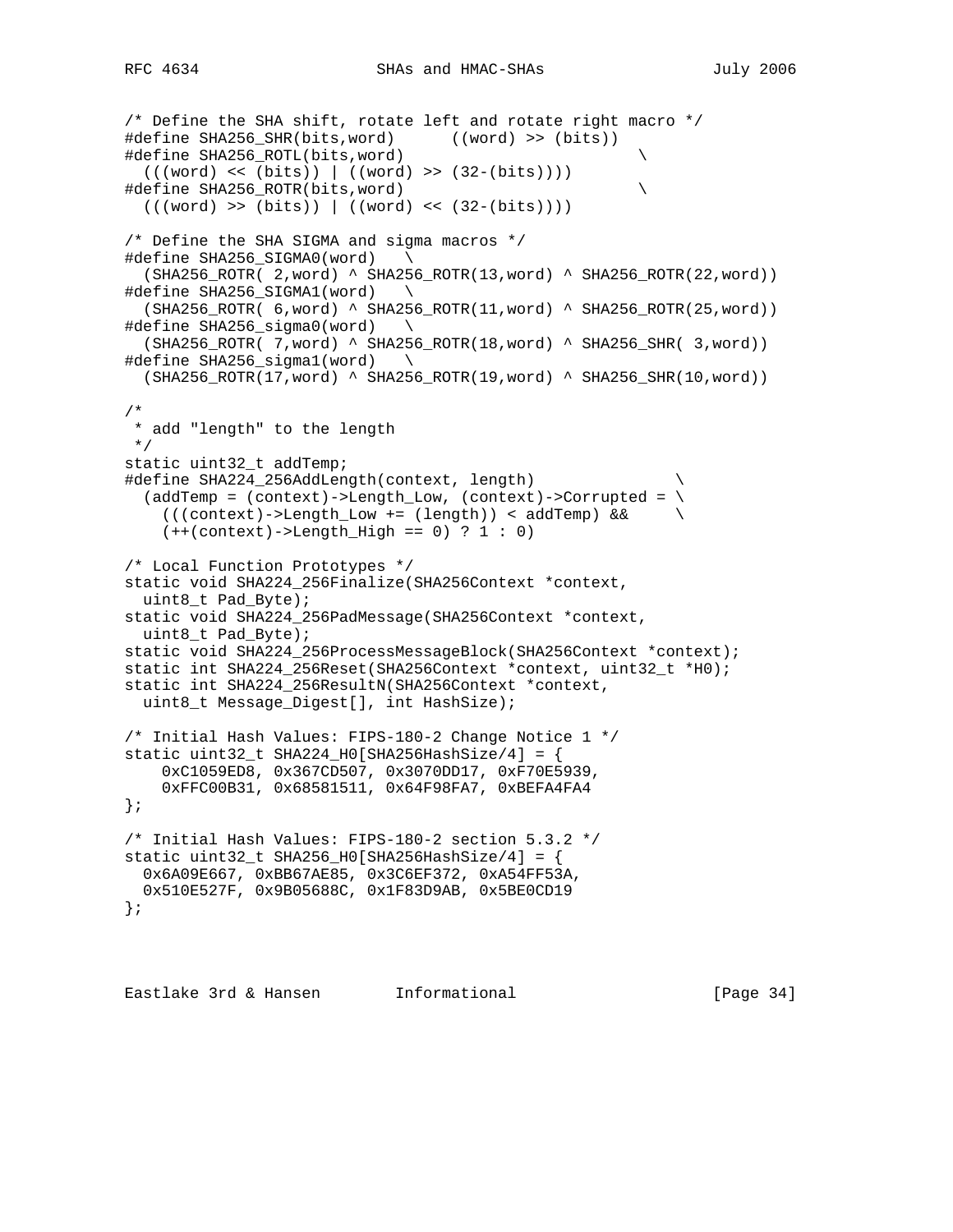```
/*
 * SHA224Reset
 *
 * Description:
 * This function will initialize the SHA384Context in preparation<br>* for computing a now SHA224 message digest
    for computing a new SHA224 message digest.
 *
  * Parameters:
 * context: [in/out]
      The context to reset.
  *
  * Returns:
  * sha Error Code.
  */
int SHA224Reset(SHA224Context *context)
{
  return SHA224_256Reset(context, SHA224_H0);
}
/*
 * SHA224Input
 *
  * Description:
  * This function accepts an array of octets as the next portion
    of the message.
 *
  * Parameters:
  * context: [in/out]
 * The SHA context to update<br>* mossage array: [in]
 * message_array: [in]<br>* An array of charac
     An array of characters representing the next portion of
 * the message.<br>* longth: [in]
   length: [in]
  * The length of the message in message_array
 *
 * Returns:<br>* sha Eri
    sha Error Code.
  *
  */
int SHA224Input(SHA224Context *context, const uint8_t *message_array,
    unsigned int length)
{
  return SHA256Input(context, message_array, length);
}
/*
  * SHA224FinalBits
 *
```
Eastlake 3rd & Hansen Informational [Page 35]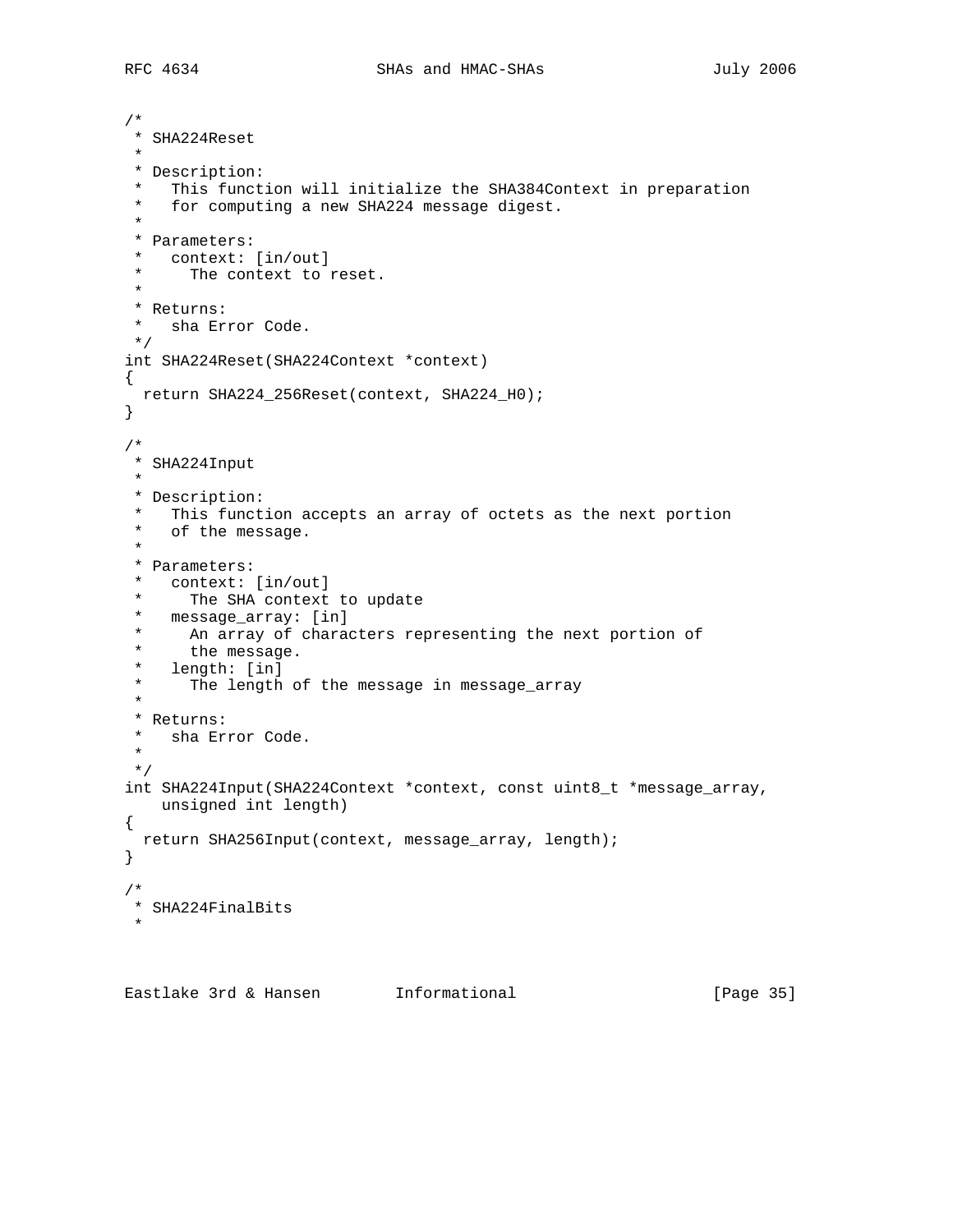```
 * Description:
   This function will add in any final bits of the message.
 *
  * Parameters:
    context: [in/out]
 * The SHA context to update<br>* message bits: [in]
   message_bits: [in]
 * The final bits of the message, in the upper portion of the<br>* bute (Use Ob###00000 instead of Ob00000### to input the
      byte. (Use 0b###00000 instead of 0b00000### to input the
  * three bits ###.)
  * length: [in]
  * The number of bits in message_bits, between 1 and 7.
 *
  * Returns:
 * sha Error Code.
 */
int SHA224FinalBits( SHA224Context *context,
    const uint8_t message_bits, unsigned int length)
{
  return SHA256FinalBits(context, message_bits, length);
}
/*
 * SHA224Result
 *
 * Description:
    This function will return the 224-bit message
  * digest into the Message_Digest array provided by the caller.
  * NOTE: The first octet of hash is stored in the 0th element,
  * the last octet of hash in the 28th element.
 *
  * Parameters:
  * context: [in/out]
 * The context to use to calculate the SHA hash.<br>* Message Digest: [out]
   Message_Digest: [out]
  * Where the digest is returned.
 *
  * Returns:
  * sha Error Code.
 */
int SHA224Result(SHA224Context *context,
    uint8_t Message_Digest[SHA224HashSize])
{
  return SHA224_256ResultN(context, Message_Digest, SHA224HashSize);
}
/*
 * SHA256Reset
```
Eastlake 3rd & Hansen Informational [Page 36]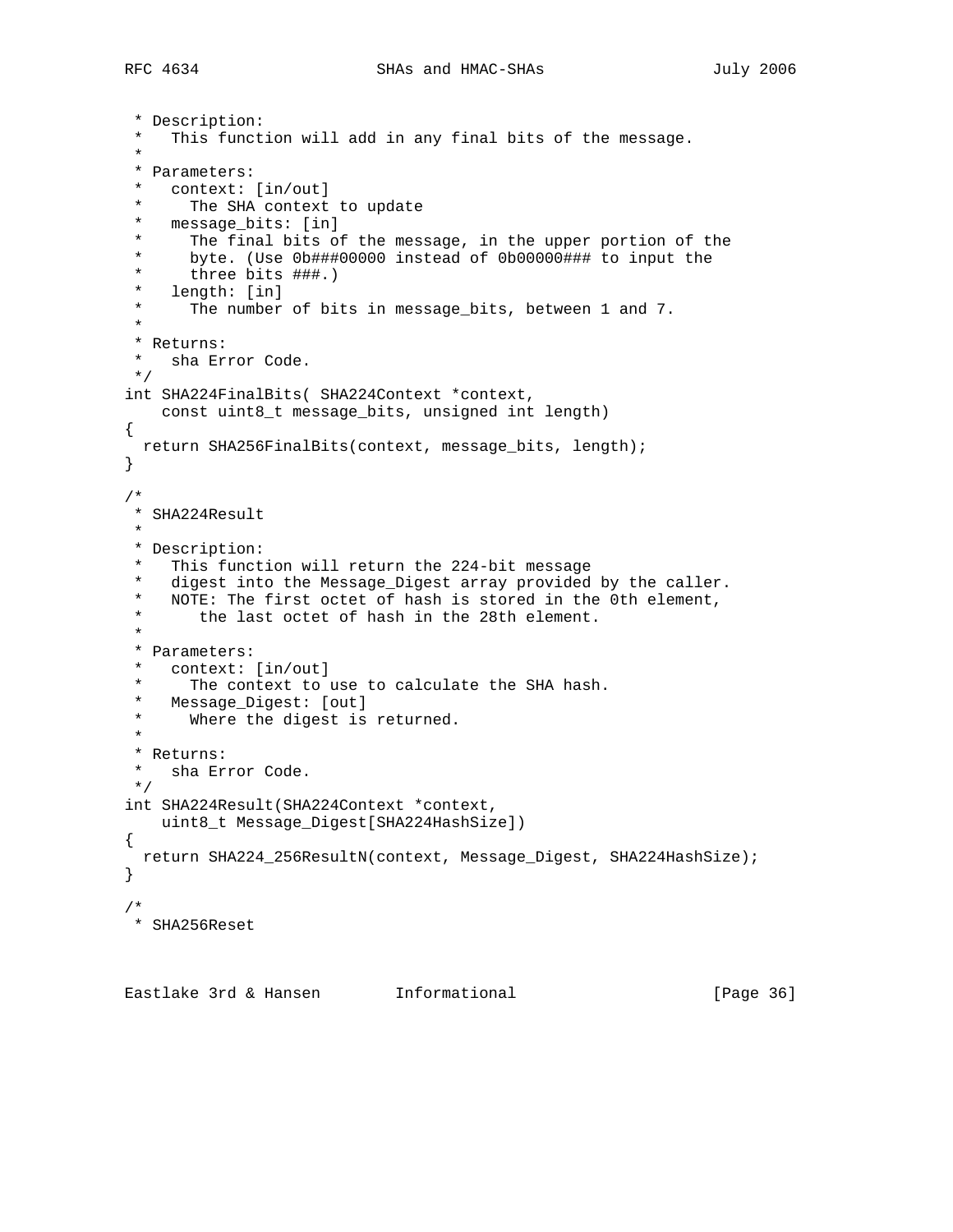```
 *
  * Description:
    This function will initialize the SHA256Context in preparation
  * for computing a new SHA256 message digest.
 *
 * Parameters:
 * context: [in/out]<br>* The context to
     The context to reset.
  *
 * Returns:<br>* sha Fr
   sha Error Code.
 */
int SHA256Reset(SHA256Context *context)
{
  return SHA224_256Reset(context, SHA256_H0);
}
/*
 * SHA256Input
 *
 * Description:
  * This function accepts an array of octets as the next portion
   of the message.
 \ddot{\phantom{a}} * Parameters:
   context: [in/out]
  * The SHA context to update
  * message_array: [in]
  * An array of characters representing the next portion of
 * the message.<br>* length: [in]
 * length: [in]<br>* The length
     The length of the message in message_array
  *
 * Returns:<br>* sha Fri
    sha Error Code.
 */
int SHA256Input(SHA256Context *context, const uint8_t *message_array,
    unsigned int length)
{
  if (!length)
    return shaSuccess;
   if (!context || !message_array)
    return shaNull;
   if (context->Computed) {
     context->Corrupted = shaStateError;
     return shaStateError;
```
Eastlake 3rd & Hansen Informational (Page 37)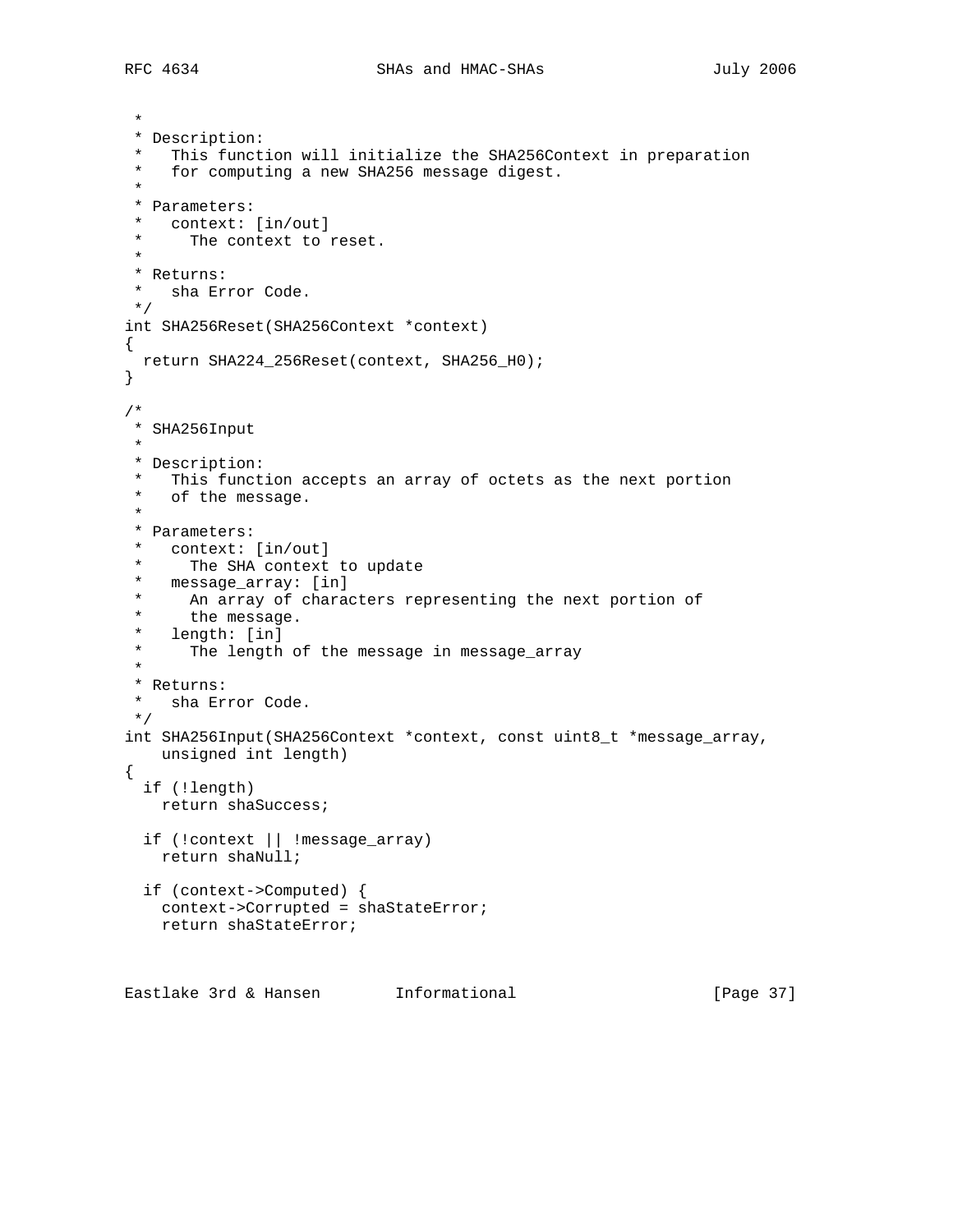```
 }
   if (context->Corrupted)
      return context->Corrupted;
   while (length-- && !context->Corrupted) {
     context->Message_Block[context->Message_Block_Index++] =
             (*message_array & 0xFF);
     if (!SHA224_256AddLength(context, 8) &&
       (context->Message_Block_Index == SHA256_Message_Block_Size))
       SHA224_256ProcessMessageBlock(context);
    message_array++;
   }
  return shaSuccess;
}
/*
 * SHA256FinalBits
 *
 * Description:
   This function will add in any final bits of the message.
 *
  * Parameters:
  * context: [in/out]
  * The SHA context to update
  * message_bits: [in]
 * The final bits of the message, in the upper portion of the<br>* byte (Use 0b###00000 instead of 0b00000### to input the
  * byte. (Use 0b###00000 instead of 0b00000### to input the
      three bits ###.)
  * length: [in]
  * The number of bits in message_bits, between 1 and 7.
 *
  * Returns:
  * sha Error Code.
 */
int SHA256FinalBits(SHA256Context *context,
    const uint8_t message_bits, unsigned int length)
{
 uint8_t masks[8] = {
      /* 0 0b00000000 */ 0x00, /* 1 0b10000000 */ 0x80,
       /* 2 0b11000000 */ 0xC0, /* 3 0b11100000 */ 0xE0,
       /* 4 0b11110000 */ 0xF0, /* 5 0b11111000 */ 0xF8,
       /* 6 0b11111100 */ 0xFC, /* 7 0b11111110 */ 0xFE
   };
```
Eastlake 3rd & Hansen Informational [Page 38]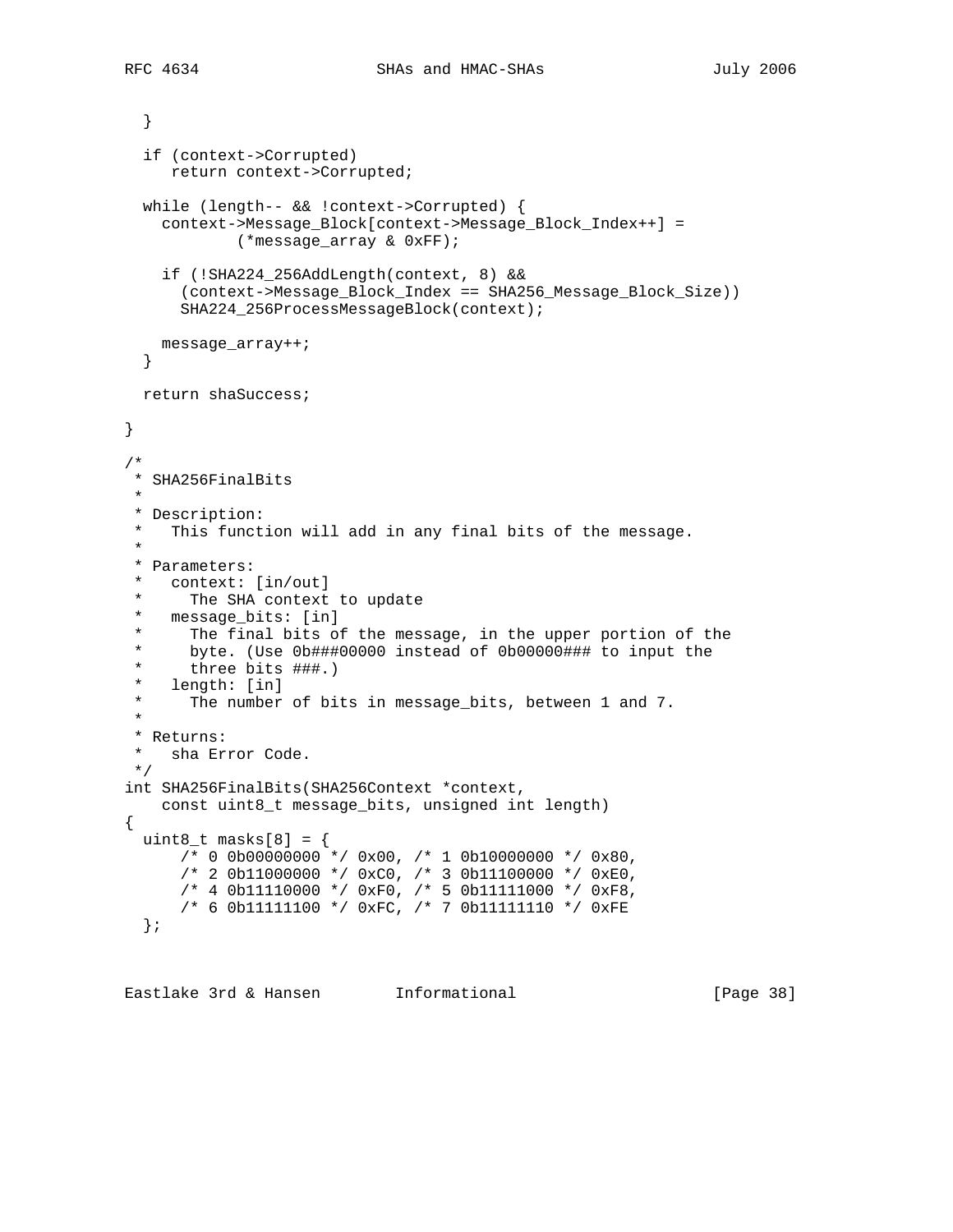```
uint8_t markbit[8] = \{/* 0 0b10000000 * 0x80, /* 1 0b01000000 * 0x40, /* 2 0b00100000 */ 0x20, /* 3 0b00010000 */ 0x10,
      /* 4 0b00001000 */ 0x08, /* 5 0b00000100 */ 0x04,
       /* 6 0b00000010 */ 0x02, /* 7 0b00000001 */ 0x01
   };
   if (!length)
    return shaSuccess;
   if (!context)
    return shaNull;
  if ((context->Computed) || (length >= 8) || (length == 0)) {
    context->Corrupted = shaStateError;
     return shaStateError;
   }
   if (context->Corrupted)
    return context->Corrupted;
   SHA224_256AddLength(context, length);
   SHA224_256Finalize(context, (uint8_t)
     ((message_bits & masks[length]) | markbit[length]));
  return shaSuccess;
}
/*
  * SHA256Result
 *
 * Description:
  * This function will return the 256-bit message
 * digest into the Message_Digest array provided by the caller.<br>* NOTE: The first octet of bash is stored in the 0th element
   NOTE: The first octet of hash is stored in the 0th element,
  * the last octet of hash in the 32nd element.
 *
  * Parameters:
    context: [in/out]
  * The context to use to calculate the SHA hash.
  * Message_Digest: [out]
  * Where the digest is returned.
 *
 * Returns:
    sha Error Code.
 */
int SHA256Result(SHA256Context *context, uint8_t Message_Digest[])
{
```
Eastlake 3rd & Hansen Informational [Page 39]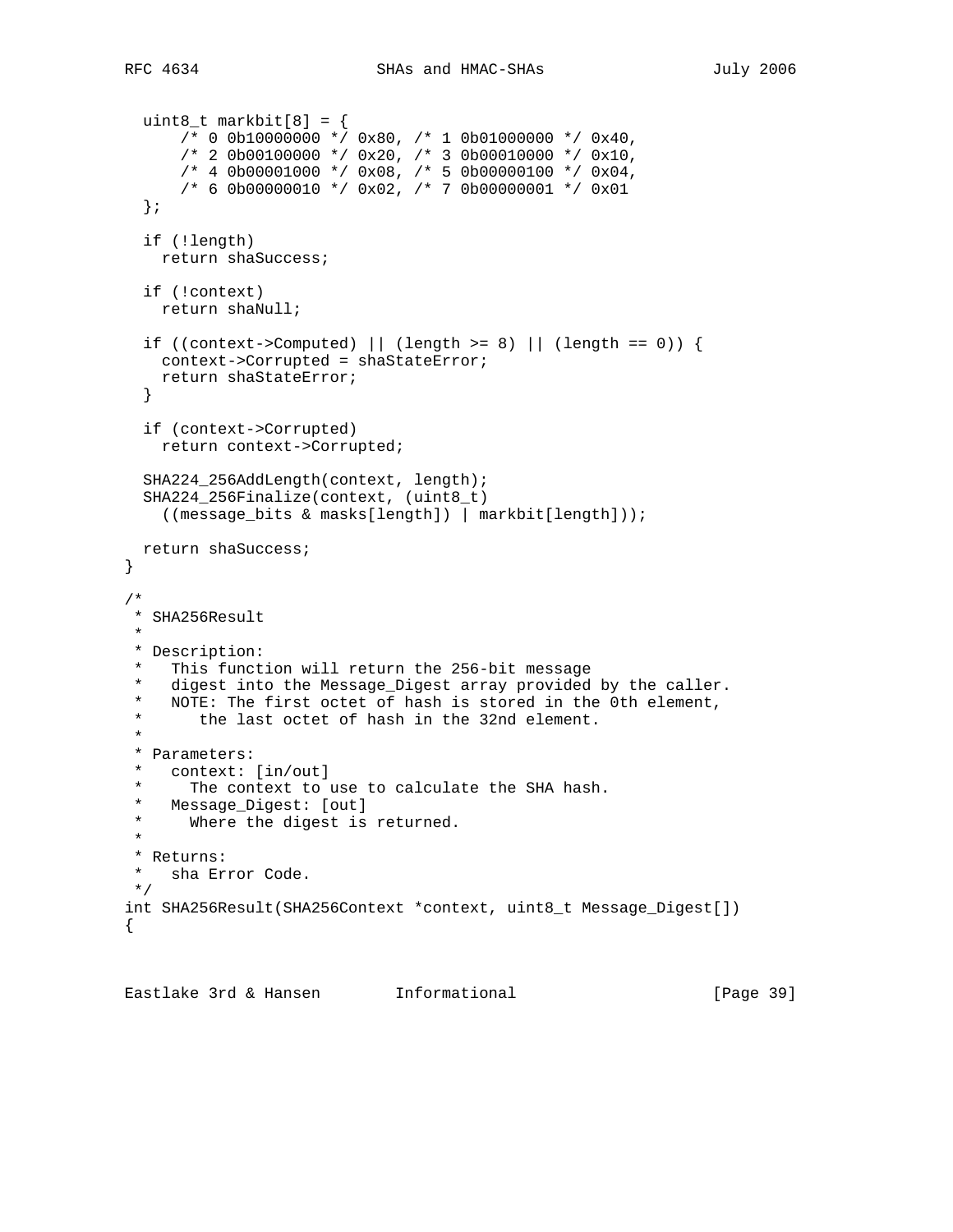```
 return SHA224_256ResultN(context, Message_Digest, SHA256HashSize);
}
/*
  * SHA224_256Finalize
 *
 * Description:
  * This helper function finishes off the digest calculations.
 *
  * Parameters:
    context: [in/out]
  * The SHA context to update
   Pad_Byte: [in]
      The last byte to add to the digest before the 0-padding
  * and length. This will contain the last bits of the message
  * followed by another single bit. If the message was an
      exact multiple of 8-bits long, Pad_Byte will be 0x80.
 *
  * Returns:
   sha Error Code.
 */
static void SHA224_256Finalize(SHA256Context *context,
    uint8_t Pad_Byte)
{
   int i;
   SHA224_256PadMessage(context, Pad_Byte);
   /* message may be sensitive, so clear it out */
 for (i = 0; i < SHA256_Mesage_Block_Size; ++i) context->Message_Block[i] = 0;
 context->Length_Low = 0; /* and clear length */
  context->Length_High = 0;
  context->Computed = 1;
}
/*
  * SHA224_256PadMessage
 *
  * Description:
   According to the standard, the message must be padded to an
  * even 512 bits. The first padding bit must be a '1'. The
  * last 64 bits represent the length of the original message.
  * All bits in between should be 0. This helper function will pad
    the message according to those rules by filling the
  * Message_Block array accordingly. When it returns, it can be
   assumed that the message digest has been computed.
 *
  * Parameters:
   context: [in/out]
```
Eastlake 3rd & Hansen Informational (Page 40)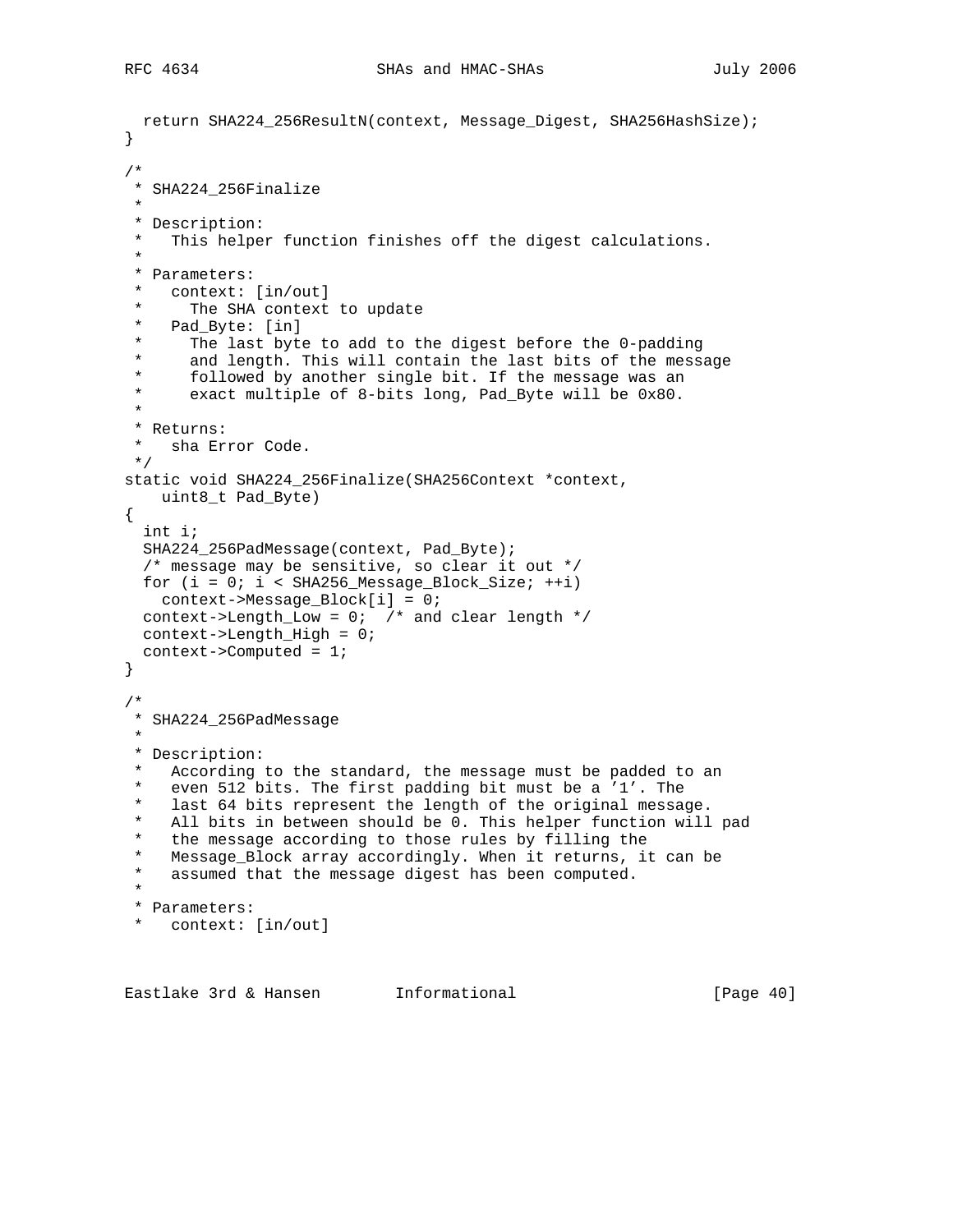RFC 4634 SHAs and HMAC-SHAs SHAS July 2006

```
The context to pad
  * Pad_Byte: [in]
  * The last byte to add to the digest before the 0-padding
  * and length. This will contain the last bits of the message
      followed by another single bit. If the message was an
  * exact multiple of 8-bits long, Pad_Byte will be 0x80.
 *
  * Returns:
 * Nothing.
 */
static void SHA224_256PadMessage(SHA256Context *context,
    uint8_t Pad_Byte)
{
   /*
   * Check to see if the current message block is too small to hold
   * the initial padding bits and length. If so, we will pad the
    * block, process it, and then continue padding into a second
    * block.
   */
   if (context->Message_Block_Index >= (SHA256_Message_Block_Size-8)) {
    context->Message_Block[context->Message_Block_Index++] = Pad_Byte;
    while (context->Message_Block_Index < SHA256_Message_Block_Size)
      context->Message_Block[context->Message_Block_Index++] = 0;
    SHA224_256ProcessMessageBlock(context);
   } else
    context->Message_Block[context->Message_Block_Index++] = Pad_Byte;
   while (context->Message_Block_Index < (SHA256_Message_Block_Size-8))
    context->Message_Block[context->Message_Block_Index++] = 0;
   /*
    * Store the message length as the last 8 octets
   */
 context->Message Block[56] = (uint8 t)(context->Length High >> 24);
  context->Message_Block[57] = (uint8_t)(context->Length_High >> 16);
  context->Message_Block[58] = (uint8_t)(context->Length_High >> 8);
  context->Message_Block[59] = (uint8_t)(context->Length_High);
  context->Message_Block[60] = (uint8_t)(context->Length_Low >> 24);
  context->Message_Block[61] = (uint8_t)(context->Length_Low >> 16);
  context->Message_Block[62] = (uint8_t)(context->Length_Low >> 8);
  context->Message_Block[63] = (uint8_t)(context->Length_Low);
  SHA224_256ProcessMessageBlock(context);
}
/*
 * SHA224_256ProcessMessageBlock
 *
```
Eastlake 3rd & Hansen Informational [Page 41]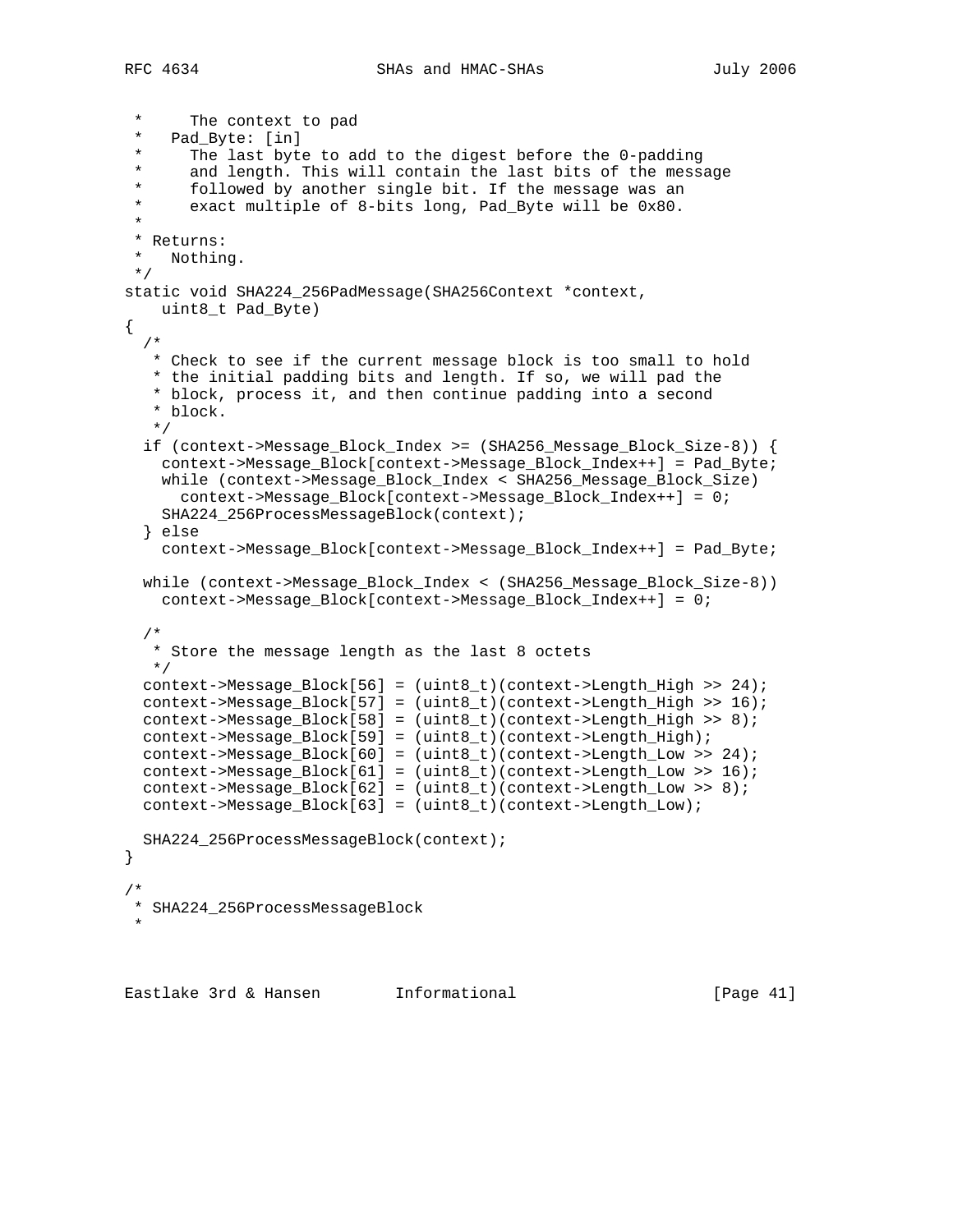```
 * Description:
    This function will process the next 512 bits of the message
    stored in the Message_Block array.
 *
  * Parameters:
 * context: [in/out]<br>* The SHA context
     The SHA context to update
  *
  * Returns:
  * Nothing.
 *
  * Comments:
   Many of the variable names in this code, especially the
  * single character names, were used because those were the
  * names used in the publication.
 */
static void SHA224_256ProcessMessageBlock(SHA256Context *context)
{
  /* Constants defined in FIPS-180-2, section 4.2.2 */
  static const uint32_t K[64] = \{ 0x428a2f98, 0x71374491, 0xb5c0fbcf, 0xe9b5dba5, 0x3956c25b,
       0x59f111f1, 0x923f82a4, 0xab1c5ed5, 0xd807aa98, 0x12835b01,
       0x243185be, 0x550c7dc3, 0x72be5d74, 0x80deb1fe, 0x9bdc06a7,
       0xc19bf174, 0xe49b69c1, 0xefbe4786, 0x0fc19dc6, 0x240ca1cc,
       0x2de92c6f, 0x4a7484aa, 0x5cb0a9dc, 0x76f988da, 0x983e5152,
 0xa831c66d, 0xb00327c8, 0xbf597fc7, 0xc6e00bf3, 0xd5a79147,
 0x06ca6351, 0x14292967, 0x27b70a85, 0x2e1b2138, 0x4d2c6dfc,
       0x53380d13, 0x650a7354, 0x766a0abb, 0x81c2c92e, 0x92722c85,
       0xa2bfe8a1, 0xa81a664b, 0xc24b8b70, 0xc76c51a3, 0xd192e819,
       0xd6990624, 0xf40e3585, 0x106aa070, 0x19a4c116, 0x1e376c08,
       0x2748774c, 0x34b0bcb5, 0x391c0cb3, 0x4ed8aa4a, 0x5b9cca4f,
       0x682e6ff3, 0x748f82ee, 0x78a5636f, 0x84c87814, 0x8cc70208,
       0x90befffa, 0xa4506ceb, 0xbef9a3f7, 0xc67178f2
   };
  int t, t4;<br>
uint32_t temp1, temp2; <br>
/* Temporary word value */
 uint32_t temp1, temp2; /* Temporary word value */
 uint32_t W[64]; /* Word sequence */
  uint32_t A, B, C, D, E, F, G, H; /* Word buffers */
   /*
    * Initialize the first 16 words in the array W
   */
  for (t = t4 = 0; t < 16; t++), t4 += 4)
   W[t] = ((uint32_t) context - Message_Block[t4]) << 24)((\text{uint32}_t)\text{context}->Message_Block[t4 + 1]) << 16) |
            (((uint32_t)context->Message_Block[t4 + 2]) << 8) |
            (((uint32_t)context->Message_Block[t4 + 3]));
```
Eastlake 3rd & Hansen Informational [Page 42]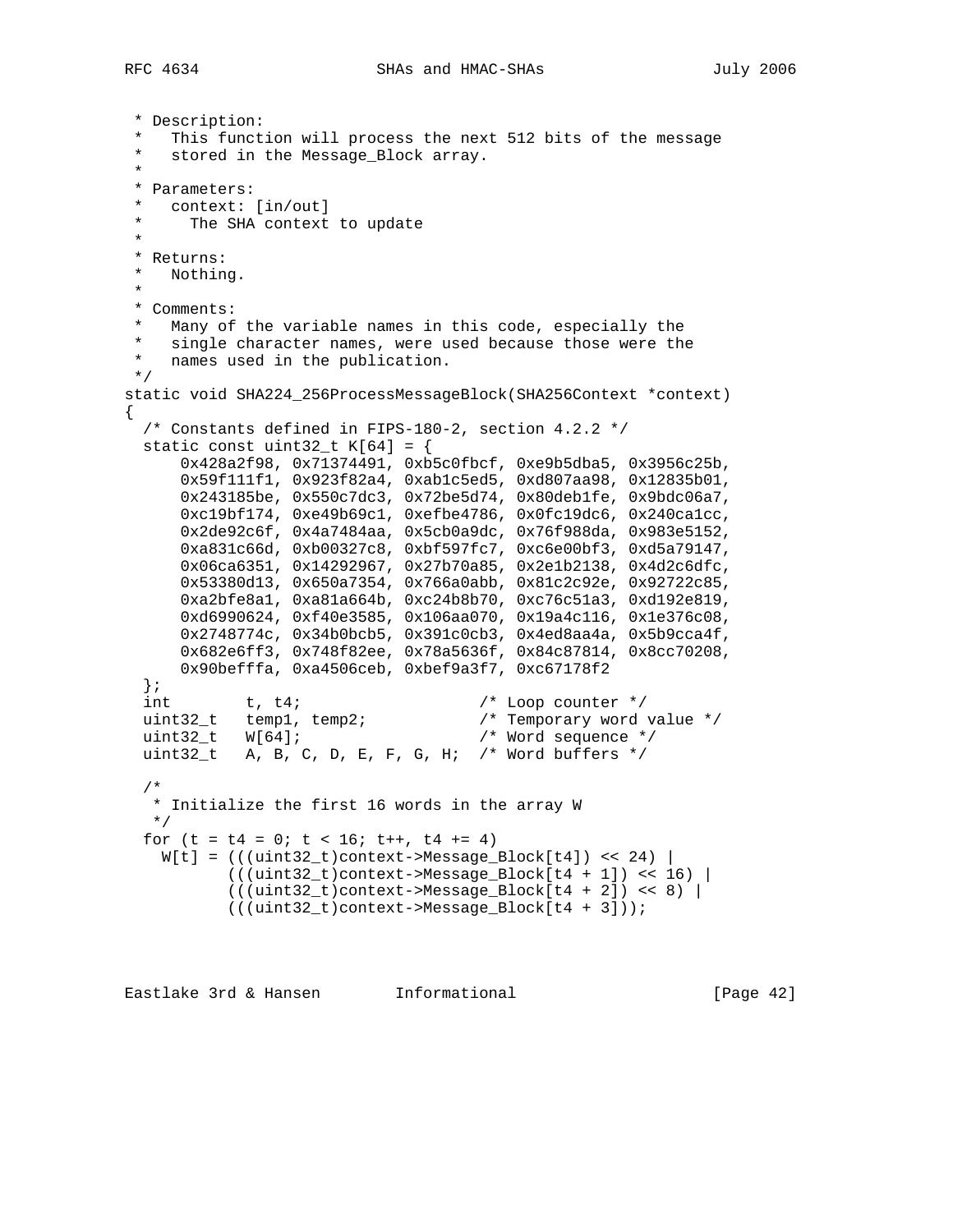```
for (t = 16; t < 64; t++)W[t] = SHA256_sigmal(W[t-2]) + W[t-7] +
         SHA256_sigma0(W[t-15]) + W[t-16];
  A = context->Intermediate_Hash[0];
  B = context->Intermediate_Hash[1];
  C = context->Intermediate_Hash[2];
  D = context->Intermediate_Hash[3];
 E = context->Internetmediate\_Hash[4];F = context->Internetmodelate\_Hash[5]; G = context->Intermediate_Hash[6];
  H = context->Intermediate_Hash[7];
 for (t = 0; t < 64; t++) {
    temp1 = H + SHA256_SIGMA1(E) + SHA Ch(E,F,G) + K[t] + W[t];temp2 = SHA256_SIGMA0(A) + SHA_Maj(A,B,C);H = G;
    G = F;
   F = E;
   E = D + temp1;D = C;
   C = BB = A;
   A = temp1 + temp2; }
  context->Intermediate_Hash[0] += A;
  context->Intermediate_Hash[1] += B;
  context->Intermediate_Hash[2] += C;
  context->Intermediate_Hash[3] += D;
  context->Intermediate_Hash[4] += E;
  context->Intermediate_Hash[5] += F;
  context->Intermediate_Hash[6] += G;
 context->Intermediate Hash[7] += Hi;
  context->Message_Block_Index = 0;
}
/*
 * SHA224_256Reset
 *
 * Description:
 * This helper function will initialize the SHA256Context in
   preparation for computing a new SHA256 message digest.
  *
  * Parameters:
  * context: [in/out]
      The context to reset.
```
Eastlake 3rd & Hansen Informational [Page 43]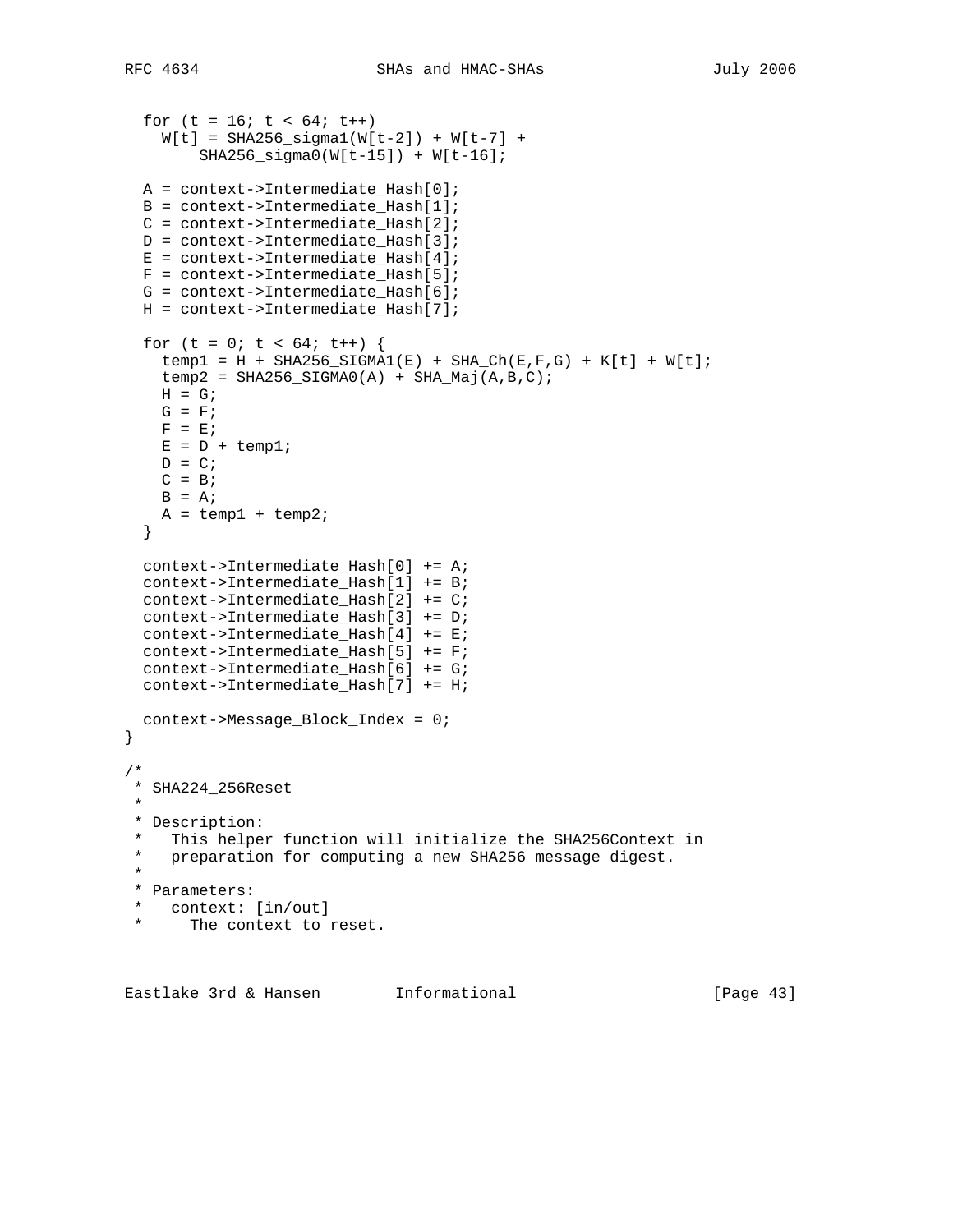```
* H<sub>0</sub>
    The initial hash value to use.
 *
  * Returns:
   sha Error Code.
  */
static int SHA224_256Reset(SHA256Context *context, uint32_t *H0)
{
   if (!context)
    return shaNull;
 context->Length_Low = 0;
context->Length_High = 0;
  context->Message_Block_Index = 0;
  context->Intermediate_Hash[0] = H0[0];
  context->Intermediate_Hash[1] = H0[1];
  context->Intermediate_Hash[2] = H0[2];
  context->Intermediate_Hash[3] = H0[3];
  context->Intermediate_Hash[4] = H0[4];
  context->Intermediate_Hash[5] = H0[5];
  context->Intermediate_Hash[6] = H0[6];
  context->Intermediate_Hash[7] = H0[7];
  context->Computed = 0;
  context->Corrupted = 0;
  return shaSuccess;
}
/*
 * SHA224_256ResultN
 *
 * Description:
   This helper function will return the 224-bit or 256-bit message
 * digest into the Message_Digest array provided by the caller.<br>* NOTE: The first oftet of bash is stored in the 0th element
   NOTE: The first octet of hash is stored in the 0th element,
        the last octet of hash in the 28th/32nd element.
 *
  * Parameters:
    context: [in/out]
 * The context to use to calculate the SHA hash.<br>* Message Digest: [out]
   Message_Digest: [out]
 * Where the digest is returned.<br>* HachSize: [in]
  * HashSize: [in]
     The size of the hash, either 28 or 32.
 *
  * Returns:
```
Eastlake 3rd & Hansen Informational (Page 44)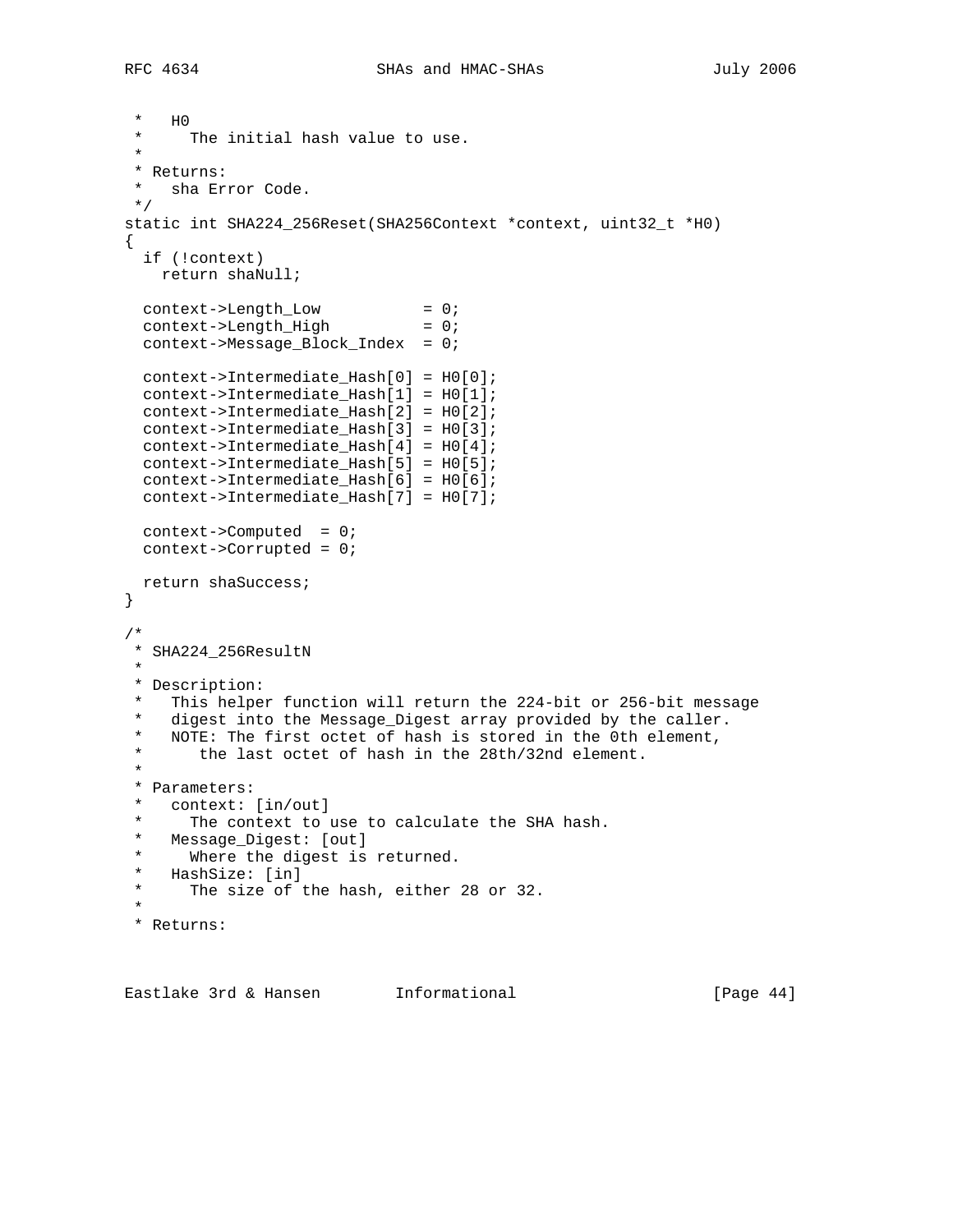```
 * sha Error Code.
 */
static int SHA224_256ResultN(SHA256Context *context,
   uint8_t Message_Digest[], int HashSize)
{
   int i;
   if (!context || !Message_Digest)
    return shaNull;
   if (context->Corrupted)
    return context->Corrupted;
   if (!context->Computed)
     SHA224_256Finalize(context, 0x80);
  for (i = 0; i < HashSize; ++i)
     Message_Digest[i] = (uint8_t)
      (context->Intermediate_Hash[i>2] > 8 * (3 - (i & 0x03) ));
  return shaSuccess;
}
8.2.3. sha384-512.c
/*************************** sha384-512.c ***************************/
/********************* See RFC 4634 for details *********************/
/*
 * Description:
    This file implements the Secure Hash Signature Standard
    algorithms as defined in the National Institute of Standards
  * and Technology Federal Information Processing Standards
    * Publication (FIPS PUB) 180-1 published on April 17, 1995, 180-2
  * published on August 1, 2002, and the FIPS PUB 180-2 Change
    Notice published on February 28, 2004.
 *
   A combined document showing all algorithms is available at
  * http://csrc.nist.gov/publications/fips/
          * fips180-2/fips180-2withchangenotice.pdf
  *
    The SHA-384 and SHA-512 algorithms produce 384-bit and 512-bit
  * message digests for a given data stream. It should take about
  * 2**n steps to find a message with the same digest as a given
 * message and 2**(n/2) to find any two messages with the same<br>* digast then n is the digast size in hits wherefore this
    digest, when n is the digest size in bits. Therefore, this
 * algorithm can serve as a means of providing a<br>* "fingernrint" for a measage
    "fingerprint" for a message.
 *
```
Eastlake 3rd & Hansen Informational [Page 45]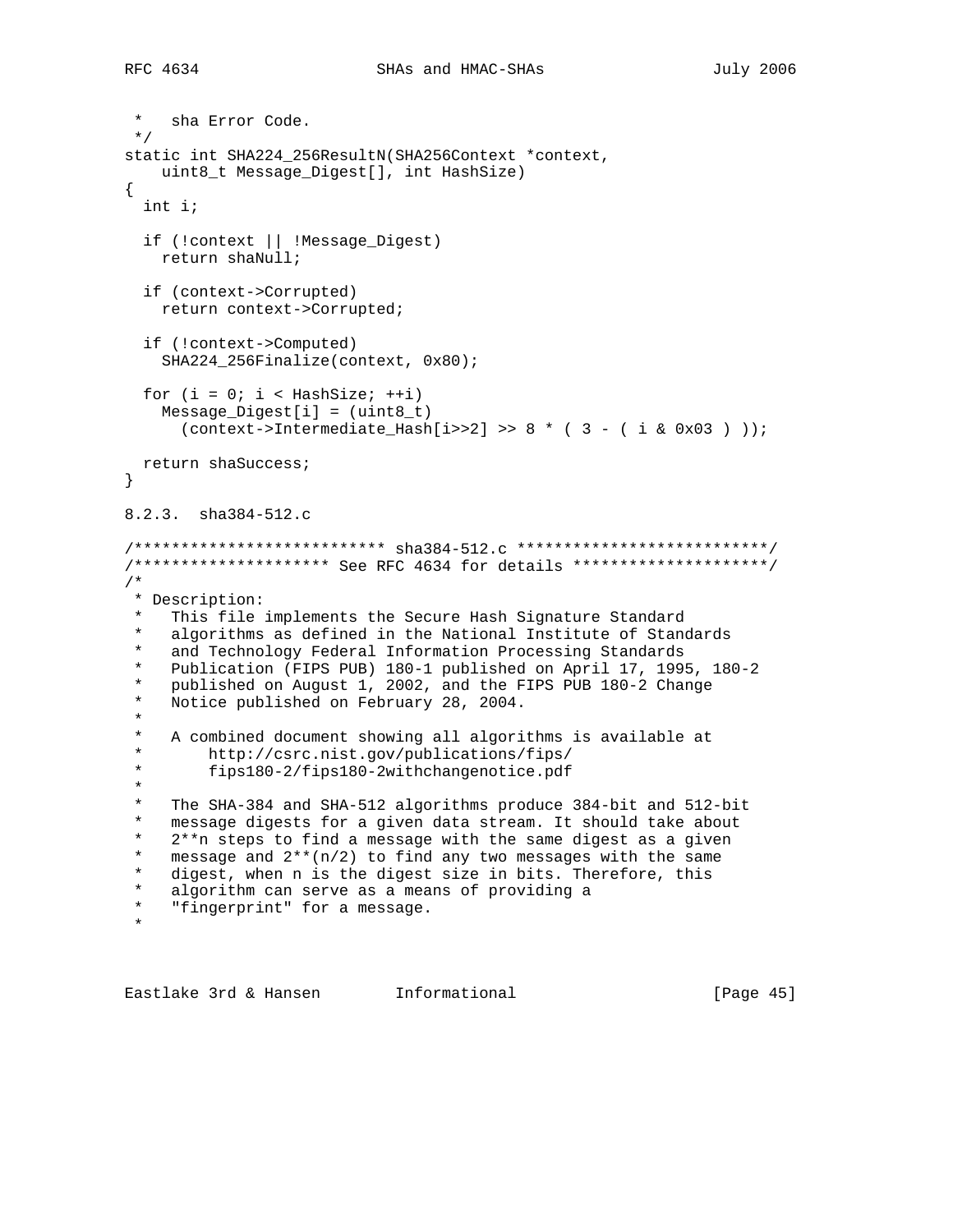RFC 4634 SHAs and HMAC-SHAs July 2006

```
 * Portability Issues:
   SHA-384 and SHA-512 are defined in terms of 64-bit "words",
    but if USE_32BIT_ONLY is #defined, this code is implemented in
  * terms of 32-bit "words". This code uses <stdint.h> (included
   via "sha.h") to define the 64, 32 and 8 bit unsigned integer
  * types. If your C compiler does not support 64 bit unsigned
  * integers, and you do not #define USE_32BIT_ONLY, this code is
   not appropriate.
 *
  * Caveats:
   SHA-384 and SHA-512 are designed to work with messages less
   than 2^128 bits long. This implementation uses
   SHA384/512Input() to hash the bits that are a multiple of the
  * size of an 8-bit character, and then uses SHA384/256FinalBits()
  * to hash the final few bits of the input.
  *
 */
#include "sha.h"
#include "sha-private.h"
#ifdef USE_32BIT_ONLY
/*
 * Define 64-bit arithmetic in terms of 32-bit arithmetic.
 * Each 64-bit number is represented in a 2-word array.
 * All macros are defined such that the result is the last parameter.
 */
/*
  * Define shift, rotate left and rotate right functions
 */
#define SHA512_SHR(bits, word, ret) ( \
    /* (((uint64_t)((word))) >> (bits)) */ \
   (ret)[0] = (((bits) < 32) & & (bibts) > = 0)) ?
     ((word) [0] \rightarrow (bits)) : 0,(ret)[1] = ((bits) > 32) ? ((word)[0] >> ((bits) - 32)) :
     ((bits) == 32) ? (word)[0] :((bits) > = 0) ?
       (((word)[0] << (32 - (bits)))((word)[1] \gg (bits)) : 0)
#define SHA512_SHL(bits, word, ret) ( \
    /* (((uint64_t)(word)) << (bits)) */
    (ret)[0] = ((bits) > 32) ? ((word)[1] < (ibits) - 32) :
         ((bits) == 32) ? (word)[1] :
         ((bits) >= 0) ?((word)[0] << (bits))((word)[1] \rightarrow (32 - (bits)))):
```
Eastlake 3rd & Hansen Informational [Page 46]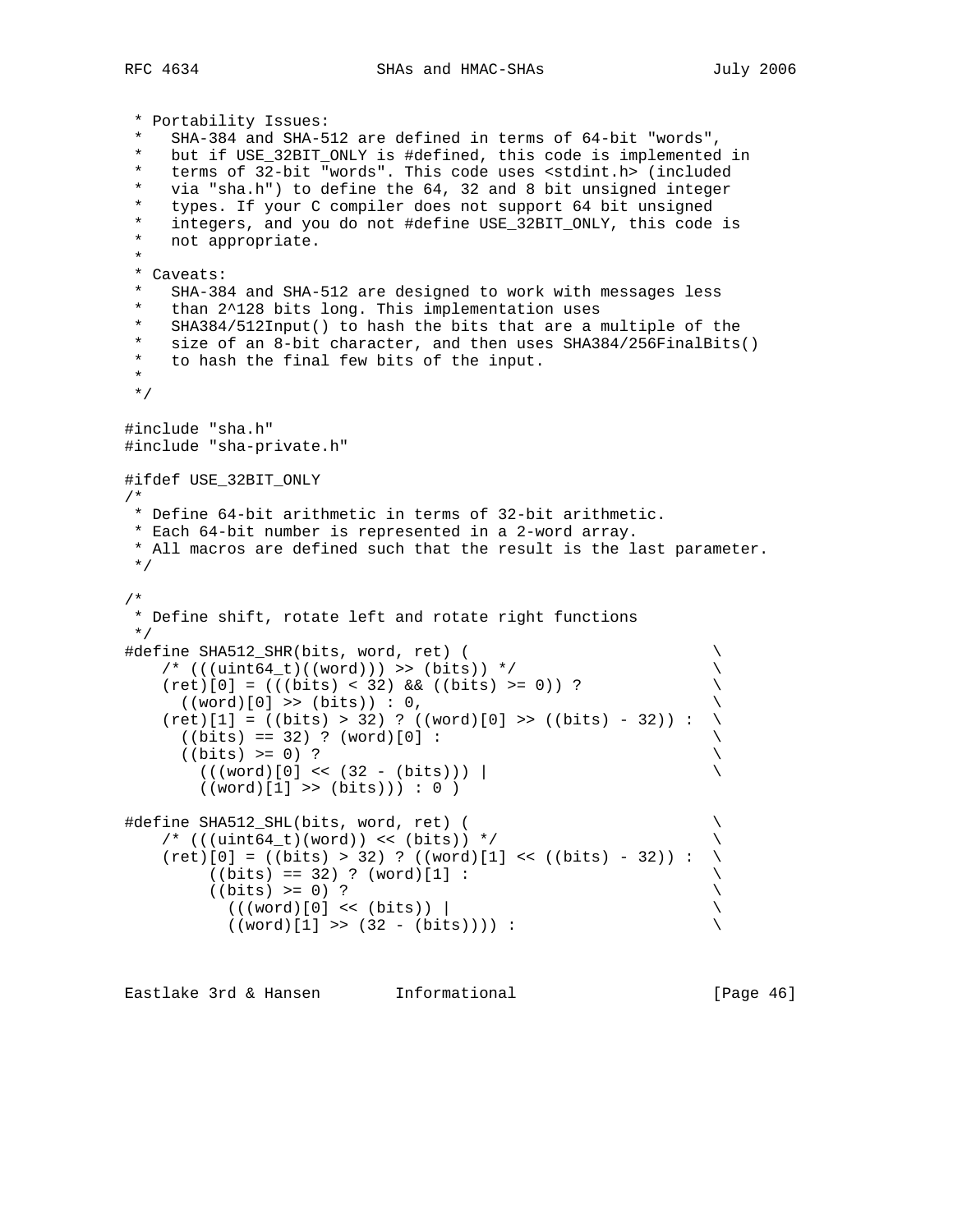```
\sim 0,
   (ret)[1] = (((bits) < 32) & & ((bits) > = 0)) ?((word)[1] << (bits)) : 0)/*
 * Define 64-bit OR
 */
#define SHA512_OR(word1, word2, ret) ( \
  (ret) [0] = (word1) [0] \mid (word2) [0],(ret)[1] = (word1)[1] | (word2)[1])/*
 * Define 64-bit XOR
 */
#define SHA512_XOR(word1, word2, ret) ( \
  (ret)[0] = (word1)[0] ^ (word2)[0],
   (ret)[1] = (word1)[1] \land (word2)[1])/*
 * Define 64-bit AND
 */
#define SHA512_AND(word1, word2, ret) ( \
  (ret)[0] = (word1)[0] & (word2)[0],(ret)[1] = (word1)[1] & (word2)[1])/*
 * Define 64-bit TILDA
 */
#define SHA512_TILDA(word, ret) \
(\text{ret})[0] = \text{``(word)}[0], (\text{ret})[1] = \text{``(word)}[1])/*
 * Define 64-bit ADD
 */
#define SHA512_ADD(word1, word2, ret) ( \
  (ret)[1] = (word1)[1], (ret)[1] += (word2)[1],(ret)[0] = (word1)[0] + (word2)[0] + ((ret)[1] < (word1)[1]) )/*
 * Add the 4word value in word2 to word1.
 */
static uint32_t ADDTO4_temp, ADDTO4_temp2;
#define SHA512_ADDTO4(word1, word2) ( \
  ADDTO4_temp = (word1)[3],(word1)[3] += (word2)[3],ADDTO4_temp2 = (word1)[2],(word1)[2] += (word2)[2] + ((word1)[3] < ADDTO4_temp),ADDTO4_temp = (word1)[1],
```
Eastlake 3rd & Hansen Informational [Page 47]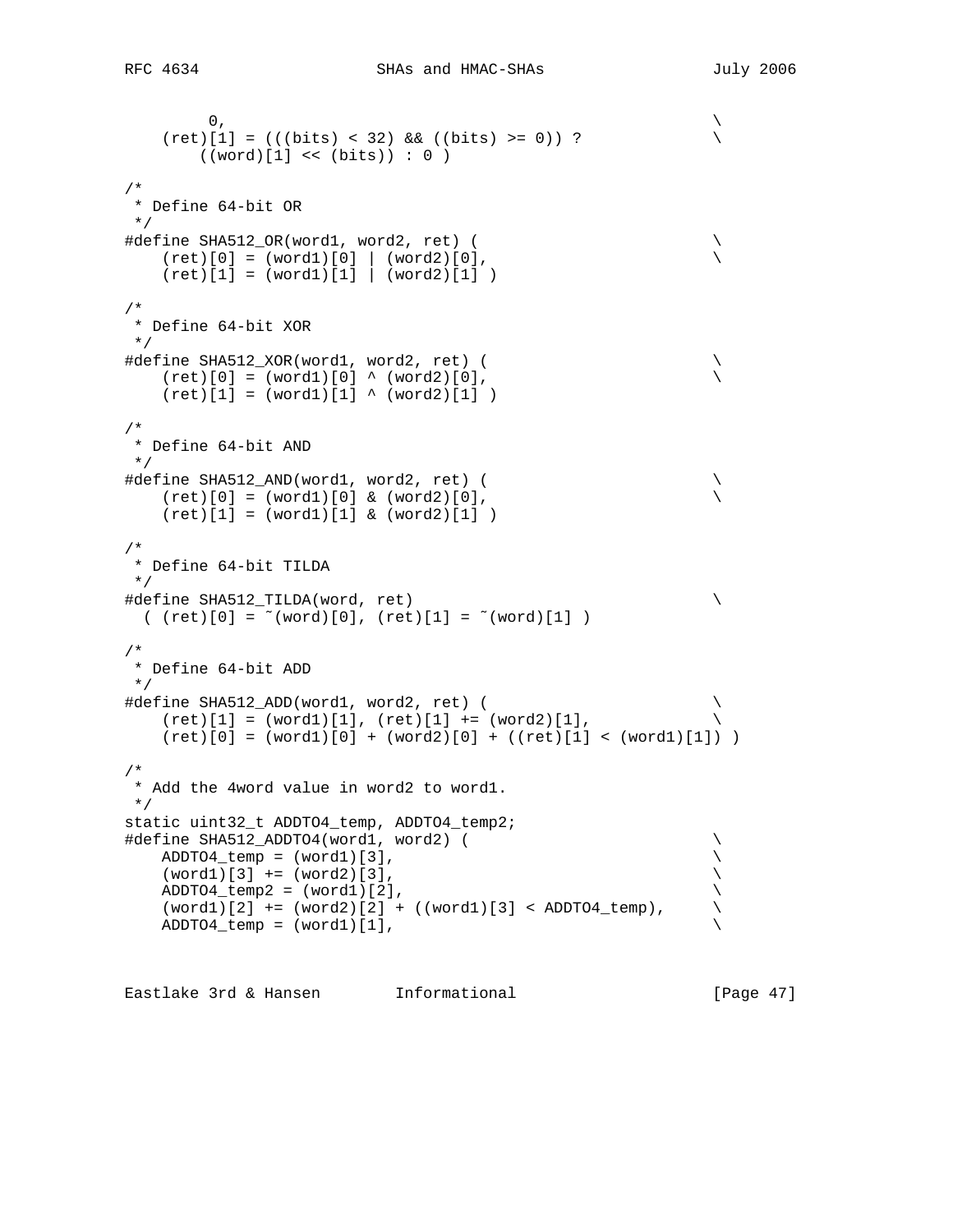```
(word1)[1] += (word2)[1] + ((word1)[2] < ADDT04_ttemp2), \ \ \ \ \ \ \ \ \ \(word1) [0] += (word2) [0] + ((word1) [1] < ADDTO4_temp) )/*
  * Add the 2word value in word2 to word1.
 */
static uint32_t ADDTO2_temp;
#define SHA512_ADDTO2(word1, word2) ( \
   ADDTO2_temp = (word1)[1],(word1)[1] += (word2)[1], (word1)[0] += (word2)[0] + ((word1)[1] < ADDTO2_temp) )
/*
 * SHA rotate ((word >> bits) | (word << (64-bits)))
 */
static uint32_t ROTR_temp1[2], ROTR_temp2[2];
#define SHA512_ROTR(bits, word, ret) ( \
   SHA512_SHR((bits), (word), ROTR_temp1),
    SHA512_SHL(64-(bits), (word), ROTR_temp2), \
    SHA512_OR(ROTR_temp1, ROTR_temp2, (ret)) )
/*
  * Define the SHA SIGMA and sigma macros
  * SHA512_ROTR(28,word) ^ SHA512_ROTR(34,word) ^ SHA512_ROTR(39,word)
 */
static uint32_t SIGMA0_temp1[2], SIGMA0_temp2[2],
  SIGMA0_temp3[2], SIGMA0_temp4[2];
#define SHA512_SIGMA0(word, ret) ( \
     SHA512_ROTR(28, (word), SIGMA0_temp1), \
     SHA512_ROTR(34, (word), SIGMA0_temp2), \
    SHA512_ROTR(39, (word), SIGMA0_temp3), \
     SHA512_XOR(SIGMA0_temp2, SIGMA0_temp3, SIGMA0_temp4), \
     SHA512_XOR(SIGMA0_temp1, SIGMA0_temp4, (ret)) )
/*
  * SHA512_ROTR(14,word) ^ SHA512_ROTR(18,word) ^ SHA512_ROTR(41,word)
 */
static uint32_t SIGMA1_temp1[2], SIGMA1_temp2[2],
  SIGMA1_temp3[2], SIGMA1_temp4[2];
#define SHA512_SIGMA1(word, ret) ( \
    SHA512_ROTR(14, (word), SIGMA1_temp1), \
    SHA512_ROTR(18, (word), SIGMA1_temp2), \
    SHA512_ROTR(41, (word), SIGMA1_temp3), \
    SHA512_XOR(SIGMA1_temp2, SIGMA1_temp3, SIGMA1_temp4), \
     SHA512_XOR(SIGMA1_temp1, SIGMA1_temp4, (ret)) )
/*
 * (SHA512_ROTR( 1, word) ^ SHA512_ROTR( 8, word) ^ SHA512_SHR( 7, word))
```
Eastlake 3rd & Hansen Informational (Page 48)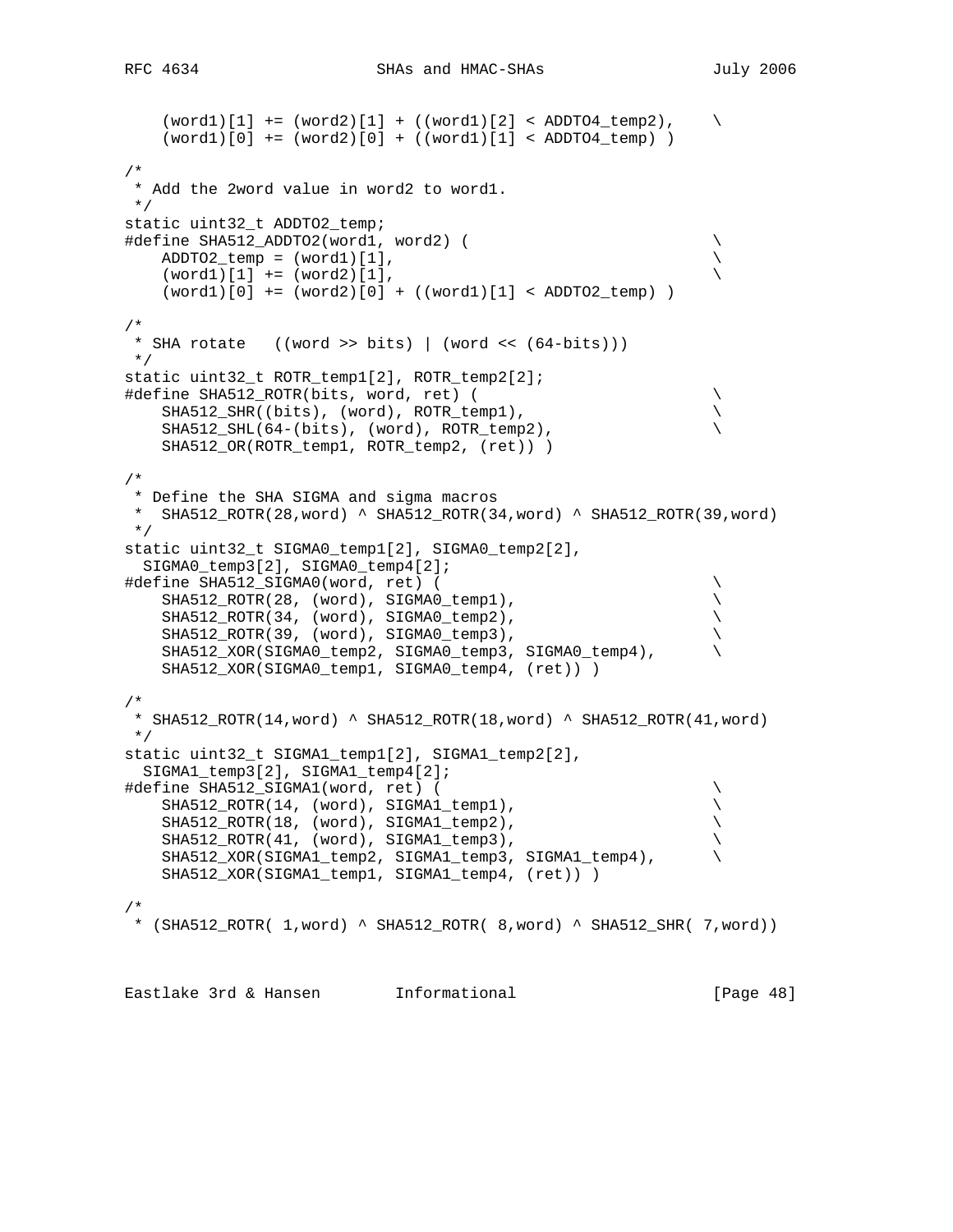```
 */
static uint32_t sigma0_temp1[2], sigma0_temp2[2],
   sigma0_temp3[2], sigma0_temp4[2];
#define SHA512_sigma0(word, ret) ( \
    SHA512_ROTR( 1, (word), sigma0_temp1),
    SHA512_ROTR( 8, (word), sigma0_temp2), \
    SHA512_SHR( 7, (word), sigma0_temp3), \
    SHA512_XOR(sigma0_temp2, sigma0_temp3, sigma0_temp4), \
     SHA512_XOR(sigma0_temp1, sigma0_temp4, (ret)) )
/*
 * (SHA512_ROTR(19,word) ^ SHA512_ROTR(61,word) ^ SHA512_SHR( 6,word))
 */
static uint32_t sigma1_temp1[2], sigma1_temp2[2],
  sigma1_temp3[2], sigma1_temp4[2];
#define SHA512_sigma1(word, ret) ( \
    SHA512_ROTR(19, (word), sigma1_temp1), \
    SHA512_ROTR(61, (word), sigma1_temp2), \
    SHA512_SHR( 6, (word), sigma1_temp3), \
     SHA512_XOR(sigma1_temp2, sigma1_temp3, sigma1_temp4), \
    SHA512_XOR(sigma1_temp1, sigma1_temp4, (ret)) )
#undef SHA_Ch
#undef SHA_Maj
#ifndef USE_MODIFIED_MACROS
/*
 * These definitions are the ones used in FIPS-180-2, section 4.1.3
 * Ch(x,y,z) ((x \& y) ^ (\tilde{c}x \& z)) */
static uint32_t Ch_temp1[2], Ch_temp2[2], Ch_temp3[2];
#define SHA_Ch(x, y, z, ret) ( \
   SHA512_AND(x, y, Ch_temp1),
    SHA512_TILDA(x, Ch_temp2), \
    SHA512_AND(Ch_temp2, z, Ch_temp3), \
    SHA512_XOR(Ch_temp1, Ch_temp3, (ret)) )
/*
* Maj(x,y,z) (((x)&(y)) ^ ((x)&(z)) ^ ((y)&(z)))
 */
static uint32_t Maj_temp1[2], Maj_temp2[2],
  Maj_temp3[2], Maj_temp4[2];
#define SHA_Maj(x, y, z, ret) ( \
   SHA512_AND(x, y, Maj_temp1),SHA512_AND(x, z, Maj_ttemp2),
   SHA512_AND(y, z, Maj_temp3),
    SHA512_XOR(Maj_temp2, Maj_temp3, Maj_temp4), \
    SHA512_XOR(Maj_temp1, Maj_temp4, (ret)) )
```
Eastlake 3rd & Hansen Informational (Page 49)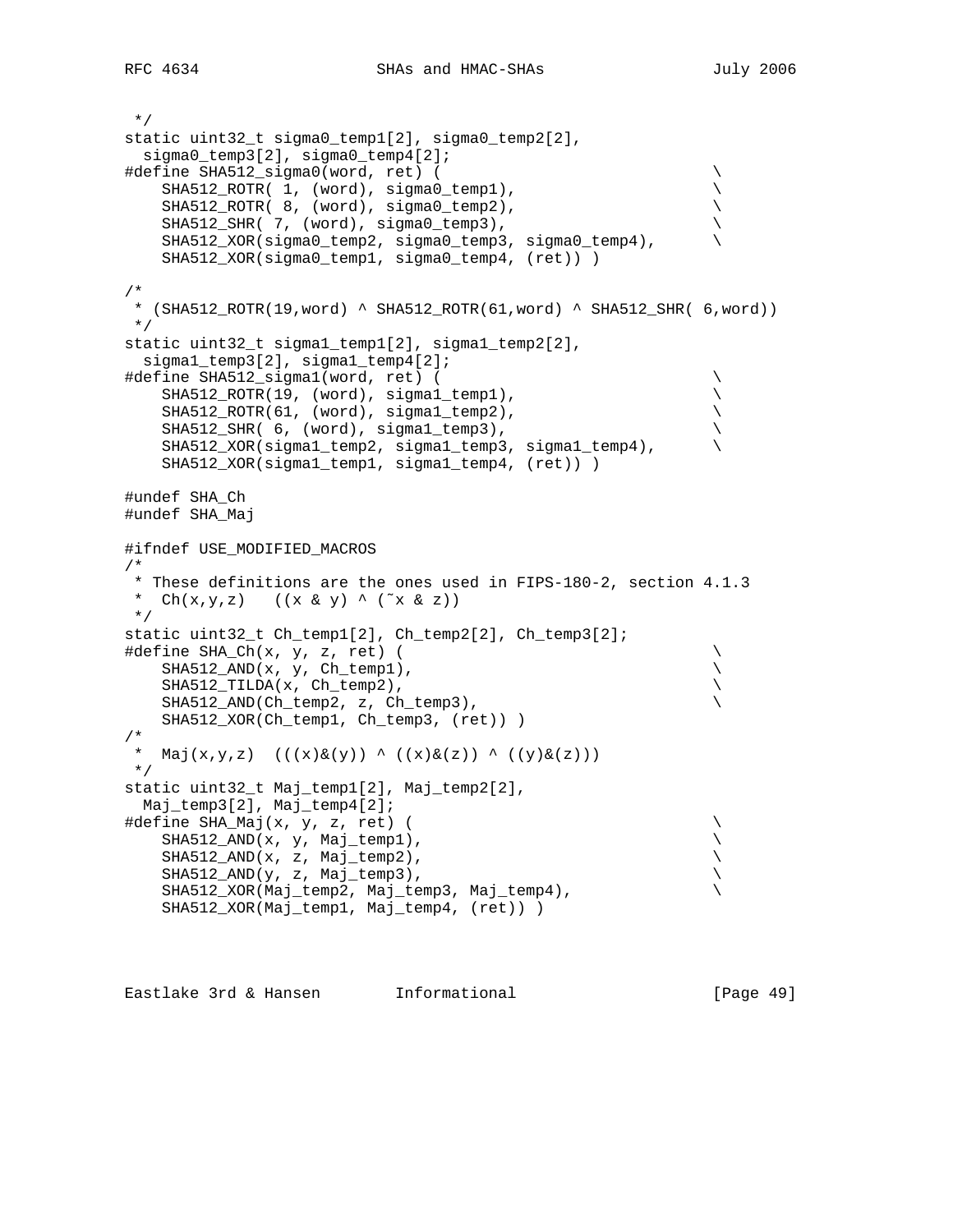```
#else /* !USE_32BIT_ONLY */
/*
 * These definitions are potentially faster equivalents for the ones
 * used in FIPS-180-2, section 4.1.3.
   ((x \& y) \wedge (\tilde{x} \& z)) becomes
 * ((x \& (y \land z)) \land z) */
\#\text{define SHA\_Ch}(x, y, z, ret) (
  (ret)[0] = (((x)[0] & ((y)[0] ^ (z)[0])) ^ (z)[0]),(ret)[1] = (((x)[1] & (y)[1] ^ (z)[1])) ^ (z)[1]) )/*
   ((x \& y) \land (x \& z) \land (y \& z)) becomes
  * ((x & (y | z)) | (y & z))
 */
#define SHA_Maj(x, y, z, ret) ( \
ret[0] = ((x)[0] & (y)[0] | (z)[0])) ( (y)[0] & (z)[0]))ret[1] = (((x)[1] \& ((y)[1] \mid (z)[1])) ) ((y)[1] \& (z)[1])))
#endif /* USE_MODIFIED_MACROS */
/*
 * add "length" to the length
 */
static uint32_t addTemp[4] = \{ 0, 0, 0, 0 \};
#define SHA384_512AddLength(context, length) ( \
     addTemp[3] = (length), SHA512_ADDTO4((context)->Length, addTemp), \
   (context)->Corrupted = (((context)->Length[3] == 0) &&
       ((context) - \text{length}[2] == 0) & & (countext) - \text{length}[1] == 0) & & \((context)-\text{Length}[0] < 8)) ? 1 : 0)
/* Local Function Prototypes */
static void SHA384_512Finalize(SHA512Context *context,
  uint8_t Pad_Byte);
static void SHA384_512PadMessage(SHA512Context *context,
  uint8_t Pad_Byte);
static void SHA384_512ProcessMessageBlock(SHA512Context *context);
static int SHA384_512Reset(SHA512Context *context, uint32_t H0[]);
static int SHA384_512ResultN( SHA512Context *context,
  uint8_t Message_Digest[], int HashSize);
/* Initial Hash Values: FIPS-180-2 sections 5.3.3 and 5.3.4 */
static uint32_t SHA384_H0[SHA512HashSize/4] = {
    0xCBBB9D5D, 0xC1059ED8, 0x629A292A, 0x367CD507, 0x9159015A,
    0x3070DD17, 0x152FECD8, 0xF70E5939, 0x67332667, 0xFFC00B31,
    0x8EB44A87, 0x68581511, 0xDB0C2E0D, 0x64F98FA7, 0x47B5481D,
    0xBEFA4FA4
};
```
Eastlake 3rd & Hansen Informational [Page 50]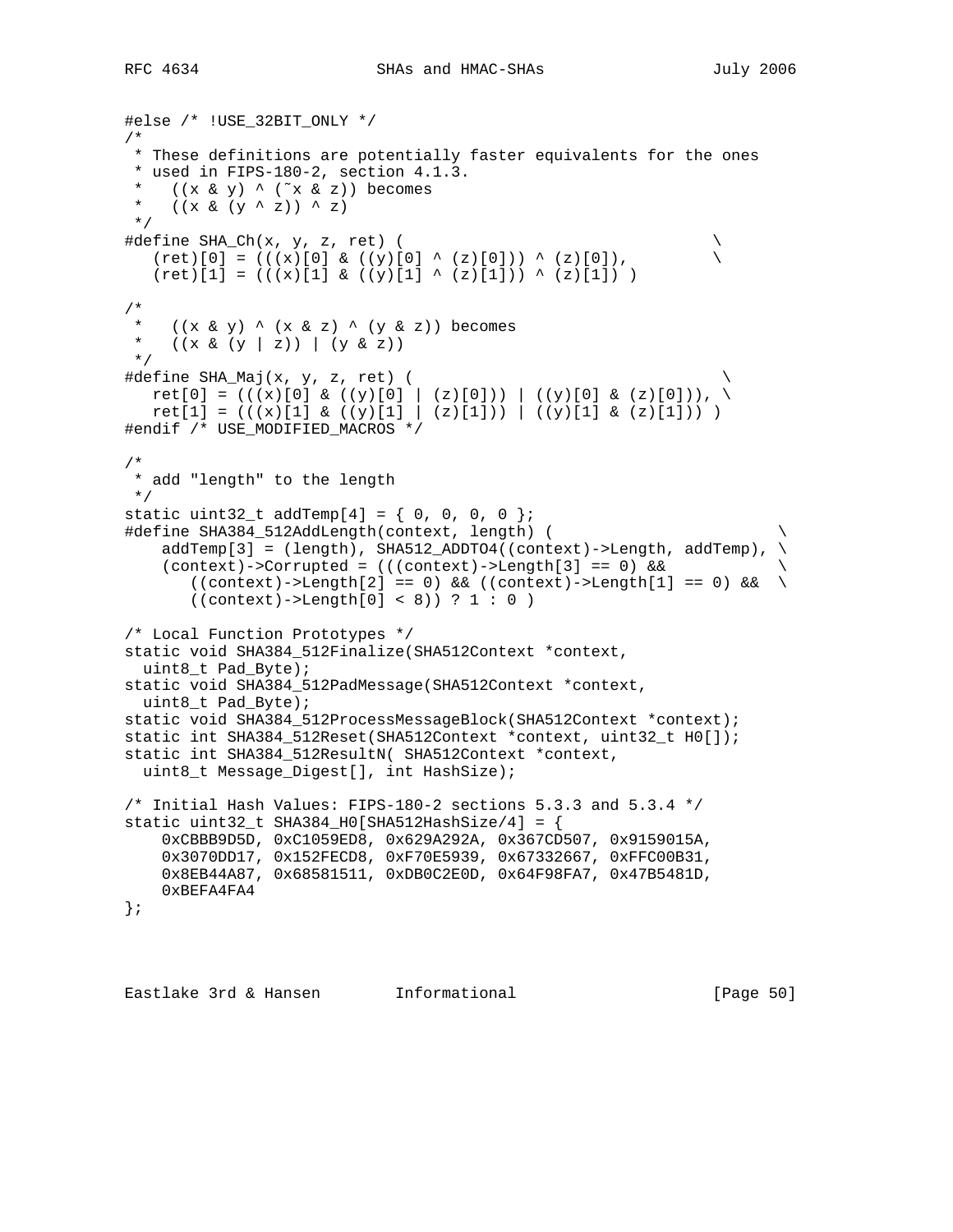```
static uint32_t SHA512_H0[SHA512HashSize/4] = {
     0x6A09E667, 0xF3BCC908, 0xBB67AE85, 0x84CAA73B, 0x3C6EF372,
     0xFE94F82B, 0xA54FF53A, 0x5F1D36F1, 0x510E527F, 0xADE682D1,
     0x9B05688C, 0x2B3E6C1F, 0x1F83D9AB, 0xFB41BD6B, 0x5BE0CD19,
     0x137E2179
};
#else /* !USE_32BIT_ONLY */
/* Define the SHA shift, rotate left and rotate right macro */#define SHA512_SHR(bits,word) (((uint64_t)(word)) >> (bits))
#define SHA512_ROTR(bits,word) ((((uint64_t)(word)) >> (bits)) \vert \ \rangle((uint64 t)(word)) \leq (64-(bits))/* Define the SHA SIGMA and sigma macros */
#define SHA512_SIGMA0(word) \
 (SHA512_ROTR(28,word) ^ SHA512_ROTR(34,word) ^ SHA512_ROTR(39,word))
#define SHA512_SIGMA1(word) \
 (SHA512_ROTR(14,word) ^ SHA512_ROTR(18,word) ^ SHA512_ROTR(41,word))
#define SHA512_sigma0(word) \
 (SHA512_ROTR( 1,word) ^ SHA512_ROTR( 8,word) ^ SHA512_SHR( 7,word))
#define SHA512_sigma1(word) \
 (SHA512_ROTR(19,word) ^ SHA512_ROTR(61,word) ^ SHA512_SHR( 6,word))
/*
 * add "length" to the length
 */
static uint64_t addTemp;
#define SHA384_512AddLength(context, length) \
    (addTemp = context->Length_Low, context->Corrupted = \
   ((context-)Length Low += length) < addTemp) &
    (++context->Length_High == 0) ? 1 : 0)
/* Local Function Prototypes */
static void SHA384_512Finalize(SHA512Context *context,
  uint8_t Pad_Byte);
static void SHA384_512PadMessage(SHA512Context *context,
  uint8_t Pad_Byte);
static void SHA384_512ProcessMessageBlock(SHA512Context *context);
static int SHA384 512Reset(SHA512Context *context, uint64 t H0[]);
static int SHA384_512ResultN(SHA512Context *context,
  uint8_t Message_Digest[], int HashSize);
/* Initial Hash Values: FIPS-180-2 sections 5.3.3 and 5.3.4 */
static uint64_t SHA384_H0[] = \{ 0xCBBB9D5DC1059ED8ll, 0x629A292A367CD507ll, 0x9159015A3070DD17ll,
     0x152FECD8F70E5939ll, 0x67332667FFC00B31ll, 0x8EB44A8768581511ll,
     0xDB0C2E0D64F98FA7ll, 0x47B5481DBEFA4FA4ll
```
Eastlake 3rd & Hansen Informational [Page 51]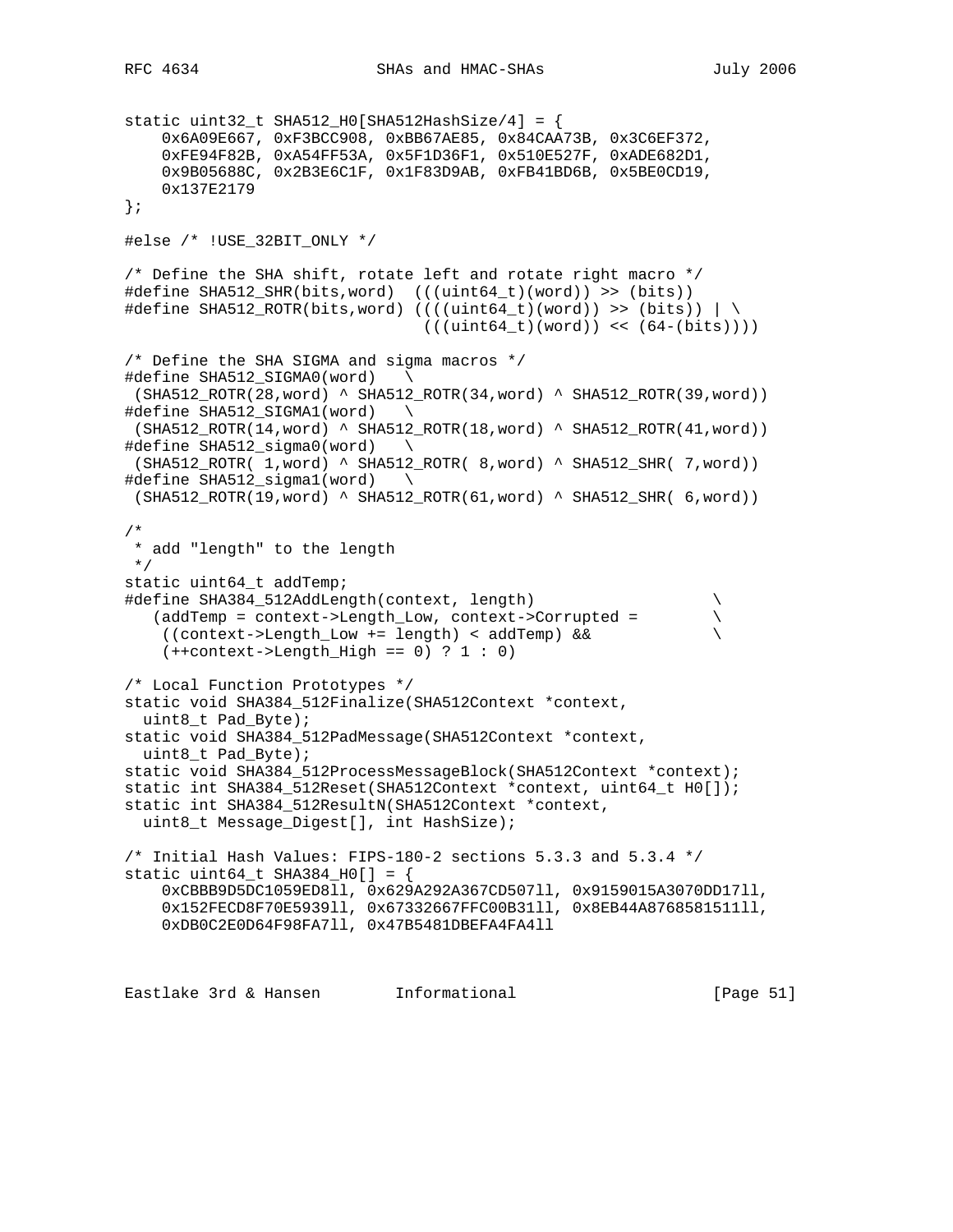```
};
static uint64_t SHA512_H0[] = {
     0x6A09E667F3BCC908ll, 0xBB67AE8584CAA73Bll, 0x3C6EF372FE94F82Bll,
     0xA54FF53A5F1D36F1ll, 0x510E527FADE682D1ll, 0x9B05688C2B3E6C1Fll,
     0x1F83D9ABFB41BD6Bll, 0x5BE0CD19137E2179ll
};
#endif /* USE_32BIT_ONLY */
/*
 * SHA384Reset
 *
 * Description:
  * This function will initialize the SHA384Context in preparation
  * for computing a new SHA384 message digest.
  *
  * Parameters:
 * context: [in/out]<br>* The context to
      The context to reset.
  *
  * Returns:
  * sha Error Code.
  *
 */
int SHA384Reset(SHA384Context *context)
{
  return SHA384_512Reset(context, SHA384_H0);
}
/*
 * SHA384Input
 *
 * Description:
  * This function accepts an array of octets as the next portion
   of the message.
 *
  * Parameters:
  * context: [in/out]
  * The SHA context to update
  * message_array: [in]
  * An array of characters representing the next portion of
 * the message.<br>* length: [in]
   length: [in]
  * The length of the message in message_array
 *
  * Returns:
  * sha Error Code.
 \mathbf{r}
```
Eastlake 3rd & Hansen Informational (Page 52)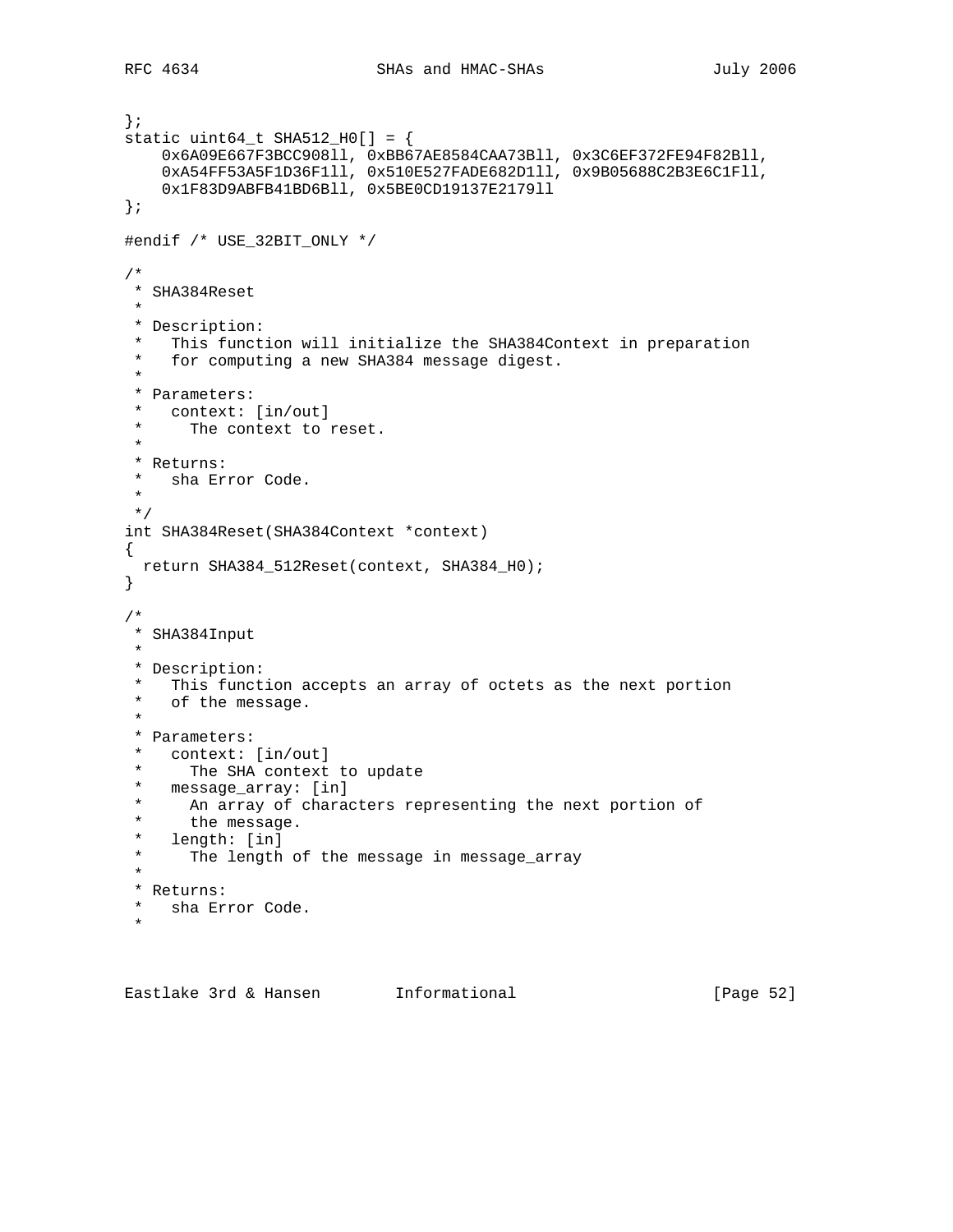```
 */
int SHA384Input(SHA384Context *context,
    const uint8_t *message_array, unsigned int length)
{
  return SHA512Input(context, message_array, length);
}
/*
  * SHA384FinalBits
 *
 * Description:
  * This function will add in any final bits of the message.
 *
  * Parameters:
  * context: [in/out]
  * The SHA context to update
  * message_bits: [in]
 * The final bits of the message, in the upper portion of the<br>* byte (Use 0b###00000 instead of 0b00000### to input the
      byte. (Use 0b###00000 instead of 0b00000### to input the
 * three bits \##.)
   length: [in]
  * The number of bits in message_bits, between 1 and 7.
 *
  * Returns:
  * sha Error Code.
 *
 */
int SHA384FinalBits(SHA384Context *context,
   const uint8_t message_bits, unsigned int length)
{
  return SHA512FinalBits(context, message_bits, length);
}
/*
 * SHA384Result
 *
  * Description:
  * This function will return the 384-bit message
  * digest into the Message_Digest array provided by the caller.
  * NOTE: The first octet of hash is stored in the 0th element,
       the last octet of hash in the 48th element.
 *
  * Parameters:
  * context: [in/out]
  * The context to use to calculate the SHA hash.
  * Message_Digest: [out]
      Where the digest is returned.
 *
```
Eastlake 3rd & Hansen Informational (Page 53)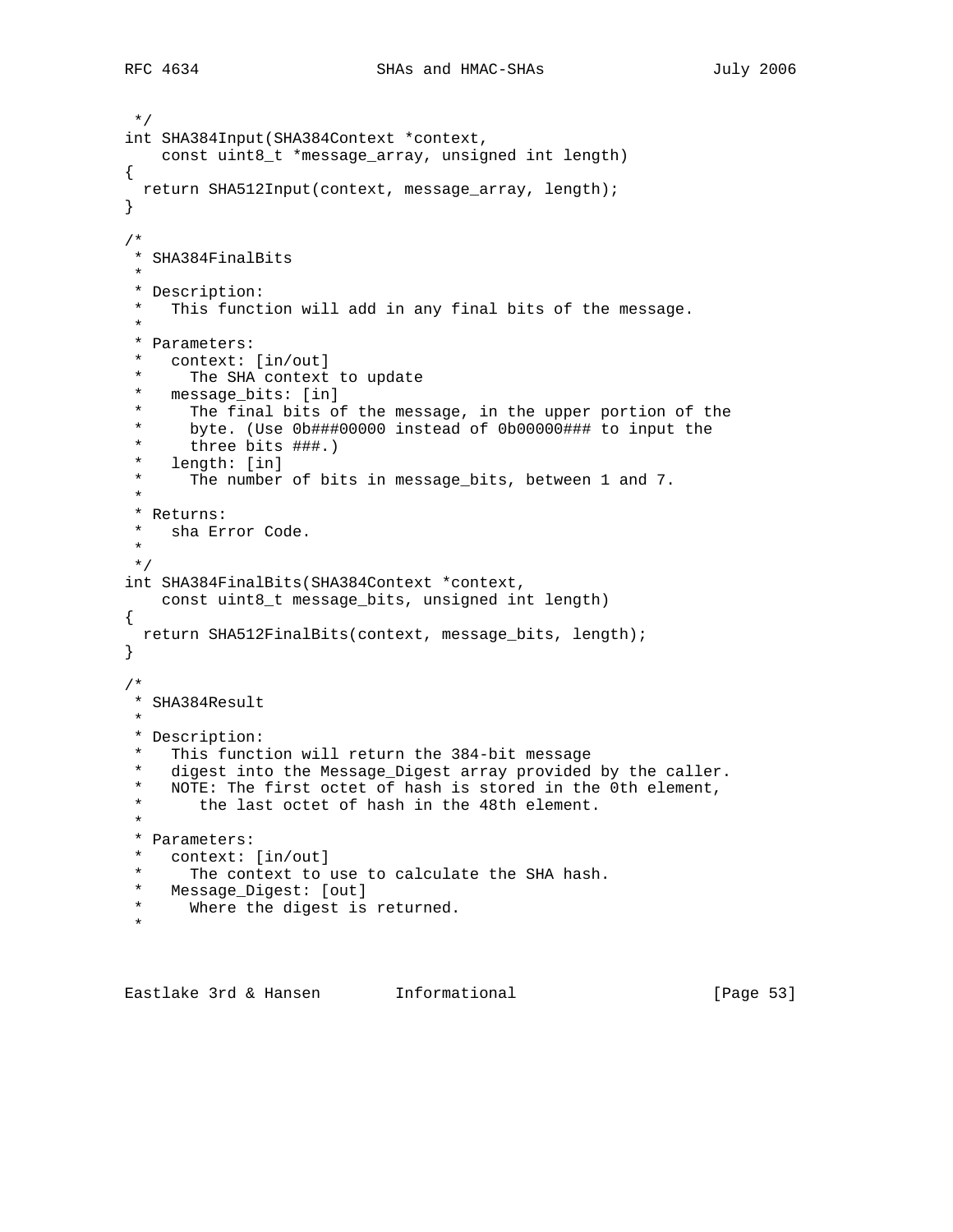```
 * Returns:
 * sha Error Code.
 *
 */
int SHA384Result(SHA384Context *context,
   uint8_t Message_Digest[SHA384HashSize])
{
  return SHA384_512ResultN(context, Message_Digest, SHA384HashSize);
}
/*
 * SHA512Reset
 *
 * Description:
 * This function will initialize the SHA512Context in preparation
  * for computing a new SHA512 message digest.
 *
  * Parameters:
 * context: [in/out]<br>* The context to
      The context to reset.
  *
  * Returns:
  * sha Error Code.
 \ddot{r} */
int SHA512Reset(SHA512Context *context)
{
  return SHA384_512Reset(context, SHA512_H0);
}
/*
 * SHA512Input
 *
 * Description:
  * This function accepts an array of octets as the next portion
   of the message.
 *
  * Parameters:
  * context: [in/out]
 * The SHA context to update<br>* message array: [in]
  * message_array: [in]
 * An array of characters representing the next portion of
      the message.
  * length: [in]
       The length of the message in message_array
  *
  * Returns:
  * sha Error Code.
```
Eastlake 3rd & Hansen Informational (Page 54)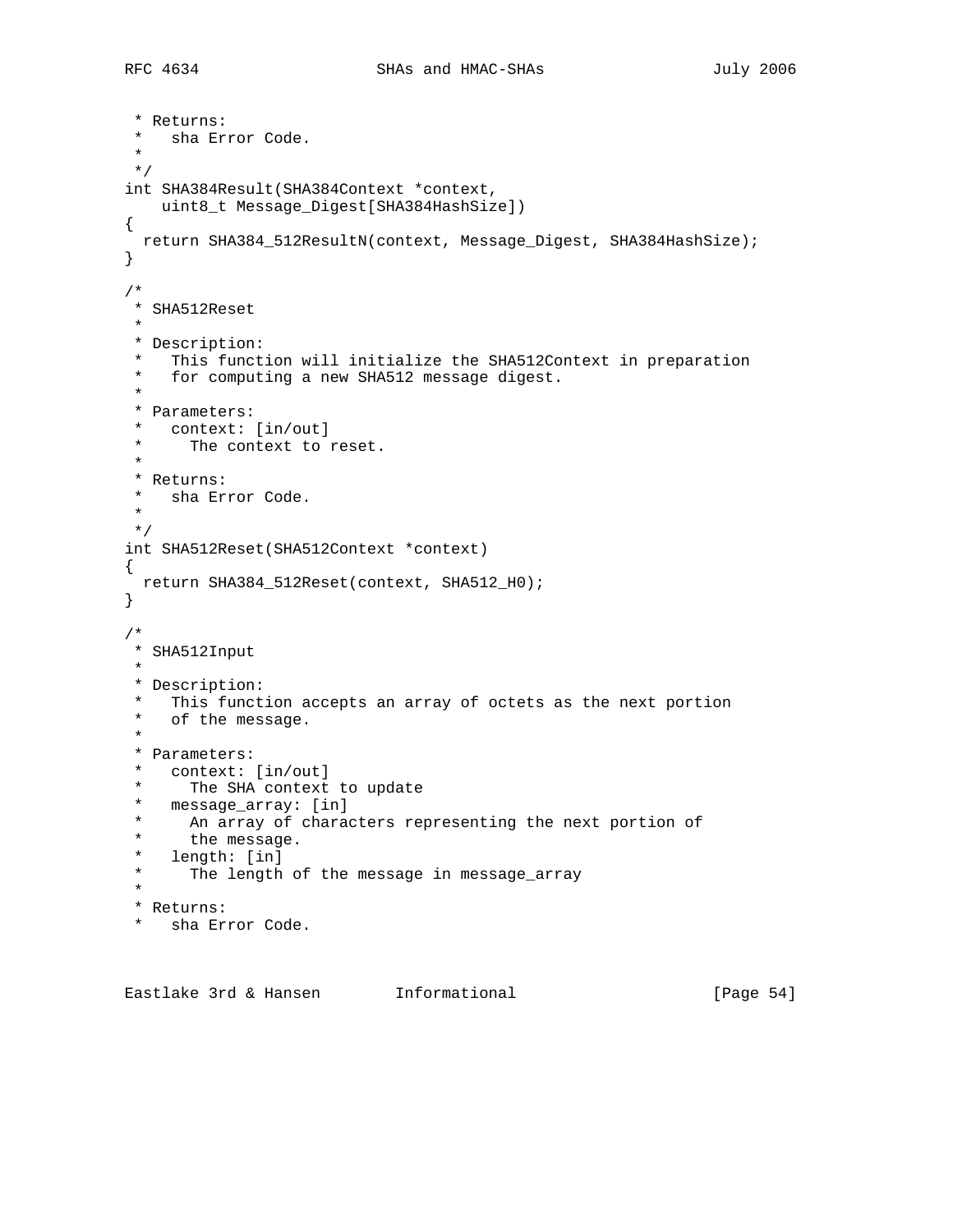\* \*/ int SHA512Input(SHA512Context \*context, const uint8\_t \*message\_array, unsigned int length) { if (!length) return shaSuccess; if (!context || !message\_array) return shaNull; if (context->Computed) { context->Corrupted = shaStateError; return shaStateError; } if (context->Corrupted) return context->Corrupted; while (length-- && !context->Corrupted) { context->Message\_Block[context->Message\_Block\_Index++] = (\*message\_array & 0xFF); if (!SHA384\_512AddLength(context, 8) && (context->Message\_Block\_Index == SHA512\_Message\_Block\_Size)) SHA384\_512ProcessMessageBlock(context); message\_array++; } return shaSuccess; } /\* \* SHA512FinalBits \* \* Description: \* This function will add in any final bits of the message. \* \* Parameters: \* context: [in/out]<br>\* The SHA context \* The SHA context to update<br>\* message hits: [in] \* message\_bits: [in] \* The final bits of the message, in the upper portion of the<br>\* byte (Use 0b###00000 instead of 0b00000### to input the \* byte. (Use 0b###00000 instead of 0b00000### to input the three bits ###.) \* length: [in]

Eastlake 3rd & Hansen Informational (Page 55)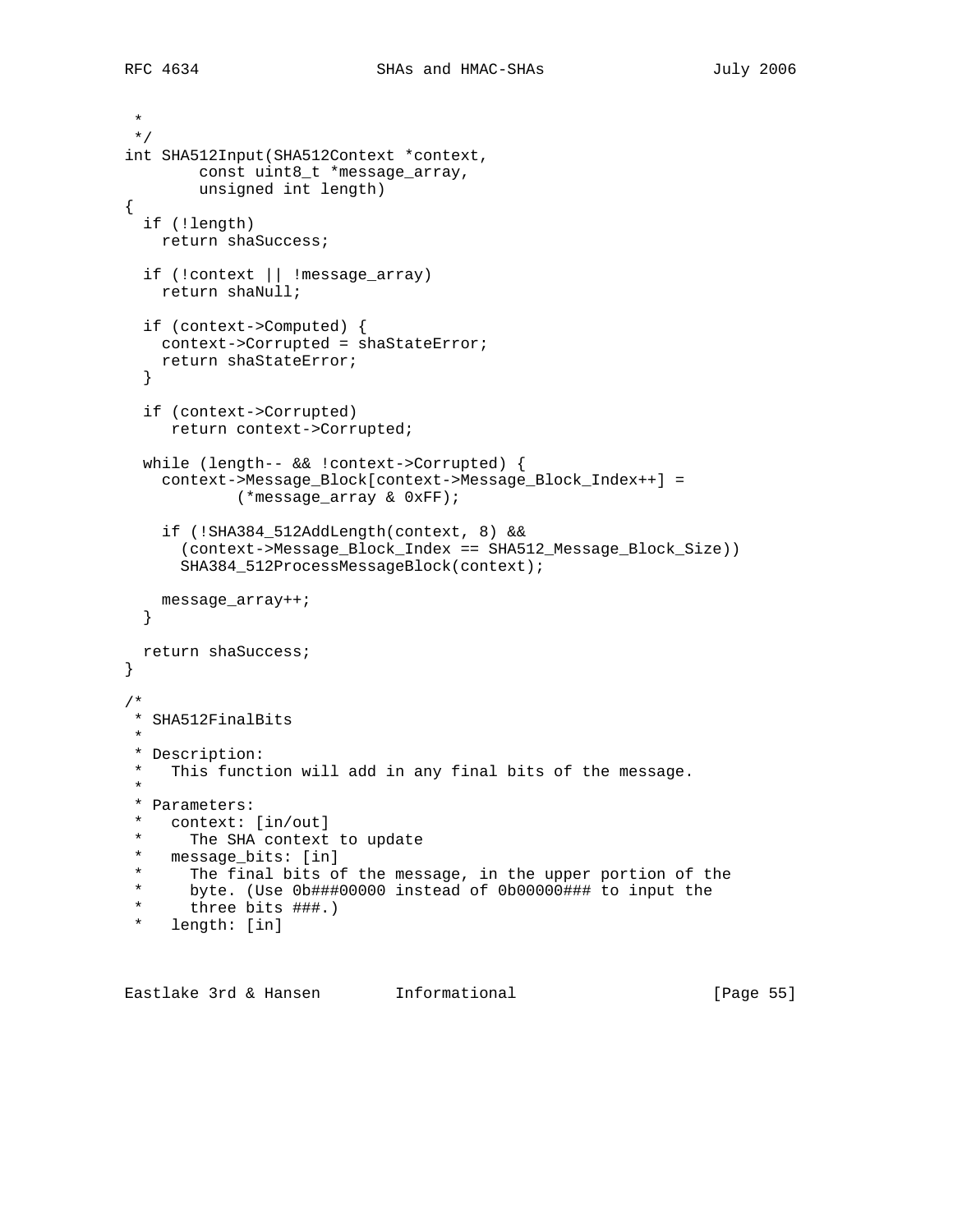```
The number of bits in message_bits, between 1 and 7.
 *
  * Returns:
  * sha Error Code.
  *
 */
int SHA512FinalBits(SHA512Context *context,
    const uint8_t message_bits, unsigned int length)
{
 uint8_t masks[8] = {
     /* 0 0b00000000 */ 0x00, /* 1 0b10000000 */ 0x80,
       /* 2 0b11000000 */ 0xC0, /* 3 0b11100000 */ 0xE0,
       /* 4 0b11110000 */ 0xF0, /* 5 0b11111000 */ 0xF8,
       /* 6 0b11111100 */ 0xFC, /* 7 0b11111110 */ 0xFE
   };
  uint8_t markbit[8] = \{/* 0 0b10000000 */ 0x80, /* 1 0b01000000 */ 0x40,
      /* 2 0b00100000 */ 0x20, /* 3 0b00010000 */ 0x10,
      /* 4 0b00001000 */ 0x08, /* 5 0b00000100 */ 0x04,
      /* 6 0b00000010 */ 0x02, /* 7 0b00000001 */ 0x01
   };
   if (!length)
    return shaSuccess;
   if (!context)
    return shaNull;
  if ((context->Computed) || (length >= 8) || (length == 0)) {
    context->Corrupted = shaStateError;
    return shaStateError;
   }
   if (context->Corrupted)
     return context->Corrupted;
   SHA384_512AddLength(context, length);
   SHA384_512Finalize(context, (uint8_t)
    ((message_bits & masks[length]) | markbit[length]));
  return shaSuccess;
}
/*
 * SHA384_512Finalize
 *
 * Description:
  This helper function finishes off the digest calculations.
```
Eastlake 3rd & Hansen Informational [Page 56]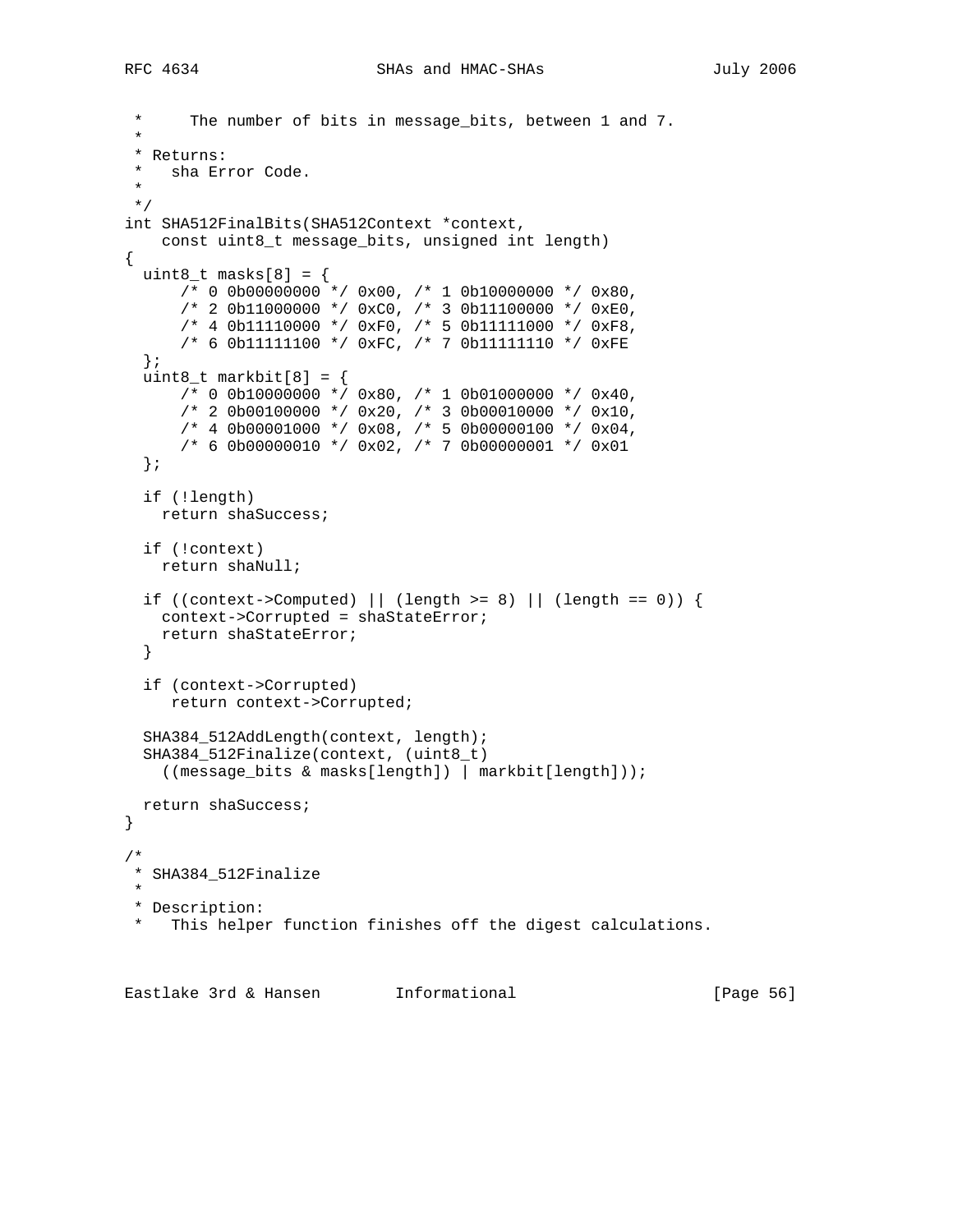```
 *
  * Parameters:
    context: [in/out]
  * The SHA context to update
  * Pad_Byte: [in]
 * The last byte to add to the digest before the 0-padding<br>* and length This will contain the last bits of the mess:
 * and length. This will contain the last bits of the message<br>* followed by another single bit. If the message was an
 * followed by another single bit. If the message was an<br>* 0xest multiple of 8 bits long Dod Buts will be 0x80
      exact multiple of 8-bits long, Pad_Byte will be 0x80.
  *
  * Returns:
  * sha Error Code.
 *
  */
static void SHA384_512Finalize(SHA512Context *context,
    uint8_t Pad_Byte)
{
   int_least16_t i;
  SHA384_512PadMessage(context, Pad_Byte);
   /* message may be sensitive, clear it out */
  for (i = 0; i < SHA512 Message Block Size; ++i)
     context->Message_Block[i] = 0;
#ifdef USE_32BIT_ONLY /* and clear length */
   context->Length[0] = context->Length[1] = 0;
   context->Length[2] = context->Length[3] = 0;
#else /* !USE_32BIT_ONLY */
  context->Length_Low = 0;
   context->Length_High = 0;
#endif /* USE_32BIT_ONLY */
  context->Computed = 1;
}
/*
  * SHA512Result
 *
  * Description:
  * This function will return the 512-bit message
  * digest into the Message_Digest array provided by the caller.
  * NOTE: The first octet of hash is stored in the 0th element,
  * the last octet of hash in the 64th element.
 *
  * Parameters:
  * context: [in/out]
 * The context to use to calculate the SHA hash.<br>* Mossage Digest: [out]
  * Message_Digest: [out]
     Where the digest is returned.
 *
  * Returns:
```
Eastlake 3rd & Hansen Informational (Page 57)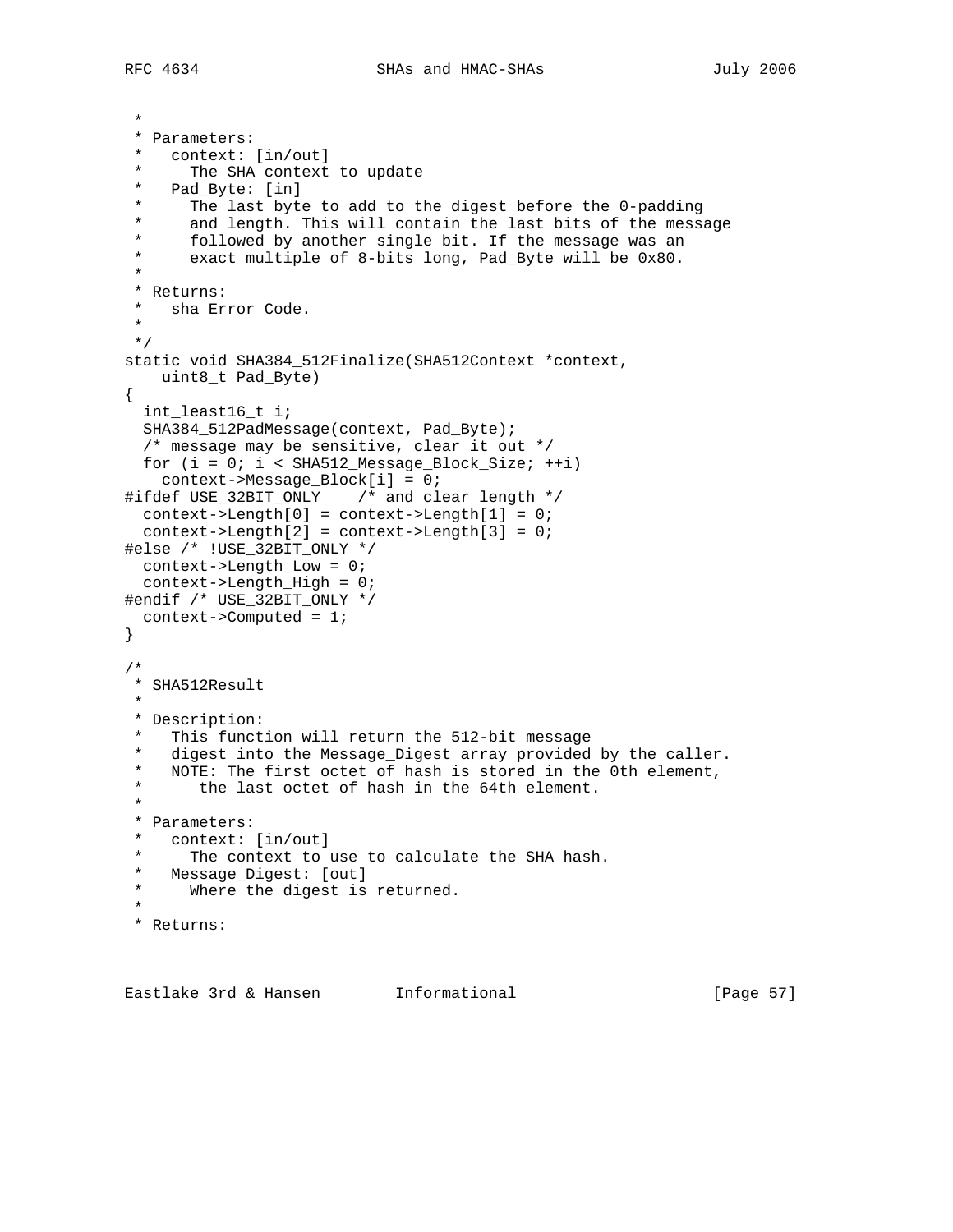```
sha Error Code.
 *
 */
int SHA512Result(SHA512Context *context,
    uint8_t Message_Digest[SHA512HashSize])
{
  return SHA384_512ResultN(context, Message_Digest, SHA512HashSize);
}
/*
 * SHA384_512PadMessage
 *
 * Description:
   According to the standard, the message must be padded to an
    even 1024 bits. The first padding bit must be a '1'. The
  * last 128 bits represent the length of the original message.
   All bits in between should be 0. This helper function will
  * pad the message according to those rules by filling the
   Message_Block array accordingly. When it returns, it can be
  * assumed that the message digest has been computed.
 *
  * Parameters:
   context: [in/out]
 * The context to pad<br>* Pad Byte: [in]
   Pad_Byte: [in]
  * The last byte to add to the digest before the 0-padding
  * and length. This will contain the last bits of the message
  * followed by another single bit. If the message was an
  * exact multiple of 8-bits long, Pad_Byte will be 0x80.
 *
  * Returns:
  * Nothing.
  *
 */
static void SHA384_512PadMessage(SHA512Context *context,
    uint8_t Pad_Byte)
{
   /*
   * Check to see if the current message block is too small to hold
   * the initial padding bits and length. If so, we will pad the
    * block, process it, and then continue padding into a second
    * block.
    */
   if (context->Message_Block_Index >= (SHA512_Message_Block_Size-16)) {
    context->Message_Block[context->Message_Block_Index++] = Pad_Byte;
    while (context->Message_Block_Index < SHA512_Message_Block_Size)
       context->Message_Block[context->Message_Block_Index++] = 0;
```
Eastlake 3rd & Hansen Informational [Page 58]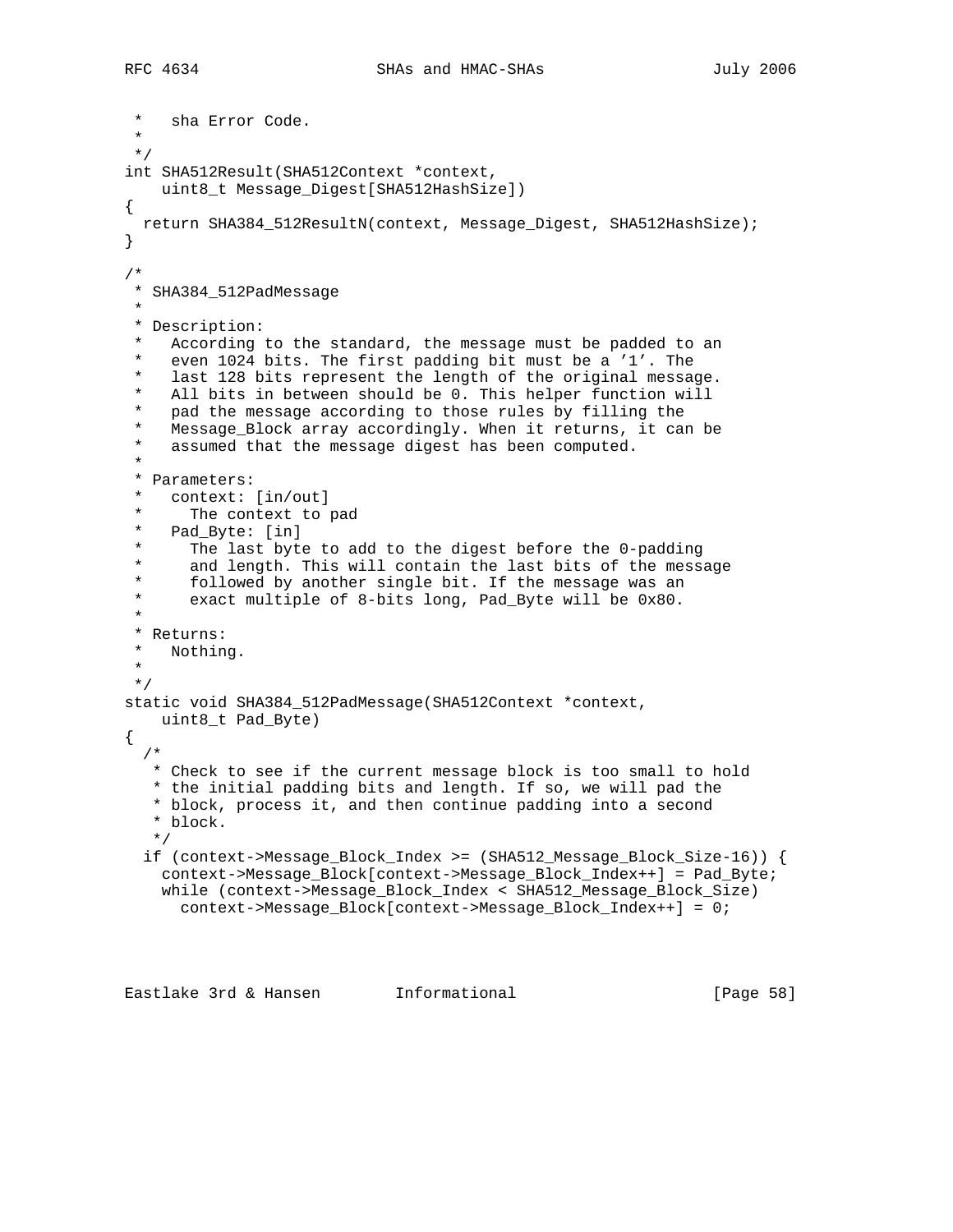```
 SHA384_512ProcessMessageBlock(context);
   } else
    context->Message_Block[context->Message_Block_Index++] = Pad_Byte;
   while (context->Message_Block_Index < (SHA512_Message_Block_Size-16))
    context->Message_Block[context->Message_Block_Index++] = 0;
   /*
    * Store the message length as the last 16 octets
   */
#ifdef USE_32BIT_ONLY
   context->Message_Block[112] = (uint8_t)(context->Length[0] >> 24);
   context->Message_Block[113] = (uint8_t)(context->Length[0] >> 16);
  context->Message_Block[114] = (uint8_t)(context->Length[0] >> 8);
  context->Message_Block[115] = (uint8_t)(context->Length[0]);
  context->Message_Block[116] = (uint8_t)(context->Length[1] >> 24);
  context->Message_Block[117] = (uint8_t)(context->Length[1] >> 16);
 context->Message_Block[118] = (uint8_t)(context->Length[1] >> 8);
  context->Message_Block[119] = (uint8_t)(context->Length[1]);
 context->Message_Block[120] = (uint8_t)(context->Length[2] >> 24);
  context->Message_Block[121] = (uint8_t)(context->Length[2] >> 16);
  context->Message_Block[122] = (uint8_t)(context->Length[2] >> 8);
  context->Message_Block[123] = (uint8_t)(context->Length[2]);
  context->Message_Block[124] = (uint8_t)(context->Length[3] >> 24);
  context->Message_Block[125] = (uint8_t)(context->Length[3] >> 16);
  context->Message_Block[126] = (uint8_t)(context->Length[3] >> 8);
   context->Message_Block[127] = (uint8_t)(context->Length[3]);
#else /* !USE_32BIT_ONLY */
  context->Message_Block[112] = (uint8_t)(context->Length_High >> 56);
  context->Message_Block[113] = (uint8_t)(context->Length_High >> 48);
 context->Message_Block[114] = (uint8_t)(context-)Length_High \t>> 40);
  context->Message_Block[115] = (uint8_t)(context->Length_High >> 32);
  context->Message_Block[116] = (uint8_t)(context->Length_High >> 24);
  context->Message_Block[117] = (uint8_t)(context->Length_High >> 16);
 context->Message_Block[118] = (uint8_t)(context->Length High >> 8); context->Message_Block[119] = (uint8_t)(context->Length_High);
  context->Message_Block[120] = (uint8_t)(context->Length_Low >> 56);
  context->Message_Block[121] = (uint8_t)(context->Length_Low >> 48);
  context->Message_Block[122] = (uint8_t)(context->Length_Low >> 40);
  context->Message_Block[123] = (uint8_t)(context->Length_Low >> 32);
  context->Message_Block[124] = (uint8_t)(context->Length_Low >> 24);
 context->Message_Block[125] = (uint8_t)(context-5Length_low >> 16);
  context->Message_Block[126] = (uint8_t)(context->Length_Low >> 8);
  context->Message_Block[127] = (uint8_t)(context->Length_Low);
#endif /* USE_32BIT_ONLY */
```
Eastlake 3rd & Hansen Informational [Page 59]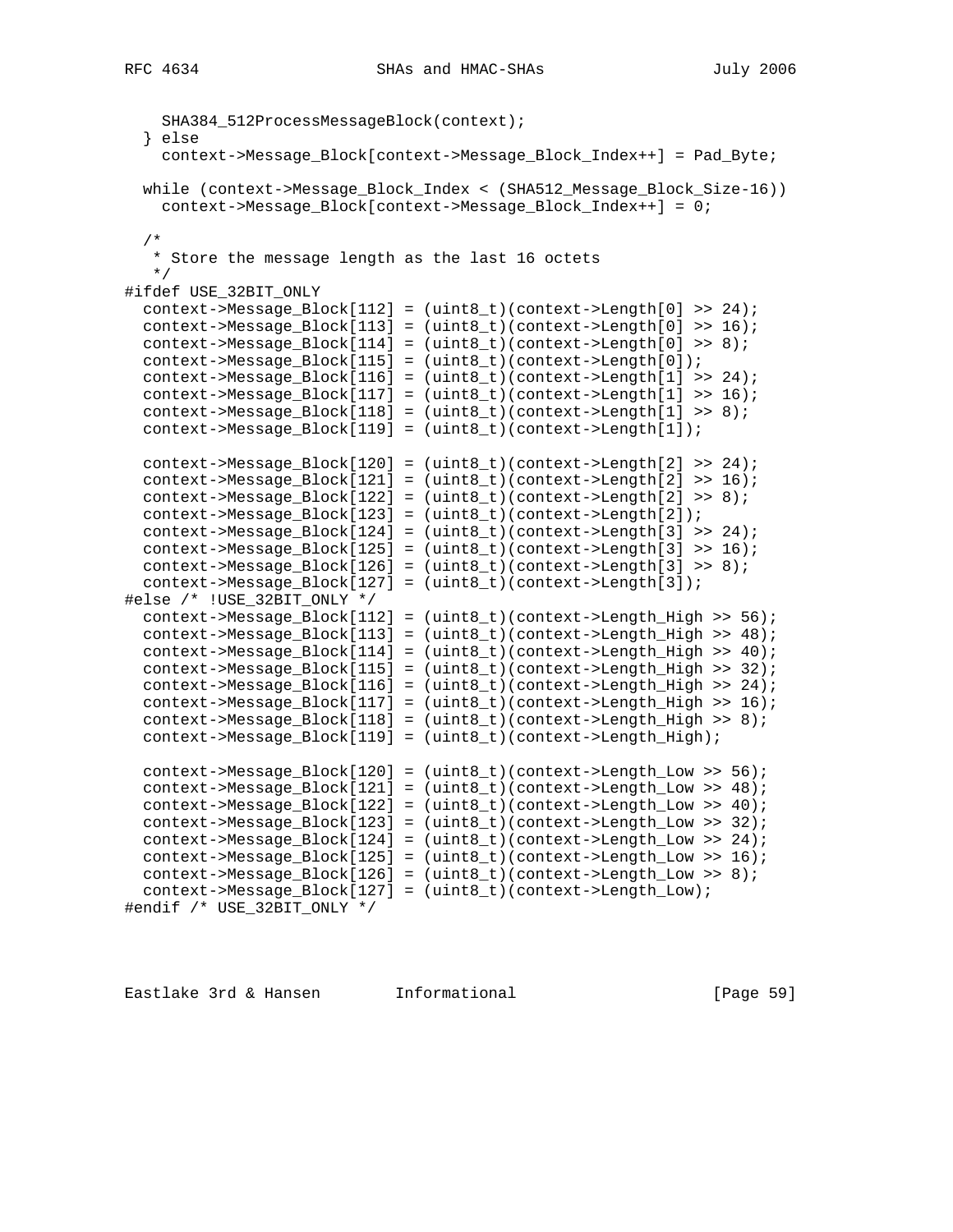```
 SHA384_512ProcessMessageBlock(context);
}
/*
  * SHA384_512ProcessMessageBlock
 *
 * Description:
   This helper function will process the next 1024 bits of the
   message stored in the Message_Block array.
 *
  * Parameters:
   context: [in/out]
      The SHA context to update
 *
  * Returns:
  * Nothing.
 *
  * Comments:
  * Many of the variable names in this code, especially the
 * single character names, were used because those were the<br>* sames used in the publication
   names used in the publication.
  *
  *
 */
static void SHA384_512ProcessMessageBlock(SHA512Context *context)
{
   /* Constants defined in FIPS-180-2, section 4.2.3 */
#ifdef USE_32BIT_ONLY
  static const uint32_t K[80*2] = \{ 0x428A2F98, 0xD728AE22, 0x71374491, 0x23EF65CD, 0xB5C0FBCF,
       0xEC4D3B2F, 0xE9B5DBA5, 0x8189DBBC, 0x3956C25B, 0xF348B538,
       0x59F111F1, 0xB605D019, 0x923F82A4, 0xAF194F9B, 0xAB1C5ED5,
       0xDA6D8118, 0xD807AA98, 0xA3030242, 0x12835B01, 0x45706FBE,
       0x243185BE, 0x4EE4B28C, 0x550C7DC3, 0xD5FFB4E2, 0x72BE5D74,
       0xF27B896F, 0x80DEB1FE, 0x3B1696B1, 0x9BDC06A7, 0x25C71235,
       0xC19BF174, 0xCF692694, 0xE49B69C1, 0x9EF14AD2, 0xEFBE4786,
       0x384F25E3, 0x0FC19DC6, 0x8B8CD5B5, 0x240CA1CC, 0x77AC9C65,
       0x2DE92C6F, 0x592B0275, 0x4A7484AA, 0x6EA6E483, 0x5CB0A9DC,
       0xBD41FBD4, 0x76F988DA, 0x831153B5, 0x983E5152, 0xEE66DFAB,
       0xA831C66D, 0x2DB43210, 0xB00327C8, 0x98FB213F, 0xBF597FC7,
       0xBEEF0EE4, 0xC6E00BF3, 0x3DA88FC2, 0xD5A79147, 0x930AA725,
       0x06CA6351, 0xE003826F, 0x14292967, 0x0A0E6E70, 0x27B70A85,
       0x46D22FFC, 0x2E1B2138, 0x5C26C926, 0x4D2C6DFC, 0x5AC42AED,
       0x53380D13, 0x9D95B3DF, 0x650A7354, 0x8BAF63DE, 0x766A0ABB,
       0x3C77B2A8, 0x81C2C92E, 0x47EDAEE6, 0x92722C85, 0x1482353B,
       0xA2BFE8A1, 0x4CF10364, 0xA81A664B, 0xBC423001, 0xC24B8B70,
       0xD0F89791, 0xC76C51A3, 0x0654BE30, 0xD192E819, 0xD6EF5218,
       0xD6990624, 0x5565A910, 0xF40E3585, 0x5771202A, 0x106AA070,
```
Eastlake 3rd & Hansen Informational [Page 60]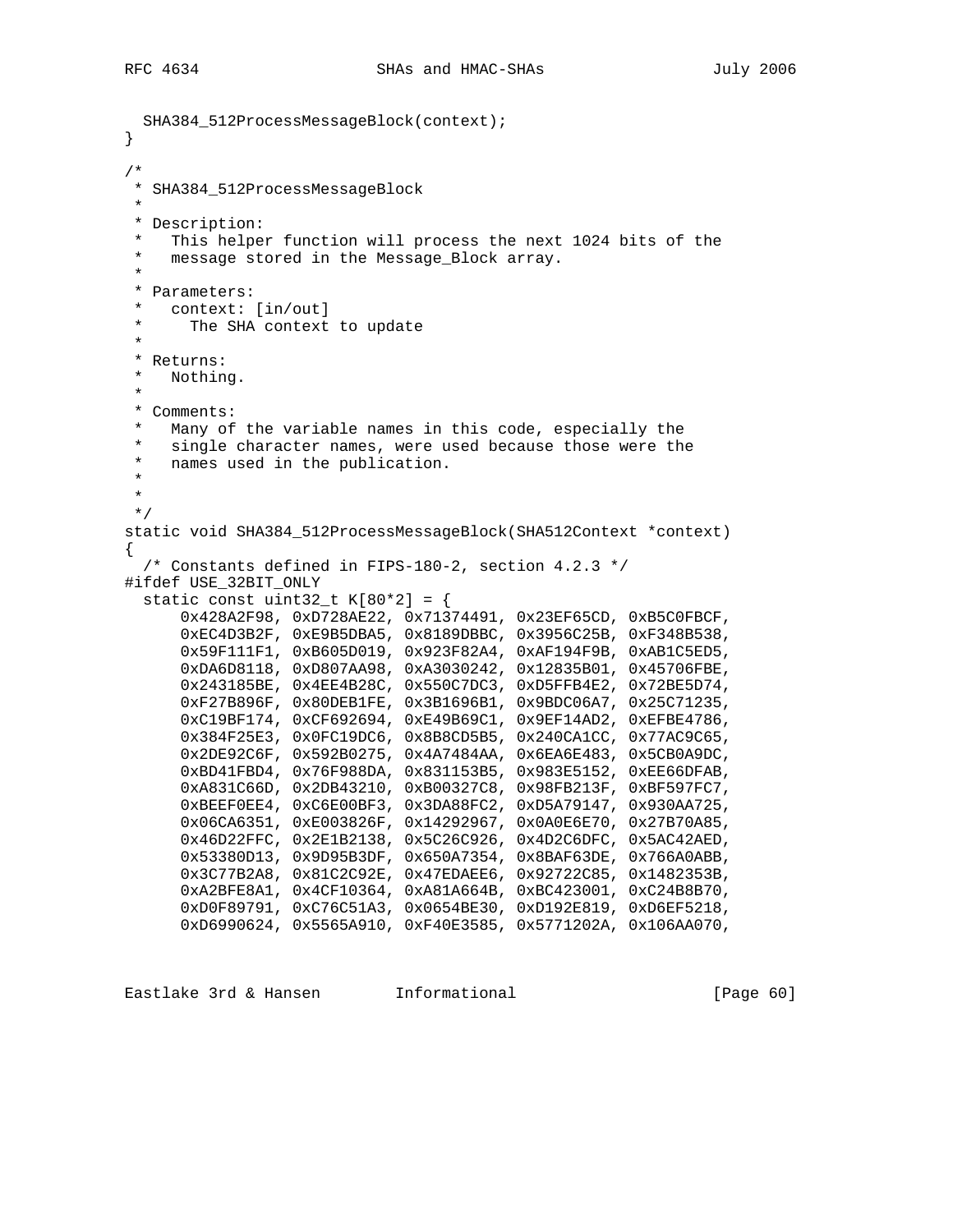```
 0x32BBD1B8, 0x19A4C116, 0xB8D2D0C8, 0x1E376C08, 0x5141AB53,
 0x2748774C, 0xDF8EEB99, 0x34B0BCB5, 0xE19B48A8, 0x391C0CB3,
 0xC5C95A63, 0x4ED8AA4A, 0xE3418ACB, 0x5B9CCA4F, 0x7763E373,
      0x682E6FF3, 0xD6B2B8A3, 0x748F82EE, 0x5DEFB2FC, 0x78A5636F,
      0x43172F60, 0x84C87814, 0xA1F0AB72, 0x8CC70208, 0x1A6439EC,
      0x90BEFFFA, 0x23631E28, 0xA4506CEB, 0xDE82BDE9, 0xBEF9A3F7,
      0xB2C67915, 0xC67178F2, 0xE372532B, 0xCA273ECE, 0xEA26619C,
      0xD186B8C7, 0x21C0C207, 0xEADA7DD6, 0xCDE0EB1E, 0xF57D4F7F,
      0xEE6ED178, 0x06F067AA, 0x72176FBA, 0x0A637DC5, 0xA2C898A6,
      0x113F9804, 0xBEF90DAE, 0x1B710B35, 0x131C471B, 0x28DB77F5,
      0x23047D84, 0x32CAAB7B, 0x40C72493, 0x3C9EBE0A, 0x15C9BEBC,
      0x431D67C4, 0x9C100D4C, 0x4CC5D4BE, 0xCB3E42B6, 0x597F299C,
      0xFC657E2A, 0x5FCB6FAB, 0x3AD6FAEC, 0x6C44198C, 0x4A475817
  };
 int t, t2, t8;<br>uint32_t temp1[2], temp2[2], /* Temporary word values */
 uint32_t temp1[2], temp2[2],
        temp3[2], temp4[2], temp5[2];
  uint32_t W[2*80]; /* Word sequence */
  uint32_t A[2], B[2], C[2], D[2], /* Word buffers */
       E[2], F[2], G[2], H[2];
 /* Initialize the first 16 words in the array W */for (t = t2 = t8 = 0; t < 16; t++), t8 == 8 {
   W[t2++] = (((unit32_t) context - Message_Block[t8 ])) << 24)(((uint32_t)context->Message_Block[t8 + 1])) < 16)(((\text{uint32}_t)\text{context->Message_Block[t8 + 2])) << 8) ((((uint32_t)context->Message_Block[t8 + 3])));
   W[t2++] = ((( (uint32_t) context->Message_Block[t8 + 4])) < 24)((((uint32_t) \cdot \text{context->Message_Block[t8 + 5])) << 16)(((uint32_t)context->Message_Block[t8 + 6])) << 8) |
               ((((uint32_t)context->Message_Block[t8 + 7])));
  }
 for (t = 16; t < 80; t++), t2 += 2 {
    /* W[t] = SHA512_sigma1(W[t-2]) + W[t-7] +
      SHA512_sigma0(W[t-15]) + W[t-16]; */
   uint32 t *Wt2 = &W[t2-2*2];uint32_t * Wt7 = w[(t2-7*2];uint32_t *Wt15 = wN[t2-15*2];uint32_t *Wt16 = wN[t2-16*2]; SHA512_sigma1(Wt2, temp1);
    SHA512_ADD(temp1, Wt7, temp2);
    SHA512_sigma0(Wt15, temp1);
    SHA512_ADD(temp1, Wt16, temp3);
    SHA512_ADD(temp2, temp3, &W[t2]);
  }
  A[0] = context->Intermediate_Hash[0];
```
Eastlake 3rd & Hansen Informational [Page 61]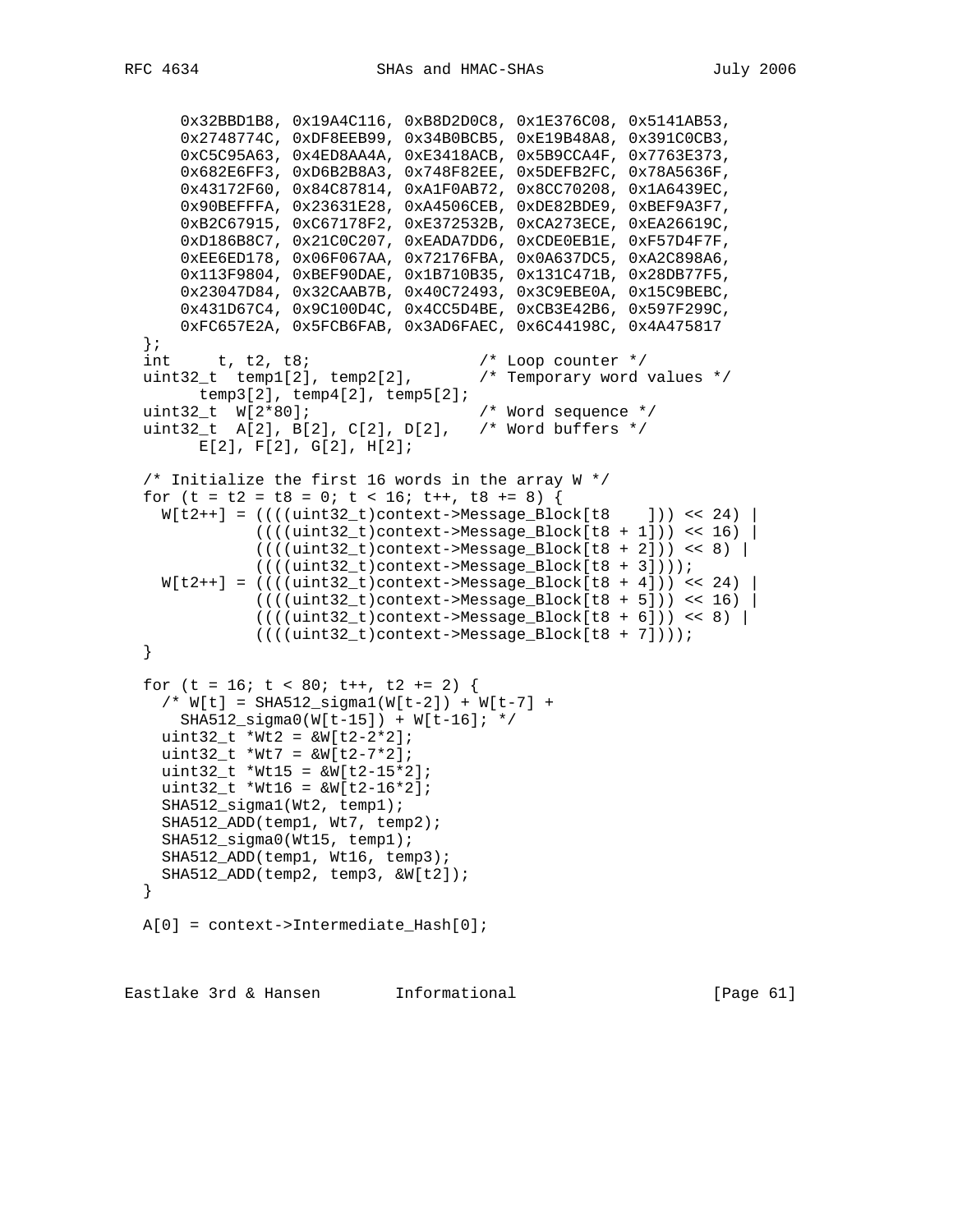```
 A[1] = context->Intermediate_Hash[1];
 B[0] = context->Intermediate_Hash[2];
 B[1] = context->Intermediate_Hash[3];
C[0] = context->Intermediate Hash[4];C[1] = context->Intermediate\_Hash[5];D[0] = context->Intermediate\_Hash[6]; D[1] = context->Intermediate_Hash[7];
E[0] = context->Intermediate_Hash[8];E[1] = context->Intermediate\_Hash[9];F[0] = context->Intermediate Hash[10];F[1] = context->Intermediate\_Hash[11]; G[0] = context->Intermediate_Hash[12];
G[1] = context->Intermediate\_Hash[13];H[0] = context->Intermediate\_Hash[14]; H[1] = context->Intermediate_Hash[15];
for (t = t2 = 0; t < 80; t++), t2 += 2 {
  /*
  * temp1 = H + SHA512_SIGMA1(E) + SHA_Ch(E,F,G) + K[t] + W[t];
    */
  SHA512_SIGMA1(E,temp1);
   SHA512_ADD(H, temp1, temp2);
   SHA_Ch(E,F,G,temp3);
   SHA512_ADD(temp2, temp3, temp4);
   SHA512_ADD(&K[t2], &W[t2], temp5);
   SHA512_ADD(temp4, temp5, temp1);
   /*
  * temp2 = SHA512_SIGMAO(A) + SHA_Maj(A,B,C); */
  SHA512_SIGMA0(A,temp3);
  SHA Maj(A,B,C,temp4);
   SHA512_ADD(temp3, temp4, temp2);
  H[0] = G[0]; H[1] = G[1];G[0] = F[0]; G[1] = F[1];F[0] = E[0]; F[1] = E[1]; SHA512_ADD(D, temp1, E);
  D[0] = C[0]; D[1] = C[1];C[0] = B[0]; C[1] = B[1];B[0] = A[0]; B[1] = A[1]; SHA512_ADD(temp1, temp2, A);
 }
 SHA512_ADDTO2(&context->Intermediate_Hash[0], A);
 SHA512_ADDTO2(&context->Intermediate_Hash[2], B);
 SHA512_ADDTO2(&context->Intermediate_Hash[4], C);
 SHA512_ADDTO2(&context->Intermediate_Hash[6], D);
 SHA512_ADDTO2(&context->Intermediate_Hash[8], E);
 SHA512_ADDTO2(&context->Intermediate_Hash[10], F);
```
Eastlake 3rd & Hansen Informational [Page 62]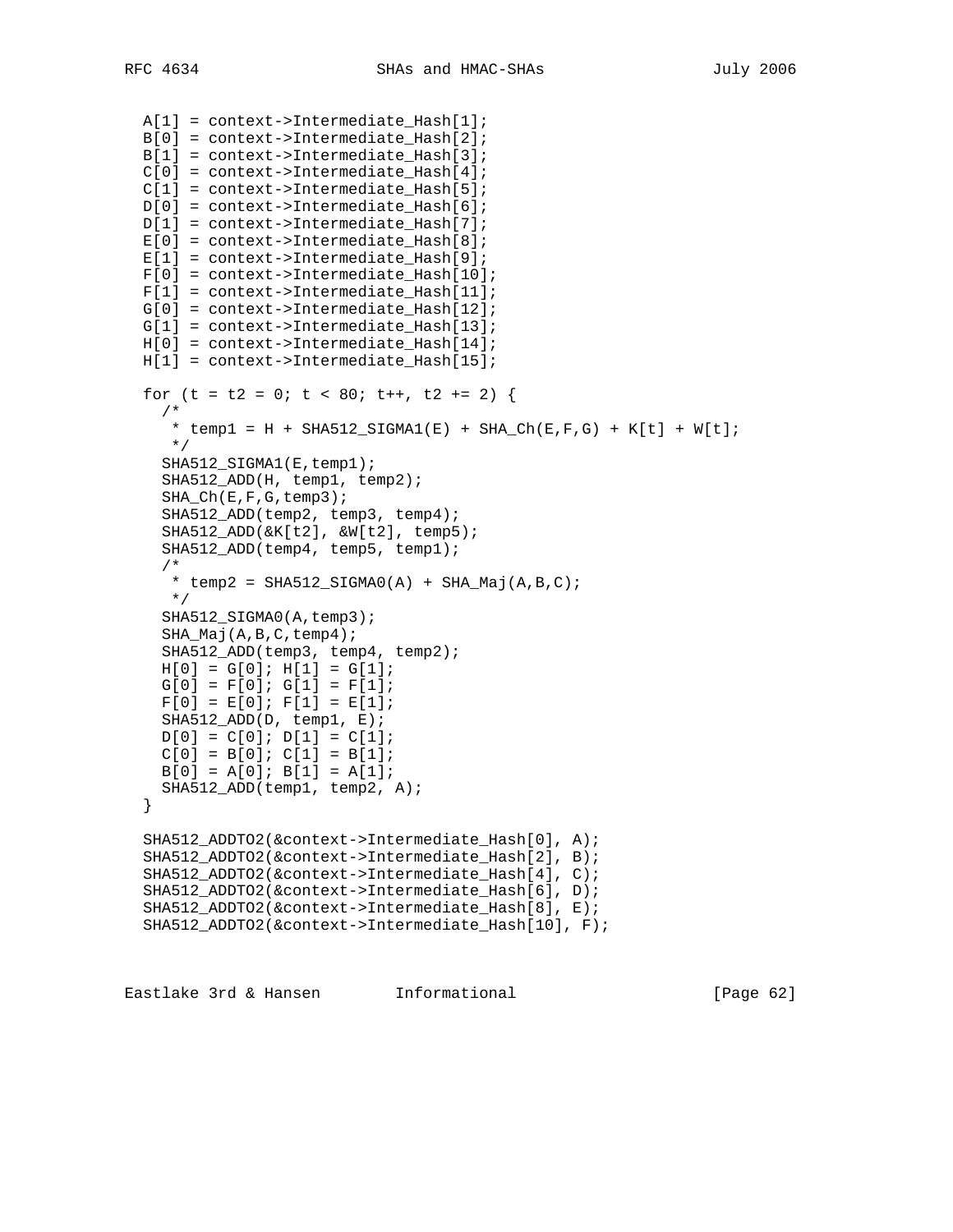```
 SHA512_ADDTO2(&context->Intermediate_Hash[12], G);
   SHA512_ADDTO2(&context->Intermediate_Hash[14], H);
#else /* !USE_32BIT_ONLY */
  static const uint64_t K[80] = \{ 0x428A2F98D728AE22ll, 0x7137449123EF65CDll, 0xB5C0FBCFEC4D3B2Fll,
       0xE9B5DBA58189DBBCll, 0x3956C25BF348B538ll, 0x59F111F1B605D019ll,
       0x923F82A4AF194F9Bll, 0xAB1C5ED5DA6D8118ll, 0xD807AA98A3030242ll,
       0x12835B0145706FBEll, 0x243185BE4EE4B28Cll, 0x550C7DC3D5FFB4E2ll,
       0x72BE5D74F27B896Fll, 0x80DEB1FE3B1696B1ll, 0x9BDC06A725C71235ll,
       0xC19BF174CF692694ll, 0xE49B69C19EF14AD2ll, 0xEFBE4786384F25E3ll,
       0x0FC19DC68B8CD5B5ll, 0x240CA1CC77AC9C65ll, 0x2DE92C6F592B0275ll,
       0x4A7484AA6EA6E483ll, 0x5CB0A9DCBD41FBD4ll, 0x76F988DA831153B5ll,
       0x983E5152EE66DFABll, 0xA831C66D2DB43210ll, 0xB00327C898FB213Fll,
       0xBF597FC7BEEF0EE4ll, 0xC6E00BF33DA88FC2ll, 0xD5A79147930AA725ll,
       0x06CA6351E003826Fll, 0x142929670A0E6E70ll, 0x27B70A8546D22FFCll,
       0x2E1B21385C26C926ll, 0x4D2C6DFC5AC42AEDll, 0x53380D139D95B3DFll,
       0x650A73548BAF63DEll, 0x766A0ABB3C77B2A8ll, 0x81C2C92E47EDAEE6ll,
       0x92722C851482353Bll, 0xA2BFE8A14CF10364ll, 0xA81A664BBC423001ll,
       0xC24B8B70D0F89791ll, 0xC76C51A30654BE30ll, 0xD192E819D6EF5218ll,
       0xD69906245565A910ll, 0xF40E35855771202All, 0x106AA07032BBD1B8ll,
       0x19A4C116B8D2D0C8ll, 0x1E376C085141AB53ll, 0x2748774CDF8EEB99ll,
       0x34B0BCB5E19B48A8ll, 0x391C0CB3C5C95A63ll, 0x4ED8AA4AE3418ACBll,
       0x5B9CCA4F7763E373ll, 0x682E6FF3D6B2B8A3ll, 0x748F82EE5DEFB2FCll,
       0x78A5636F43172F60ll, 0x84C87814A1F0AB72ll, 0x8CC702081A6439ECll,
       0x90BEFFFA23631E28ll, 0xA4506CEBDE82BDE9ll, 0xBEF9A3F7B2C67915ll,
       0xC67178F2E372532Bll, 0xCA273ECEEA26619Cll, 0xD186B8C721C0C207ll,
       0xEADA7DD6CDE0EB1Ell, 0xF57D4F7FEE6ED178ll, 0x06F067AA72176FBAll,
       0x0A637DC5A2C898A6ll, 0x113F9804BEF90DAEll, 0x1B710B35131C471Bll,
       0x28DB77F523047D84ll, 0x32CAAB7B40C72493ll, 0x3C9EBE0A15C9BEBCll,
       0x431D67C49C100D4Cll, 0x4CC5D4BECB3E42B6ll, 0x597F299CFC657E2All,
       0x5FCB6FAB3AD6FAECll, 0x6C44198C4A475817ll
   };
int t, t8; \frac{1}{2} \frac{1}{2} \frac{1}{2} \frac{1}{2} \frac{1}{2} \frac{1}{2} \frac{1}{2} \frac{1}{2} \frac{1}{2} \frac{1}{2} \frac{1}{2} \frac{1}{2} \frac{1}{2} \frac{1}{2} \frac{1}{2} \frac{1}{2} \frac{1}{2} \frac{1}{2} \frac{1}{2} \frac{1}{2} \frac{1}{2} uint64_t temp1, temp2; /* Temporary word value */
   uint64_t W[80]; /* Word sequence */
  uint64_t A, B, C, D, E, F, G, H; /* Word buffers */
   /*
   * Initialize the first 16 words in the array W
    */
  for (t = t8 = 0; t < 16; t++), t8 += 8)
   W[t] = ((uint64_t)(context > Message_Block[t8]) << 56)((uint64_t)(context->Message_Block[t8 + 1]) < 48)((uint64_t)(context->Message_Block[ts + 2]) << 40)((uint64_t)(context->Message_Block[ts + 3]) << 32)((uint64_t)(context->Message_Block[ts + 4]) < 24)((uint64_t)(context-)Message_Block[t8 + 5]) << 16)
```
Eastlake 3rd & Hansen Informational (Page 63)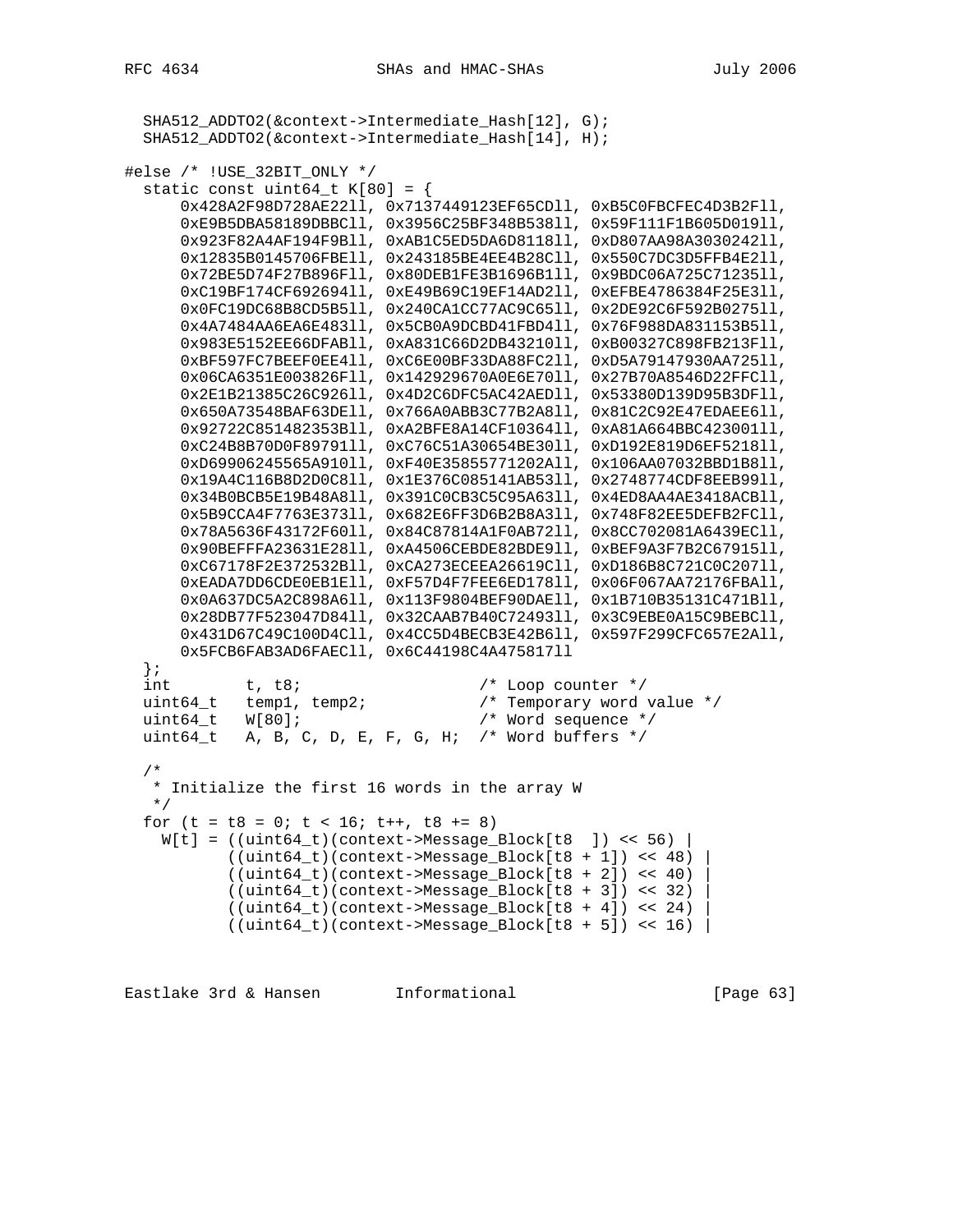```
 ((uint64_t)(context->Message_Block[t8 + 6]) << 8) |
           ((uint64_t)(context->Message_Block[ts + 7]));
  for (t = 16; t < 80; t++)W[t] = SHA512_sigma1(W[t-2]) + W[t-7] +
         SHA512_sigma0(W[t-15]) + W[t-16];
  A = context->Intermediate_Hash[0];
  B = context->Intermediate_Hash[1];
 C = context->Internetmodelate Hash[2]; D = context->Intermediate_Hash[3];
 E = context->Internetmodelate\_Hash[4]; F = context->Intermediate_Hash[5];
   G = context->Intermediate_Hash[6];
  H = context->Intermediate_Hash[7];
  for (t = 0; t < 80; t++) {
   temp1 = H + SHA512_SIGMA1(E) + SHA_Ch(E,F,G) + K[t] + W[t];temp2 = SHA512_SIGMA0(A) + SHA_Maj(A,B,C);H = G;
   G = FF = E;
   E = D + temp1;
   D = C;C = BB = A;
   A = temp1 + temp2; }
  context->Intermediate_Hash[0] += A;
  context->Intermediate_Hash[1] += B;
  context->Intermediate_Hash[2] += C;
  context->Intermediate_Hash[3] += D;
 context->Intermediate Hash[4] += E;
  context->Intermediate_Hash[5] += F;
  context->Intermediate_Hash[6] += G;
  context->Intermediate_Hash[7] += H;
#endif /* USE_32BIT_ONLY */
  context->Message_Block_Index = 0;
}
/*
 * SHA384_512Reset
 *
 * Description:
    This helper function will initialize the SHA512Context in
    preparation for computing a new SHA384 or SHA512 message
```
Eastlake 3rd & Hansen Informational [Page 64]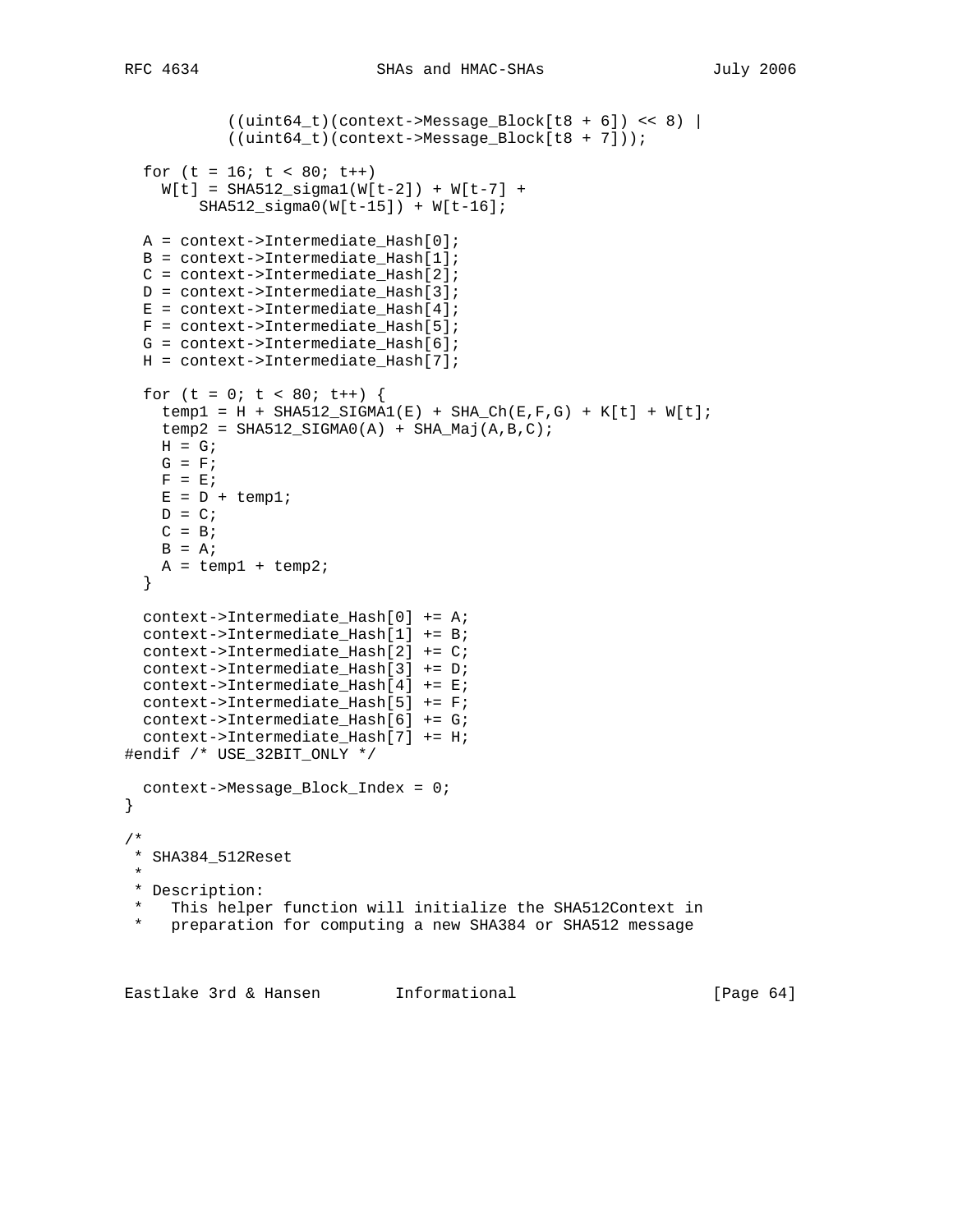\* digest. \* \* Parameters: \* context: [in/out] \* The context to reset.  $*$  HO<sub>\*</sub> The initial hash value to use. \* \* Returns:<br>\* sha Fru sha Error Code. \* \*/ #ifdef USE\_32BIT\_ONLY static int SHA384\_512Reset(SHA512Context \*context, uint32\_t H0[]) #else /\* !USE\_32BIT\_ONLY \*/ static int SHA384\_512Reset(SHA512Context \*context, uint64\_t H0[]) #endif /\* USE\_32BIT\_ONLY \*/ { int i; if (!context) return shaNull; context->Message\_Block\_Index = 0; #ifdef USE\_32BIT\_ONLY  $context->Length[0] = context->Length[1] = 0;$  context->Length[2] = context->Length[3] = 0; for  $(i = 0; i < SHA512HashSize/4; i++)$  context->Intermediate\_Hash[i] = H0[i]; #else /\* !USE\_32BIT\_ONLY \*/  $context$ ->Length\_High = context->Length\_Low = 0; for  $(i = 0; i < SHA512HashSize/8; i++)$  context->Intermediate\_Hash[i] = H0[i]; #endif /\* USE\_32BIT\_ONLY \*/ context->Computed = 0; context->Corrupted = 0; return shaSuccess; } /\* \* SHA384\_512ResultN \* \* Description: \* This helper function will return the 384-bit or 512-bit message

Eastlake 3rd & Hansen Informational [Page 65]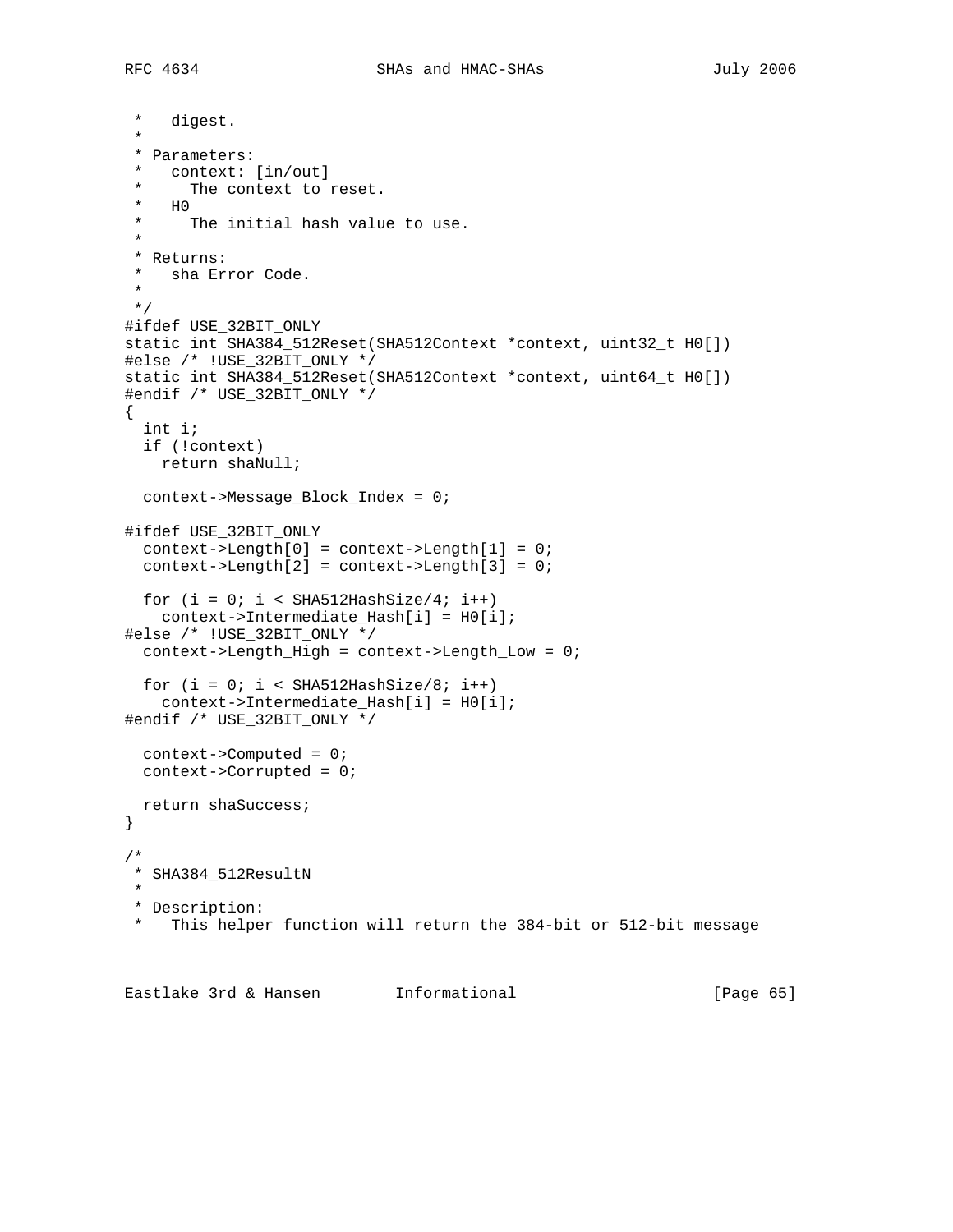```
digest into the Message_Digest array provided by the caller.
     NOTE: The first octet of hash is stored in the 0th element,
        the last octet of hash in the 48th/64th element.
 *
  * Parameters:
   context: [in/out]
 * The context to use to calculate the SHA hash.<br>* Message Digest: [out]
  * Message_Digest: [out]
     Where the digest is returned.
  * HashSize: [in]
      The size of the hash, either 48 or 64.
 *
  * Returns:
   sha Error Code.
 *
 */
static int SHA384_512ResultN(SHA512Context *context,
    uint8_t Message_Digest[], int HashSize)
{
  int i;
#ifdef USE_32BIT_ONLY
   int i2;
#endif /* USE_32BIT_ONLY */
   if (!context || !Message_Digest)
     return shaNull;
   if (context->Corrupted)
    return context->Corrupted;
   if (!context->Computed)
     SHA384_512Finalize(context, 0x80);
#ifdef USE_32BIT_ONLY
  for (i = i2 = 0; i < HashSize; ) {
    Message_Digest[i++]=(uint8_t)(context->Intermediate_Hash[i2]>>24);
     Message_Digest[i++]=(uint8_t)(context->Intermediate_Hash[i2]>>16);
     Message_Digest[i++]=(uint8_t)(context->Intermediate_Hash[i2]>>8);
    Message_Digest[i++]=(uint8_t)(context->Intermediate_Hash[i2++]);
     Message_Digest[i++]=(uint8_t)(context->Intermediate_Hash[i2]>>24);
    Message_Digest[i++]=(uint8_t)(context->Intermediate_Hash[i2]>>16);
    Message_Digest[i++]=(uint8_t)(context->Intermediate_Hash[i2]>>8);
    Message_Digest[i++]=(uint8_t)(context->Intermediate_Hash[i2++]);
   }
#else /* !USE_32BIT_ONLY */
  for (i = 0; i < HashSize; ++i)
    Message_Digest[i] = (uint8_t)
```
Eastlake 3rd & Hansen Informational [Page 66]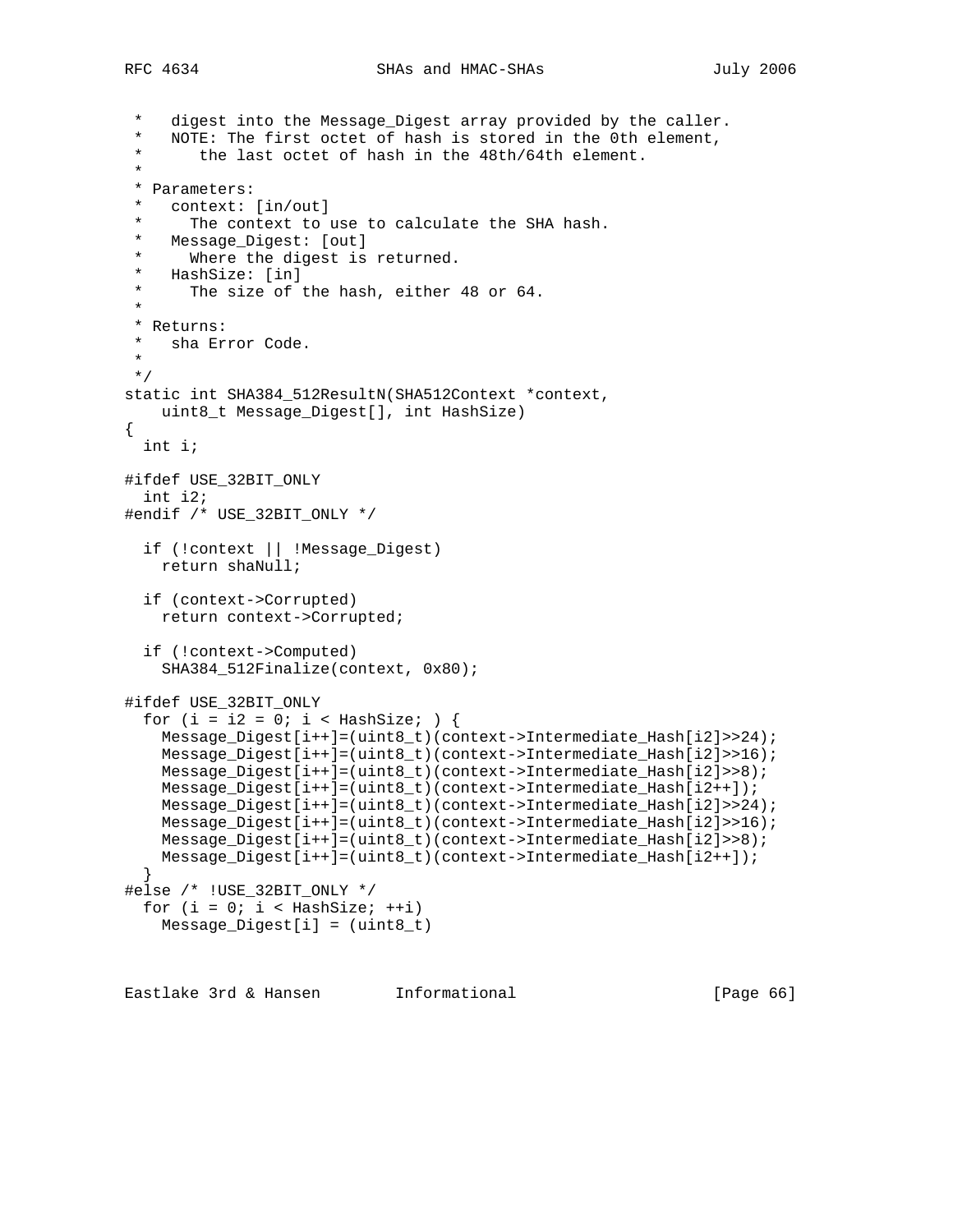```
(context->Internet=4ash[i>>3] >> 8 * (7 - (i * 8)));#endif /* USE_32BIT_ONLY */
  return shaSuccess;
}
8.2.4. usha.c
/**************************** usha.c ****************************/
/******************** See RFC 4634 for details ******************/
/*
* Description:<br>* This file
       This file implements a unified interface to the SHA algorithms.
 */
#include "sha.h"
/*
 * USHAReset
 *
 * Description:
 * This function will initialize the SHA Context in preparation<br>* 600 Computing a new SHA message digest
        for computing a new SHA message digest.
  *
  * Parameters:
      context: [in/out]
 * The context to reset.<br>* whichSha: [in]
 * whichSha: [in]<br>* Selects wh
            Selects which SHA reset to call
 *
 * Returns:<br>* shall
    sha Error Code.
  *
 */
int USHAReset(USHAContext *ctx, enum SHAversion whichSha)
{
   if (ctx) {
    ctx->whichSha = whichSha;
     switch (whichSha) {
      case SHA1: return SHA1Reset((SHA1Context*)&ctx->ctx);
       case SHA224: return SHA224Reset((SHA224Context*)&ctx->ctx);
       case SHA256: return SHA256Reset((SHA256Context*)&ctx->ctx);
       case SHA384: return SHA384Reset((SHA384Context*)&ctx->ctx);
       case SHA512: return SHA512Reset((SHA512Context*)&ctx->ctx);
       default: return shaBadParam;
     }
   } else {
    return shaNull;
```
Eastlake 3rd & Hansen Informational [Page 67]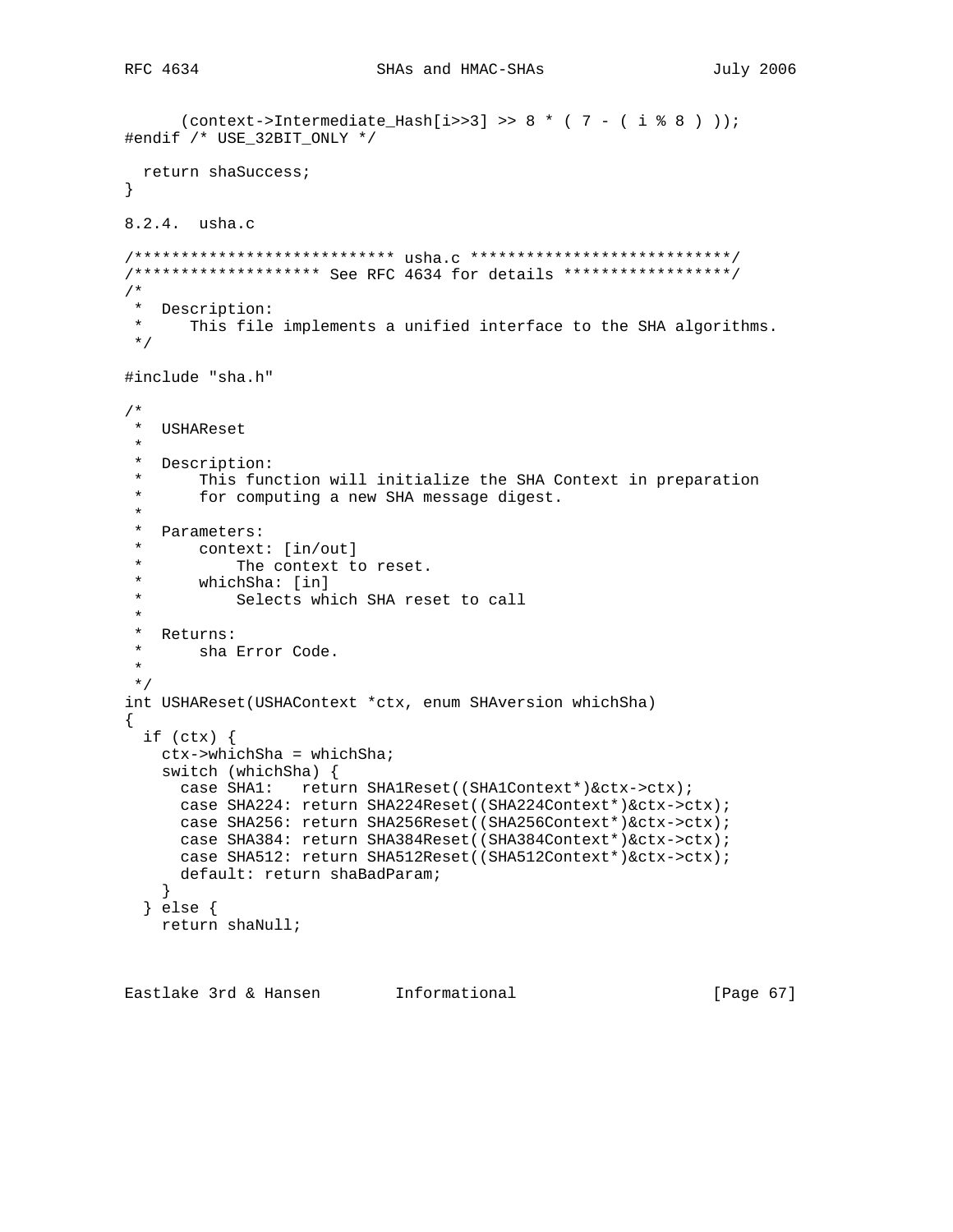```
 }
}
/*
  * USHAInput
 *
 * Description:
  * This function accepts an array of octets as the next portion
       of the message.
  *
  * Parameters:
 * context: [in/out]<br>* The SHA conter
  * The SHA context to update
  * message_array: [in]
            An array of characters representing the next portion of
 * the message.<br>* length: [in]
  * length: [in]
            The length of the message in message_array
  *
 * Returns:<br>* sha
      sha Error Code.
 *
 */
int USHAInput(USHAContext *ctx,
               const uint8_t *bytes, unsigned int bytecount)
\{ if (ctx) {
     switch (ctx->whichSha) {
       case SHA1:
        return SHA1Input((SHA1Context*)&ctx->ctx, bytes, bytecount);
       case SHA224:
        return SHA224Input((SHA224Context*)&ctx->ctx, bytes,
             bytecount);
       case SHA256:
         return SHA256Input((SHA256Context*)&ctx->ctx, bytes,
             bytecount);
       case SHA384:
         return SHA384Input((SHA384Context*)&ctx->ctx, bytes,
             bytecount);
       case SHA512:
        return SHA512Input((SHA512Context*)&ctx->ctx, bytes,
            bytecount);
       default: return shaBadParam;
     }
   } else {
    return shaNull;
   }
}
```
Eastlake 3rd & Hansen Informational [Page 68]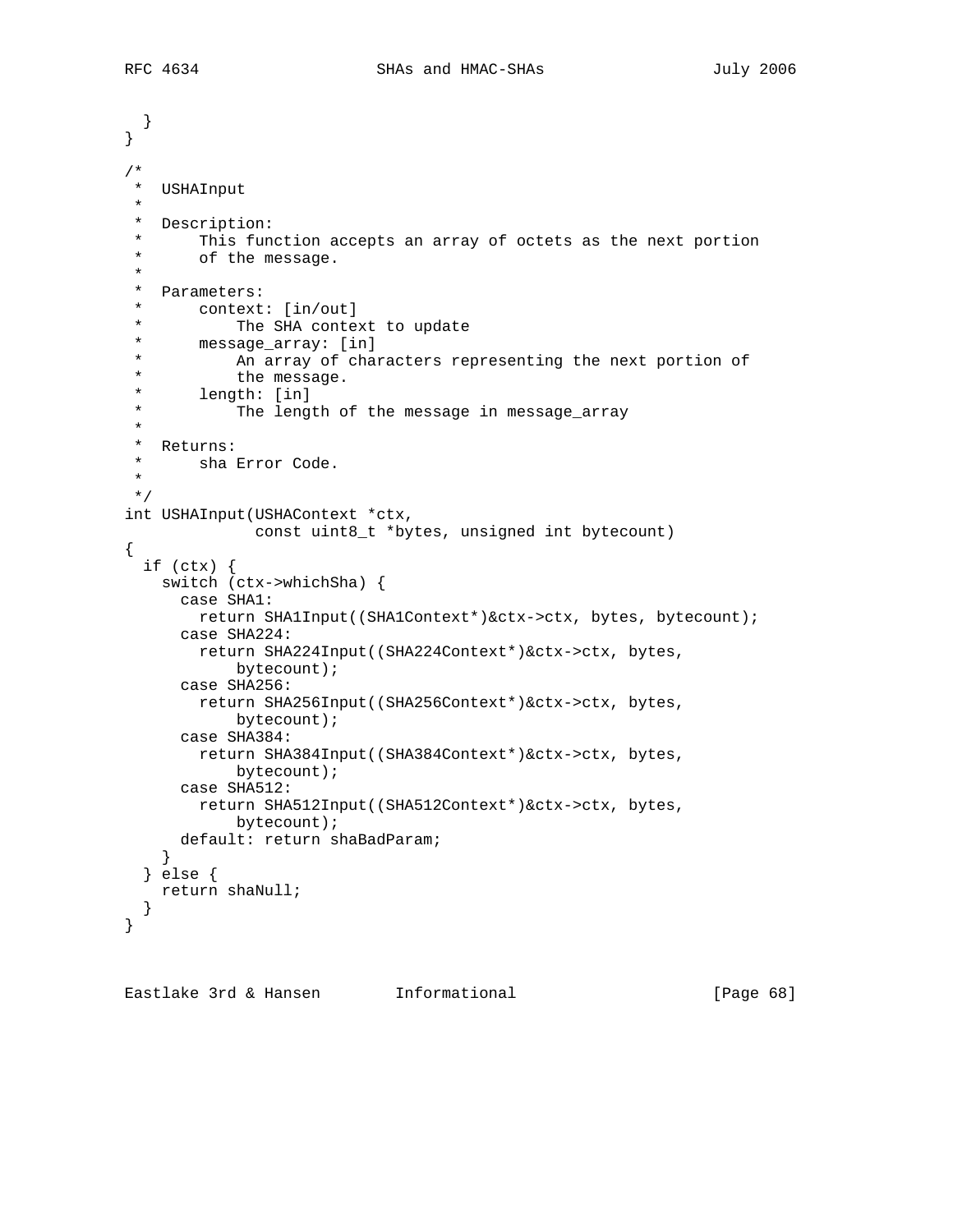```
/*
 * USHAFinalBits
 *
 * Description:
    This function will add in any final bits of the message.
 *
  * Parameters:
  * context: [in/out]
  * The SHA context to update
  * message_bits: [in]
 * The final bits of the message, in the upper portion of the<br>* bute (Use Ob###00000 instead of Ob00000### to input the
      byte. (Use 0b###00000 instead of 0b00000### to input the
      three bits ###.)
  * length: [in]
      The number of bits in message_bits, between 1 and 7.
 *
  * Returns:
 * sha Error Code.
 */
int USHAFinalBits(USHAContext *ctx,
                    const uint8_t bits, unsigned int bitcount)
{
   if (ctx) {
     switch (ctx->whichSha) {
       case SHA1:
         return SHA1FinalBits((SHA1Context*)&ctx->ctx, bits, bitcount);
       case SHA224:
         return SHA224FinalBits((SHA224Context*)&ctx->ctx, bits,
             bitcount);
       case SHA256:
        return SHA256FinalBits((SHA256Context*)&ctx->ctx, bits,
             bitcount);
       case SHA384:
        return SHA384FinalBits((SHA384Context*)&ctx->ctx, bits,
             bitcount);
       case SHA512:
        return SHA512FinalBits((SHA512Context*)&ctx->ctx, bits,
             bitcount);
       default: return shaBadParam;
     }
   } else {
    return shaNull;
   }
}
/*
 * USHAResult
 *
```
Eastlake 3rd & Hansen Informational (Page 69)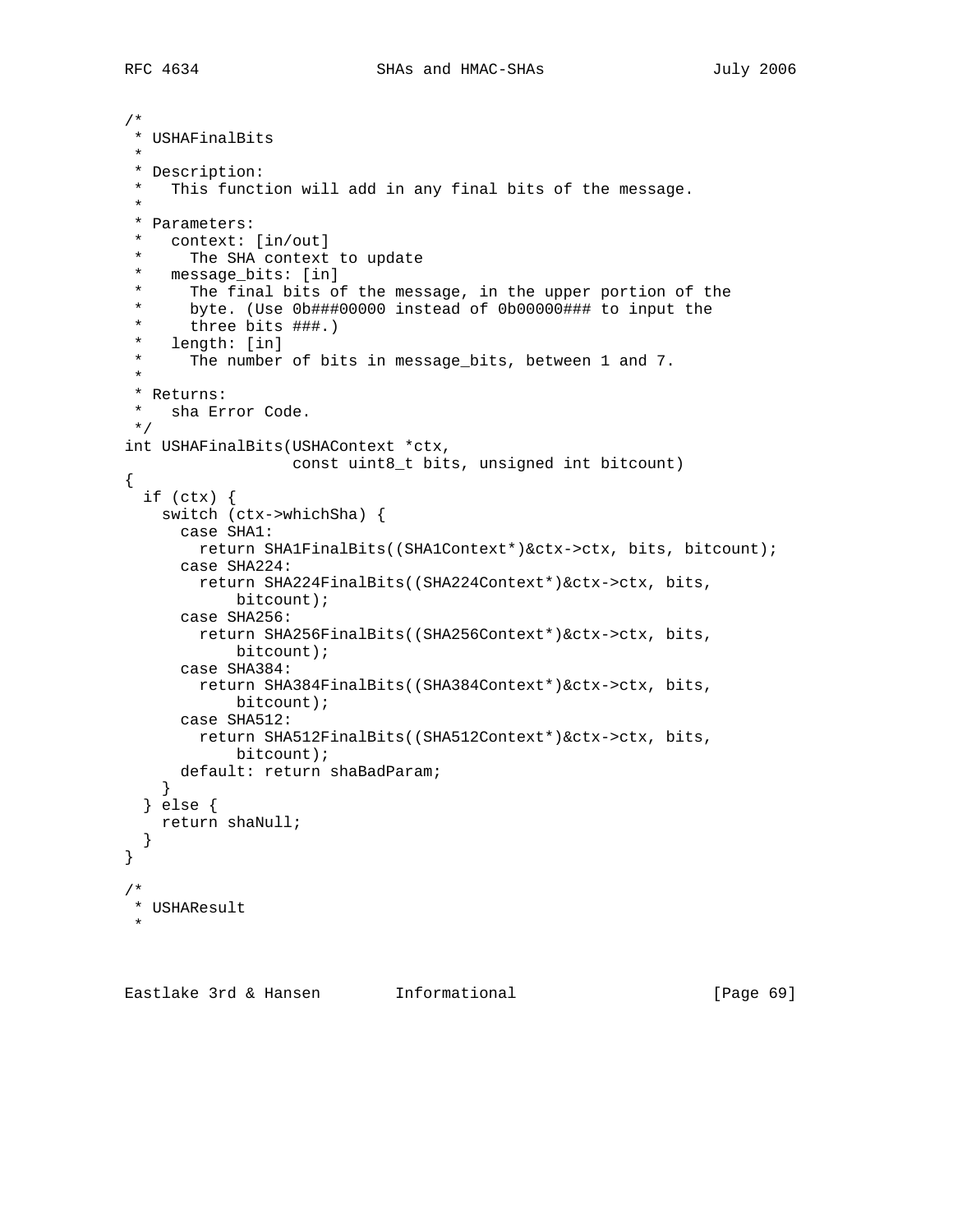```
 * Description:
    This function will return the 160-bit message digest into the
    Message_Digest array provided by the caller.
  * NOTE: The first octet of hash is stored in the 0th element,
        the last octet of hash in the 19th element.
 *
  * Parameters:
  * context: [in/out]
  * The context to use to calculate the SHA-1 hash.
  * Message_Digest: [out]
  * Where the digest is returned.
 *
  * Returns:
  * sha Error Code.
  *
 */
int USHAResult(USHAContext *ctx,
               uint8_t Message_Digest[USHAMaxHashSize])
{
   if (ctx) {
    switch (ctx->whichSha) {
       case SHA1:
        return SHA1Result((SHA1Context*)&ctx->ctx, Message_Digest);
       case SHA224:
        return SHA224Result((SHA224Context*)&ctx->ctx, Message_Digest);
       case SHA256:
         return SHA256Result((SHA256Context*)&ctx->ctx, Message_Digest);
       case SHA384:
        return SHA384Result((SHA384Context*)&ctx->ctx, Message_Digest);
       case SHA512:
        return SHA512Result((SHA512Context*)&ctx->ctx, Message_Digest);
      default: return shaBadParam;
     }
  } else {
    return shaNull;
   }
}
/*
 * USHABlockSize
 *
 * Description:
 * This function will return the blocksize for the given SHA<br>* algorithm
   algorithm.
  *
 * Parameters:
  * whichSha:
      which SHA algorithm to query
```
Eastlake 3rd & Hansen Informational (Page 70)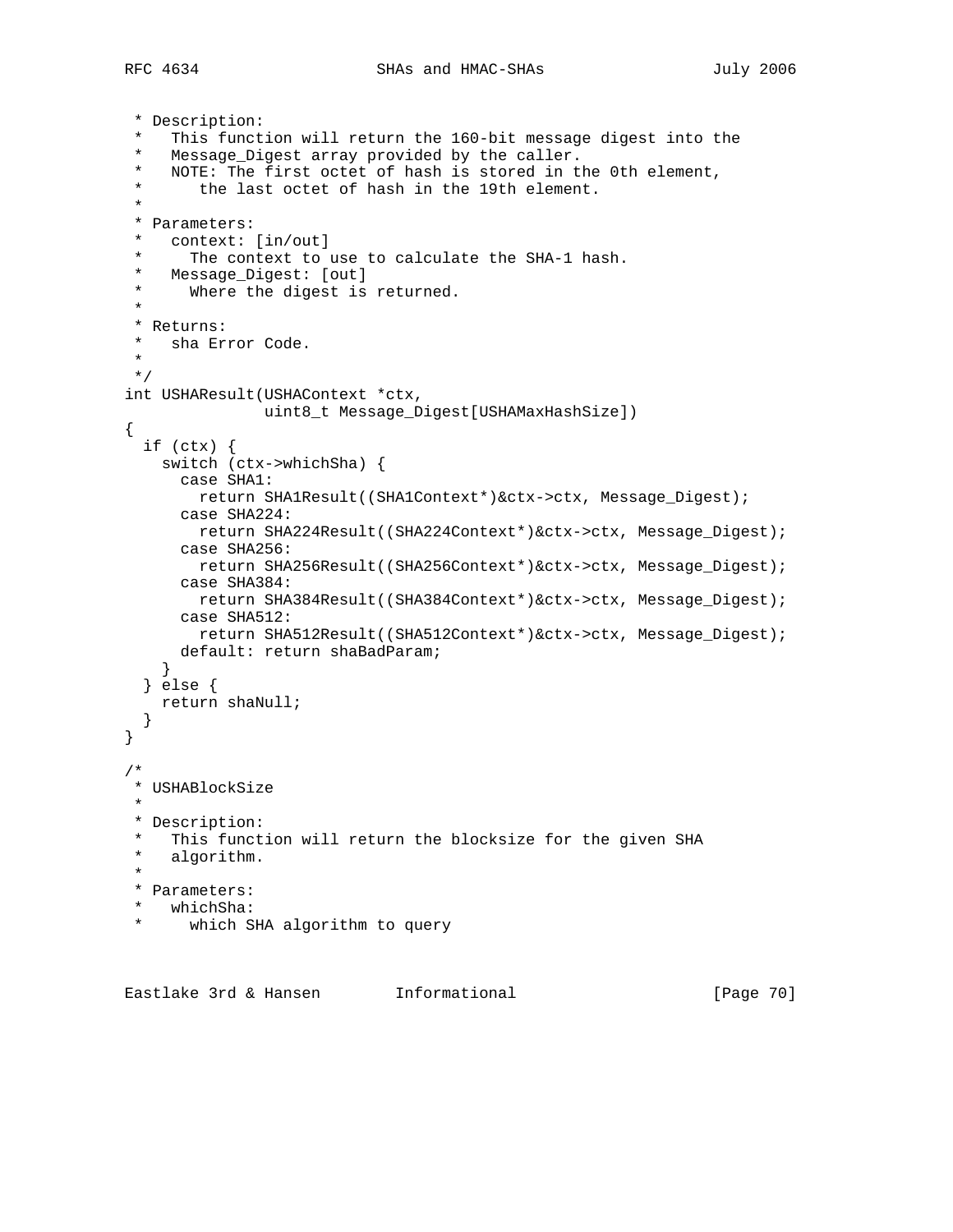\* \* Returns: \* block size \* \*/ int USHABlockSize(enum SHAversion whichSha) { switch (whichSha) { case SHA1: return SHA1\_Message\_Block\_Size; case SHA224: return SHA224\_Message\_Block\_Size; case SHA256: return SHA256\_Message\_Block\_Size; case SHA384: return SHA384\_Message\_Block\_Size; default: case SHA512: return SHA512\_Message\_Block\_Size; } } /\* \* USHAHashSize \* \* Description: \* This function will return the hashsize for the given SHA algorithm.  $\ddot{\phantom{a}}$  \* Parameters: whichSha: \* which SHA algorithm to query \* \* Returns: \* hash size \* \*/ int USHAHashSize(enum SHAversion whichSha) { switch (whichSha) { case SHA1: return SHA1HashSize; case SHA224: return SHA224HashSize; case SHA256: return SHA256HashSize; case SHA384: return SHA384HashSize; default: case SHA512: return SHA512HashSize; } } /\* \* USHAHashSizeBits \* \* Description:

Eastlake 3rd & Hansen Informational (Page 71)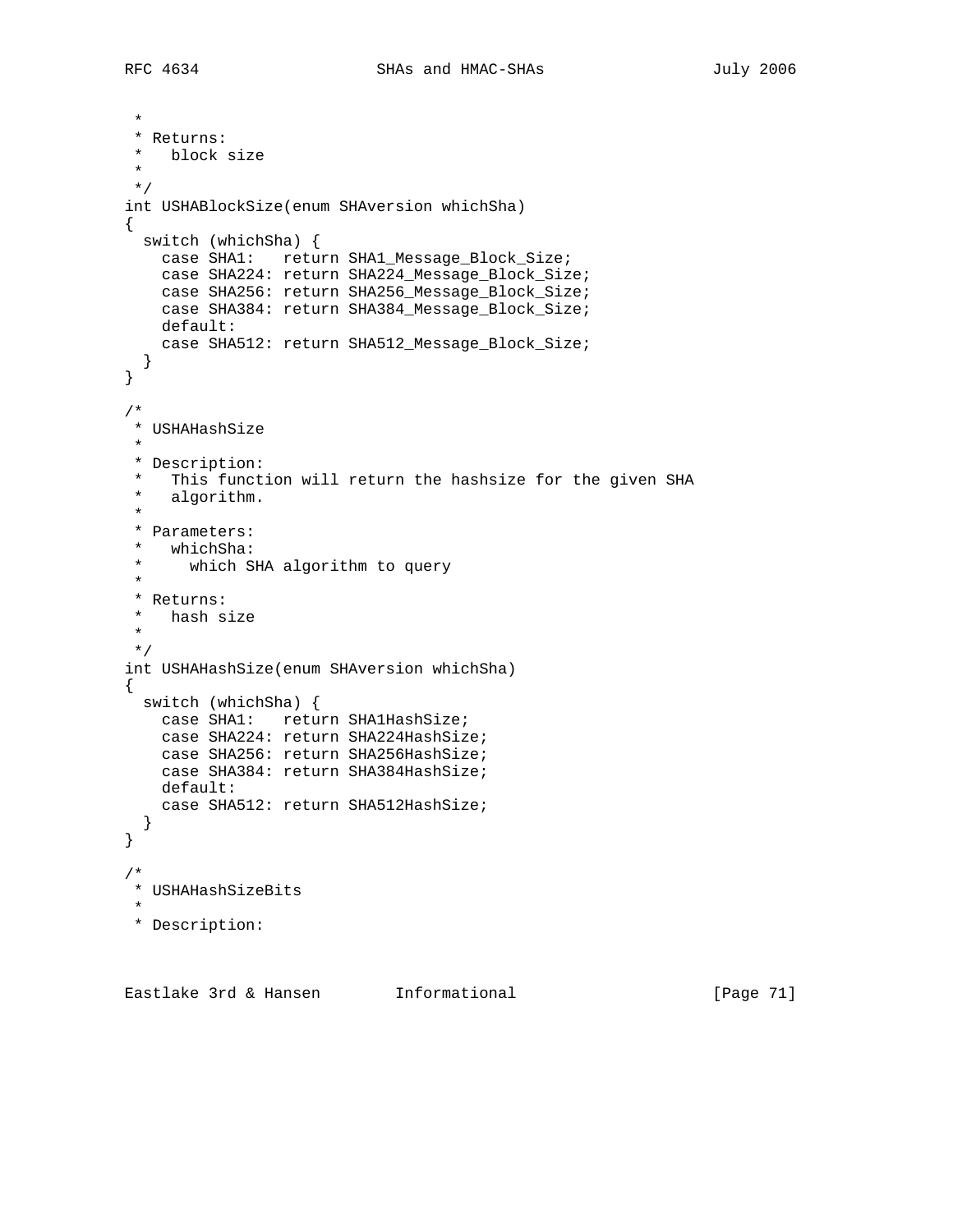```
This function will return the hashsize for the given SHA
    algorithm, expressed in bits.
 *
 * Parameters:
   whichSha:
  * which SHA algorithm to query
 *
 * Returns:
   hash size in bits
 *
 */
int USHAHashSizeBits(enum SHAversion whichSha)
{
  switch (whichSha) {
   case SHA1: return SHA1HashSizeBits;
    case SHA224: return SHA224HashSizeBits;
    case SHA256: return SHA256HashSizeBits;
    case SHA384: return SHA384HashSizeBits;
    default:
    case SHA512: return SHA512HashSizeBits;
   }
}
8.2.5. sha-private.h
/*************************** sha-private.h ***************************/
/********************** See RFC 4634 for details *********************/
#ifndef _SHA_PRIVATE__H
#define _SHA_PRIVATE__H
/*
 * These definitions are defined in FIPS-180-2, section 4.1.
 * Ch() and Maj() are defined identically in sections 4.1.1,
 * 4.1.2 and 4.1.3.
 *
  * The definitions used in FIPS-180-2 are as follows:
 */
#ifndef USE_MODIFIED_MACROS
\#\text{define SHA\_Ch}(x,y,z) ((x) \& (y)) \wedge ((^*(x)) \& (z)))#define SHA_Maj(x,y,z) (((x) & (y)) ^ ((x) & (z)) ^ ((y) & (z)))
#else /* USE_MODIFIED_MACROS */
/*
 * The following definitions are equivalent and potentially faster.
 */
\#\text{define SHA\_Ch(x, y, z)} ((x) \& ((y) \land (z))) \land (z))#define SHA_Maj(x, y, z) (((x) & ((y) | (z))) | ((y) & (z)))
Eastlake 3rd & Hansen Informational (Page 72)
```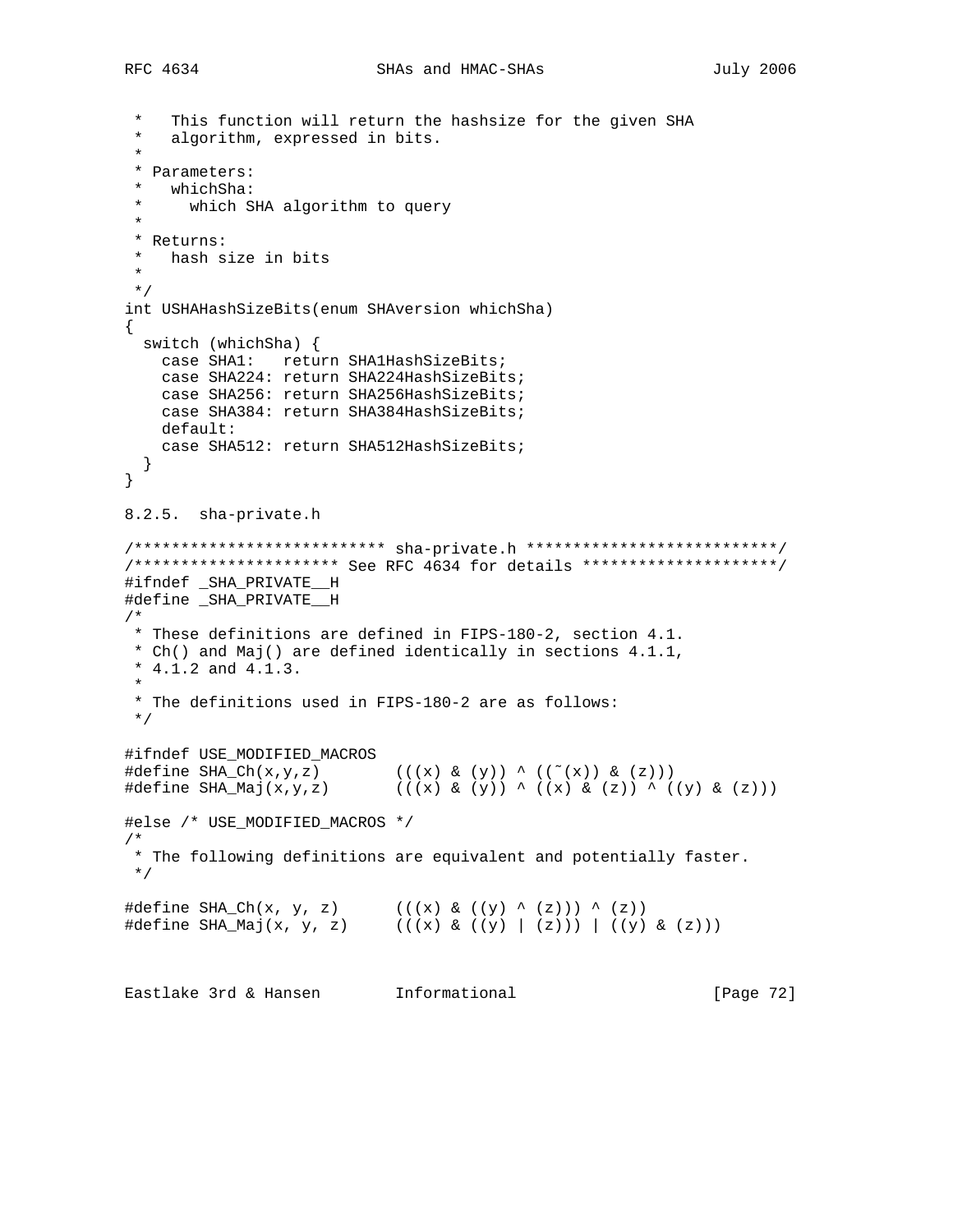```
#endif /* USE_MODIFIED_MACROS */
#define SHA_Parity(x, y, z) ((x) \land (y) \land (z))#endif /* _SHA_PRIVATE__H */
8.3 The HMAC Code
/**************************** hmac.c ****************************/
/******************** See RFC 4634 for details ******************/
/*
 * Description:
       This file implements the HMAC algorithm (Keyed-Hashing for
 * Message Authentication, RFC2104), expressed in terms of the
  * various SHA algorithms.
 */
#include "sha.h"
/*
 * hmac
 *
  * Description:
  * This function will compute an HMAC message digest.
 *
  * Parameters:
      whichSha: [in]
 * One of SHA1, SHA224, SHA256, SHA384, SHA512<br>* key: [in]
  * key: [in]
 * The secret shared key.<br>* key len: [in]
 * key_len: [in]<br>* The lengtl
 * The length of the secret shared key.<br>* message array: [in]
 * message_array: [in]<br>* An array of chai
 * An array of characters representing the message.<br>* length: [in]
 * length: [in]<br>* The leng
 * The length of the message in message_array<br>* digest: [out]
  * digest: [out]
            Where the digest is returned.
  * NOTE: The length of the digest is determined by
  * the value of whichSha.
 *
 * Returns:<br>* sha B
      sha Error Code.
  *
 */
int hmac(SHAversion whichSha, const unsigned char *text, int text_len,
     const unsigned char *key, int key_len,
     uint8_t digest[USHAMaxHashSize])
```
Eastlake 3rd & Hansen Informational [Page 73]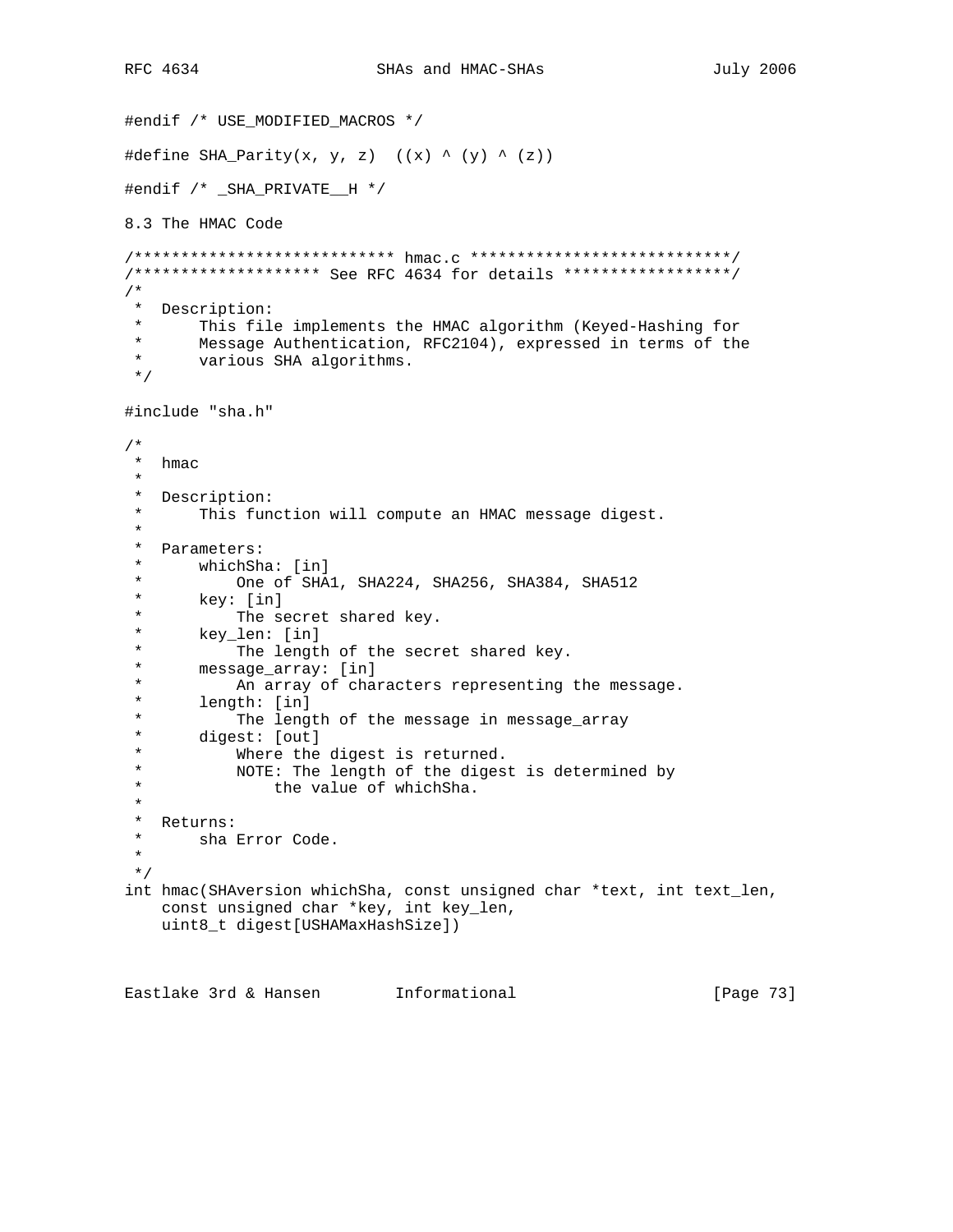```
{
  HMACContext ctx;
  return hmacReset(&ctx, whichSha, key, key_len) ||
          hmacInput(&ctx, text, text_len) ||
          hmacResult(&ctx, digest);
}
/*
  * hmacReset
  *
 * Description:
  * This function will initialize the hmacContext in preparation
        for computing a new HMAC message digest.
  *
  * Parameters:
  * context: [in/out]
 * The context to reset.<br>* whichSha: [in]
 * whichSha: [in]<br>* One of SHA
 * One of SHA1, SHA224, SHA256, SHA384, SHA512<br>* key: [in]
  * key: [in]
 * The secret shared key.<br>* key len: [in]
 * key_len: [in]<br>* The lengti
            The length of the secret shared key.
  *
  * Returns:
  * sha Error Code.
  *
 */
int hmacReset(HMACContext *ctx, enum SHAversion whichSha,
    const unsigned char *key, int key_len)
{
  int i, blocksize, hashsize;
   /* inner padding - key XORd with ipad */
   unsigned char k_ipad[USHA_Max_Message_Block_Size];
   /* temporary buffer when keylen > blocksize */
  unsigned char tempkey[USHAMaxHashSize];
  if (!ctx) return shaNull;
  blocksize = ctx->blockSize = USHABlockSize(whichSha);
  hashsize = ctx->hashSize = USHAHashSize(whichSha);
   ctx->whichSha = whichSha;
 /*
   * If key is longer than the hash blocksize,
Eastlake 3rd & Hansen Informational [Page 74]
```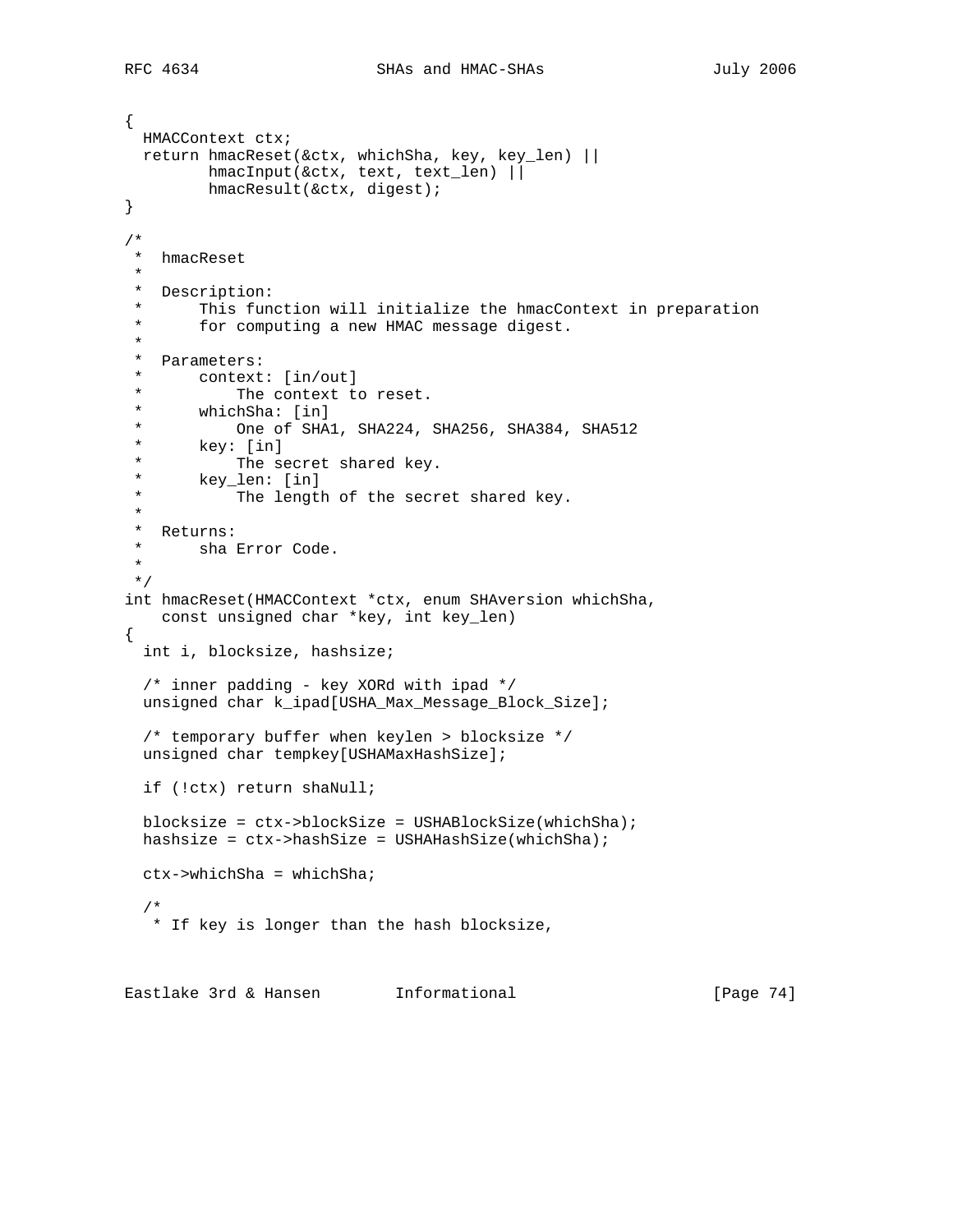```
 * reset it to key = HASH(key).
    */
  if (key_len > blocksize) {
    USHAContext tctx;
    int err = USHAREset(\&\text{tctx}, whichSha) ||
               USHAInput(&tctx, key, key_len) ||
               USHAResult(&tctx, tempkey);
     if (err != shaSuccess) return err;
    key = tempkey;
    key_len = hashsize;
  }
   /*
   * The HMAC transform looks like:
\star * SHA(K XOR opad, SHA(K XOR ipad, text))
\star * where K is an n byte key.
    * ipad is the byte 0x36 repeated blocksize times
    * opad is the byte 0x5c repeated blocksize times
    * and text is the data being protected.
    */
  /* store key into the pads, XOR'd with ipad and opad values */
 for (i = 0; i < key_{len}; i++) {
   k_ipad[i] = key[i] ^ 0x36;
   ctx->k\_opad[i] = key[i] \land 0x5c; }
 /* remaining pad bytes are '\0' XOR'd with ipad and opad values */
 for ( ; i < blocksize; i++) {
  kipad[i] = 0x36;
   ctx->k\_opad[i] = 0x5c; }
  /* perform inner hash */
  /* init context for 1st pass */
  return USHAReset(&ctx->shaContext, whichSha) ||
         /* and start with inner pad */
         USHAInput(&ctx->shaContext, k_ipad, blocksize);
}
/*
 * hmacInput
 *
 * Description:
 * This function accepts an array of octets as the next portion
       of the message.
```
Eastlake 3rd & Hansen Informational [Page 75]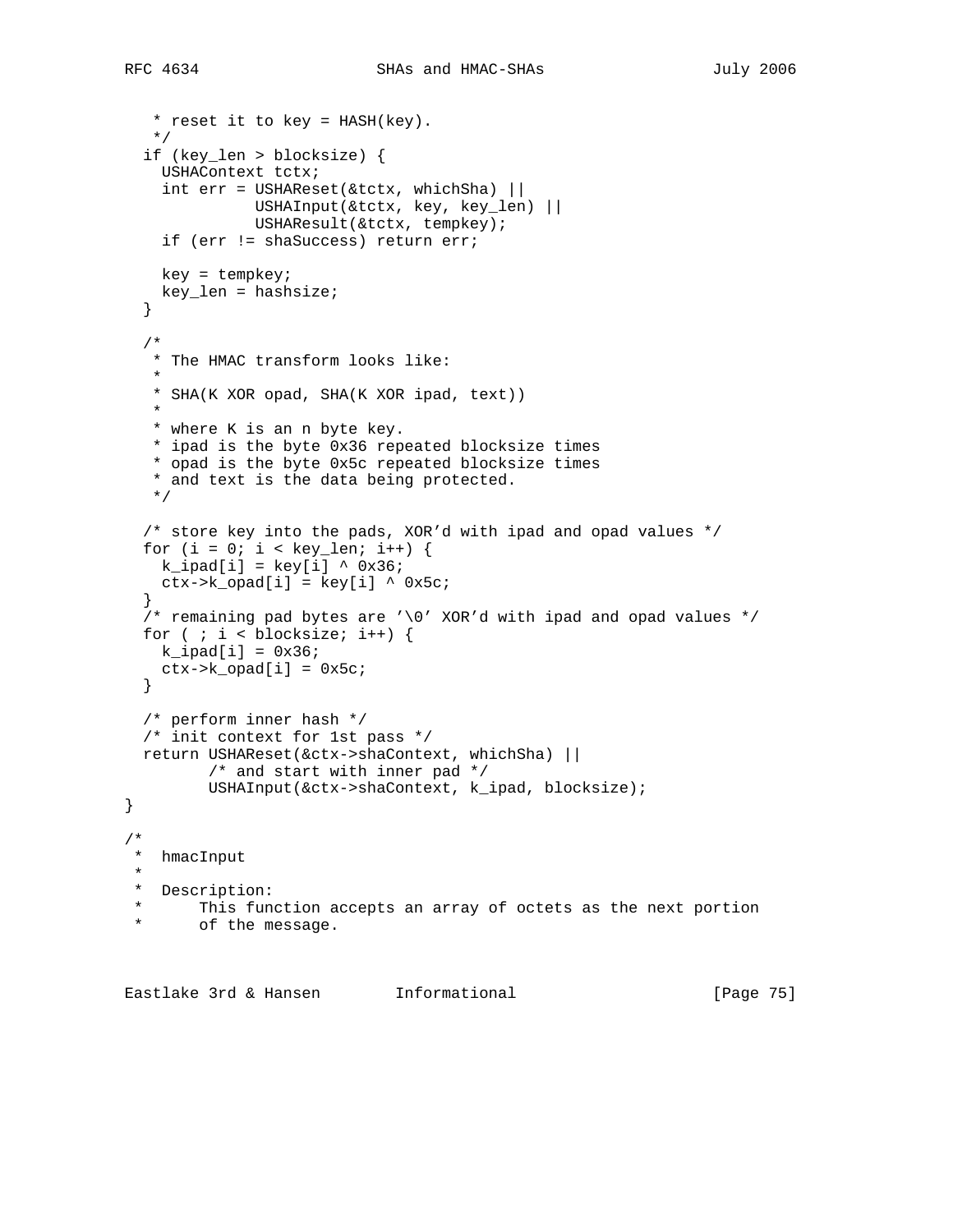```
 *
  * Parameters:
  * context: [in/out]
 * The HMAC context to update<br>* message array: [in]
 * message_array: [in]<br>* An array of chai
  * An array of characters representing the next portion of
 * the message.<br>* length: [in]
  * length: [in]
            The length of the message in message_array
  *
 * Returns:<br>* sha !
      sha Error Code.
  *
 */
int hmacInput(HMACContext *ctx, const unsigned char *text,
    int text_len)
{
  if (!ctx) return shaNull;
  /* then text of datagram */
  return USHAInput(&ctx->shaContext, text, text_len);
}
/*
 * HMACFinalBits
 *
 * Description:
   This function will add in any final bits of the message.
 *
  * Parameters:
    context: [in/out]
 * The HMAC context to update<br>* mossage hits: [in]
   message_bits: [in]
  * The final bits of the message, in the upper portion of the
  * byte. (Use 0b###00000 instead of 0b00000### to input the
 * three bits \##.)
   length: [in]
      The number of bits in message_bits, between 1 and 7.
 *
  * Returns:
 * sha Error Code.
 */
int hmacFinalBits(HMACContext *ctx,
    const uint8_t bits,
    unsigned int bitcount)
{
  if (!ctx) return shaNull;
   /* then final bits of datagram */
  return USHAFinalBits(&ctx->shaContext, bits, bitcount);
```
Eastlake 3rd & Hansen Informational (Page 76)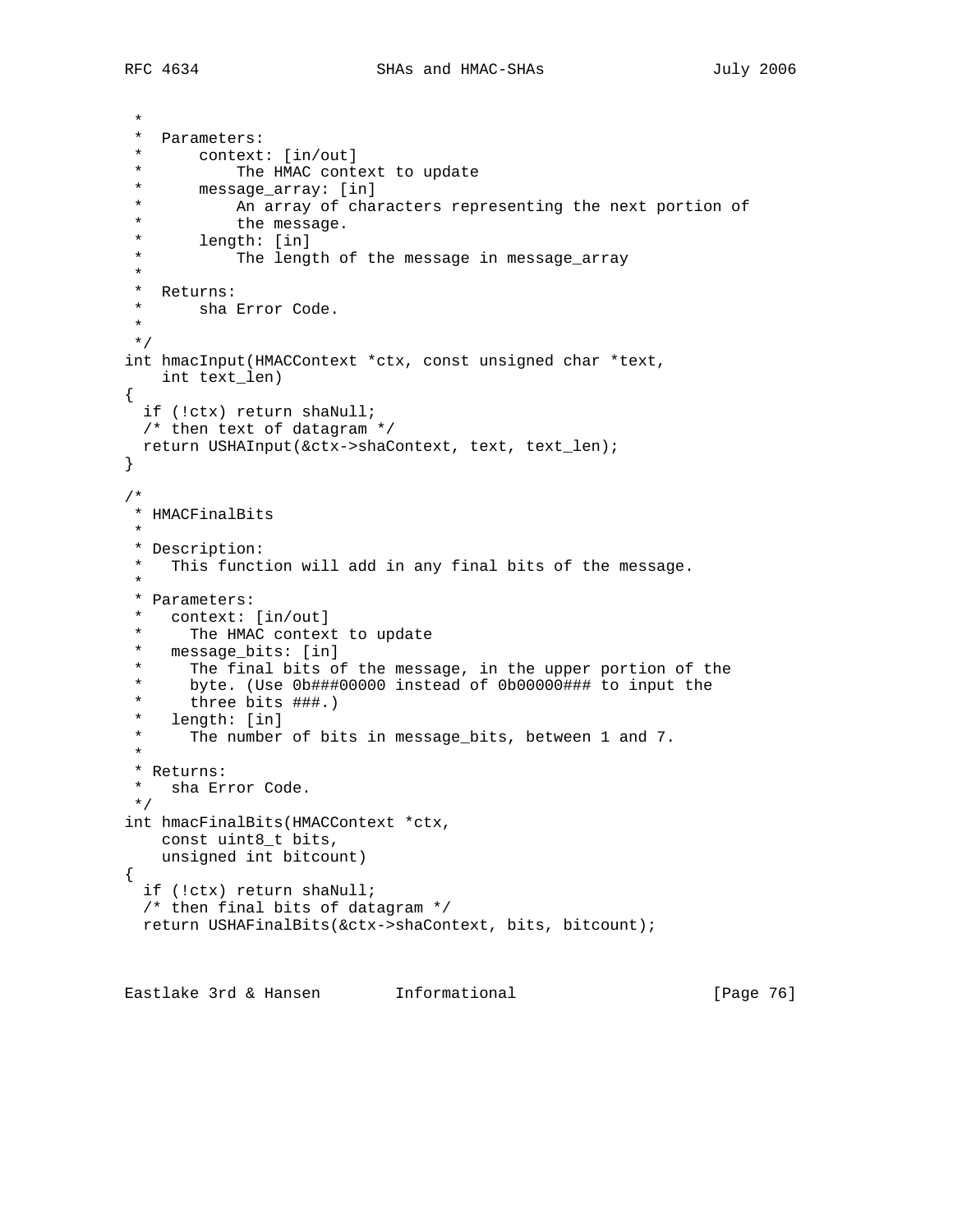```
}
/*
 * HMACResult
 *
 * Description:
  * This function will return the N-byte message digest into the
  * Message_Digest array provided by the caller.
   NOTE: The first octet of hash is stored in the 0th element,
  * the last octet of hash in the Nth element.
 *
  * Parameters:
    context: [in/out]
  * The context to use to calculate the HMAC hash.
  * digest: [out]
  * Where the digest is returned.
  * NOTE 2: The length of the hash is determined by the value of
  * whichSha that was passed to hmacReset().
 *
  * Returns:
  * sha Error Code.
  *
 */
int hmacResult(HMACContext *ctx, uint8_t *digest)
{
  if (!ctx) return shaNull;
   /* finish up 1st pass */
   /* (Use digest here as a temporary buffer.) */
  return USHAResult(&ctx->shaContext, digest) ||
          /* perform outer SHA */
          /* init context for 2nd pass */
          USHAReset(&ctx->shaContext, ctx->whichSha) ||
          /* start with outer pad */
          USHAInput(&ctx->shaContext, ctx->k_opad, ctx->blockSize) ||
          /* then results of 1st hash */
          USHAInput(&ctx->shaContext, digest, ctx->hashSize) ||
          /* finish up 2nd pass */
         USHAResult(&ctx->shaContext, digest);
}
```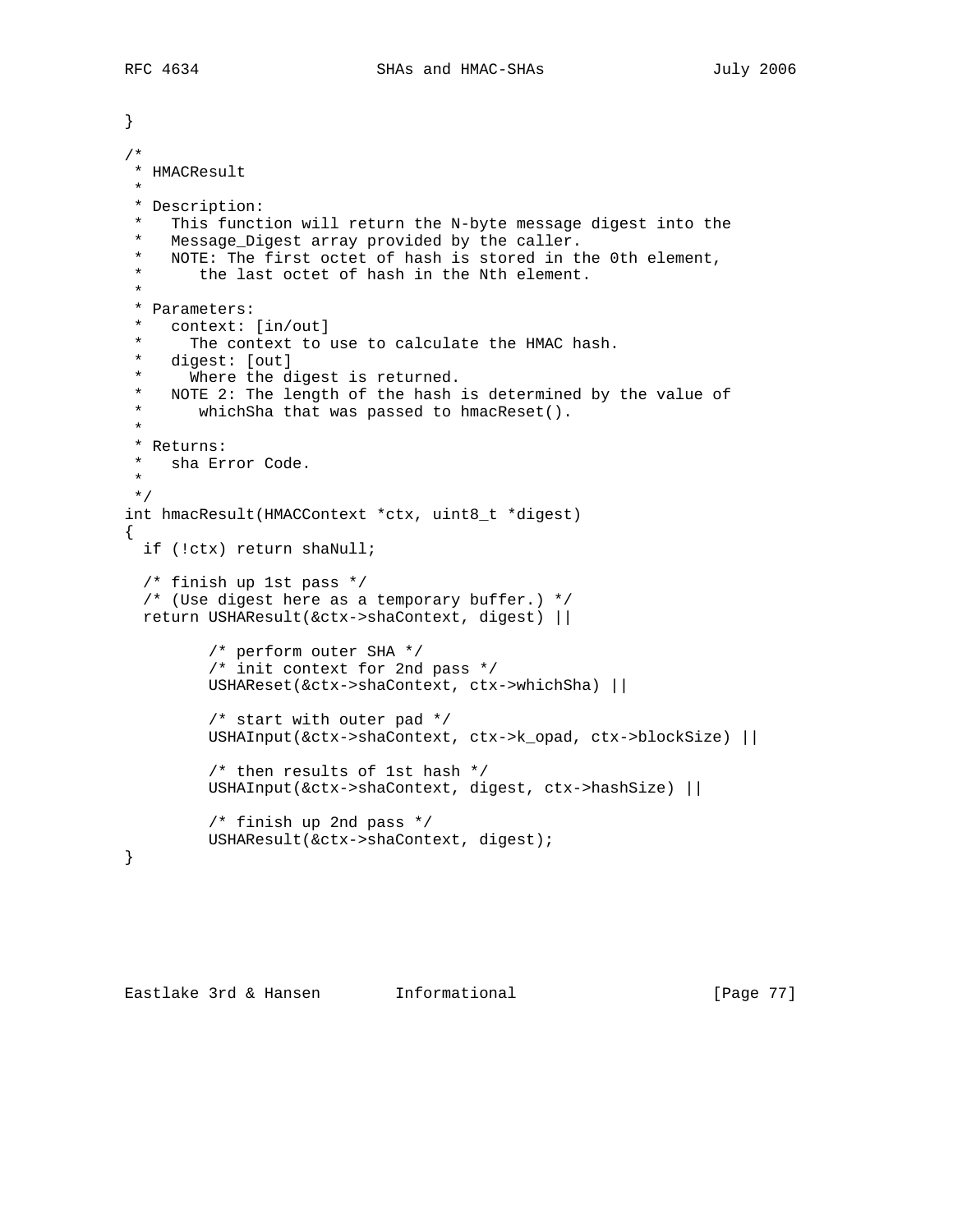8.4. The Test Driver

 The following code is a main program test driver to exercise the code in sha1.c, sha224-256.c, and sha384-512.c. The test driver can also be used as a stand-alone program for generating the hashes.

See also [RFC2202], [RFC4231], and [SHAVS].

/\*\*\*\*\*\*\*\*\*\*\*\*\*\*\*\*\*\*\*\*\*\*\*\*\*\*\*\* shatest.c \*\*\*\*\*\*\*\*\*\*\*\*\*\*\*\*\*\*\*\*\*\*\*\*\*\*\*\*/ /\*\*\*\*\*\*\*\*\*\*\*\*\*\*\*\*\*\*\*\*\* See RFC 4634 for details \*\*\*\*\*\*\*\*\*\*\*\*\*\*\*\*\*\*\*\*/  $\frac{1}{\ast}$ Description: This file will exercise the SHA code performing the three tests documented in FIPS PUB 180-2 \* (http://csrc.nist.gov/publications/fips/ \* fips180-2/fips180-2withchangenotice.pdf) \* one that calls SHAInput with an exact multiple of 512 bits<br>\* the seven tests documented for each algorithm in \* the seven tests documented for each algorithm in \* "The Secure Hash Algorithm Validation System (SHAVS)", \* three of which are bit-level tests<br>\* (http://gare.nist.cov/gruptual/shs (http://csrc.nist.gov/cryptval/shs/SHAVS.pdf) \* \* This file will exercise the HMAC SHA1 code performing the seven tests documented in RFCs 2202 and 4231. \* \* To run the tests and just see PASSED/FAILED, use the -p option. \* \* Other options exercise: \* hashing an arbitrary string \* hashing a file's contents \* a few error test checks<br>\* printing the results in printing the results in raw format \* \* Portability Issues: \* None. \* \*/ #include <stdint.h> #include <stdio.h> #include <stdlib.h> #include <string.h> #include <ctype.h> #include "sha.h" static int xgetopt(int argc, char \*\*argv, const char \*optstring); extern char \*xoptarg; static int scasecmp(const char \*s1, const char \*s2);

```
Eastlake 3rd & Hansen Informational (Page 78)
```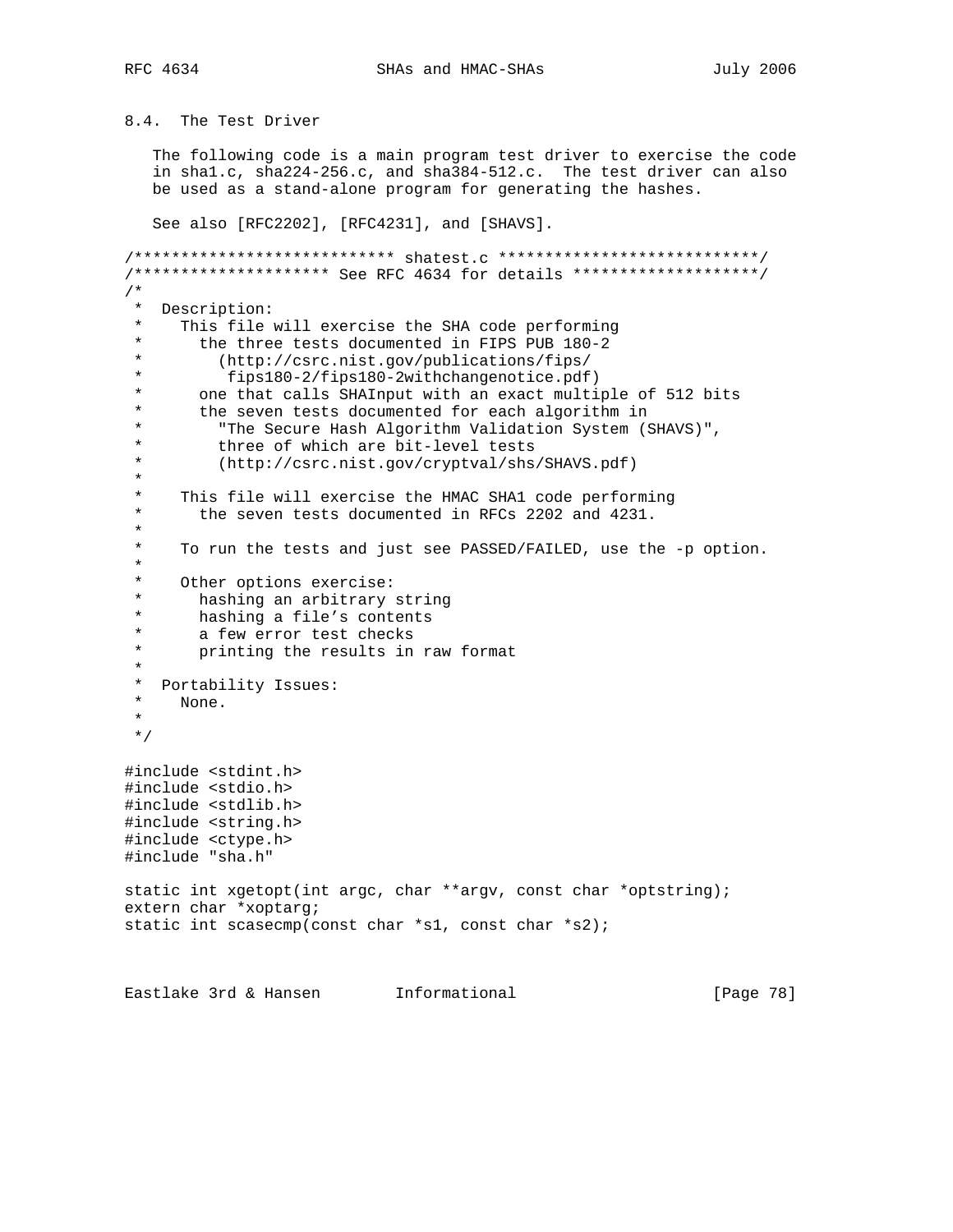```
/*
   Define patterns for testing
 */
#define TEST1 "abc"
#define TEST2_1 \
         "abcdbcdecdefdefgefghfghighijhijkijkljklmklmnlmnomnopnopq"
#define TEST2_2a \
         "abcdefghbcdefghicdefghijdefghijkefghijklfghijklmghijklmn"
#define TEST2_2b \
         "hijklmnoijklmnopjklmnopqklmnopqrlmnopqrsmnopqrstnopqrstu"
#define TEST2_2 TEST2_2a TEST2_2b
#define TEST3 "a" /* times 1000000 */
#define TEST4a "01234567012345670123456701234567"
#define TEST4b "01234567012345670123456701234567"
     /* an exact multiple of 512 bits */
#define TEST4 TEST4a TEST4b /* times 10 */
#define TEST7_1 \
   "\x49\xb2\xae\xc2\x59\x4b\xbe\x3a\x3b\x11\x75\x42\xd9\x4a\xc8"
#define TEST8_1 \
  "\x9a\x7d\xfd\xf1\xec\zea\xd0\x6e\xd6\x46\xaa\x55\xfe\x75\x71\x46"#define TEST9 1 \setminus "\x65\xf9\x32\x99\x5b\xa4\xce\x2c\xb1\xb4\xa2\xe7\x1a\xe7\x02\x20" \
  "\xaa\xce\xc8\x96\x2d\xd4\x49\x9c\xbd\x7c\x88\x7a\x94\xea\xaa\x10" \
  "\x1e\xa5\xaa\xbc\x52\x9b\x4e\x7e\x43\x66\x5a\x5a\xf2\xcd\x03\xfe" \
   "\x67\x8e\xa6\xa5\x00\x5b\xba\x3b\x08\x22\x04\xc2\x8b\x91\x09\xf4" \
  "\x69\xda\xc9\x2a\xa\xb3\xaa\x7c\x11\xa1\xb3\x2a"#define TEST10_1 \
   "\xf7\x8f\x92\x14\x1b\xcd\x17\x0a\xe8\x9b\x4f\xba\x15\xa1\xd5\x9f" \
  "\x3f\xd8\x4d\x22\x3c\x92\x51\xbd\xac\xbb\x61\xdd\x5e\xd1\x15""\xa0\x6a\x7c\xe1\x17\xb7\xbe\xea\xd2\x44\x21\xde\xd9\xc3\x25\x92" \
  "\xbd\x57\xed\xea\xe3\x9c\x39\xfa\x1f\xe8\x94\x6a\x84\xd0\xcf\x1f" \
  "\x7b\xee\xad\x17\x13\xe2\xe0\x95\x98\x97\x34\x7f\x67\xc8\x0b\x04" \
   "\x00\xc2\x09\x81\x5d\x6b\x10\xa6\x83\x83\x6f\xd5\x56\x2a\x56\xca" \
  "\xb1\xa2\x8e\x81\xb6\x57\x66\x54\x63\x1c\xf1\x65\x66\xb8\x6e\x3b" \
  "\x33\xa1\x08\xb0\x53\x07\xc0\x0a\xff\x14\xa7\x68\xed\x73\x50\x60" \
  "\x6a\x0f\x85\xe6\xa9\x1d\x39\x6f\x5b\x5c\xbe\x57\x7f\x9b\x38\x80" \
   "\x7c\x7d\x52\x3d\x6d\x79\x2f\x6e\xbc\x24\xa4\xec\xf2\xb3\xa4\x27" \
   "\xcd\xbb\xfb"
#define TEST7_224 \
   "\xf0\x70\x06\xf2\x5a\x0b\xea\x68\xcd\x76\xa2\x95\x87\xc2\x8d"
#define TEST8_224 \
   "\x18\x80\x40\x05\xdd\x4f\xbd\x15\x56\x29\x9d\x6f\x9d\x93\xdf\x62"
#define TEST9_224 \
   "\xa2\xbe\x6e\x46\x32\x81\x09\x02\x94\xd9\xce\x94\x82\x65\x69\x42" \
  "\x3a\x3a\x30\x5e\xd5\xe2\x11\x6c\xd4\xa4\xc9\x87\xfc\x06\x57\x00" "\x64\x91\xb1\x49\xcc\xd4\xb5\x11\x30\xac\x62\xb1\x9d\xc2\x48\xc7" \
  "\x44\x54\x3d\x20\xcd\x39\x52\xdc\xed\x1f\x06\xcc\x3b\x18\xb9\x1f" \
```
Eastlake 3rd & Hansen Informational [Page 79]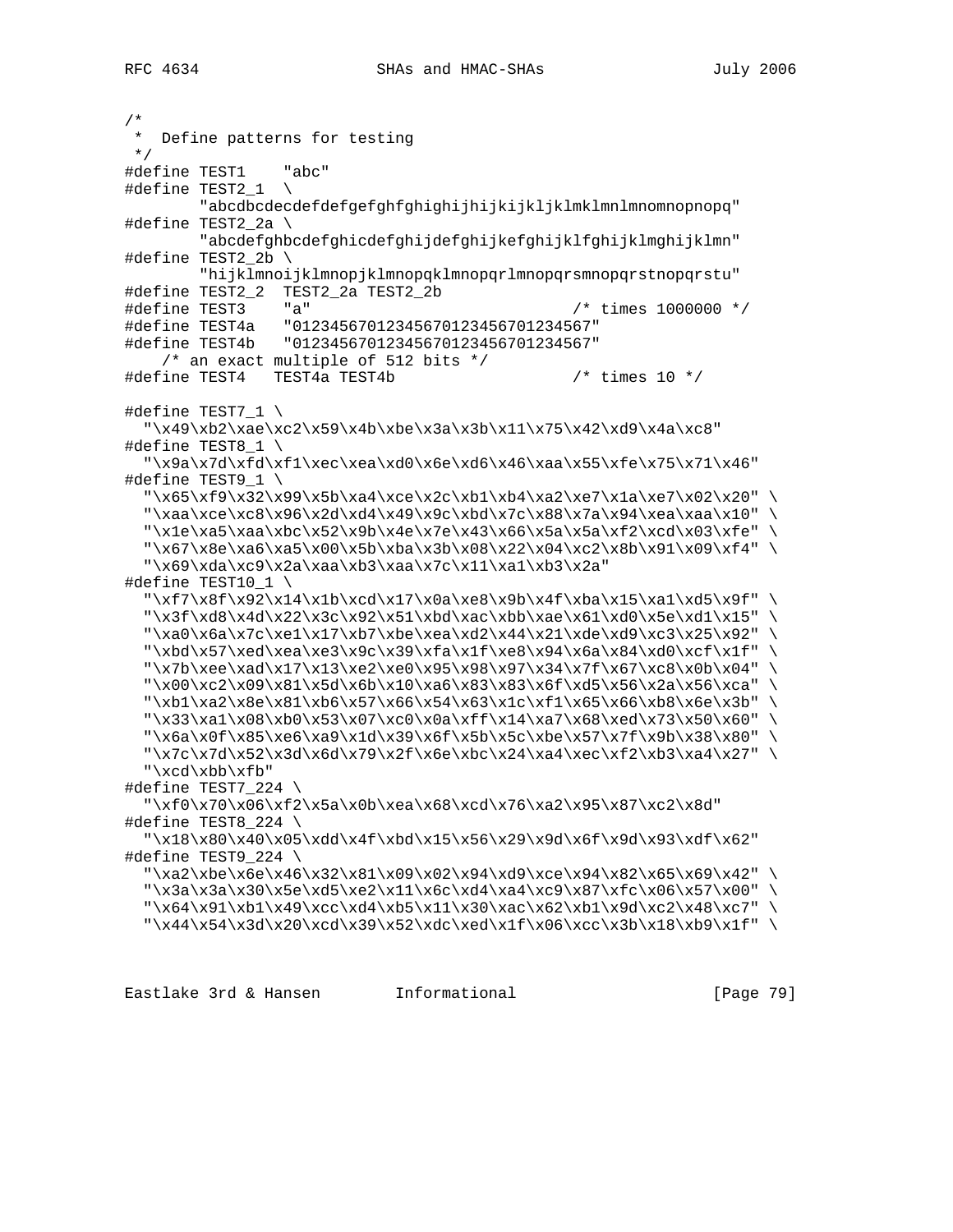Eastlake 3rd & Hansen Informational [Page 80]

```
 "\xaf\x0d\xc1\xae\x78\x57\x36\x91\x4a\xb7\xda\xa2\x64\xbc\x07\x9d" \
  "\x26\x9f\x2c\x0d\x7e\xdd\xd8\x10\xa4\x26\x14\x5a\x07\x76\xf6\x7c" "\x87\x82\x73"
#define TEST7_256 \
   "\xbe\x27\x46\xc6\xdb\x52\x76\x5f\xdb\x2f\x88\x70\x0f\x9a\x73"
#define TEST8_256 \
   "\xe3\xd7\x25\x70\xdc\xdd\x78\x7c\xe3\x88\x7a\xb2\xcd\x68\x46\x52"
#define TEST9_256 \
  "\x3e\x74\x03\x71\xc8\x10\xc2\xb9\x9f\xc0\x4e\x80\x49\x07\xef\x7c" \
   "\xf2\x6b\xe2\x8b\x57\xcb\x58\xa3\xe2\xf3\xc0\x07\x16\x6e\x49\xc1" \
  "\x2e\x9b\xa3\x4c\x01\x04\x06\x91\x29\xea\x76\x15\x64\x25\x45\x70""\x3a\x2b\xd9\x01\xe1\x6e\xb0\xe0\x0\x04\x06\x14\xeb\xf1\x64\x06" "\xa0\x7d\x54\x36\x4e\xff\x74\x2d\xa7\x79\xb0\xb3"
#define TEST10_256 \
   "\x83\x26\x75\x4e\x22\x77\x37\x2f\x4f\xc1\x2b\x20\x52\x7a\xfe\xf0" \
   "\x4d\x8a\x05\x69\x71\xb1\x1a\xd5\x71\x23\xa7\xc1\x37\x76\x00\x00" \
  "\xd7\xbe\xf6\xf3\xc1\xf7\xa9\x08\x3a\xa3\x9d\x81\x0d\xb3\x10\x77" \
   "\x7d\xab\x8b\x1e\x7f\x02\xb8\x4a\x26\xc7\x73\x32\x5f\x8b\x23\x74" \
   "\xde\x7a\x4b\x5a\x58\xcb\x5c\x5c\xf3\x5b\xce\xe6\xfb\x94\x6e\x5b" \
  "\xd6\x94\xfa\x59\x3a\x8b\xeb\x3f\x9d\x65\x92\xec\xed\xaa\x66\xca" \
   "\x82\xa2\x9d\x0c\x51\xbc\xf9\x33\x62\x30\xe5\xd7\x84\xe4\xc0\xa4" \
   "\x3f\x8d\x79\xa3\x0a\x16\x5c\xba\xbe\x45\x2b\x77\x4b\x9c\x71\x09" \
   "\xa9\x7d\x13\x8f\x12\x92\x28\x96\x6f\x6c\x0a\xdc\x10\x6a\xad\x5a" \
   "\x9f\xdd\x30\x82\x57\x69\xb2\xc6\x71\xaf\x67\x59\xdf\x28\xeb\x39" \
   "\x3d\x54\xd6"
#define TEST7_384 \
   "\x8b\xc5\x00\xc7\x7c\xee\xd9\x87\x9d\xa9\x89\x10\x7c\xe0\xaa"
#define TEST8_384 \
   "\xa4\x1c\x49\x77\x79\xc0\x37\x5f\xf1\x0a\x7f\x4e\x08\x59\x17\x39"
#define TEST9_384 \
   "\x68\xf5\x01\x79\x2d\xea\x97\x96\x76\x70\x22\xd9\x3d\xa7\x16\x79" \
   "\x30\x99\x20\xfa\x10\x12\xae\xa3\x57\xb2\xb1\x33\x1d\x40\xa1\xd0" \
  "\x3c\x41\xc2\x40\xb3\xc9\xa7\x5b\x48\x92\xf4\xc0\x72\x4b\x68\xc8" \
  "\x75\x32\x1a\xb8\xcf\xe5\x02\x3b\xd3\x75\xbc\x0f\x94\xbd\x89\xfe" \
  "\x04\xf2\x97\x10\x5d\x7b\x82\xff\xc0\x02\x1a\xeb\ztc\xcb\x67\x4f" \ "\x52\x44\xea\x34\x97\xde\x26\xa4\x19\x1c\x5f\x62\xe5\xe9\xa2\xd8" \
  "\x08\x2f\x05\x51\xf4\xa5\x30\x68\x26\xe9\x1c\xc0\x06\xce\x1b\xf6" \
  "\x0f\xf7\x19\xd4\x2f\xa5\x21\xc8\x71\xcd\x23\x94\xd9\x6e\xf4\x46"
```

```
 "\x3f\x55\x63\x3e\xcc\x30\x85\xf4\x90\x70\x60\xd2"
```
#define TEST10\_224 \

 $"\x55\xb2\x10\x07\x9c\x61\xb5\x3a\xdd\x52\x06\x22\xd1\xac\x97\xd5"$ "\xcd\xb3\x $\a\x0\x0\x0\x45\x17\xbe\xe4\xd7\xba\x09\xab"$  "\xc8\x53\x3c\x52\x50\x88\x7a\x43\xbe\xbb\xac\x90\x6c\x2e\x18\x37" \ "\xf2\x6b\x36\xa5\x9a\xe3\xbe\x78\x14\xd5\x06\x89\x6b\x71\x8b\x2a" \ "\x38\x3e\xcd\xac\x16\xb9\x61\x25\x55\x3f\x41\x6f\xf3\x2c\x66\x74" \ "\xc7\x45\x99\xa9\x00\x53\x86\xd9\xce\x11\x12\x24\x5f\x48\xee\x47" \  $"\x0d\x39\x6c\x1e\x0\x3b\x92\x67\x0c\xa5\x6e\xc8\x4d\xee\xa8\x14"$  $"\xb6\x13\x5e\xca\x54\x39\x2b\xde\z04\x89\xbc\x9b\x87\x5a\x8b"$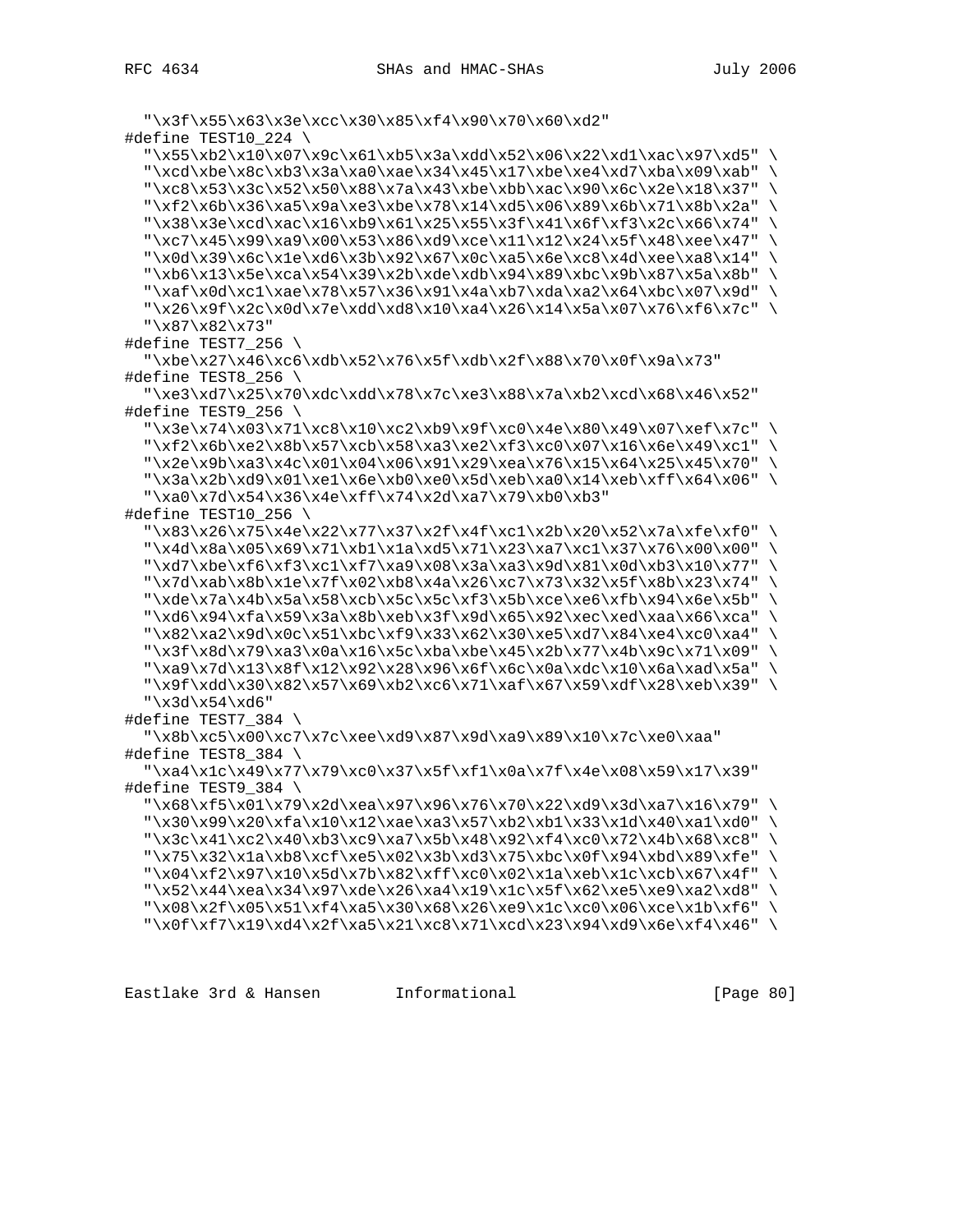```
 "\x8f\x21\x96\x6b\x41\xf2\xba\x80\xc2\x6e\x83\xa9"
#define TEST10_384 \
  "\x39\x96\x69\xe2\x8f\x6b\x9c\x6d\xbc\x69\x12\xec\x10\xff\xcf" \"\x74\x79\x03\x49\xb7\xdc\x8f\xbe\x4a\x8e\x7b\x3b\x56\x21\xdb\x0f" "\x3e\x7d\xc8\x7f\x82\x32\x64\xbb\xe4\x0d\x18\x11\xc9\xea\x20\x61" \
  "\xel\xc8\x4a\xd1\xa0a\x23\xfa\zc1\x72\x7e\x72\x02\xfc\x3f\x50\x42""\xe6\xbf\x58\xcb\xa8\xa2\x74\x6e\x1f\x64\xf9\xb9\xea\x35\x2c\x71" \
  "\x15\x07\x05\x3c\xf4\xe5\x33\x9d\x52\x86\x5f\x25\xcc\x22\xb5\xe8" \
  "\x77\x84\xa1\x2f\xc9\x61\xd6\xc6c\x66\xe8\x95\x73\x19\x9a\x2c\xe6""\x56\x5c\xbd\xf1\x3d\xca\x40\x38\x32\xcf\xcb\x0e\x8b\x72\x11\xe8""\x3a\xf3\x2a\x11\xac\x17\x92\x9f\xf1\xc0\x73\xa5\x1c\xc0\x27\xaa" \
  "\xed\xef\xf8\x5a\xad\x7c\x2b\x7c\x5a\x80\x3e\x24\x04\xd9\x6d\x2a" \
  "\x77\x35\x7b\xda\x1a\x6d\xae\xed\x17\x15\x1c\xb9\xbc\x51\x25\xa4" \
   "\x22\xe9\x41\xde\x0c\xa0\xfc\x50\x11\xc2\x3e\xcf\xfe\xfd\xd0\x96" \
  "\x76\x71\x1c\xf3\xdb\x0a\x34\x40\x72\x0e\x16\x15\xc1\xf2\x2f\xbc" \
   "\x3c\x72\x1d\xe5\x21\xe1\xb9\x9b\xa1\xbd\x55\x77\x40\x86\x42\x14" \
   "\x7e\xd0\x96"
#define TEST7_512 \
   "\x08\xec\xb5\x2e\xba\xe1\xf7\x42\x2d\xb6\x2b\xcd\x54\x26\x70"
#define TEST8_512 \
   "\x8d\x4e\x3c\x0e\x38\x89\x19\x14\x91\x81\x6e\x9d\x98\xbf\xf0\xa0"
#define TEST9_512 \
   "\x3a\xdd\xec\x85\x59\x32\x16\xd1\x61\x9a\xa0\x2d\x97\x56\x97\x0b" \
  "\xfc\x70\xac\xe2\x74\x4f\x7c\x6b\x27\x88\x15\x10\x28\xf7\xbb6\xa2""\x55\x0f\xd7\x4a\x7e\x6e\x69\xc2\xc9\xb4\x5f\xc4\x54\x96\x6d\xc3" \
  "\x1d\x2e\x10\xda\x1f\x95\xce\x02\xbe\xb4\xbf\x87\x65\x57\x4c\xbd" \
  "\x6e\x83\x37\xef\x42\x0a\xdc\x98\xc1\x5c\xb6\xd5\xe4\xa0\x24\x1b" \
  "\xa0\x04\x6d\x25\x0e\x1\x02\x31\xca\x12\x04\x6c\x99\x16\x06\xab""\x4e\xe4\x14\x5b\xee\x2f\xf4\xbb\12\x3a\xab\x49\x8d\x9d\x44\x79""\x4f\x99\xcc\xad\xa9\xa9\xa1\x62\x12\x59\xed\xa7\x0a\x5b\x6d\xd4" "\xbd\xd8\x77\x78\xc9\x04\x3b\x93\x84\xf5\x49\x06"
#define TEST10_512 \
   "\xa5\x5f\x20\xc4\x11\xaa\xd1\x32\x80\x7a\x50\x2d\x65\x82\x4e\x31" \
   "\xa2\x30\x54\x32\xaa\x3d\x06\xd3\xe2\x82\xa8\xd8\x4e\x0d\xe1\xde" \
   "\x69\x74\xbf\x49\x54\x69\xfc\x7f\x33\x8f\x80\x54\xd5\x8c\x26\xc4" \
   "\x93\x60\xc3\xe8\x7a\xf5\x65\x23\xac\xf6\xd8\x9d\x03\xe5\x6f\xf2" \
  "\xf8\x68\x00\x2b\xc3\xe4\x31\xed\xc4\x4d\xf2\xf0\x22\x3d\x4b\xb3" \
   "\xb2\x43\x58\x6e\x1a\x7d\x92\x49\x36\x69\x4f\xcb\xba\xf8\x8d\x95" \
  "\x19\xe4\xeb\x50\xa6\x44\xf8\xe4\xb5\x50\xea\x95\xbc\x44\x65" "\xc8\x82\x1a\xac\xd2\xfe\x15\xab\x49\x81\x16\x4b\xbb\x6d\xc3\x2f" \
   "\x96\x90\x87\xa1\x45\xb0\xd9\xcc\x9c\x67\xc2\x2b\x76\x32\x99\x41" \
  "\x9c\xc4\x12\x8b\xe9\xa0\x77\xb3\xac\xe6\x34\x06\x4e\x6d\x99\x28""\x35\x13\xdc\x06\xe7\x51\x5d\x0d\x73\x13\x2e\x9a\x0d\xc6\xd3\xb1" \
   "\xf8\xb2\x46\xf1\xa9\x8a\x3f\xc7\x29\x41\xb1\xe3\xbb\x20\x98\xe8" \
  "\xb\x16\x12\x68\xd6\x4f\x0b\x0f\x47\x07\xfe\x1e\xa1\xa1\x79\x1b" \ "\xa2\xf3\xc0\xc7\x58\xe5\xf5\x51\x86\x3a\x96\xc9\x49\xad\x47\xd7" \
   "\xfb\x40\xd2"
#define SHA1_SEED "\xd0\x56\x9c\xb3\x66\x5a\x8a\x43\xeb\x6e\xa2\x3d" \
```
Eastlake 3rd & Hansen Informational [Page 81]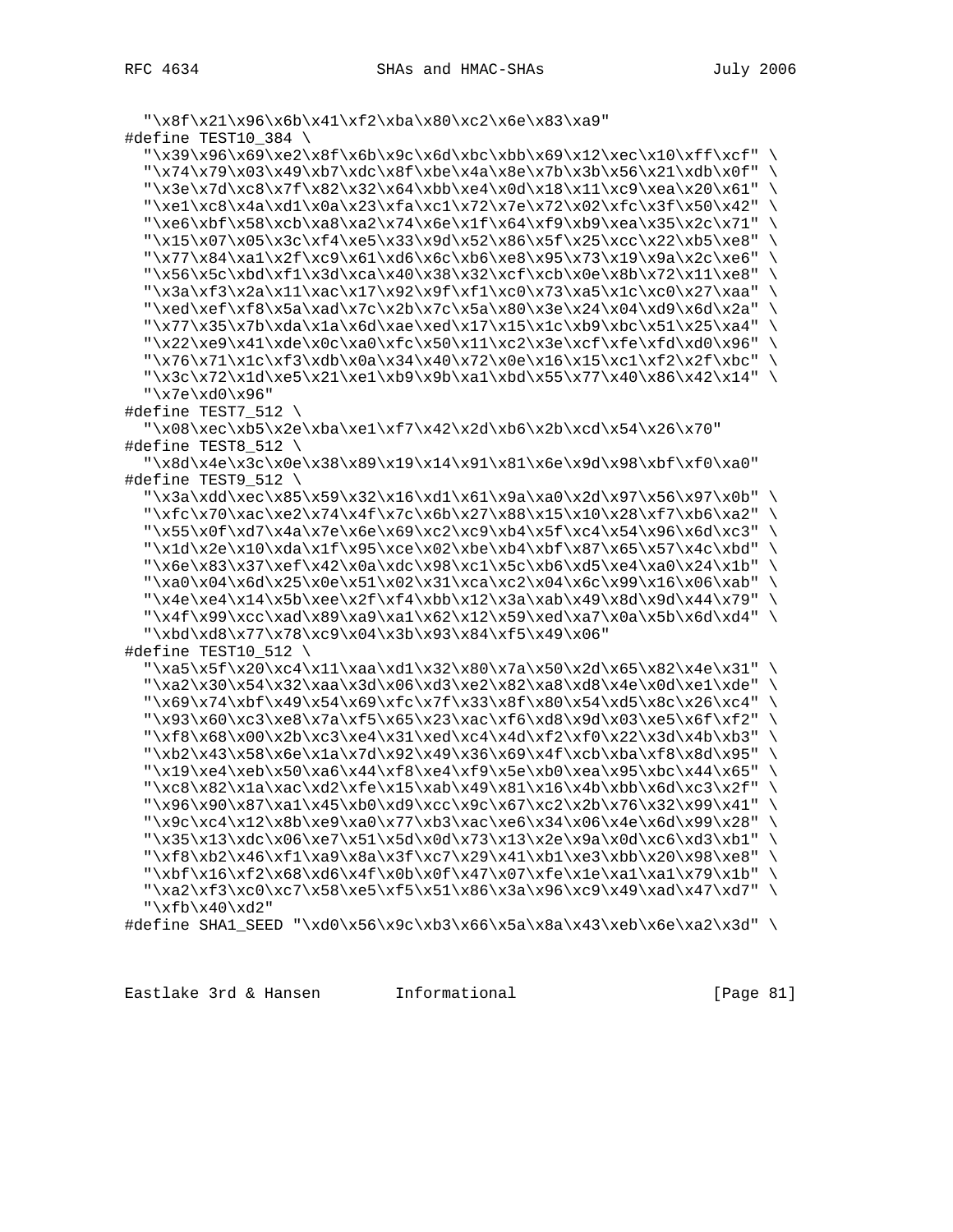```
 "\x75\xa3\xc4\xd2\x05\x4a\x0d\x7d"
#define SHA224_SEED "\xd0\x56\x9c\xb3\x66\x5a\x8a\x43\xeb\x6e\xa2" \
   "\x3d\x75\xa3\xc4\xd2\x05\x4a\x0d\x7d\x66\xa9\xca\x99\xc9\xce\xb0" \
   "\x27"
#define SHA256_SEED "\xf4\x1e\xce\x26\x13\xe4\x57\x39\x15\x69\x6b" \
  "\x5a\xdc\xd5\x1c\xa3\x28\xbe\x3b\xf5\x66\xa9\xca\x99\xc9\xce\xb0" \
   "\x27\x9c\x1c\xb0\xa7"
#define SHA384_SEED "\x82\x40\xbc\x51\xe4\xec\x7e\xf7\x6d\x18\xe3" \
   "\x52\x04\xa1\x9f\x51\xa5\x21\x3a\x73\xa8\x1d\x6f\x94\x46\x80\xd3" \
   "\x07\x59\x48\xb7\xe4\x63\x80\x4e\xa3\xd2\x6e\x13\xea\x82\x0d\x65" \
  "\xa4\x84\xbe\x74\x53"#define SHA512_SEED "\x47\x3f\xf1\xb9\xb3\xff\xdf\xa1\x26\x69\x9a" \
  "\xc7\xef\x9e\x8e\x78\x77\x73\x09\x58\x24\xc6\x42\x55\x7c\x13\x99" \
   "\xd9\x8e\x42\x20\x44\x8d\xc3\x5b\x99\xbf\xdd\x44\x77\x95\x43\x92" \
   "\x4c\x1c\xe9\x3b\xc5\x94\x15\x38\x89\x5d\xb9\x88\x26\x1b\x00\x77" \
   "\x4b\x12\x27\x20\x39"
#define TESTCOUNT 10
#define HASHCOUNT 5
#define RANDOMCOUNT 4
#define HMACTESTCOUNT 7
#define PRINTNONE 0
#define PRINTTEXT 1
#define PRINTRAW 2
#define PRINTHEX 3
#define PRINTBASE64 4
#define PRINTPASSFAIL 1
#define PRINTFAIL 2
#define length(x) (sizeof(x)-1)
/* Test arrays for hashes. */
struct hash {
     const char *name;
     SHAversion whichSha;
     int hashsize;
     struct {
         const char *testarray;
         int length;
        long repeatcount;
         int extrabits;
         int numberExtrabits;
         const char *resultarray;
     } tests[TESTCOUNT];
     const char *randomtest;
     const char *randomresults[RANDOMCOUNT];
```
Eastlake 3rd & Hansen Informational [Page 82]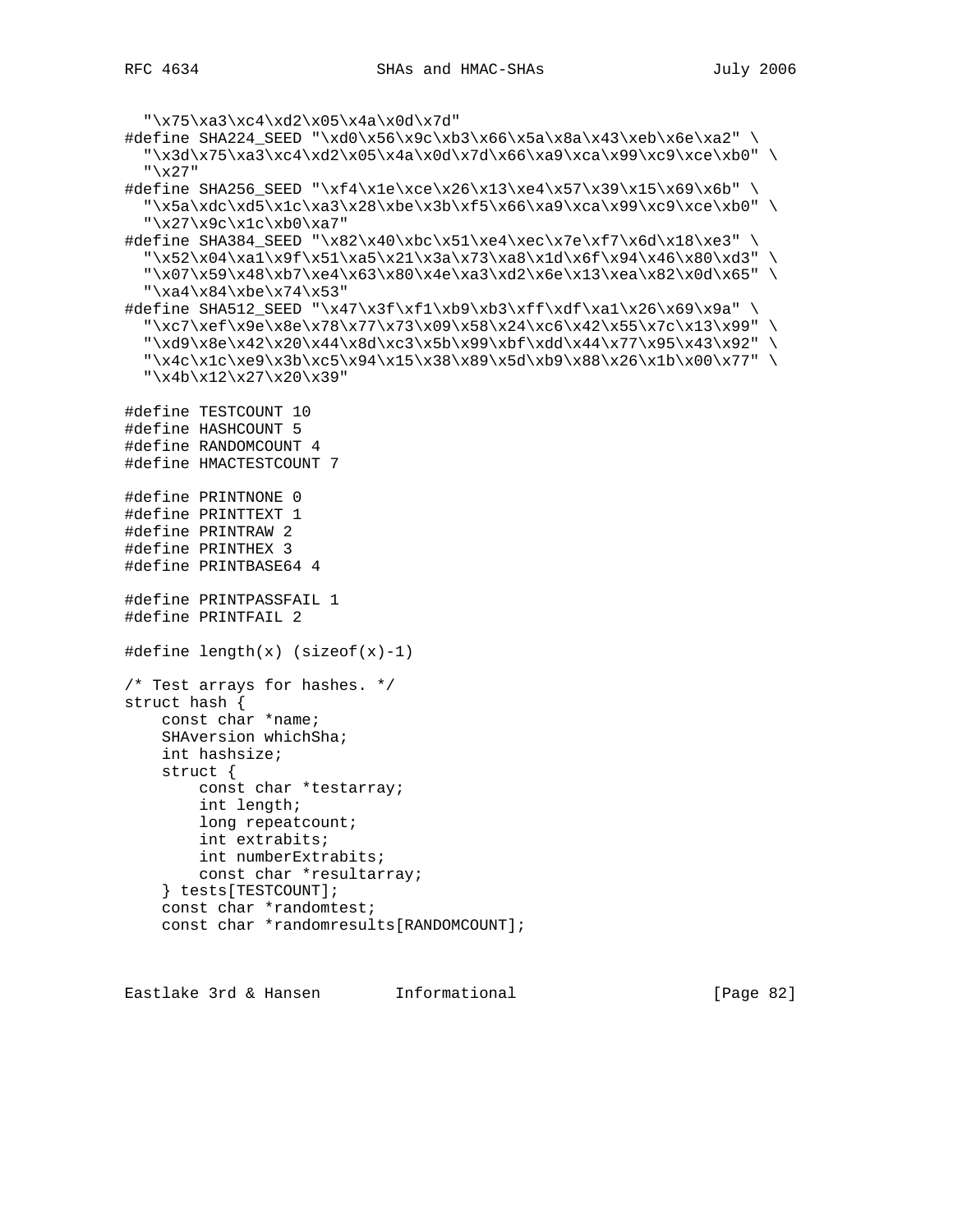```
\} hashes[HASHCOUNT] = {
   { "SHA1", SHA1, SHA1HashSize,
    \left\{ \right. /* 1 */ { TEST1, length(TEST1), 1, 0, 0,
         "A9993E364706816ABA3E25717850C26C9CD0D89D" },
       /* 2 */ { TEST2_1, length(TEST2_1), 1, 0, 0,
         "84983E441C3BD26EBAAE4AA1F95129E5E54670F1" },
       /* 3 */ { TEST3, length(TEST3), 1000000, 0, 0,
         "34AA973CD4C4DAA4F61EEB2BDBAD27316534016F" },
      /* 4 */ { TEST4, length(TEST4), 10, 0, 0,
         "DEA356A2CDDD90C7A7ECEDC5EBB563934F460452" },
      /* 5 */ { "", 0, 0, 0x98, 5,
         "29826B003B906E660EFF4027CE98AF3531AC75BA" },
      /* 6 */ { "x5e", 1, 1, 0, 0, "5E6F80A34A9798CAFC6A5DB96CC57BA4C4DB59C2" },
       /* 7 */ { TEST7_1, length(TEST7_1), 1, 0x80, 3,
         "6239781E03729919C01955B3FFA8ACB60B988340" },
       /* 8 */ { TEST8_1, length(TEST8_1), 1, 0, 0,
         "82ABFF6605DBE1C17DEF12A394FA22A82B544A35" },
       /* 9 */ { TEST9_1, length(TEST9_1), 1, 0xE0, 3,
         "8C5B2A5DDAE5A97FC7F9D85661C672ADBF7933D4" },
       /* 10 */ { TEST10_1, length(TEST10_1), 1, 0, 0,
         "CB0082C8F197D260991BA6A460E76E202BAD27B3" }
     }, SHA1_SEED, { "E216836819477C7F78E0D843FE4FF1B6D6C14CD4",
         "A2DBC7A5B1C6C0A8BCB7AAA41252A6A7D0690DBC",
         "DB1F9050BB863DFEF4CE37186044E2EEB17EE013",
         "127FDEDF43D372A51D5747C48FBFFE38EF6CDF7B"
     \},
   { "SHA224", SHA224, SHA224HashSize,
     {
       /* 1 */ { TEST1, length(TEST1), 1, 0, 0,
         "23097D223405D8228642A477BDA255B32AADBCE4BDA0B3F7E36C9DA7" },
       /* 2 */ { TEST2_1, length(TEST2_1), 1, 0, 0,
         "75388B16512776CC5DBA5DA1FD890150B0C6455CB4F58B1952522525" },
       /* 3 */ { TEST3, length(TEST3), 1000000, 0, 0,
         "20794655980C91D8BBB4C1EA97618A4BF03F42581948B2EE4EE7AD67" },
       /* 4 */ { TEST4, length(TEST4), 10, 0, 0,
         "567F69F168CD7844E65259CE658FE7AADFA25216E68ECA0EB7AB8262" },
      /* 5 */ { "", 0, 0, 0x68, 5,
         "E3B048552C3C387BCAB37F6EB06BB79B96A4AEE5FF27F51531A9551C" },
      /* 6 */ { "x07", 1, 1, 0, 0, "00ECD5F138422B8AD74C9799FD826C531BAD2FCABC7450BEE2AA8C2A" },
       /* 7 */ { TEST7_224, length(TEST7_224), 1, 0xA0, 3,
         "1B01DB6CB4A9E43DED1516BEB3DB0B87B6D1EA43187462C608137150" },
       /* 8 */ { TEST8_224, length(TEST8_224), 1, 0, 0,
         "DF90D78AA78821C99B40BA4C966921ACCD8FFB1E98AC388E56191DB1" },
       /* 9 */ { TEST9_224, length(TEST9_224), 1, 0xE0, 3,
         "54BEA6EAB8195A2EB0A7906A4B4A876666300EEFBD1F3B8474F9CD57" },
```
Eastlake 3rd & Hansen Informational [Page 83]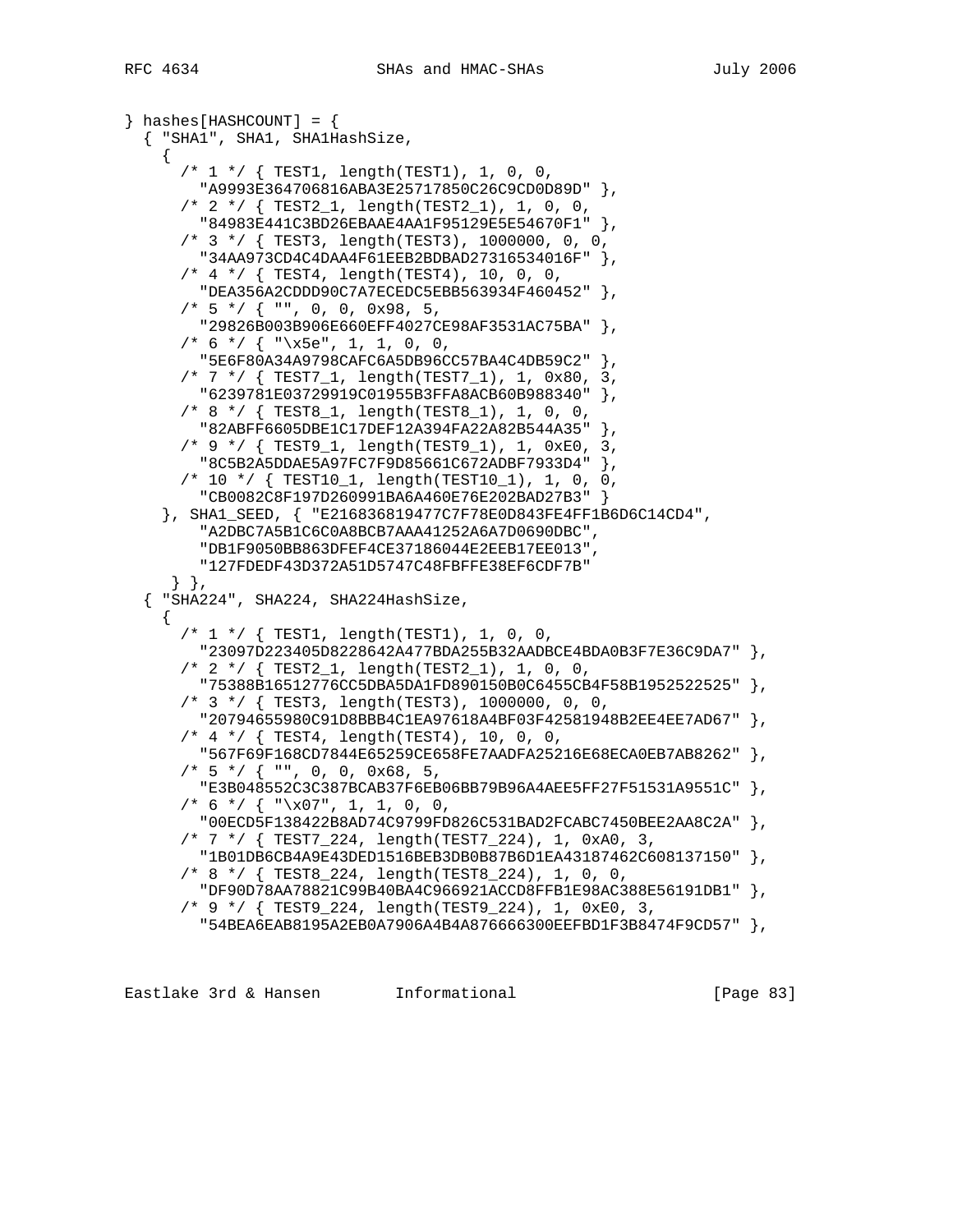```
 /* 10 */ { TEST10_224, length(TEST10_224), 1, 0, 0,
         "0B31894EC8937AD9B91BDFBCBA294D9ADEFAA18E09305E9F20D5C3A4" }
     }, SHA224_SEED, { "100966A5B4FDE0B42E2A6C5953D4D7F41BA7CF79FD"
         "2DF431416734BE", "1DCA396B0C417715DEFAAE9641E10A2E99D55A"
         "BCB8A00061EB3BE8BD", "1864E627BDB2319973CD5ED7D68DA71D8B"
         "F0F983D8D9AB32C34ADB34", "A2406481FC1BCAF24DD08E6752E844"
         "709563FB916227FED598EB621F"
      } },
     { "SHA256", SHA256, SHA256HashSize,
\{ /* 1 */ { TEST1, length(TEST1), 1, 0, 0, "BA7816BF8F01CFEA4141"
         "40DE5DAE2223B00361A396177A9CB410FF61F20015AD" },
       /* 2 */ { TEST2_1, length(TEST2_1), 1, 0, 0, "248D6A61D20638B8"
         "E5C026930C3E6039A33CE45964FF2167F6ECEDD419DB06C1" },
       /* 3 */ { TEST3, length(TEST3), 1000000, 0, 0, "CDC76E5C9914FB92"
         "81A1C7E284D73E67F1809A48A497200E046D39CCC7112CD0" },
       /* 4 */ { TEST4, length(TEST4), 10, 0, 0, "594847328451BDFA"
        "85056225462CC1D867D877FB388DF0CE35F25AB5562BFBB5" },
       /* 5 */ { "", 0, 0, 0x68, 5, "D6D3E02A31A84A8CAA9718ED6C2057BE"
        "09DB45E7823EB5079CE7A573A3760F95" },
       /* 6 */ { "\x19", 1, 1, 0, 0, "68AA2E2EE5DFF96E3355E6C7EE373E3D"
         "6A4E17F75F9518D843709C0C9BC3E3D4" },
       /* 7 */ { TEST7_256, length(TEST7_256), 1, 0x60, 3, "77EC1DC8"
         "9C821FF2A1279089FA091B35B8CD960BCAF7DE01C6A7680756BEB972" },
       /* 8 */ { TEST8_256, length(TEST8_256), 1, 0, 0, "175EE69B02BA"
         "9B58E2B0A5FD13819CEA573F3940A94F825128CF4209BEABB4E8" },
       /* 9 */ { TEST9_256, length(TEST9_256), 1, 0xA0, 3, "3E9AD646"
         "8BBBAD2AC3C2CDC292E018BA5FD70B960CF1679777FCE708FDB066E9" },
       /* 10 */ { TEST10_256, length(TEST10_256), 1, 0, 0, "97DBCA7D"
         "F46D62C8A422C941DD7E835B8AD3361763F7E9B2D95F4F0DA6E1CCBC" },
     }, SHA256_SEED, { "83D28614D49C3ADC1D6FC05DB5F48037C056F8D2A4CE44"
         "EC6457DEA5DD797CD1", "99DBE3127EF2E93DD9322D6A07909EB33B6399"
         "5E529B3F954B8581621BB74D39", "8D4BE295BB64661CA3C7EFD129A2F7"
         "25B33072DBDDE32385B9A87B9AF88EA76F", "40AF5D3F9716B040DF9408"
         "E31536B70FF906EC51B00447CA97D7DD97C12411F4"
     } },
   { "SHA384", SHA384, SHA384HashSize,
     {
       /* 1 */ { TEST1, length(TEST1), 1, 0, 0,
         "CB00753F45A35E8BB5A03D699AC65007272C32AB0EDED163"
         "1A8B605A43FF5BED8086072BA1E7CC2358BAECA134C825A7" },
       /* 2 */ { TEST2_2, length(TEST2_2), 1, 0, 0,
         "09330C33F71147E83D192FC782CD1B4753111B173B3B05D2"
         "2FA08086E3B0F712FCC7C71A557E2DB966C3E9FA91746039" },
       /* 3 */ { TEST3, length(TEST3), 1000000, 0, 0,
         "9D0E1809716474CB086E834E310A4A1CED149E9C00F24852"
         "7972CEC5704C2A5B07B8B3DC38ECC4EBAE97DDD87F3D8985" },
       /* 4 */ { TEST4, length(TEST4), 10, 0, 0,
```
Eastlake 3rd & Hansen Informational [Page 84]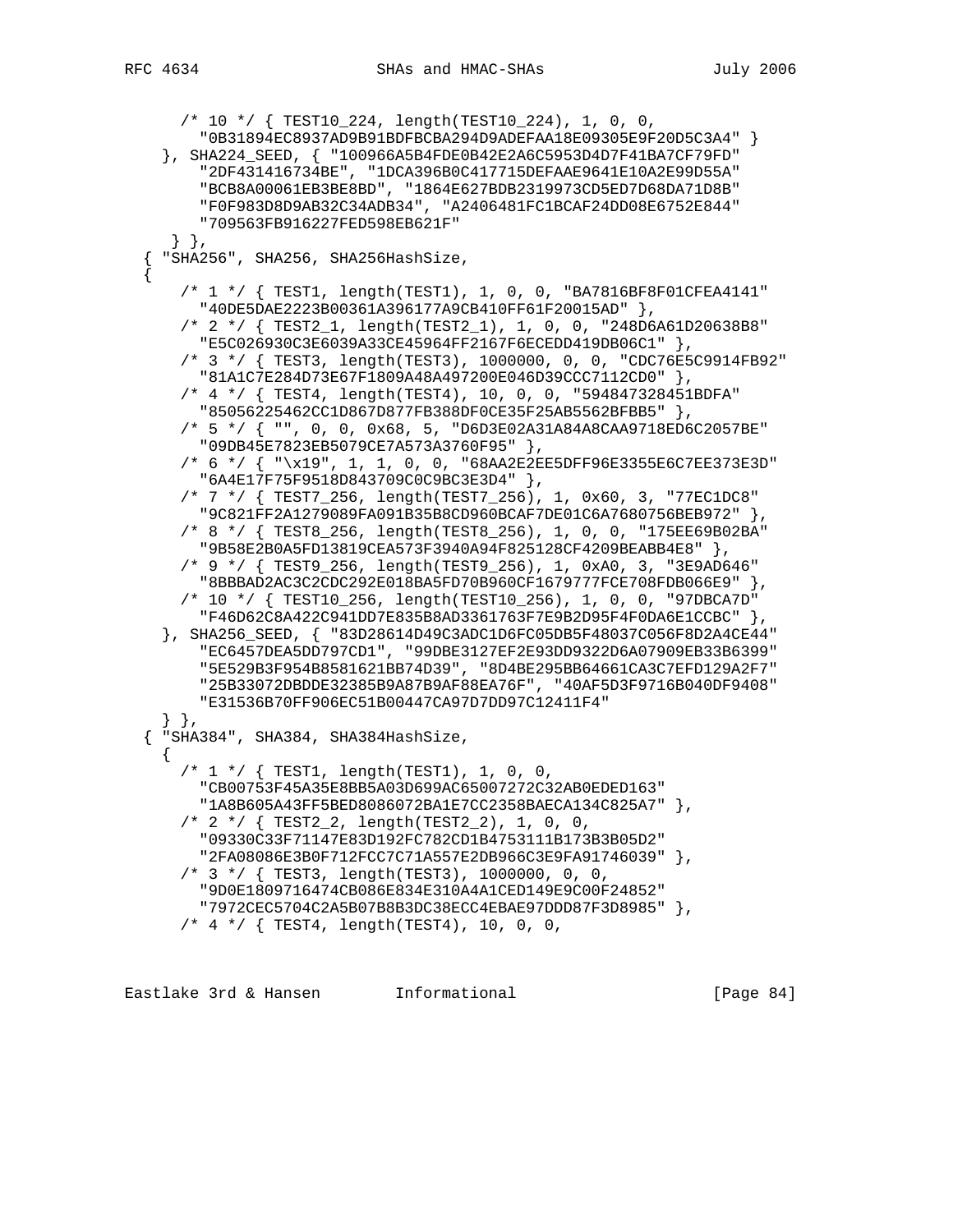```
 "2FC64A4F500DDB6828F6A3430B8DD72A368EB7F3A8322A70"
       "BC84275B9C0B3AB00D27A5CC3C2D224AA6B61A0D79FB4596" },
    /* 5 */ { "", 0, 0, 0x10, 5,
       "8D17BE79E32B6718E07D8A603EB84BA0478F7FCFD1BB9399"
       "5F7D1149E09143AC1FFCFC56820E469F3878D957A15A3FE4" },
    /* 6 */ {\n  "xb9", 1, 1, 0, 0, "BC8089A19007C0B14195F4ECC74094FEC64F01F90929282C"
       "2FB392881578208AD466828B1C6C283D2722CF0AD1AB6938" },
     /* 7 */ { TEST7_384, length(TEST7_384), 1, 0xA0, 3,
       "D8C43B38E12E7C42A7C9B810299FD6A770BEF30920F17532"
       "A898DE62C7A07E4293449C0B5FA70109F0783211CFC4BCE3" },
     /* 8 */ { TEST8_384, length(TEST8_384), 1, 0, 0,
       "C9A68443A005812256B8EC76B00516F0DBB74FAB26D66591"
       "3F194B6FFB0E91EA9967566B58109CBC675CC208E4C823F7" },
     /* 9 */ { TEST9_384, length(TEST9_384), 1, 0xE0, 3,
       "5860E8DE91C21578BB4174D227898A98E0B45C4C760F0095"
       "49495614DAEDC0775D92D11D9F8CE9B064EEAC8DAFC3A297" },
     /* 10 */ { TEST10_384, length(TEST10_384), 1, 0, 0,
       "4F440DB1E6EDD2899FA335F09515AA025EE177A79F4B4AAF"
       "38E42B5C4DE660F5DE8FB2A5B2FBD2A3CBFFD20CFF1288C0" }
  }, SHA384_SEED, { "CE44D7D63AE0C91482998CF662A51EC80BF6FC68661A3C"
       "57F87566112BD635A743EA904DEB7D7A42AC808CABE697F38F", "F9C6D2"
       "61881FEE41ACD39E67AA8D0BAD507C7363EB67E2B81F45759F9C0FD7B503"
       "DF1A0B9E80BDE7BC333D75B804197D", "D96512D8C9F4A7A4967A366C01"
       "C6FD97384225B58343A88264847C18E4EF8AB7AEE4765FFBC3E30BD485D3"
       "638A01418F", "0CA76BD0813AF1509E170907A96005938BC985628290B2"
       "5FEF73CF6FAD68DDBA0AC8920C94E0541607B0915A7B4457F7"
  \},
 { "SHA512", SHA512, SHA512HashSize,
  {
     /* 1 */ { TEST1, length(TEST1), 1, 0, 0,
       "DDAF35A193617ABACC417349AE20413112E6FA4E89A97EA2"
       "0A9EEEE64B55D39A2192992A274FC1A836BA3C23A3FEEBBD"
       "454D4423643CE80E2A9AC94FA54CA49F" },
     /* 2 */ { TEST2_2, length(TEST2_2), 1, 0, 0,
       "8E959B75DAE313DA8CF4F72814FC143F8F7779C6EB9F7FA1"
       "7299AEADB6889018501D289E4900F7E4331B99DEC4B5433A"
      "C7D329EEB6DD26545E96E55B874BE909" },
      /* 3 */ { TEST3, length(TEST3), 1000000, 0, 0,
       "E718483D0CE769644E2E42C7BC15B4638E1F98B13B204428"
       "5632A803AFA973EBDE0FF244877EA60A4CB0432CE577C31B"
      "EB009C5C2C49AA2E4EADB217AD8CC09B" },
     /* 4 */ { TEST4, length(TEST4), 10, 0, 0,
       "89D05BA632C699C31231DED4FFC127D5A894DAD412C0E024"
       "DB872D1ABD2BA8141A0F85072A9BE1E2AA04CF33C765CB51"
       "0813A39CD5A84C4ACAA64D3F3FB7BAE9" },
    /* 5 */ { "", 0, 0, 0xB0, 5,
       "D4EE29A9E90985446B913CF1D1376C836F4BE2C1CF3CADA0"
```
Eastlake 3rd & Hansen Informational [Page 85]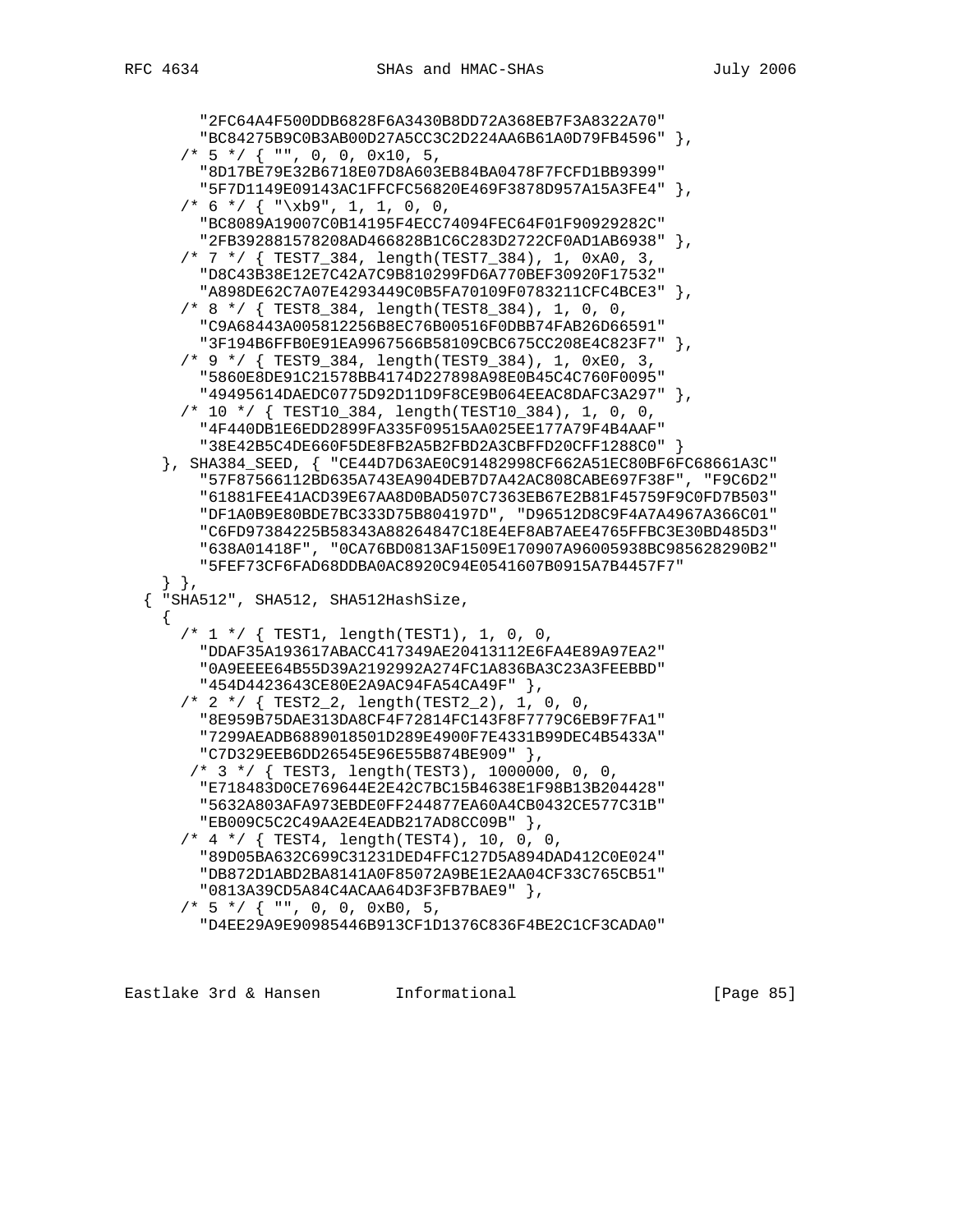```
 "720A6BF4857D886A7ECB3C4E4C0FA8C7F95214E41DC1B0D2"
         "1B22A84CC03BF8CE4845F34DD5BDBAD4" },
      /* 6 */ {\n  "xD0", 1, 1, 0, 0, "9992202938E882E73E20F6B69E68A0A7149090423D93C81B"
         "AB3F21678D4ACEEEE50E4E8CAFADA4C85A54EA8306826C4A"
         "D6E74CECE9631BFA8A549B4AB3FBBA15" },
       /* 7 */ { TEST7_512, length(TEST7_512), 1, 0x80, 3,
         "ED8DC78E8B01B69750053DBB7A0A9EDA0FB9E9D292B1ED71"
         "5E80A7FE290A4E16664FD913E85854400C5AF05E6DAD316B"
         "7359B43E64F8BEC3C1F237119986BBB6" },
       /* 8 */ { TEST8_512, length(TEST8_512), 1, 0, 0,
         "CB0B67A4B8712CD73C9AABC0B199E9269B20844AFB75ACBD"
         "D1C153C9828924C3DDEDAAFE669C5FDD0BC66F630F677398"
         "8213EB1B16F517AD0DE4B2F0C95C90F8" },
       /* 9 */ { TEST9_512, length(TEST9_512), 1, 0x80, 3,
         "32BA76FC30EAA0208AEB50FFB5AF1864FDBF17902A4DC0A6"
         "82C61FCEA6D92B783267B21080301837F59DE79C6B337DB2"
         "526F8A0A510E5E53CAFED4355FE7C2F1" },
       /* 10 */ { TEST10_512, length(TEST10_512), 1, 0, 0,
         "C665BEFB36DA189D78822D10528CBF3B12B3EEF726039909"
         "C1A16A270D48719377966B957A878E720584779A62825C18"
         "DA26415E49A7176A894E7510FD1451F5" }
     }, SHA512_SEED, { "2FBB1E7E00F746BA514FBC8C421F36792EC0E11FF5EFC3"
         "78E1AB0C079AA5F0F66A1E3EDBAEB4F9984BE14437123038A452004A5576"
         "8C1FD8EED49E4A21BEDCD0", "25CBE5A4F2C7B1D7EF07011705D50C62C5"
         "000594243EAFD1241FC9F3D22B58184AE2FEE38E171CF8129E29459C9BC2"
         "EF461AF5708887315F15419D8D17FE7949", "5B8B1F2687555CE2D7182B"
         "92E5C3F6C36547DA1C13DBB9EA4F73EA4CBBAF89411527906D35B1B06C1B"
         "6A8007D05EC66DF0A406066829EAB618BDE3976515AAFC", "46E36B007D"
         "19876CDB0B29AD074FE3C08CDD174D42169D6ABE5A1414B6E79707DF5877"
         "6A98091CF431854147BB6D3C66D43BFBC108FD715BDE6AA127C2B0E79F"
     }
   }
};
/* Test arrays for HMAC. */
struct hmachash {
     const char *keyarray[5];
     int keylength[5];
     const char *dataarray[5];
     int datalength[5];
    const char *resultarray[5];
     int resultlength[5];
\{ hmachashes[HMACTESTCOUNT] = \{\{ /* 1 */ {
       "\x0b\x0b\x0b\x0b\x0b\x0b\x0b\x0b\x0b\x0b\x0b\x0b\x0b\x0b\x0b"
      "\ab\times0b\x0b\x0b\x0b\x0b\x0b' }, { 20 }, {
```
Eastlake 3rd & Hansen Informational [Page 86]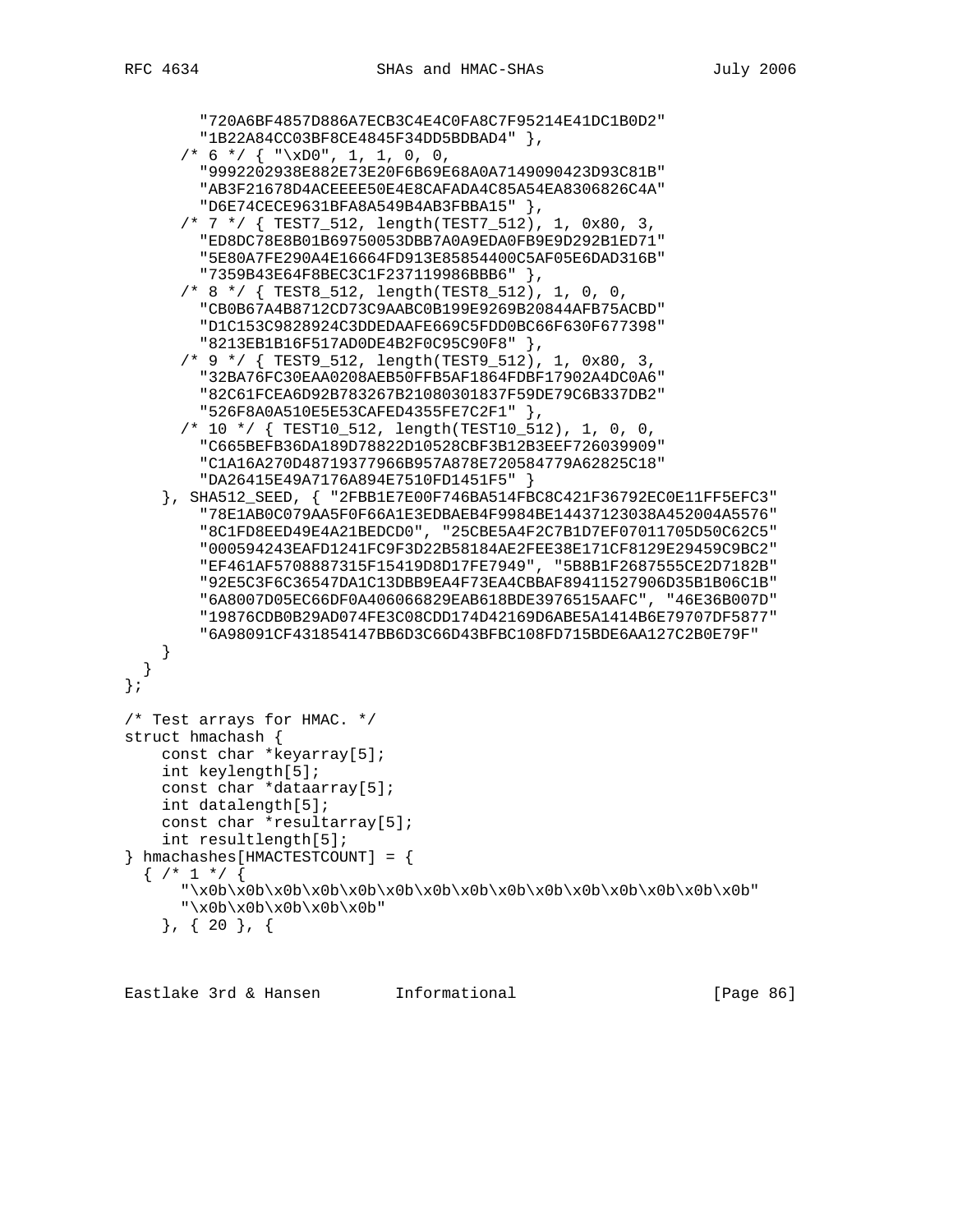```
 "\x48\x69\x20\x54\x68\x65\x72\x65" /* "Hi There" */
     }, { 8 }, {
       /* HMAC-SHA-1 */
       "B617318655057264E28BC0B6FB378C8EF146BE00",
       /* HMAC-SHA-224 */
       "896FB1128ABBDF196832107CD49DF33F47B4B1169912BA4F53684B22",
       /* HMAC-SHA-256 */
       "B0344C61D8DB38535CA8AFCEAF0BF12B881DC200C9833DA726E9376C2E32"
       "CFF7",
       /* HMAC-SHA-384 */
       "AFD03944D84895626B0825F4AB46907F15F9DADBE4101EC682AA034C7CEB"
       "C59CFAEA9EA9076EDE7F4AF152E8B2FA9CB6",
       /* HMAC-SHA-512 */
       "87AA7CDEA5EF619D4FF0B4241A1D6CB02379F4E2CE4EC2787AD0B30545E1"
       "7CDEDAA833B7D6B8A702038B274EAEA3F4E4BE9D914EEB61F1702E696C20"
       "3A126854"
     }, { SHA1HashSize, SHA224HashSize, SHA256HashSize,
      SHA384HashSize, SHA512HashSize }
 },
  \left\{ \frac{1}{2} \times 2 \times 1 \right\} "\x4a\x65\x66\x65" /* "Jefe" */
     }, { 4 }, {
       "\x77\x68\x61\x74\x20\x64\x6f\x20\x79\x61\x20\x77\x61\x6e\x74"
       "\x20\x66\x6f\x72\x20\x6e\x6f\x74\x68\x69\x6e\x67\x3f"
       /* "what do ya want for nothing?" */
     }, { 28 }, {
       /* HMAC-SHA-1 */
       "EFFCDF6AE5EB2FA2D27416D5F184DF9C259A7C79",
       /* HMAC-SHA-224 */
       "A30E01098BC6DBBF45690F3A7E9E6D0F8BBEA2A39E6148008FD05E44",
       /* HMAC-SHA-256 */
       "5BDCC146BF60754E6A042426089575C75A003F089D2739839DEC58B964EC"
       "3843",
       /* HMAC-SHA-384 */
       "AF45D2E376484031617F78D2B58A6B1B9C7EF464F5A01B47E42EC3736322"
       "445E8E2240CA5E69E2C78B3239ECFAB21649",
       /* HMAC-SHA-512 */
       "164B7A7BFCF819E2E395FBE73B56E0A387BD64222E831FD610270CD7EA25"
       "05549758BF75C05A994A6D034F65F8F0E6FDCAEAB1A34D4A6B4B636E070A"
       "38BCE737"
     }, { SHA1HashSize, SHA224HashSize, SHA256HashSize,
       SHA384HashSize, SHA512HashSize }
 },
  \frac{1}{2} /* 3 */
\{ "\xaa\xaa\xaa\xaa\xaa\xaa\xaa\xaa\xaa\xaa\xaa\xaa\xaa\xaa\xaa"
       "\xaa\xaa\xaa\xaa\xaa"
     }, { 20 }, {
```
Eastlake 3rd & Hansen Informational [Page 87]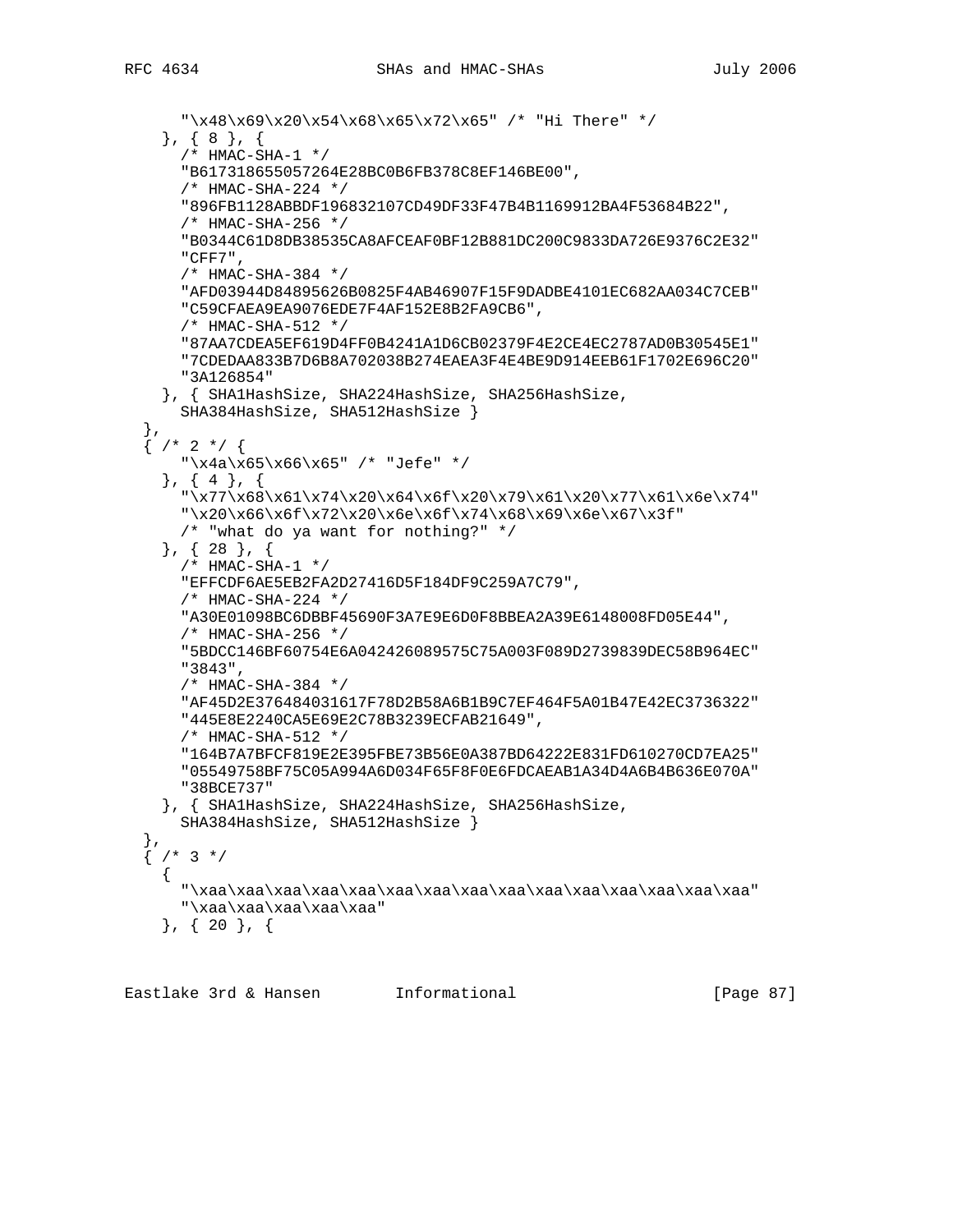"\xdd\xdd\xdd\xdd\xdd\xdd\xdd\xdd\xdd\xdd\xdd\xdd\xdd\xdd\xdd" "\xdd\xdd\xdd\xdd\xdd\xdd\xdd\xdd\xdd\xdd\xdd\xdd\xdd\xdd\xdd" "\xdd\xdd\xdd\xdd\xdd\xdd\xdd\xdd\xdd\xdd\xdd\xdd\xdd\xdd\xdd" "\xdd\xdd\xdd\xdd\xdd" }, { 50 }, { /\* HMAC-SHA-1 \*/ "125D7342B9AC11CD91A39AF48AA17B4F63F175D3", /\* HMAC-SHA-224 \*/ "7FB3CB3588C6C1F6FFA9694D7D6AD2649365B0C1F65D69D1EC8333EA", /\* HMAC-SHA-256 \*/ "773EA91E36800E46854DB8EBD09181A72959098B3EF8C122D9635514CED5" "65FE", /\* HMAC-SHA-384 \*/ "88062608D3E6AD8A0AA2ACE014C8A86F0AA635D947AC9FEBE83EF4E55966" "144B2A5AB39DC13814B94E3AB6E101A34F27", /\* HMAC-SHA-512 \*/ "FA73B0089D56A284EFB0F0756C890BE9B1B5DBDD8EE81A3655F83E33B227" "9D39BF3E848279A722C806B485A47E67C807B946A337BEE8942674278859" "E13292FB" }, { SHA1HashSize, SHA224HashSize, SHA256HashSize, SHA384HashSize, SHA512HashSize } },  $\left\{ \frac{1}{2} \times 4 \times 1 \right\}$  "\x01\x02\x03\x04\x05\x06\x07\x08\x09\x0a\x0b\x0c\x0d\x0e\x0f" "\x10\x11\x12\x13\x14\x15\x16\x17\x18\x19" }, { 25 }, { "\xcd\xcd\xcd\xcd\xcd\xcd\xcd\xcd\xcd\xcd\xcd\xcd\xcd\xcd\xcd" "\xcd\xcd\xcd\xcd\xcd\xcd\xcd\xcd\xcd\xcd\xcd\xcd\xcd\xcd\xcd" "\xcd\xcd\xcd\xcd\xcd\xcd\xcd\xcd\xcd\xcd\xcd\xcd\xcd\xcd\xcd" "\xcd\xcd\xcd\xcd\xcd" }, { 50 }, { /\* HMAC-SHA-1 \*/ "4C9007F4026250C6BC8414F9BF50C86C2D7235DA", /\* HMAC-SHA-224 \*/ "6C11506874013CAC6A2ABC1BB382627CEC6A90D86EFC012DE7AFEC5A", /\* HMAC-SHA-256 \*/ "82558A389A443C0EA4CC819899F2083A85F0FAA3E578F8077A2E3FF46729" "665B", /\* HMAC-SHA-384 \*/ "3E8A69B7783C25851933AB6290AF6CA77A9981480850009CC5577C6E1F57" "3B4E6801DD23C4A7D679CCF8A386C674CFFB", /\* HMAC-SHA-512 \*/ "B0BA465637458C6990E5A8C5F61D4AF7E576D97FF94B872DE76F8050361E" "E3DBA91CA5C11AA25EB4D679275CC5788063A5F19741120C4F2DE2ADEBEB" "10A298DD" }, { SHA1HashSize, SHA224HashSize, SHA256HashSize, SHA384HashSize, SHA512HashSize } },

Eastlake 3rd & Hansen Informational (Page 88)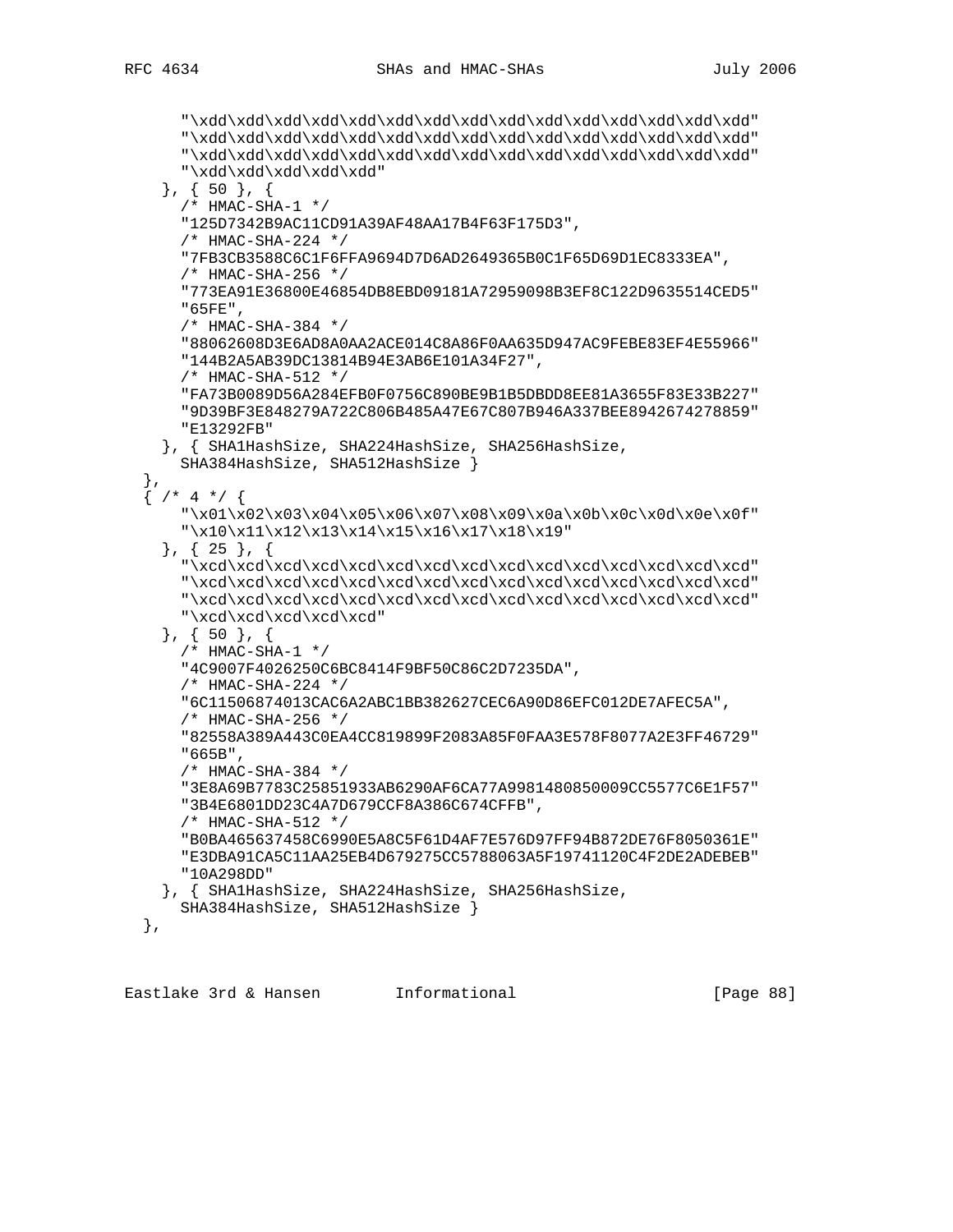```
\{ /* 5 */ {
       "\x0c\x0c\x0c\x0c\x0c\x0c\x0c\x0c\x0c\x0c\x0c\x0c\x0c\x0c\x0c"
       "\x0c\x0c\x0c\x0c\x0c"
     }, { 20 }, {
       "Test With Truncation"
     }, { 20 }, {
      /* HMAC-SHA-1 */
       "4C1A03424B55E07FE7F27BE1",
       /* HMAC-SHA-224 */
       "0E2AEA68A90C8D37C988BCDB9FCA6FA8",
       /* HMAC-SHA-256 */
       "A3B6167473100EE06E0C796C2955552B",
       /* HMAC-SHA-384 */
       "3ABF34C3503B2A23A46EFC619BAEF897",
       /* HMAC-SHA-512 */
       "415FAD6271580A531D4179BC891D87A6"
     }, { 12, 16, 16, 16, 16 }
 },
 { /* 6 */ {
       "\xaa\xaa\xaa\xaa\xaa\xaa\xaa\xaa\xaa\xaa\xaa\xaa\xaa\xaa\xaa"
       "\xaa\xaa\xaa\xaa\xaa\xaa\xaa\xaa\xaa\xaa\xaa\xaa\xaa\xaa\xaa"
       "\xaa\xaa\xaa\xaa\xaa\xaa\xaa\xaa\xaa\xaa\xaa\xaa\xaa\xaa\xaa"
       "\xaa\xaa\xaa\xaa\xaa\xaa\xaa\xaa\xaa\xaa\xaa\xaa\xaa\xaa\xaa"
       "\xaa\xaa\xaa\xaa\xaa\xaa\xaa\xaa\xaa\xaa\xaa\xaa\xaa\xaa\xaa"
       "\xaa\xaa\xaa\xaa\xaa\xaa\xaa\xaa\xaa\xaa\xaa\xaa\xaa\xaa\xaa"
       "\xaa\xaa\xaa\xaa\xaa\xaa\xaa\xaa\xaa\xaa\xaa\xaa\xaa\xaa\xaa"
       "\xaa\xaa\xaa\xaa\xaa\xaa\xaa\xaa\xaa\xaa\xaa\xaa\xaa\xaa\xaa"
       "\xaa\xaa\xaa\xaa\xaa\xaa\xaa\xaa\xaa\xaa\xaa"
     }, { 80, 131 }, {
       "Test Using Larger Than Block-Size Key - Hash Key First"
     }, { 54 }, {
       /* HMAC-SHA-1 */
       "AA4AE5E15272D00E95705637CE8A3B55ED402112",
       /* HMAC-SHA-224 */
       "95E9A0DB962095ADAEBE9B2D6F0DBCE2D499F112F2D2B7273FA6870E",
       /* HMAC-SHA-256 */
       "60E431591EE0B67F0D8A26AACBF5B77F8E0BC6213728C5140546040F0EE3"
       "7F54",
       /* HMAC-SHA-384 */
       "4ECE084485813E9088D2C63A041BC5B44F9EF1012A2B588F3CD11F05033A"
       "C4C60C2EF6AB4030FE8296248DF163F44952",
       /* HMAC-SHA-512 */
       "80B24263C7C1A3EBB71493C1DD7BE8B49B46D1F41B4AEEC1121B013783F8"
       "F3526B56D037E05F2598BD0FD2215D6A1E5295E64F73F63F0AEC8B915A98"
       "5D786598"
     }, { SHA1HashSize, SHA224HashSize, SHA256HashSize,
      SHA384HashSize, SHA512HashSize }
  },
```
Eastlake 3rd & Hansen Informational [Page 89]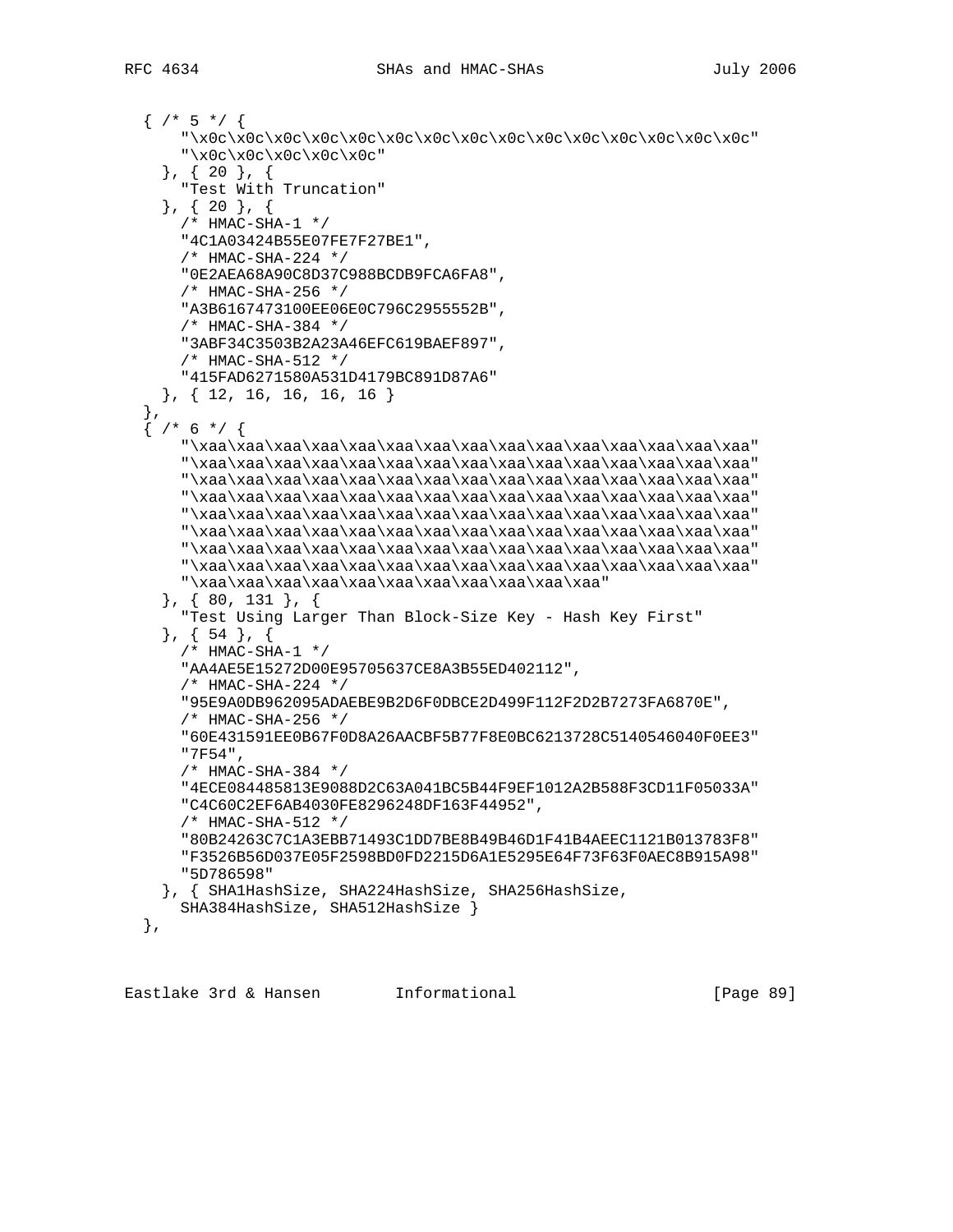```
\{ /* 7 */ {
     "\xaa\xaa\xaa\xaa\xaa\xaa\xaa\xaa\xaa\xaa\xaa\xaa\xaa\xaa\xaa"
     "\xaa\xaa\xaa\xaa\xaa\xaa\xaa\xaa\xaa\xaa\xaa\xaa\xaa\xaa\xaa"
     "\xaa\xaa\xaa\xaa\xaa\xaa\xaa\xaa\xaa\xaa\xaa\xaa\xaa\xaa\xaa"
     "\xaa\xaa\xaa\xaa\xaa\xaa\xaa\xaa\xaa\xaa\xaa\xaa\xaa\xaa\xaa"
     "\xaa\xaa\xaa\xaa\xaa\xaa\xaa\xaa\xaa\xaa\xaa\xaa\xaa\xaa\xaa"
     "\xaa\xaa\xaa\xaa\xaa\xaa\xaa\xaa\xaa\xaa\xaa\xaa\xaa\xaa\xaa"
     "\xaa\xaa\xaa\xaa\xaa\xaa\xaa\xaa\xaa\xaa\xaa\xaa\xaa\xaa\xaa"
     "\xaa\xaa\xaa\xaa\xaa\xaa\xaa\xaa\xaa\xaa\xaa\xaa\xaa\xaa\xaa"
     "\xaa\xaa\xaa\xaa\xaa\xaa\xaa\xaa\xaa\xaa\xaa"
   }, { 80, 131 }, {
     "Test Using Larger Than Block-Size Key and "
     "Larger Than One Block-Size Data",
     "\x54\x68\x69\x73\x20\x69\x73\x20\x61\x20\x74\x65\x73\x74\x20"
     "\x75\x73\x69\x6e\x67\x20\x61\x20\x6c\x61\x72\x67\x65\x72\x20"
     "\x74\x68\x61\x6e\x20\x62\x6c\x6f\x63\x6b\x2d\x73\x69\x7a\x65"
     "\x20\x6b\x65\x79\x20\x61\x6e\x64\x20\x61\x20\x6c\x61\x72\x67"
     "\x65\x72\x20\x74\x68\x61\x6e\x20\x62\x6c\x6f\x63\x6b\x2d\x73"
     "\x69\x7a\x65\x20\x64\x61\x74\x61\x2e\x20\x54\x68\x65\x20\x6b"
     "\x65\x79\x20\x6e\x65\x65\x64\x73\x20\x74\x6f\x20\x62\x65\x20"
     "\x68\x61\x73\x68\x65\x64\x20\x62\x65\x66\x6f\x72\x65\x20\x62"
     "\x65\x69\x6e\x67\x20\x75\x73\x65\x64\x20\x62\x79\x20\x74\x68"
     "\x65\x20\x48\x4d\x41\x43\x20\x61\x6c\x67\x6f\x72\x69\x74\x68"
     "\x6d\x2e"
     /* "This is a test using a larger than block-size key and a "
         "larger than block-size data. The key needs to be hashed "
         "before being used by the HMAC algorithm." */
   }, { 73, 152 }, {
     /* HMAC-SHA-1 */
     "E8E99D0F45237D786D6BBAA7965C7808BBFF1A91",
     /* HMAC-SHA-224 */
     "3A854166AC5D9F023F54D517D0B39DBD946770DB9C2B95C9F6F565D1",
     /* HMAC-SHA-256 */
     "9B09FFA71B942FCB27635FBCD5B0E944BFDC63644F0713938A7F51535C3A"
     "35E2",
     /* HMAC-SHA-384 */
     "6617178E941F020D351E2F254E8FD32C602420FEB0B8FB9ADCCEBB82461E"
     "99C5A678CC31E799176D3860E6110C46523E",
     /* HMAC-SHA-512 */
     "E37B6A775DC87DBAA4DFA9F96E5E3FFDDEBD71F8867289865DF5A32D20CD"
     "C944B6022CAC3C4982B10D5EEB55C3E4DE15134676FB6DE0446065C97440"
     "FA8C6A58"
   }, { SHA1HashSize, SHA224HashSize, SHA256HashSize,
     SHA384HashSize, SHA512HashSize }
 }
```
Eastlake 3rd & Hansen Informational [Page 90]

};

/\*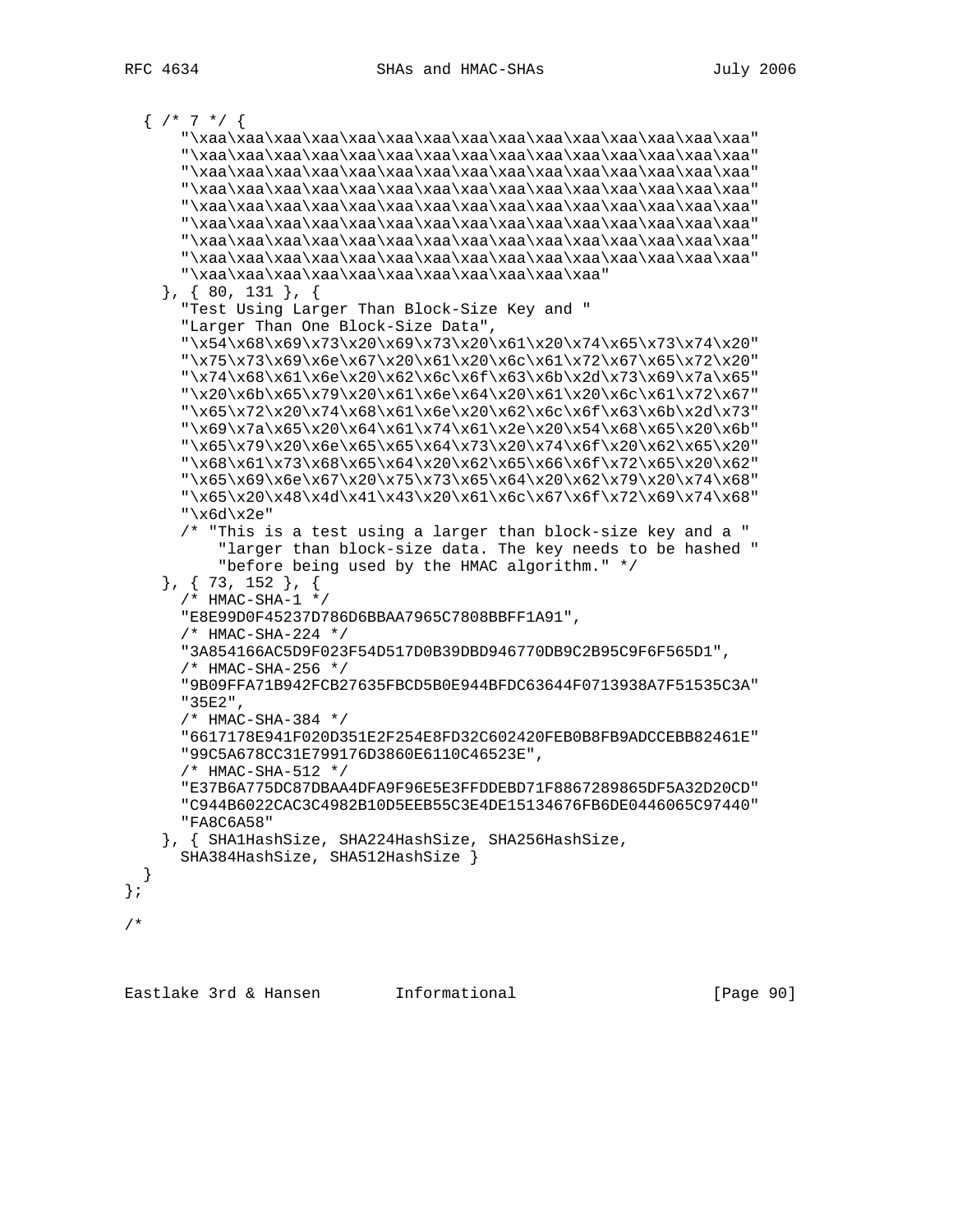```
 * Check the hash value against the expected string, expressed in hex
  */
static const char hexdigits[] = "0123456789ABCDEF";
int checkmatch(const unsigned char *hashvalue,
   const char *hexstr, int hashsize)
{
  int i;
  for (i = 0; i < hashsize; ++i) {
     if (*hexstr++ != hexdigits[(hashvalue[i] >> 4) & 0xF])
      return 0;
    if (*hexstr++ != hexdigits[hashvalue[i] & 0xF]) return 0;
   }
  return 1;
}
/*
  * Print the string, converting non-printable characters to "."
 */
void printstr(const char *str, int len)
{
 for ( ; len-- > 0; str++)
    putchar(isprint((unsigned char)*str) ? *str : '.');
}
/*
  * Print the string, converting non-printable characters to hex "## ".
  */
void printxstr(const char *str, int len)
{
 for ( ; len-- > 0; str++)
    printf("%c%c ", hexdigits[(*str >> 4) & 0xF],
      hexdigits[*str & 0xF]);
}
/*
  * Print a usage message.
 */
void usage(const char *argv0)
{
  fprintf(stderr,
     "Usage:\n"
    "Common options: [-h \text{ hash}] [-w] -x] [-H]\n\frac{m}{m} "Standard tests:\n"
      "\t%s [-m] [-1 loopcount] [-t test#] [-e]\n"
       "\t\t[-r randomseed] [-R randomloop-count] "
         "[-p] [-P|-X]\n"
     "Hash a string:\n"
       "\t%s [-S expectedresult] -s hashstr [-k key]\n"
```
Eastlake 3rd & Hansen Informational [Page 91]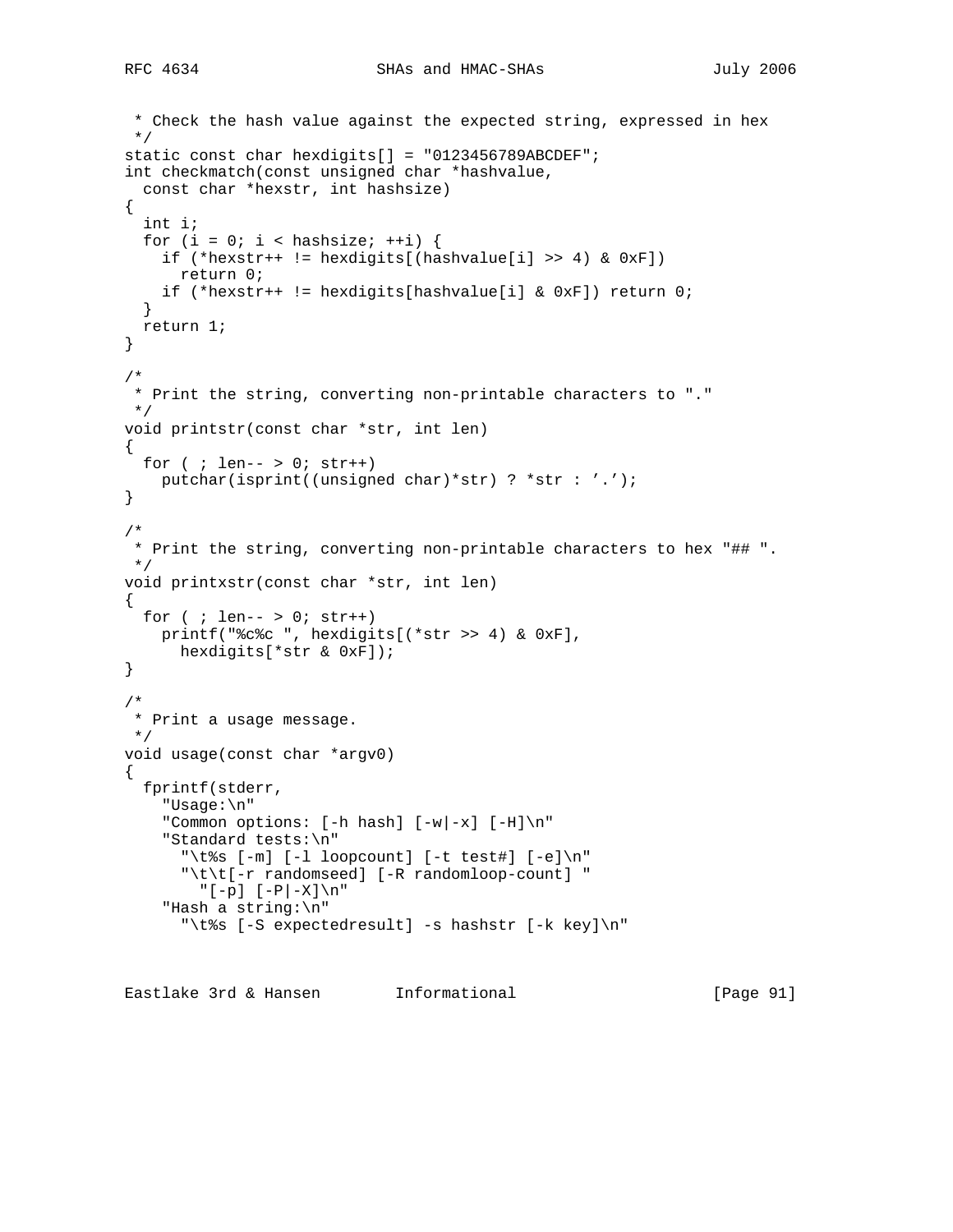```
 "Hash a file:\n"
  "\t%s [-S expectedresult] -f file [-k key]\n"
 "Hash a file, ignoring whitespace:\n"
  "\t%s [-S expectedresult] -F file [-k key]\n"
 "Additional bits to add in: [-B bitcount -b bits]\n"
 "-h\thash to test: "
  "0|SHA1, 1|SHA224, 2|SHA256, 3|SHA384, 4|SHA512\n"
```

```
 "-m\tperform hmac test\n"
     "-k\tkey for hmac test\n"
     "-t\ttest case to run, 1-10\n"
     "-l\thow many times to run the test\n"
     "-e\ttest error returns\n"
     "-p\tdo not print results\n"
     "-P\tdo not print PASSED/FAILED\n"
     "-X\tprint FAILED, but not PASSED\n"
     "-r\tseed for random test\n"
     "-R\thow many times to run random test\n"
     "-s\tstring to hash\n"
     "-S\texpected result of hashed string, in hex\n"
     "-w\toutput hash in raw format\n"
     "-x\toutput hash in hex format\n"
     "-B\t# extra bits to add in after string or file input\n"
     "-b\textra bits to add (high order bits of #, 0# or 0x#)\n"
     "-H\tinput hashstr or randomseed is in hex\n"
     , argv0, argv0, argv0, argv0);
  exit(1);}
/*
  * Print the results and PASS/FAIL.
 */
void printResult(uint8_t *Message_Digest, int hashsize,
    const char *hashname, const char *testtype, const char *testname,
   const char *resultarray, int printResults, int printPassFail)
{
   int i, k;
   if (printResults == PRINTTEXT) {
   putchar('\t t');
    for (i = 0; i < hashsize ; ++i) {
       putchar(hexdigits[(Message_Digest[i] >> 4) & 0xF]);
      putchar(hexdigits[Message_Digest[i] & 0xF]);
      putchar(' ');
     }
   putchar('\n\n\chi);
   } else if (printResults == PRINTRAW) {
    fwrite(Message_Digest, 1, hashsize, stdout);
   } else if (printResults == PRINTHEX) {
    for (i = 0; i < hashsize ; ++i) {
```
Eastlake 3rd & Hansen Informational [Page 92]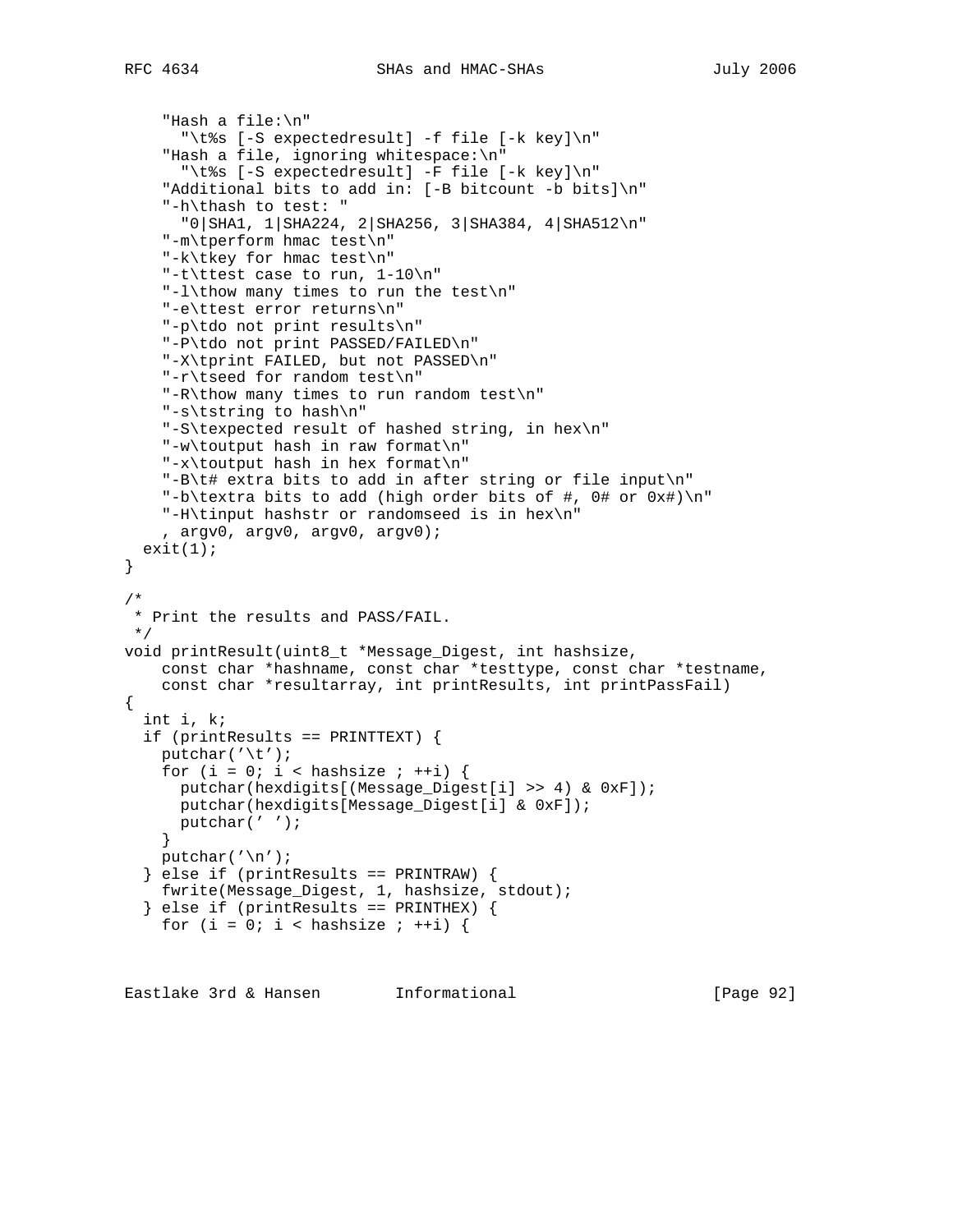```
RFC 4634 SHAs and HMAC-SHAs July 2006
```

```
 putchar(hexdigits[(Message_Digest[i] >> 4) & 0xF]);
      putchar(hexdigits[Message_Digest[i] & 0xF]);
 }
    putchar('\n');
   }
   if (printResults && resultarray) {
    printf(" Should match:\n\t");
    for (i = 0, k = 0; i < hashsize; i++, k += 2) {
      putchar(resultarray[k]);
      putchar(resultarray[k+1]);
      putchar(' ');
     }
   putchar('\n\n\chi);
   }
   if (printPassFail && resultarray) {
     int ret = checkmatch(Message_Digest, resultarray, hashsize);
     if ((printPassFail == PRINTPASSFAIL) || !ret)
      printf("%s %s %s: %s\n", hashname, testtype, testname,
         ret ? "PASSED" : "FAILED");
   }
}
/*
 * Exercise a hash series of functions. The input is the testarray,
 * repeated repeatcount times, followed by the extrabits. If the
  * result is known, it is in resultarray in uppercase hex.
 */
int hash(int testno, int loopno, int hashno,
  const char *testarray, int length, long repeatcount,
   int numberExtrabits, int extrabits, const unsigned char *keyarray,
   int keylen, const char *resultarray, int hashsize, int printResults,
   int printPassFail)
{
  USHAContext sha;
  HMACContext hmac;
  int err, i;
  uint8_t Message_Digest[USHAMaxHashSize];
  char buf[20];
   if (printResults == PRINTTEXT) {
    printf("\nTest %d: Iteration %d, Repeat %ld\n\t'", testno+1,
       loopno, repeatcount);
    printstr(testarray, length);
   print(f("'\n\nt'"); printxstr(testarray, length);
   print(f("'\n');
```
Eastlake 3rd & Hansen Informational [Page 93]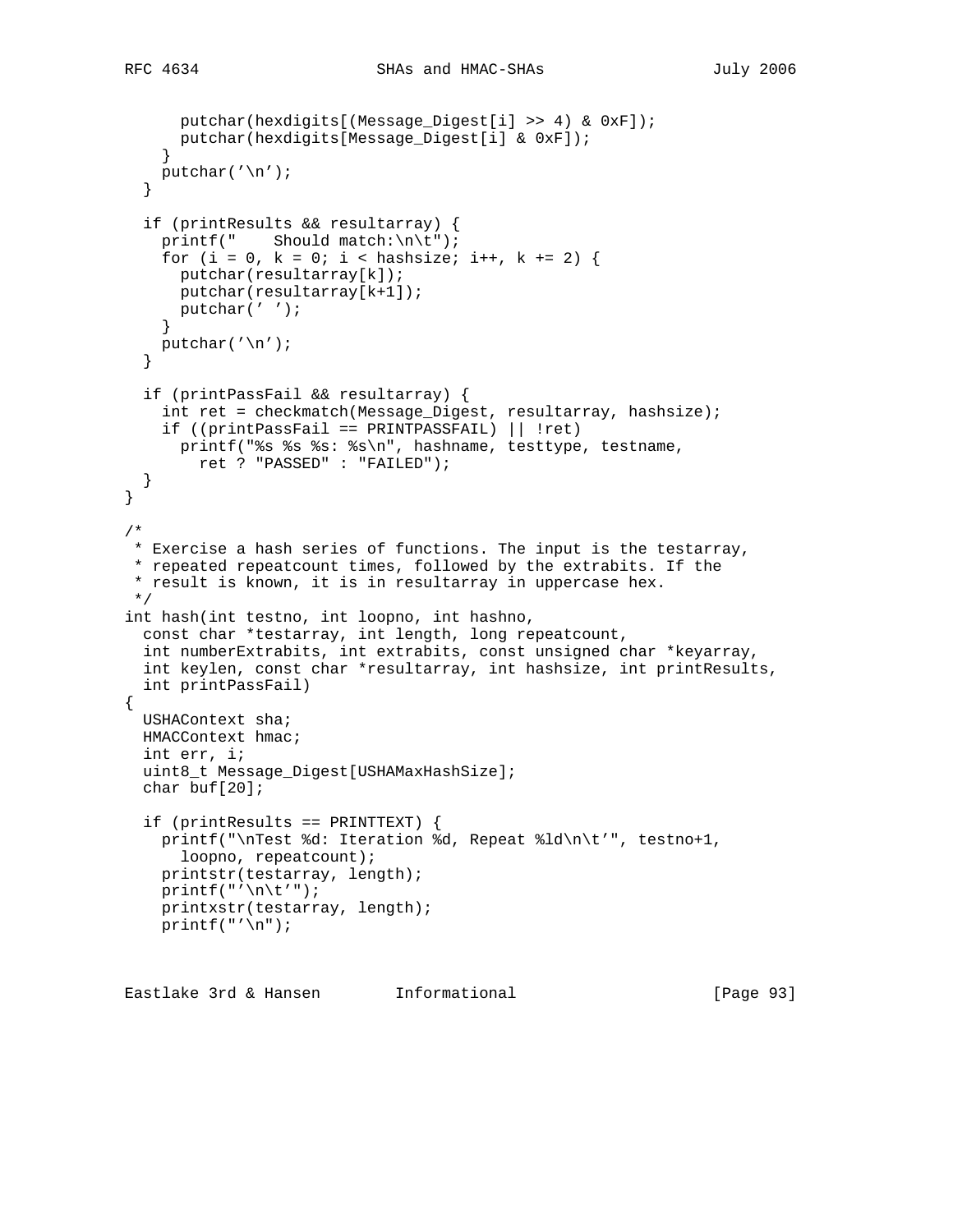```
 printf(" Length=%d bytes (%d bits), ", length, length * 8);
    printf("ExtraBits %d: %2.2x\n", numberExtrabits, extrabits);
  }
memset(&sha, '\343', sizeof(sha)); /* force bad data into struct */
memset(&hmac, '\343', sizeof(hmac));
  err = keyarray ? hmacReset(&hmac, hashes[hashno].whichSha,
                              keyarray, keylen) :
                    USHAReset(&sha, hashes[hashno].whichSha);
  if (err != shaSuccess) {
    fprintf(stderr, "hash(): %sReset Error %d.\n",
            keyarray ? "hmac" : "sha", err);
    return err;
  }
 for (i = 0; i < repeatcount; ++i) {
    err = keyarray ? hmacInput(&hmac, (const uint8_t *) testarray,
                                length) :
                      USHAInput(&sha, (const uint8_t *) testarray,
                                length);
    if (err != shaSuccess) {
      fprintf(stderr, "hash(): %sInput Error %d.\n",
              keyarray ? "hmac" : "sha", err);
      return err;
    }
  }
  if (numberExtrabits > 0) {
    err = keyarray ? hmacFinalBits(&hmac, (uint8_t) extrabits,
                                    numberExtrabits) :
                      USHAFinalBits(&sha, (uint8_t) extrabits,
                                    numberExtrabits);
    if (err != shaSuccess) {
      fprintf(stderr, "hash(): %sFinalBits Error %d.\n",
              keyarray ? "hmac" : "sha", err);
      return err;
    }
  }
  err = keyarray ? hmacResult(&hmac, Message_Digest) :
                   USHAResult(&sha, Message_Digest);
  if (err != shaSuccess) {
    fprintf(stderr, "hash(): %s Result Error %d, could not "
       "compute message digest.\n", keyarray ? "hmac" : "sha", err);
    return err;
  }
  sprintf(buf, "%d", testno+1);
```
Eastlake 3rd & Hansen Informational [Page 94]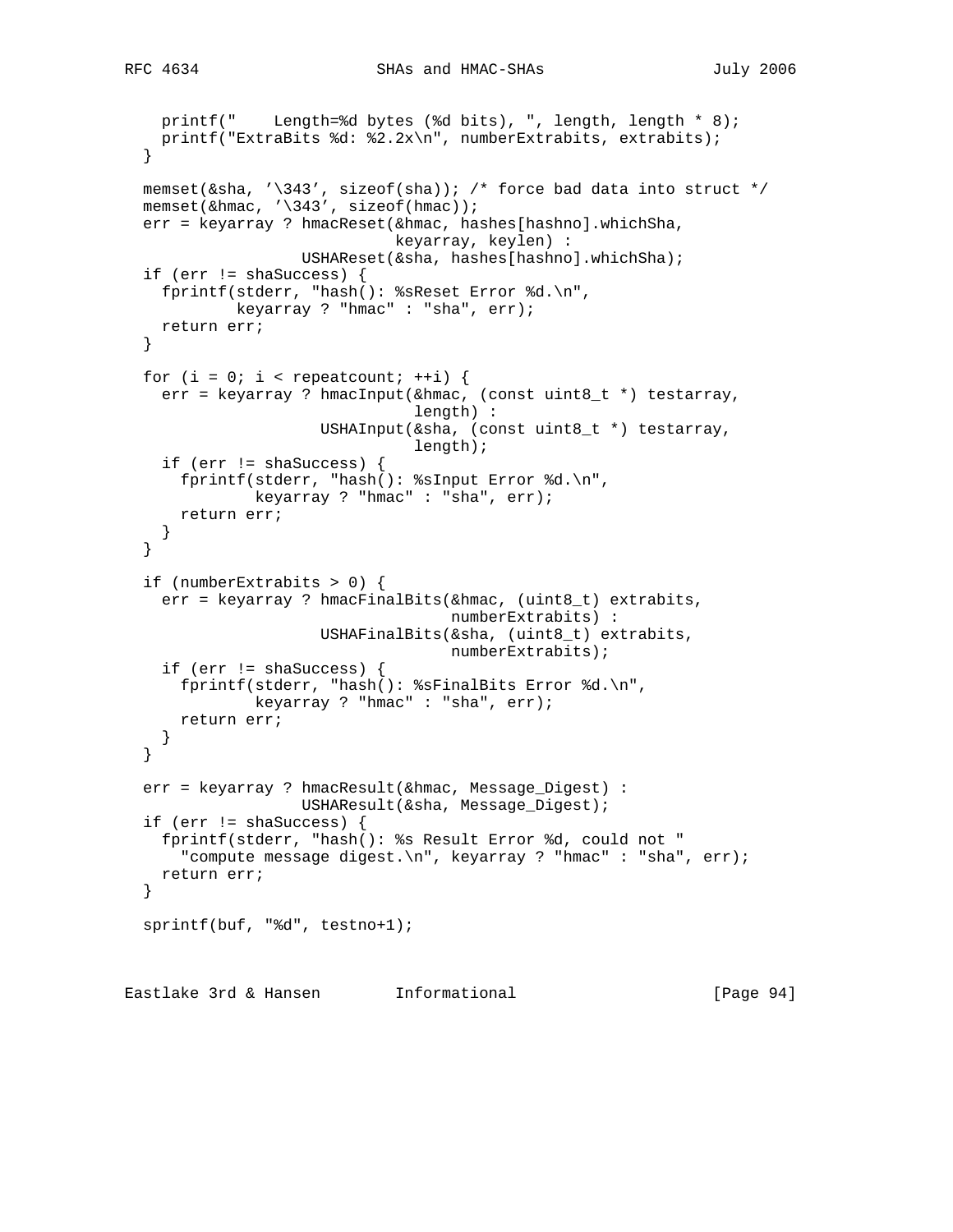```
 printResult(Message_Digest, hashsize, hashes[hashno].name,
    keyarray ? "hmac standard test" : "sha standard test", buf,
    resultarray, printResults, printPassFail);
  return err;
}
/*
  * Exercise a hash series of functions. The input is a filename.
 * If the result is known, it is in resultarray in uppercase hex.
 */
int hashfile(int hashno, const char *hashfilename, int bits,
   int bitcount, int skipSpaces, const unsigned char *keyarray,
   int keylen, const char *resultarray, int hashsize,
   int printResults, int printPassFail)
{
  USHAContext sha;
  HMACContext hmac;
  int err, nread, c;
  unsigned char buf[4096];
  uint8_t Message_Digest[USHAMaxHashSize];
  unsigned char cc;
  FILE *hashfp = (strcmp(hashfilename, "-") == 0) ? stdin :
    fopen(hashfilename, "r");
   if (!hashfp) {
    fprintf(stderr, "cannot open file '%s'\n", hashfilename);
    return shaStateError;
   }
 memset(&sha, '\343', sizeof(sha)); /* force bad data into struct */
  memset(&hmac, '\343', sizeof(hmac));
   err = keyarray ? hmacReset(&hmac, hashes[hashno].whichSha,
                              keyarray, keylen) :
                    USHAReset(&sha, hashes[hashno].whichSha);
   if (err != shaSuccess) {
    fprintf(stderr, "hashfile(): %sReset Error %d.\n",
            keyarray ? "hmac" : "sha", err);
    return err;
   }
   if (skipSpaces)
   while ((c = getc(hashfp)) != EOF) {
      if (!isspace(c)) {
       cc = (unsigned char)c;
        err = keyarray ? hmacInput(&hmac, &cc, 1) :
                          USHAInput(&sha, &cc, 1);
Eastlake 3rd & Hansen Informational [Page 95]
```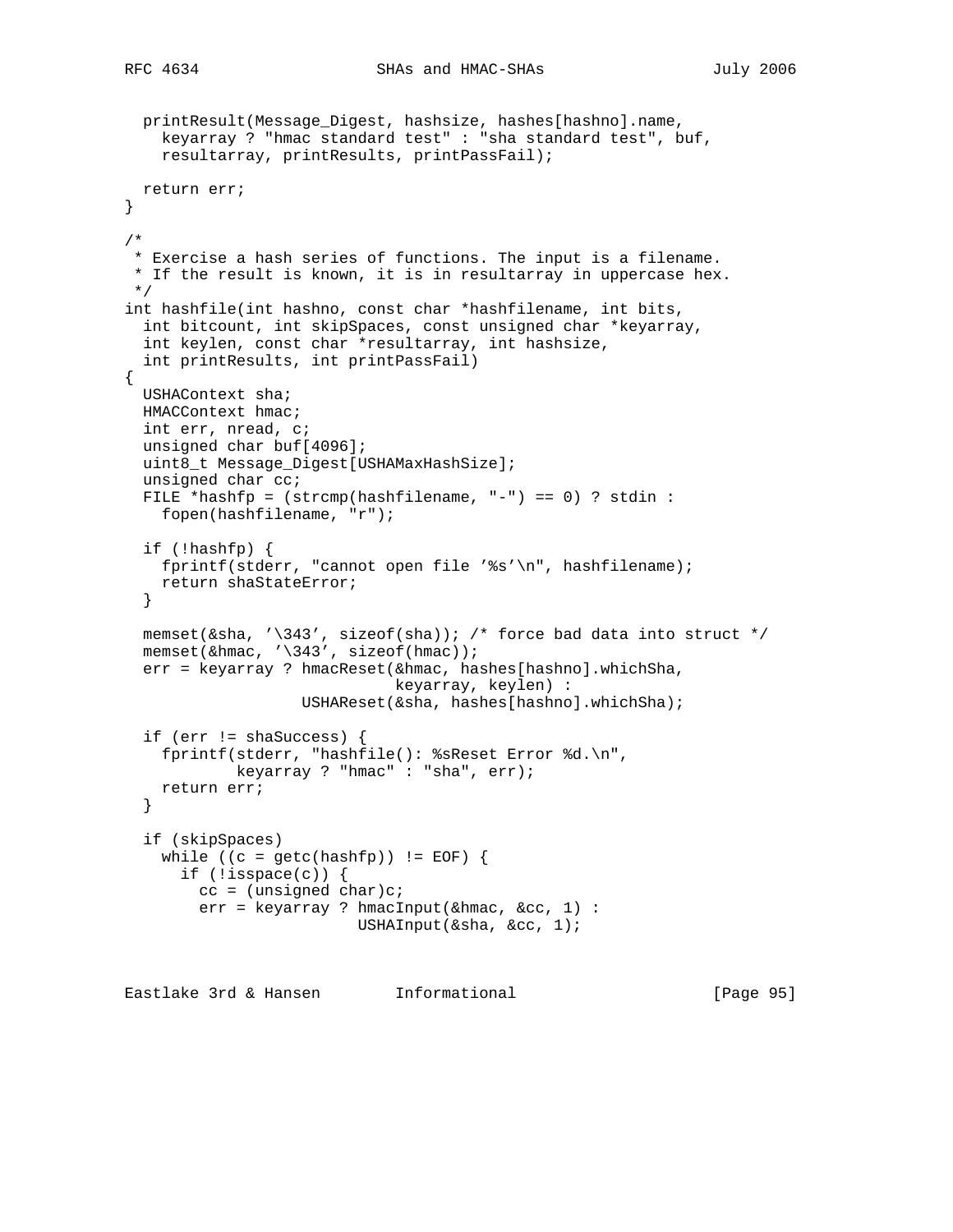```
 if (err != shaSuccess) {
           fprintf(stderr, "hashfile(): %sInput Error %d.\n",
                   keyarray ? "hmac" : "sha", err);
           if (hashfp != stdin) fclose(hashfp);
           return err;
 }
       }
     }
   else
   while ((nread = fread(buf, 1, sizeof(buf), hashfp)) > 0) {
      err = keyarray ? hmacInput(&hmac, buf, nread) :
                       USHAInput(&sha, buf, nread);
       if (err != shaSuccess) {
         fprintf(stderr, "hashfile(): %s Error %d.\n",
                keyarray ? "hmacInput" : "shaInput", err);
        if (hashfp != stdin) fclose(hashfp);
        return err;
       }
     }
   if (bitcount > 0)
     err = keyarray ? hmacFinalBits(&hmac, bits, bitcount) :
                   USHAFinalBits(&sha, bits, bitcount);
   if (err != shaSuccess) {
     fprintf(stderr, "hashfile(): %s Error %d.\n",
             keyarray ? "hmacResult" : "shaResult", err);
    if (hashfp != stdin) fclose(hashfp);
    return err;
   }
   err = keyarray ? hmacResult(&hmac, Message_Digest) :
                    USHAResult(&sha, Message_Digest);
   if (err != shaSuccess) {
    fprintf(stderr, "hashfile(): %s Error %d.\n",
            keyarray ? "hmacResult" : "shaResult", err);
    if (hashfp != stdin) fclose(hashfp);
    return err;
   }
  printResult(Message_Digest, hashsize, hashes[hashno].name, "file",
   hashfilename, resultarray, printResults, printPassFail);
   if (hashfp != stdin) fclose(hashfp);
   return err;
}
/*
 * Exercise a hash series of functions through multiple permutations.
Eastlake 3rd & Hansen Informational [Page 96]
```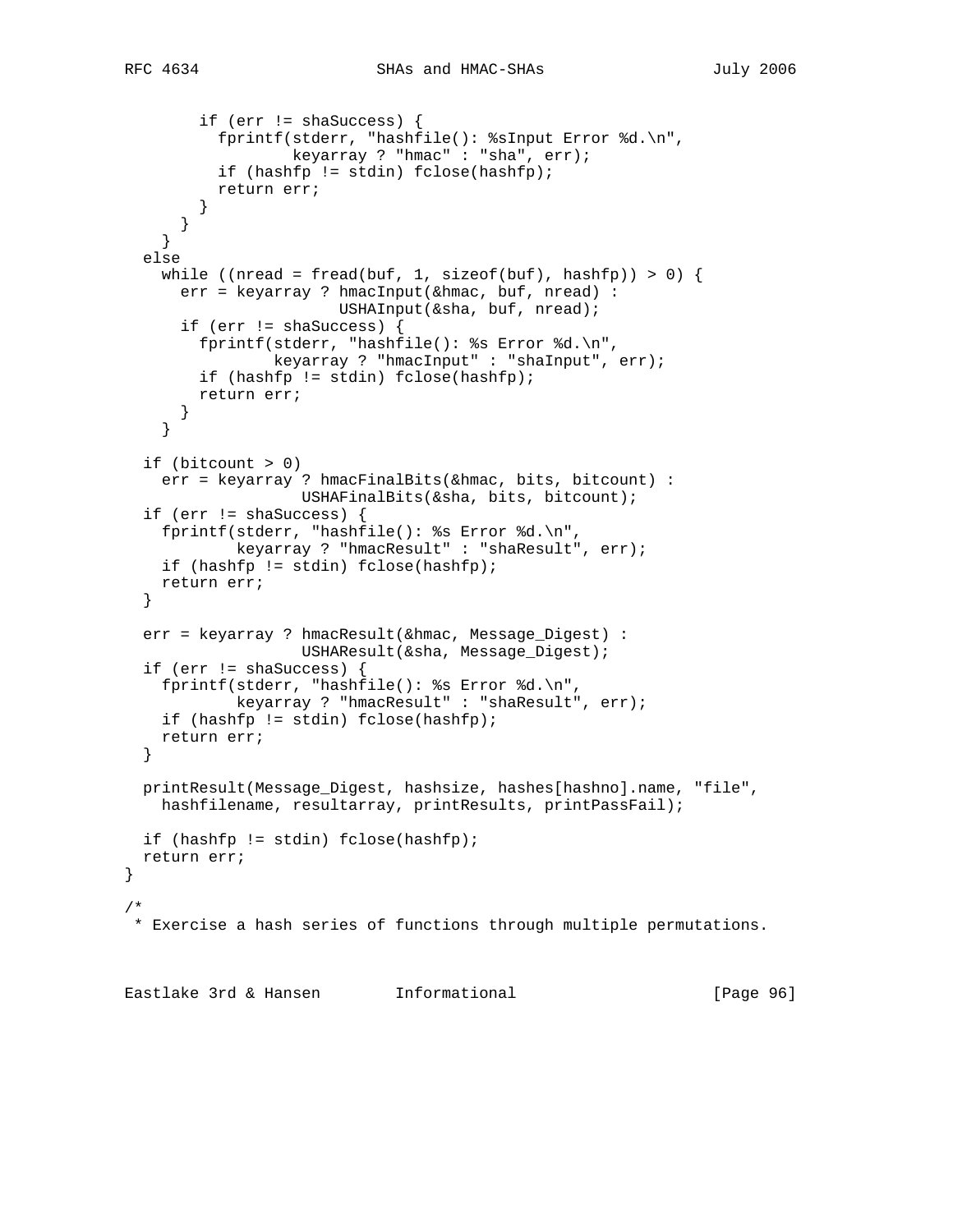```
 * The input is an initial seed. That seed is replicated 3 times.
  * For 1000 rounds, the previous three results are used as the input.
  * This result is then checked, and used to seed the next cycle.
  * If the result is known, it is in resultarrays in uppercase hex.
 */
void randomtest(int hashno, const char *seed, int hashsize,
     const char **resultarrays, int randomcount,
     int printResults, int printPassFail)
{
   int i, j; char buf[20];
  unsigned char SEED[USHAMaxHashSize], MD[1003][USHAMaxHashSize];
   /* INPUT: Seed - A random seed n bits long */
   memcpy(SEED, seed, hashsize);
   if (printResults == PRINTTEXT) {
   printf("%s random test seed= '", hashes[hashno].name);
    printxstr(seed, hashsize);
   print(f("'\n');
   }
  for (j = 0; j < randomcount; j++) {
    /* MDO = MD1 = MD2 = Seed; * memcpy(MD[0], SEED, hashsize);
     memcpy(MD[1], SEED, hashsize);
     memcpy(MD[2], SEED, hashsize);
    for (i=3; i<1003; i++) {
       /* Mi = MDi-3 || MDi-2 || MDi-1; */
      USHAContext Mi;
      memset(&Mi, '\343', sizeof(Mi)); /* force bad data into struct */
       USHAReset(&Mi, hashes[hashno].whichSha);
       USHAInput(&Mi, MD[i-3], hashsize);
      USHAInput(&Mi, MD[i-2], hashsize);
      USHAInput(&Mi, MD[i-1], hashsize);
     /* MDi = SHA(Mi); */
      USHAResult(&Mi, MD[i]);
     }
    /* MDj = Seed = MDi; */
    memcpy(SEED, MD[i-1], hashsize);
     /* OUTPUT: MDj */
     sprintf(buf, "%d", j);
     printResult(SEED, hashsize, hashes[hashno].name, "random test",
      buf, resultarrays ? resultarrays[j] : 0, printResults,
      (j < RANDOMCOUNT) ? printPassFail : 0);
   }
}
```
Eastlake 3rd & Hansen Informational [Page 97]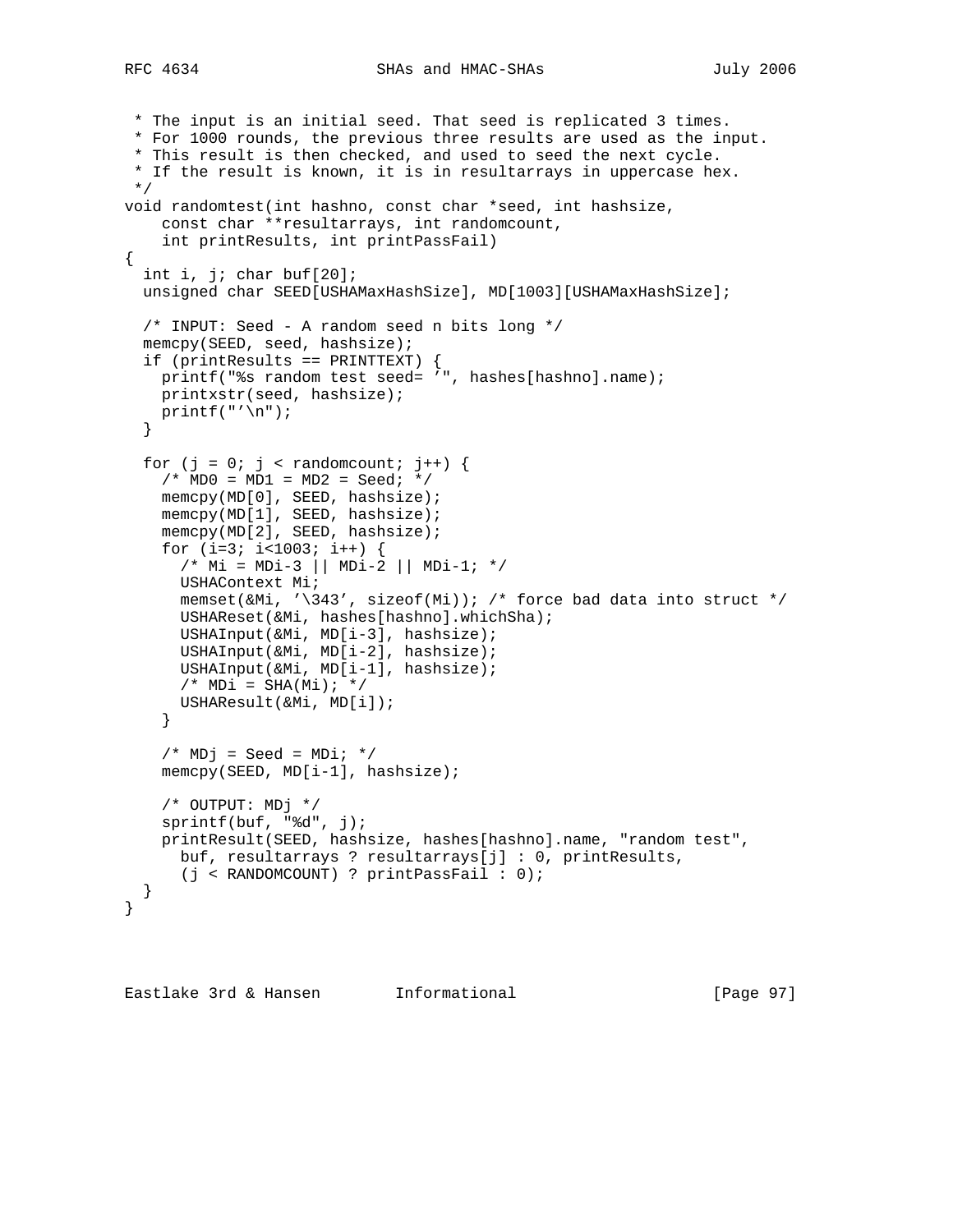```
/*
 * Look up a hash name.
 */
int findhash(const char *argv0, const char *opt)
{
   int i;
  const char *names[HASHCOUNT][2] = {
  {\{  "0", "sha1" } \}, {\{  "1", "sha224" } \}, {\{  "2", "sha256" } \},\{ "3", "sha384" }, \{ "4", "sha512" }
   };
 for (i = 0; i < HASHCOUNT; i++)if ((\text{strcmp}(\text{opt}, \text{names}[i][0]) == 0)(s\ncasecmp(opt, names[i][1]) == 0)) return i;
  fprintf(stderr, "%s: Unknown hash name: '%s'\n", argv0, opt);
  usage(argv0);
  return 0;
}
/*
 * Run some tests that should invoke errors.
 */
void testErrors(int hashnolow, int hashnohigh, int printResults,
    int printPassFail)
{
  USHAContext usha;
  uint8_t Message_Digest[USHAMaxHashSize];
   int hashno, err;
  for (hashno = hashnolow; hashno <= hashnohigh; hashno++) {
     memset(&usha, '\343', sizeof(usha)); /* force bad data */
     USHAReset(&usha, hashno);
    USHAResult(&usha, Message_Digest);
     err = USHAInput(&usha, (const unsigned char *)"foo", 3);
     if (printResults == PRINTTEXT)
     printf ("\nError %d. Should be %d.\n", err, shaStateError);
     if ((printPassFail == PRINTPASSFAIL) ||
         ((printPassFail == PRINTFAIL) && (err != shaStateError)))
       printf("%s se: %s\n", hashes[hashno].name,
         (err == shaStateError) ? "PASSED" : "FAILED");
    err = USHAFinalBits(&usha, 0x80, 3);
     if (printResults == PRINTTEXT)
      printf ("\nError %d. Should be %d.\n", err, shaStateError);
     if ((printPassFail == PRINTPASSFAIL) ||
         ((printPassFail == PRINTFAIL) && (err != shaStateError)))
```
Eastlake 3rd & Hansen Informational [Page 98]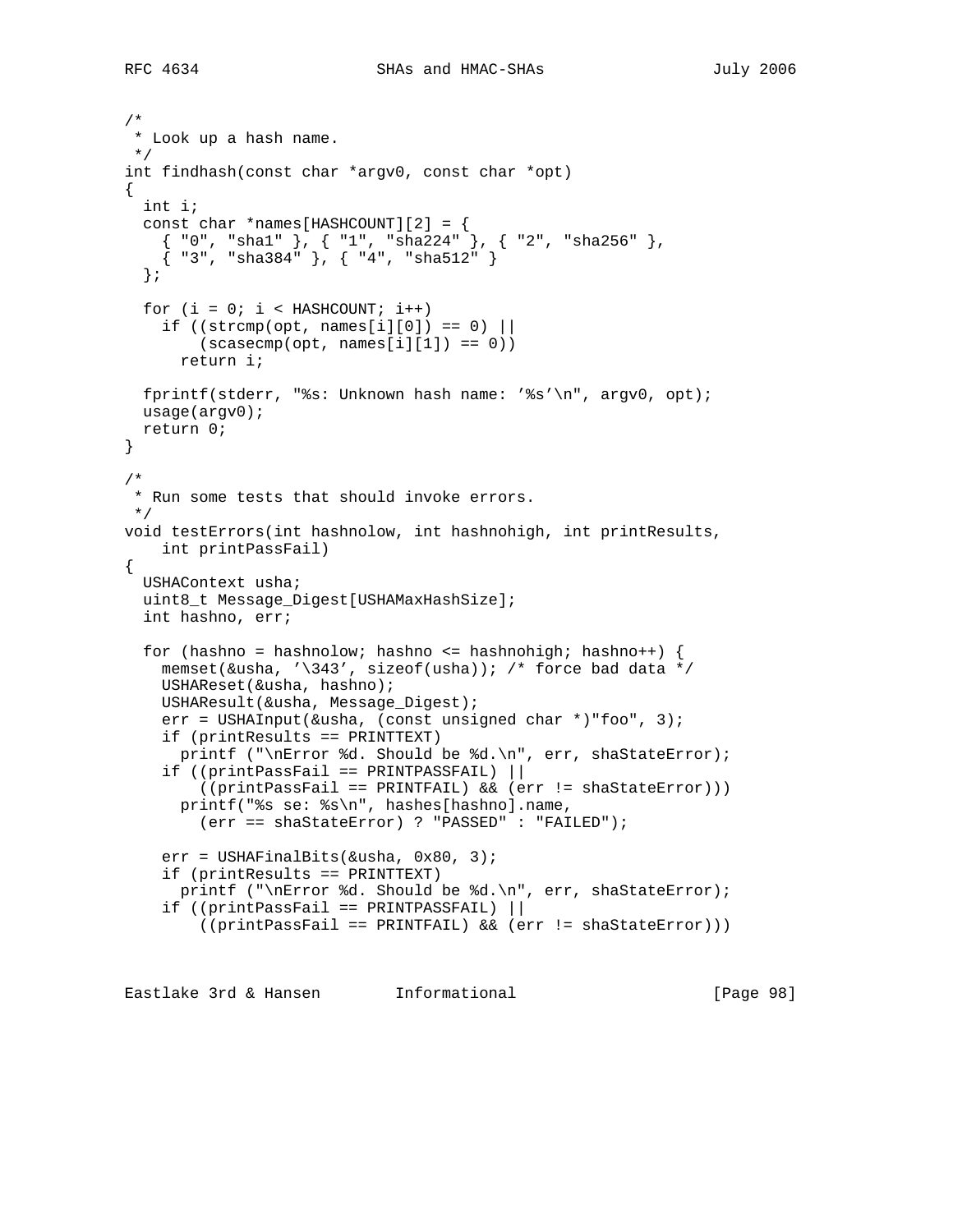```
 printf("%s se: %s\n", hashes[hashno].name,
         (err == shaStateError) ? "PASSED" : "FAILED");
    err = USHAReset(0, hashes[hashno].whichSha);
     if (printResults == PRINTTEXT)
       printf("\nError %d. Should be %d.\n", err, shaNull);
     if ((printPassFail == PRINTPASSFAIL) ||
         ((printPassFail == PRINTFAIL) && (err != shaNull)))
       printf("%s usha null: %s\n", hashes[hashno].name,
         (err == shaNull) ? "PASSED" : "FAILED");
     switch (hashno) {
     case SHA1: err = SHA1Reset(0); break;
      case SHA224: err = SHA224Reset(0); break;
      case SHA256: err = SHA256Reset(0); break;
      case SHA384: err = SHA384Reset(0); break;
      case SHA512: err = SHA512Reset(0); break;
 }
     if (printResults == PRINTTEXT)
       printf("\nError %d. Should be %d.\n", err, shaNull);
     if ((printPassFail == PRINTPASSFAIL) ||
        ((printPassFail == PRINTFAIL) && (err != shaNull)))
       printf("%s sha null: %s\n", hashes[hashno].name,
         (err == shaNull) ? "PASSED" : "FAILED");
   }
}
/* replace a hex string in place with its value */
int unhexStr(char *hexstr)
{
  char *o = hexstr;
  int len = 0, nibble1 = 0, nibble2 = 0;
   if (!hexstr) return 0;
  for ( ; *hexstr; hexstr++) {
     if (isalpha((int)(unsigned char)(*hexstr))) {
     nibble1 = tolower(*hexstr) - 'a' + 10; } else if (isdigit((int)(unsigned char)(*hexstr))) {
     nibble1 = *hexstr - '0';
     } else {
     printf("\nError: bad hex character '%c'\n", *hexstr);
 }
     if (!*++hexstr) break;
     if (isalpha((int)(unsigned char)(*hexstr))) {
     nibble2 = tolower(*hexstr) - 'a' + 10;
     } else if (isdigit((int)(unsigned char)(*hexstr))) {
     nibble2 = *hexstr - '0';
     } else {
     printf("\nError: bad hex character '%c'\n", *hexstr);
```
Eastlake 3rd & Hansen Informational [Page 99]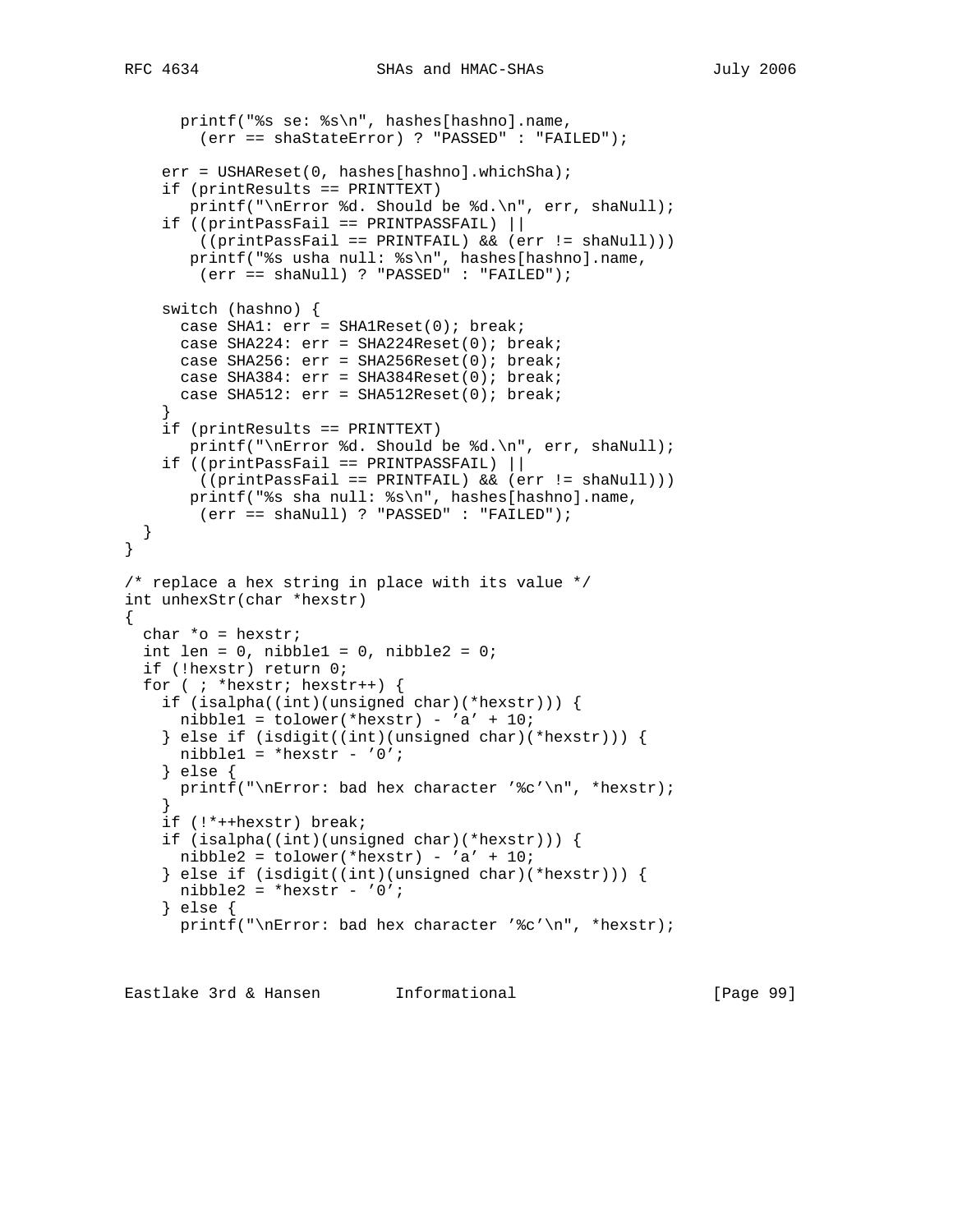```
 }
    *o++ = (char) ((nibble1 << 4) | nibble2);
    len++;
   }
  return len;
}
int main(int argc, char **argv)
{
  int i, err;
  int loopno, loopnohigh = 1;
 int hashno, hashnolow = 0, hashnohigh = HASHCOUNT - 1;
  int testno, testnolow = 0, testnohigh;
  int ntestnohigh = 0;
  int printResults = PRINTTEXT;
  int printPassFail = 1;
   int checkErrors = 0;
 char *hashstr = 0;
  int hashlen = 0;
 const char *resultstr = 0;
  char *randomseedstr = 0;
  int runHmacTests = 0;
 char *hmacKey = 0;
  int hmaclen = 0;
  int randomcount = RANDOMCOUNT;
   const char *hashfilename = 0;
 const char *hashFilename = 0;
  int extrabits = 0, numberExtrabits = 0;
   int strIsHex = 0;
   while ((i = xgetopt(argc, argv, "b:B:ef:F:h:Hk:l:mpPr:R:s:S:t:wxX"))
        != -1) switch (i) {
      case 'b': extrabits = strtol(xoptarg, 0, 0); break;
      case 'B': numberExtrabits = atoi(xoptarg); break;
      case 'e': checkErrors = 1; break;
      case 'f': hashfilename = xoptarg; break;
       case 'F': hashFilename = xoptarg; break;
      case 'h': hashnolow = hashnohigh = findhash(argv[0], xoptarg);
        break;
      case 'H': strIsHex = 1; break;
      case 'k': hmacKey = xoptarg; hmaclen = strlen(xoptarg); break;
      case 'l': loopnohigh = atoi(xoptarg); break;
      case 'm': runHmacTests = 1; break;
      case 'P': printPassFail = 0; break;
      case 'p': printResults = PRINTNONE; break;
     case 'R': randomcount = atoi(xoptarg); break;
      case 'r': randomseedstr = xoptarg; break;
```
Eastlake 3rd & Hansen Informational [Page 100]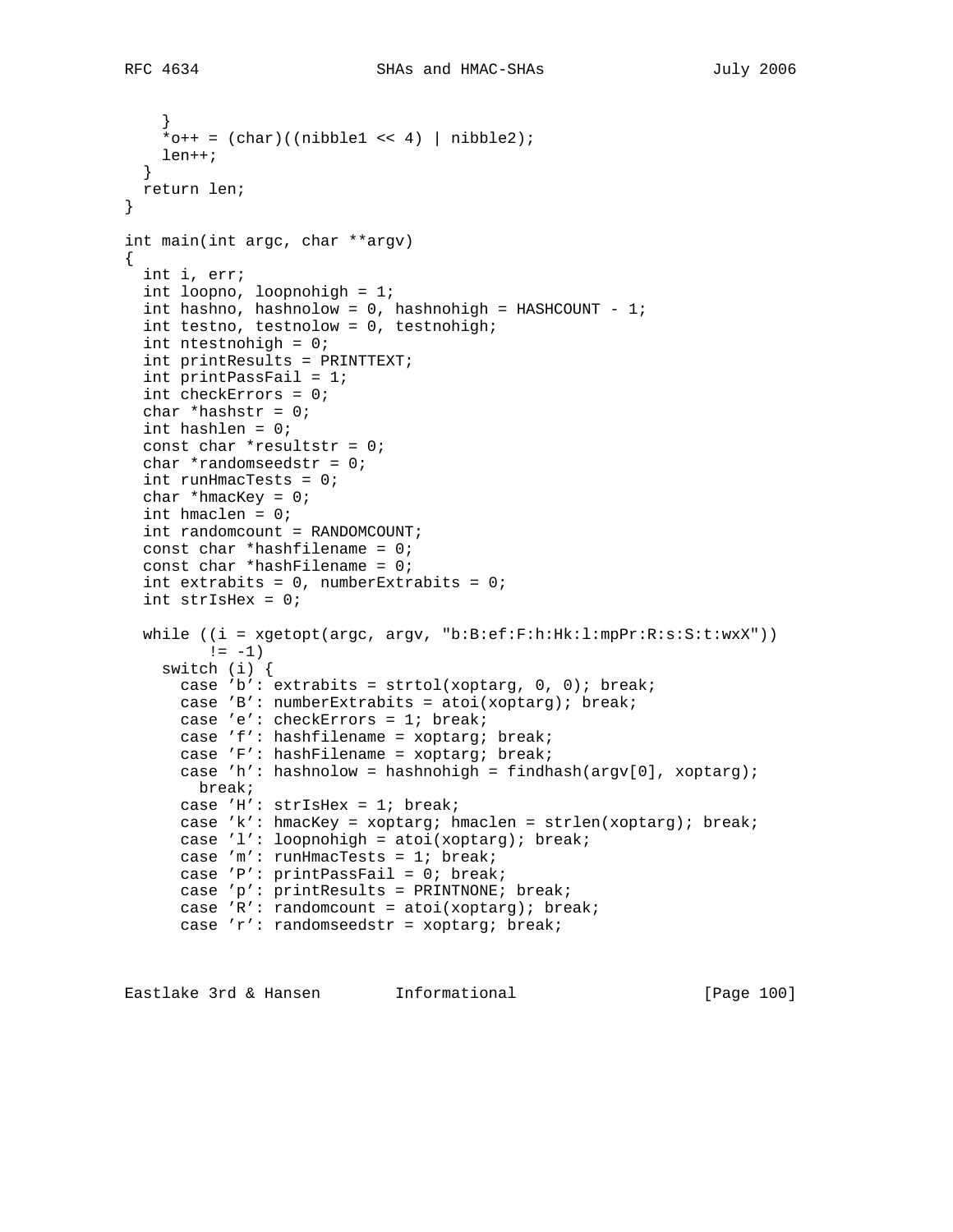```
 case 's': hashstr = xoptarg; hashlen = strlen(hashstr); break;
       case 'S': resultstr = xoptarg; break;
     case 't': testnolow = ntestnohigh = atoi(xoptarg) - 1; break;
      case 'w': printResults = PRINTRAW; break;
      case 'x': printResults = PRINTHEX; break;
      case 'X': printPassFail = 2; break;
      default: usage(argv[0]);
       }
  if (strIsHex) {
    hashlen = unhexStr(hashstr);
    unhexStr(randomseedstr);
   hmaclen = unhexStr(hmacKey);
 }
  testnohigh = (ntestnohigh != 0) ? ntestnohigh:
               runHmacTests ? (HMACTESTCOUNT-1) : (TESTCOUNT-1);
  if ((testnolow < 0) ||
      (testnohigh >= (runHmacTests ? HMACTESTCOUNT : TESTCOUNT)) ||
       (hashnolow < 0) || (hashnohigh >= HASHCOUNT) ||
      (hashstr \& (testnolow == testnohigh))(randomcount < 0)|
      (resultstr && (!hashstr && !hashfilename && !hashFilename)) ||
       ((runHmacTests || hmacKey) && randomseedstr) ||
       (hashfilename && hashFilename))
    usage(argv[0]);
  /*
   * Perform SHA/HMAC tests
   */
 for (hashno = hashnolow; hashno <= hashnohigh; ++hashno) {
    if (printResults == PRINTTEXT)
      printf("Hash %s\n", hashes[hashno].name);
    err = shaSuccess;
    for (loopno = 1; (loopno <= loopnohigh) && (err == shaSuccess);
         ++loopno) {
       if (hashstr)
        err = hash(0, loopno, hashno, hashstr, hashlen, 1,
           numberExtrabits, extrabits, (const unsigned char *)hmacKey,
           hmaclen, resultstr, hashes[hashno].hashsize, printResults,
           printPassFail);
       else if (randomseedstr)
        randomtest(hashno, randomseedstr, hashes[hashno].hashsize, 0,
         randomcount, printResults, printPassFail);
      else if (hashfilename)
        err = hashfile(hashno, hashfilename, extrabits,
```
Eastlake 3rd & Hansen Informational [Page 101]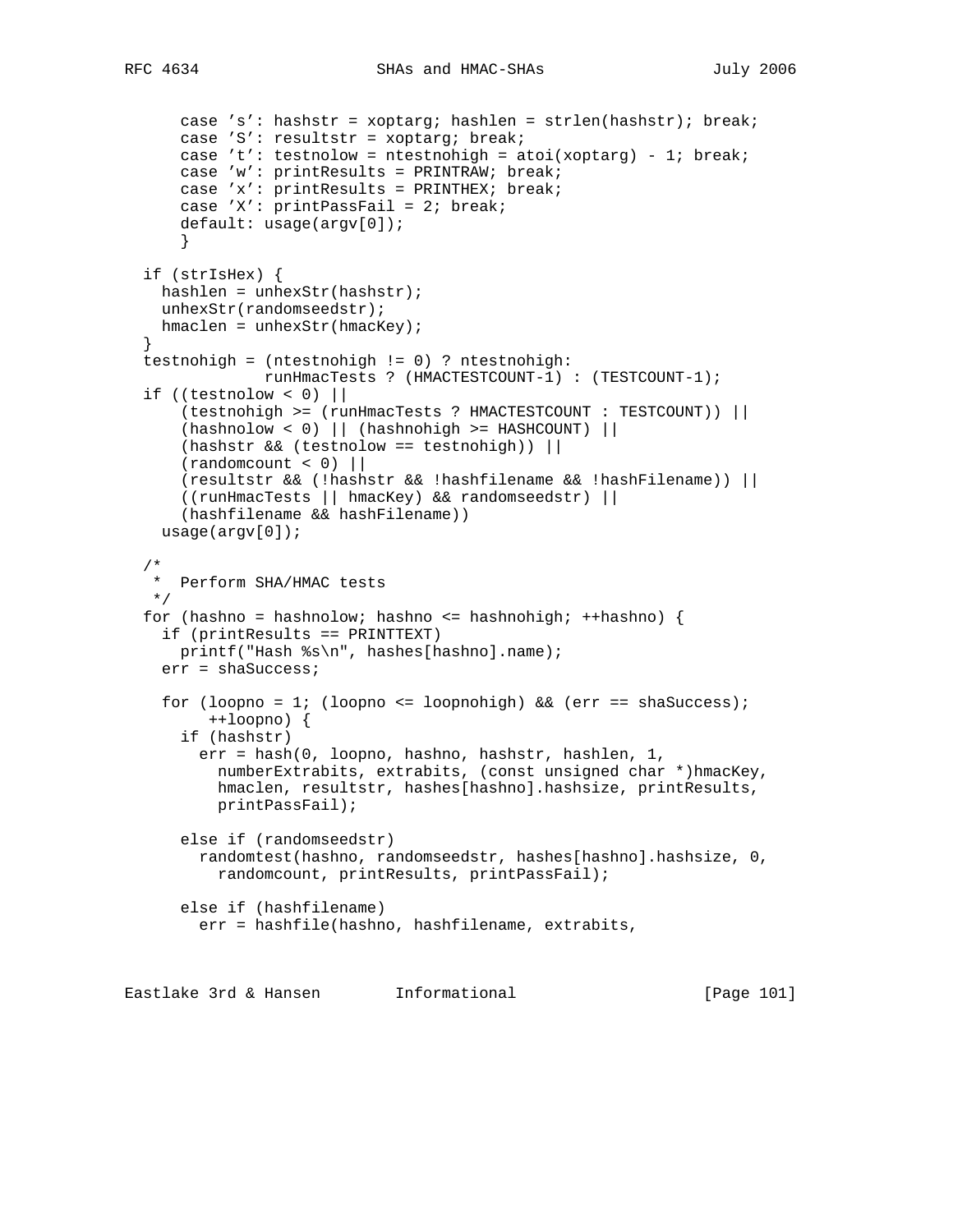numberExtrabits, 0, (const unsigned char \*)hmacKey, hmaclen, resultstr, hashes[hashno].hashsize, printResults, printPassFail); else if (hashFilename) err = hashfile(hashno, hashFilename, extrabits, numberExtrabits, 1, (const unsigned char \*)hmacKey, hmaclen, resultstr, hashes[hashno].hashsize, printResults, printPassFail); else /\* standard tests \*/ { for (testno = testnolow; (testno <= testnohigh) && (err == shaSuccess); ++testno) { if (runHmacTests) { err = hash(testno, loopno, hashno, hmachashes[testno].dataarray[hashno] ? hmachashes[testno].dataarray[hashno] : hmachashes[testno].dataarray[1] ? hmachashes[testno].dataarray[1] : hmachashes[testno].dataarray[0], hmachashes[testno].datalength[hashno] ? hmachashes[testno].datalength[hashno] : hmachashes[testno].datalength[1] ? hmachashes[testno].datalength[1] : hmachashes[testno].datalength[0], 1, 0, 0, (const unsigned char \*)( hmachashes[testno].keyarray[hashno] ? hmachashes[testno].keyarray[hashno] : hmachashes[testno].keyarray[1] ? hmachashes[testno].keyarray[1] : hmachashes[testno].keyarray[0]), hmachashes[testno].keylength[hashno] ? hmachashes[testno].keylength[hashno] : hmachashes[testno].keylength[1] ? hmachashes[testno].keylength[1] : hmachashes[testno].keylength[0], hmachashes[testno].resultarray[hashno], hmachashes[testno].resultlength[hashno], printResults, printPassFail); } else { err = hash(testno, loopno, hashno, hashes[hashno].tests[testno].testarray, hashes[hashno].tests[testno].length, hashes[hashno].tests[testno].repeatcount, hashes[hashno].tests[testno].numberExtrabits,

Eastlake 3rd & Hansen Informational [Page 102]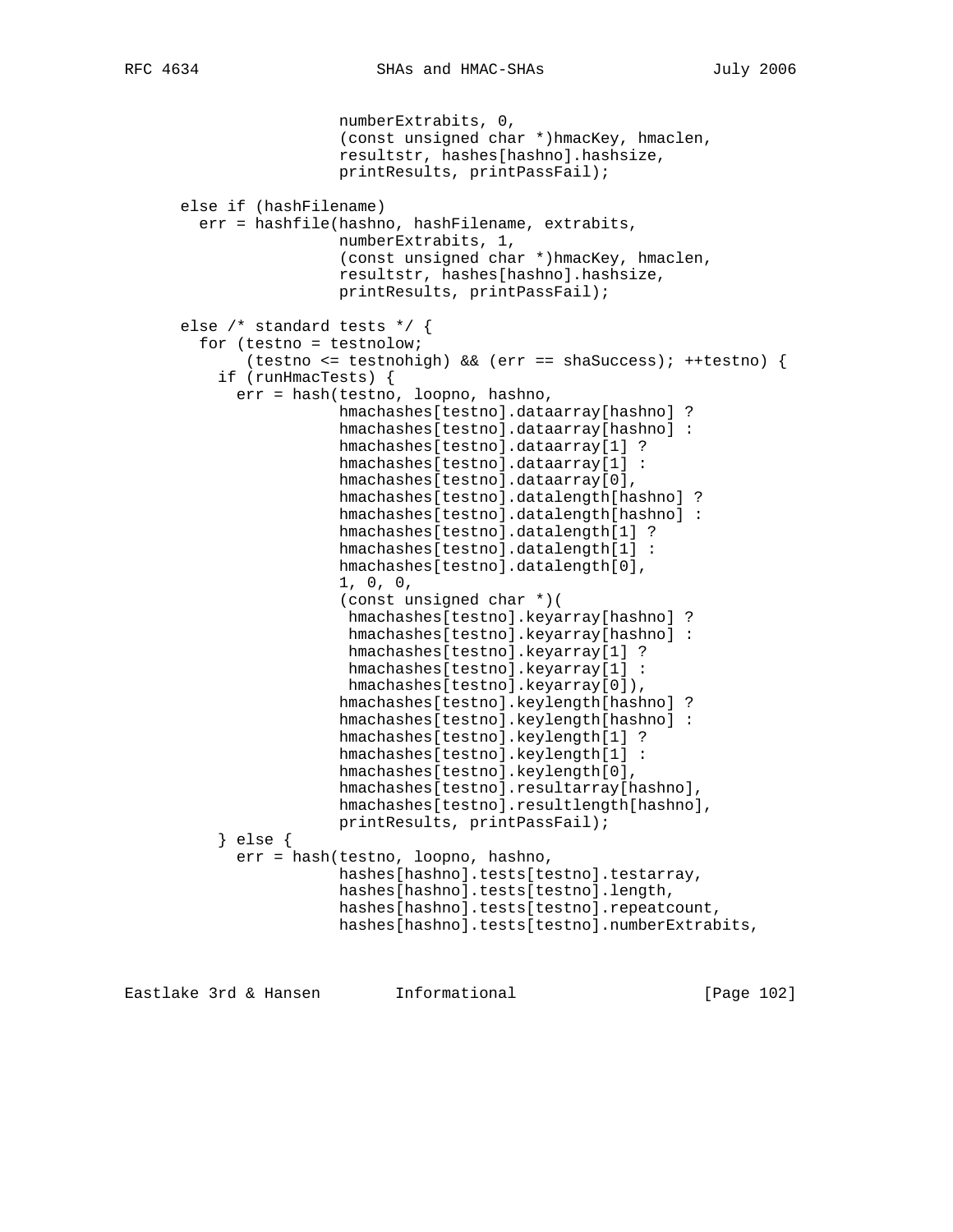```
 hashes[hashno].tests[testno].extrabits, 0, 0,
                         hashes[hashno].tests[testno].resultarray,
                         hashes[hashno].hashsize,
                         printResults, printPassFail);
           }
         }
         if (!runHmacTests) {
           randomtest(hashno, hashes[hashno].randomtest,
             hashes[hashno].hashsize, hashes[hashno].randomresults,
            RANDOMCOUNT, printResults, printPassFail);
         }
       }
     }
   }
   /* Test some error returns */
   if (checkErrors) {
    testErrors(hashnolow, hashnohigh, printResults, printPassFail);
   }
  return 0;
}
/*
 * Compare two strings, case independently.
 * Equivalent to strcasecmp() found on some systems.
 */
int scasecmp(const char *s1, const char *s2)
{
  for (i; j) {
   char ul = tolower(*sl++);
    char u2 = tolower(*s2++);
   if (ul := u2) return u1 - u2;
   if (u1 == \prime \setminus 0')
      return 0;
    }
}
/*
 * This is a copy of getopt provided for those systems that do not
 * have it. The name was changed to xgetopt to not conflict on those
 * systems that do have it. Similarly, optarg, optind and opterr
 * were renamed to xoptarg, xoptind and xopterr.
 *
  * Copyright 1990, 1991, 1992 by the Massachusetts Institute of
  * Technology and UniSoft Group Limited.
```
Eastlake 3rd & Hansen Informational [Page 103]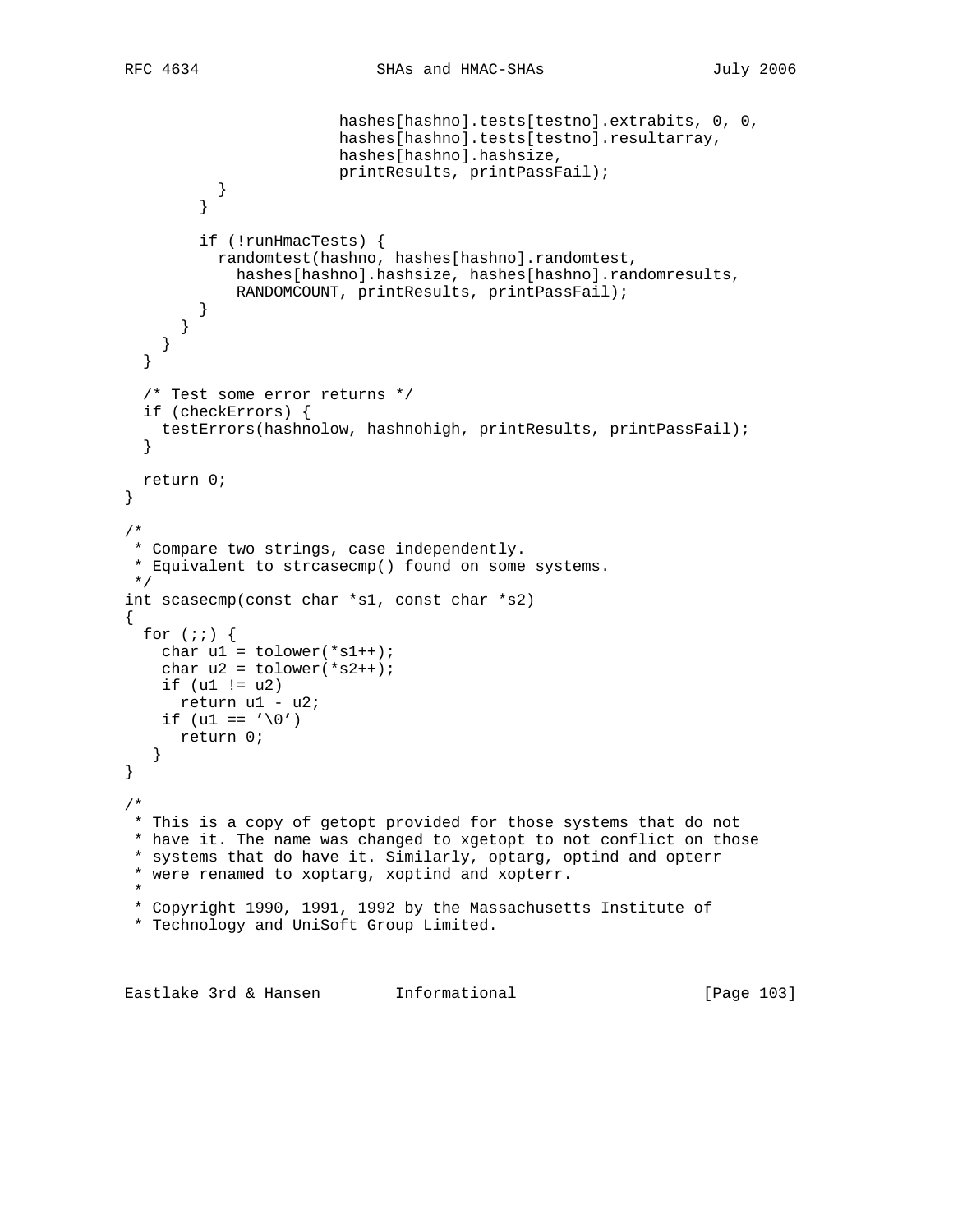RFC 4634 SHAs and HMAC-SHAs July 2006

 \* \* Permission to use, copy, modify, distribute, and sell this software \* and its documentation for any purpose is hereby granted without fee, \* provided that the above copyright notice appear in all copies and \* that both that copyright notice and this permission notice appear in \* supporting documentation, and that the names of MIT and UniSoft not \* be used in advertising or publicity pertaining to distribution of \* the software without specific, written prior permission. MIT and \* UniSoft make no representations about the suitability of this \* software for any purpose. It is provided "as is" without express \* or implied warranty. \* \* \$XConsortium: getopt.c,v 1.2 92/07/01 11:59:04 rws Exp \$ \* NB: Reformatted to match above style. \*/ char \*xoptarg; int xoptind = 1; int xopterr = 1; static int xgetopt(int argc, char \*\*argv, const char \*optstring) { static int avplace; char \*ap; char \*cp; int c; if (xoptind >= argc) return EOF;  $ap = argv[xoptind] + avglace;$  /\* At beginning of arg but not an option \*/ if (avplace ==  $0)$  { if  $(ap[0]$  != '-') return EOF; else if  $(ap[1] == '-'')$  { /\* Special end of options option \*/ xoptind++; return EOF; } else if  $(ap[1] == ' \0')$  return EOF; /\* single '-' is not allowed \*/ } /\* Get next letter \*/ avplace++;  $c = *++ap;$ 

Eastlake 3rd & Hansen Informational [Page 104]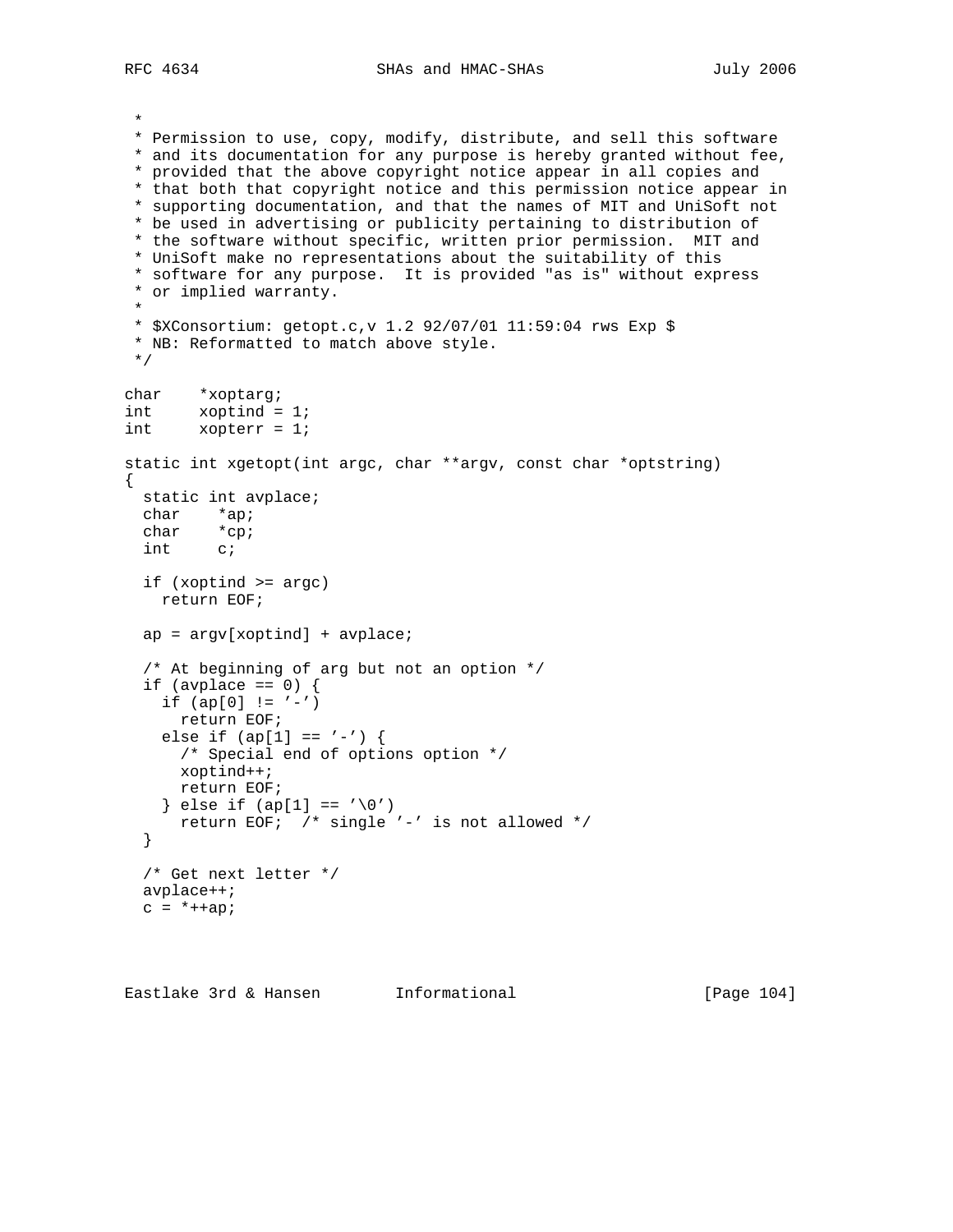}

```
cp = strchr(optim, c);if (cp == NULL || c == ' :') {
   if (xopterr)
    fprintf(stderr, "Unrecognised option -- c\c\n", c);
  return '?';
 }
if (cp[1] == ' :') {
   /* There should be an option arg */
  avplace = 0;
  if (ap[1] == ' \0') {
    /* It is a separate arg */
   if (++xoptind >= argc) {
      if (xopterr)
       fprintf(stderr, "Option requires an argument\ln");
      return '?';
     }
     xoptarg = argv[xoptind++];
   } else {
    /* is attached to option letter */
    xoptarg = ap + 1;
    ++xoptind;
   }
 } else {
  /* If we are out of letters then go to next arg */if (ap[1] == ' \0') {
    ++xoptind;
    avplace = 0;
   }
  xoptarg = NULL;
 }
 return c;
```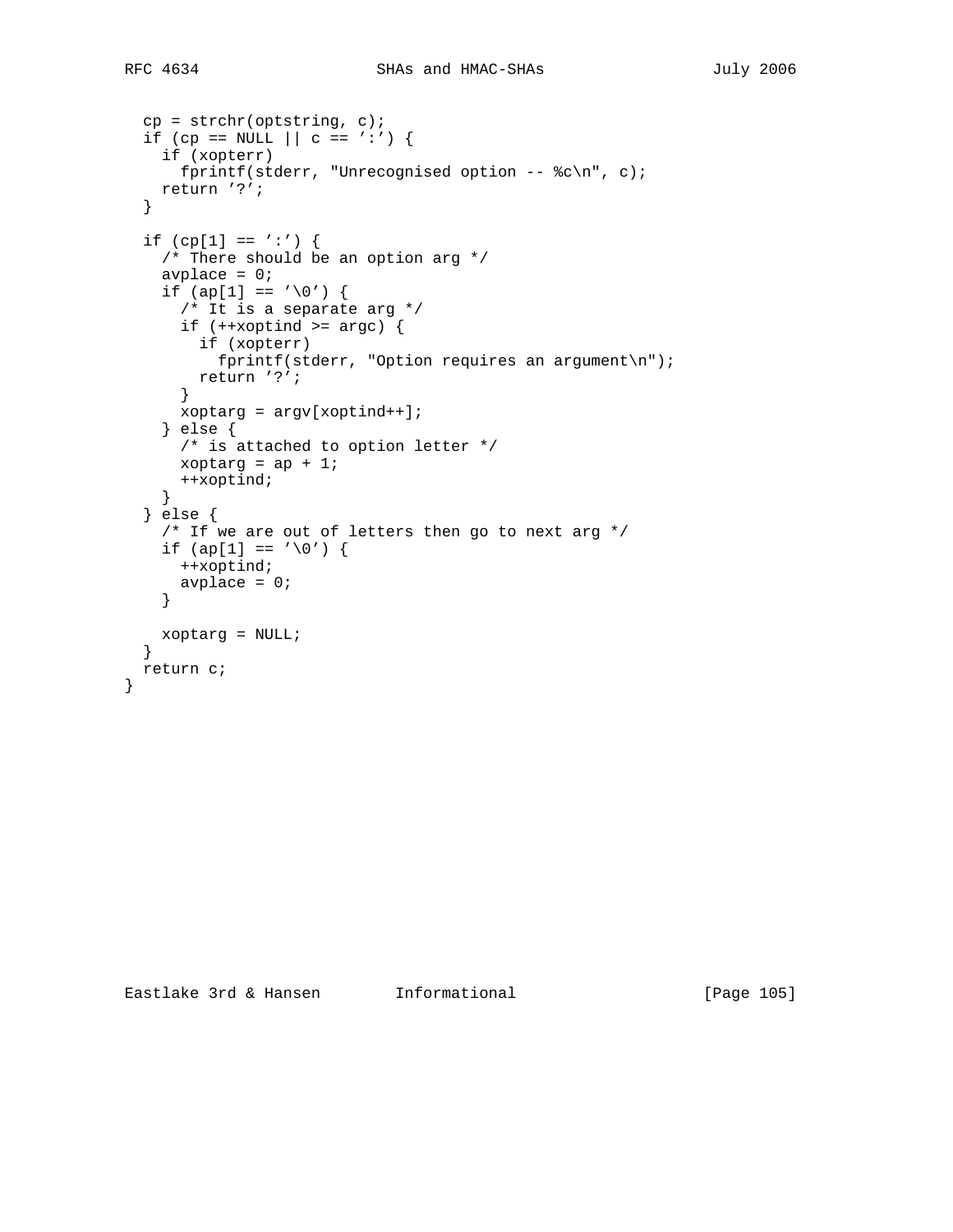9. Security Considerations

 This document is intended to provides the Internet community convenient access to source code that implements the United States of America Federal Information Processing Standard Secure Hash Algorithms (SHAs) [FIPS180-2] and HMACs based upon these one-way hash functions. See license in Section 1.1. No independent assertion of the security of this hash function by the authors for any particular use is intended.

- 10. Normative References
	- [FIPS180-2] "Secure Hash Standard", United States of America, National Institute of Standards and Technology, Federal Information Processing Standard (FIPS) 180-2, http://csrc.nist.gov/publications/fips/fips180-2/ fips180-2withchangenotice.pdf.
	- [RFC2104] Krawczyk, H., Bellare, M., and R. Canetti, "HMAC: Keyed- Hashing for Message Authentication", RFC 2104, February 1997.

## 11. Informative References

- [RFC2202] Cheng, P. and R. Glenn, "Test Cases for HMAC-MD5 and HMAC-SHA-1", RFC 2202, September 1997.
- [RFC3174] Eastlake 3rd, D. and P. Jones, "US Secure Hash Algorithm 1 (SHA1)", RFC 3174, September 2001.
- [RFC3874] Housley, R., "A 224-bit One-way Hash Function: SHA-224", RFC 3874, September 2004.
- [RFC4086] Eastlake, D., 3rd, Schiller, J., and S. Crocker, "Randomness Requirements for Security", BCP 106, RFC 4086, June 2005.
- [RFC4231] Nystrom, M., "Identifiers and Test Vectors for HMAC-SHA- 224, HMAC-SHA-256, HMAC-SHA-384, and HMAC-SHA-512", RFC 4231, December 2005.
- [SHAVS] "The Secure Hash Algorithm Validation System (SHAVS)", http://csrc.nist.gov/cryptval/shs/SHAVS.pdf.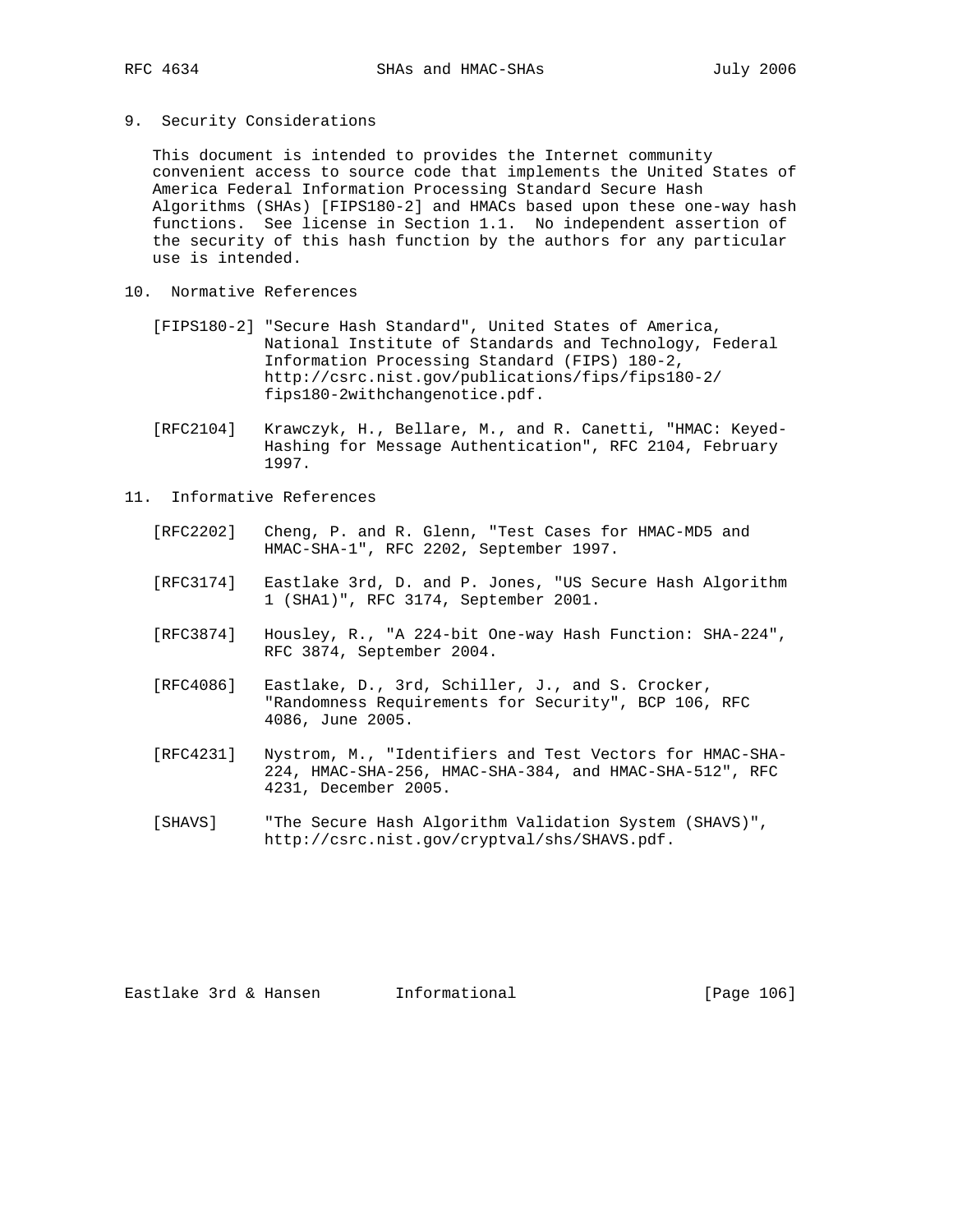Authors' Addresses

 Donald E. Eastlake, 3rd Motorola Laboratories 155 Beaver Street Milford, MA 01757 USA

 Phone: +1-508-786-7554 (w) EMail: donald.eastlake@motorola.com

 Tony Hansen AT&T Laboratories 200 Laurel Ave. Middletown, NJ 07748 USA

 Phone: +1-732-420-8934 (w) EMail: tony+shs@maillennium.att.com